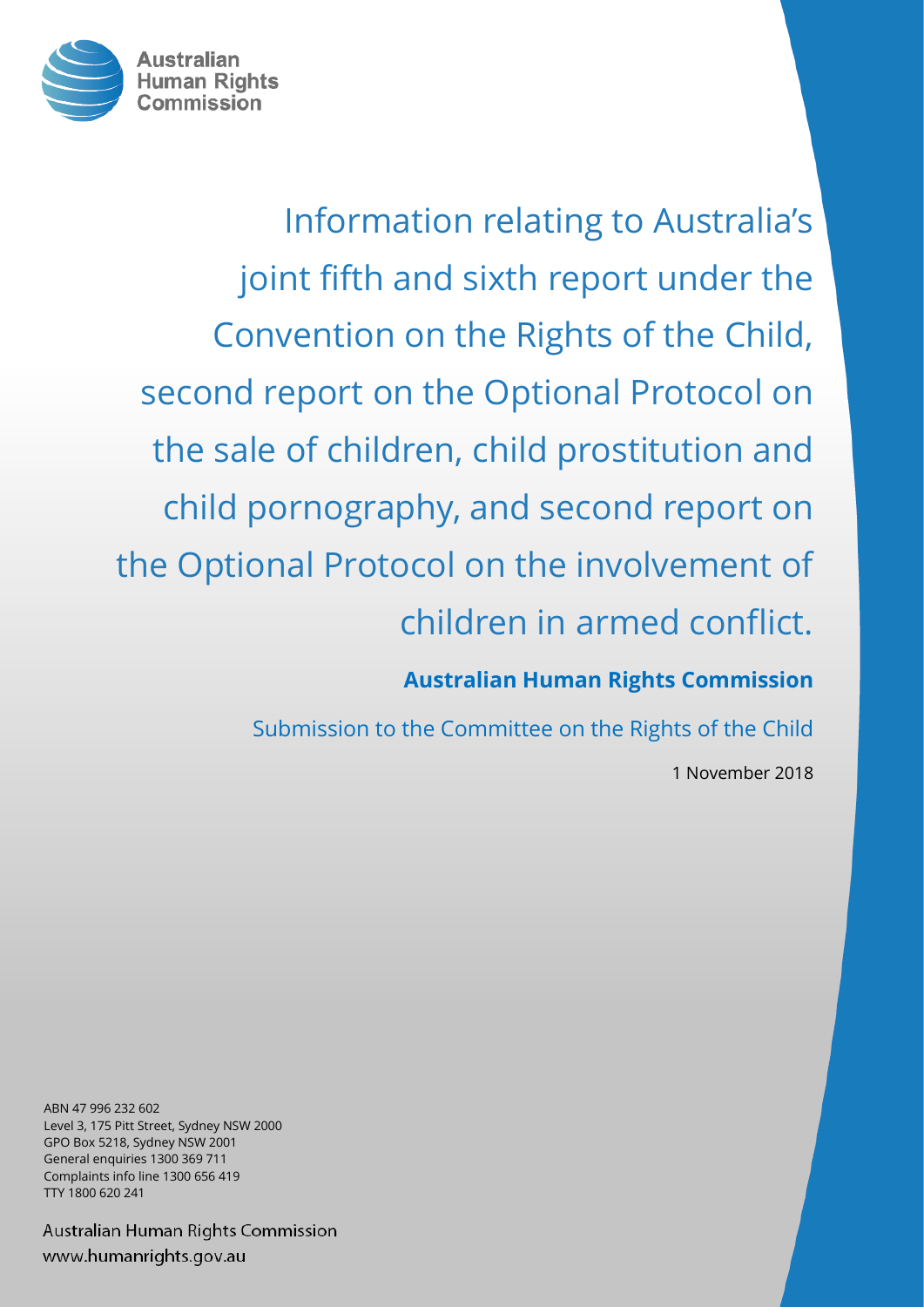| $\mathbf 1$             |  |  |
|-------------------------|--|--|
| $\mathbf{2}$            |  |  |
| $\mathbf{3}$            |  |  |
| $\overline{\mathbf{4}}$ |  |  |
| 5                       |  |  |
| 6                       |  |  |
| $\overline{7}$          |  |  |
| 8                       |  |  |
| 9                       |  |  |
|                         |  |  |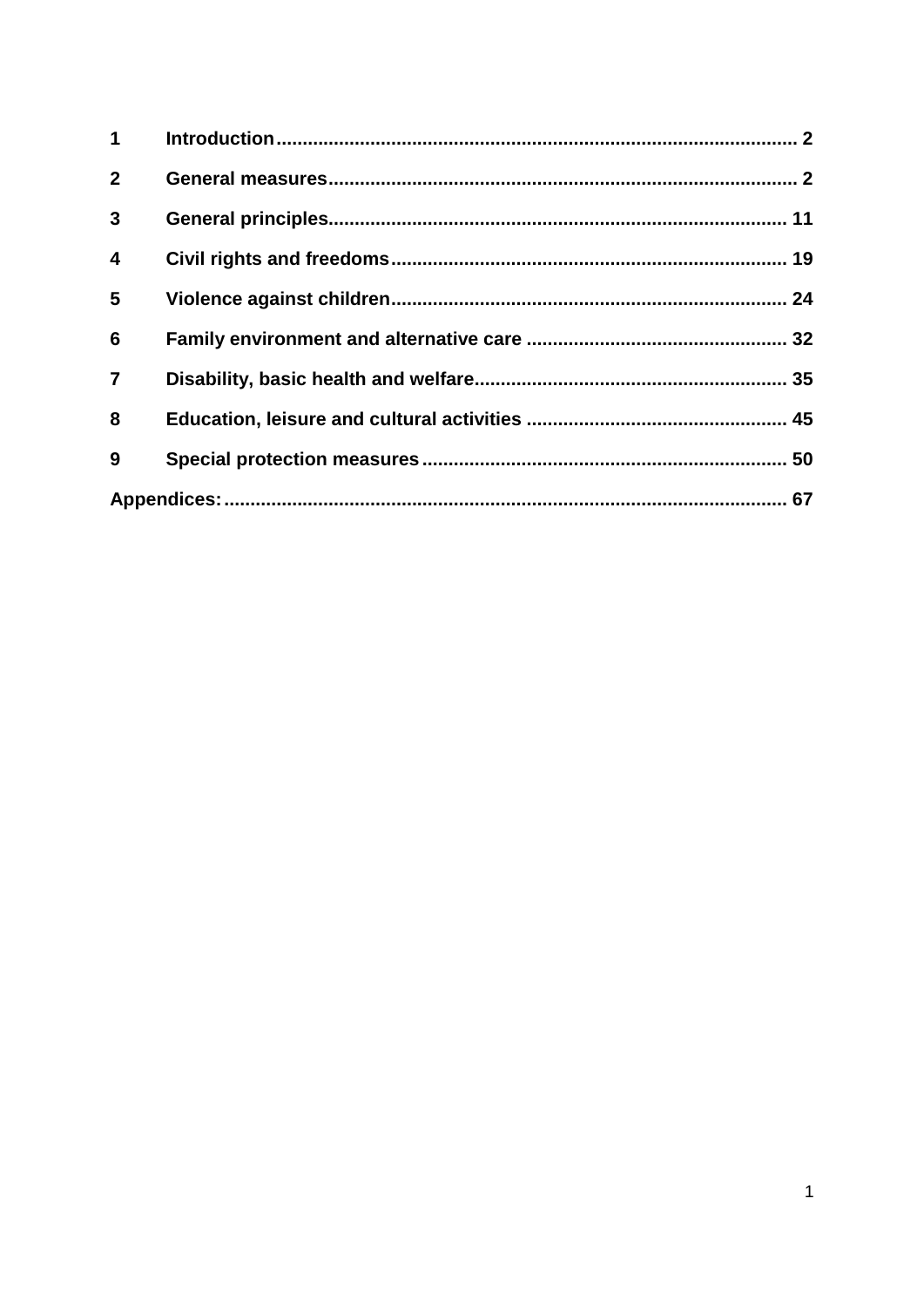# <span id="page-2-0"></span>**1 Introduction**

- 1. The Australian Human Rights Commission has prepared this report as Australia's 'A status' national human rights institution. It was written by the National Children's Commissioner (NCC), whose position exists within the Commission.
- 2. In Australia, there are 5.5 million children under the age of 18 years.<sup>1</sup> Of these, 324,581 (5.9%) are Aboriginal and Torres Strait Islander children.<sup>2</sup> Approximately 9% of children are born overseas.<sup>3</sup>
- 3. Most Australian children grow up in safe and healthy environments and do well. However, there are some groups of children whose rights are not adequately protected, which impacts negatively on their wellbeing and ability to thrive.
- 4. In preparing this report, the NCC has consulted widely with children, key advocates, government and non-government stakeholders.
- 5. In 2018, she consulted, in person, with approximately 450 children, and with 22,700 children through an online national poll on children's rights (*Children's Rights Poll*). She held 10 roundtables with 162 stakeholders and met with over 100 stakeholders individually. She received 127 written submissions.
- 6. This report has also been informed by consultations undertaken by the NCC since commencing her role in 2013.
- 7. The Commission acknowledges the positive steps taken by the Australian Government to protect children's rights since its last report to the Committee. However, the primary purpose of this report is to identify outstanding issues of concern.
- 8. The Commission is aware that the Australian Government did not respond to the Concluding Observations on its fourth periodic report (2012) until 15 January 2018.

**Recommendation 1: The Australian Government responds to Concluding Observations of the Committee on the Rights of the Child in a timely way.**

# <span id="page-2-1"></span>**2 General measures**

**2.1 Reservations**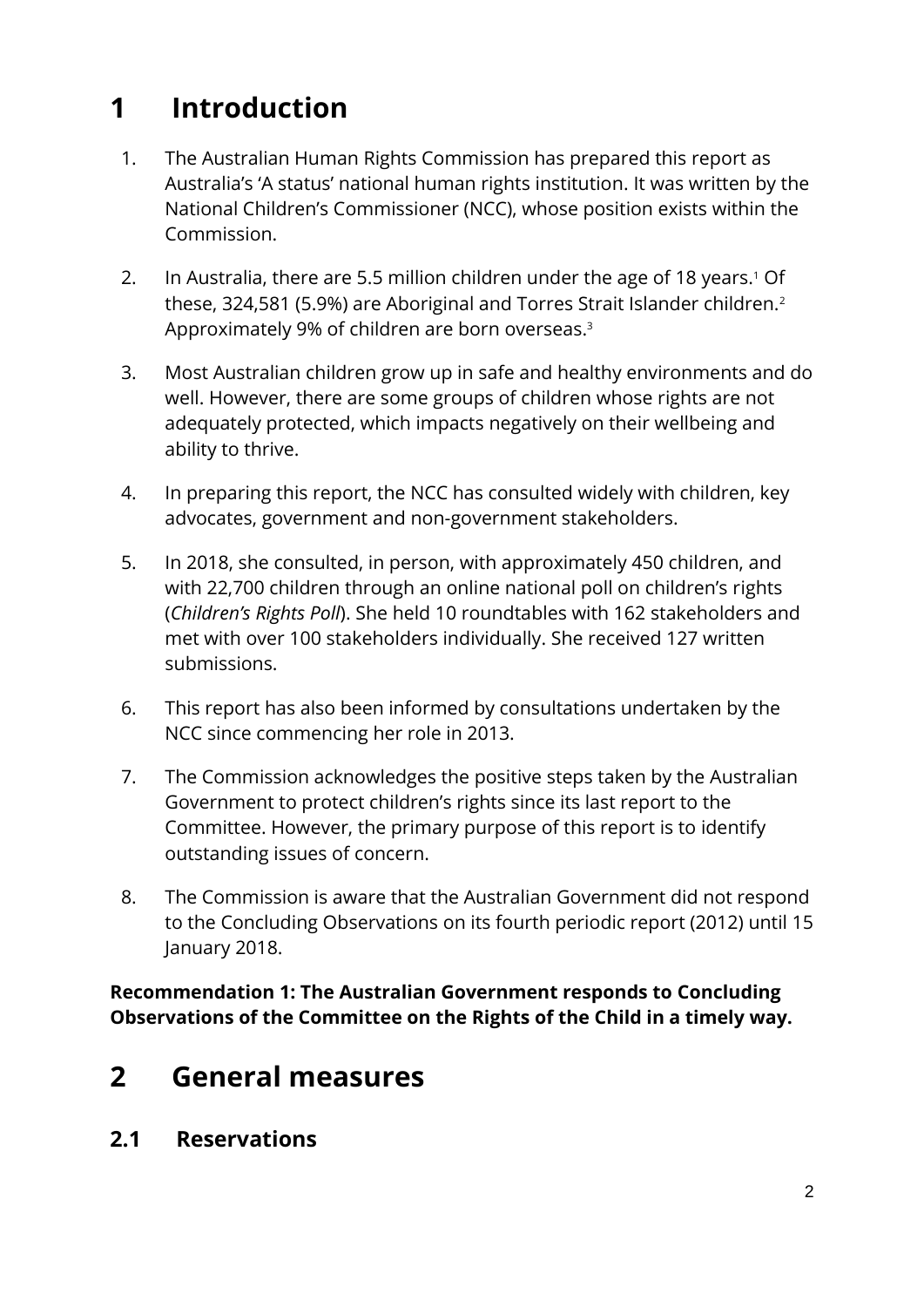- 9. The Commission has consistently advocated that Australia withdraw its reservation to article 37(c) of the *Convention on the Rights of the Child* (CRC) regarding the obligation to separate children from adults in prison.
- 10. In its 2018 report to the Committee, the Australian Government stated that it will not withdraw its reservation at this time.
- 11. The Australian Government has previously stated that its geography and demography make it difficult to always detain children in juvenile facilities, while also allowing children to maintain contact with their families.<sup>4</sup> However, the CRC acknowledges that incarceration with adults is prohibited unless it is considered to be in the child's best interests.
- 12. The NCC's 2016 statutory report to the Australian Parliament identified that each state and territory has legislation that allows children to be detained in adult facilities under certain circumstances. However, most do not place those under 18 years in adult detention facilities, and on rare occasions where it does occur, safeguards exist.
- 13. Prior to 2016, Queensland automatically transferred 17 year olds to adult detention facilities. Changes to legislation in 2016 mean that 17 year olds are no longer automatically transferred to an adult facility.
- 14. In representations made to the NCC since 2013, there has been overwhelming support for not placing children under 18 in adult detention facilities.<sup>5</sup>

#### **Recommendation 2: The Australian Government withdraws its reservation to article 37(c) of the CRC.**

## **2.2 Legislation**

- 15. The legal protections of children's rights in Australia are not comprehensive and do not provide an effective remedy for violations.
- 16. A number of submissions to the NCC, including one from the Law Council of Australia, called for a comprehensive Children's Rights Act at the national level.<sup>6</sup>
- 17. One of the functions of the NCC is to examine existing and proposed Commonwealth enactments to ensure that the human rights of Australia's children are recognised and protected. With limited funding and resources, the NCC has mainly fulfilled this function through utilising the reports of the Parliamentary Joint Committee on Human Rights (PJCHR), established in 2011.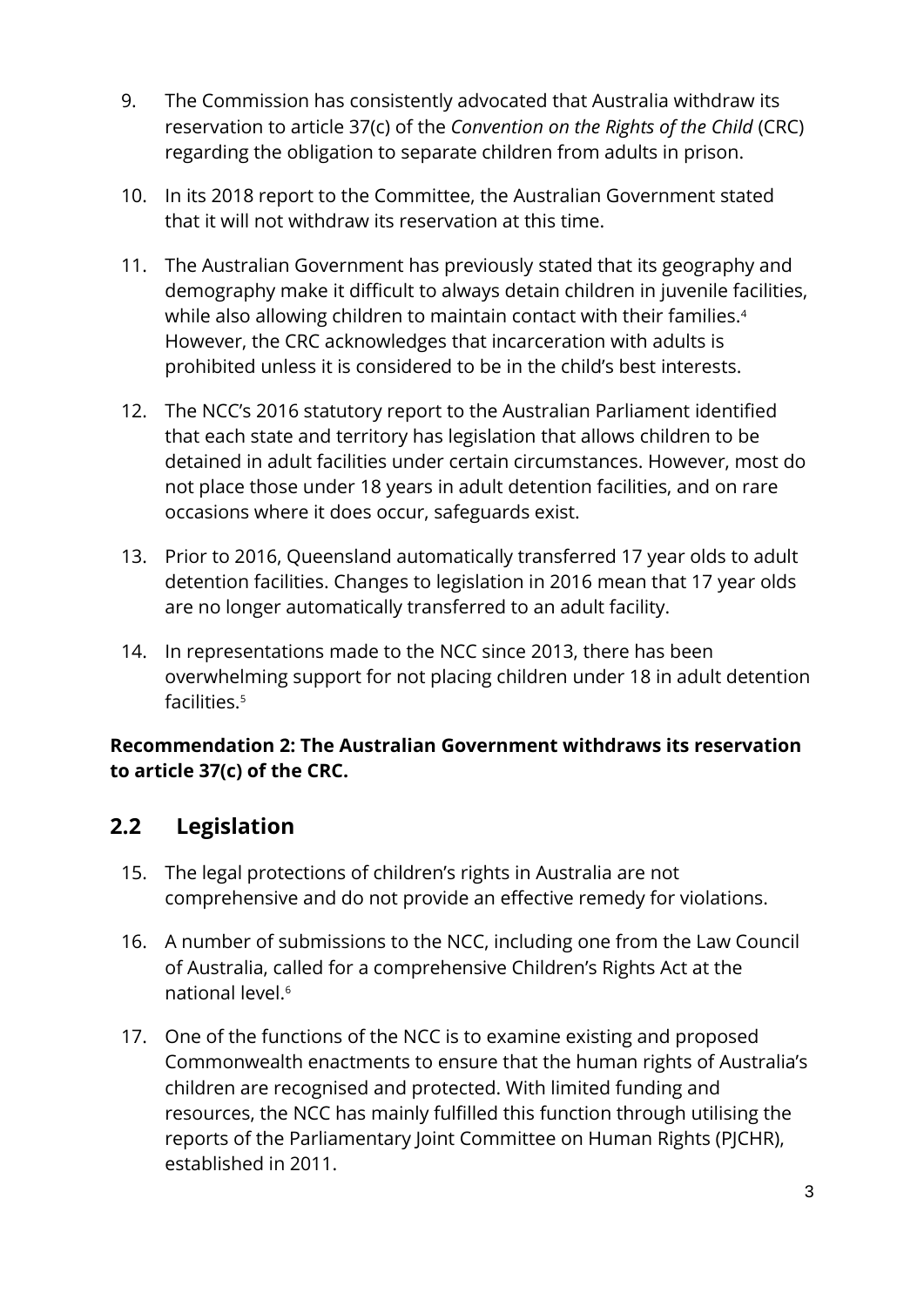- 18. The PJCHR assesses whether legislation is consistent with Australia's human rights obligations. All federal legislation is required to be accompanied by a 'Statement of Compatibility with Human Rights'. The PJCHR raises concerns when it believes that legislation places an unjustifiable limitation on human rights. However, legislators are under no obligation to amend bills to reflect these concerns.<sup>7</sup>
- 19. While the NCC welcomes the work of the PJCHR, she would like to see specific child rights and wellbeing impact assessments undertaken on all legislative and major policy changes that affect children's rights.

**Recommendation 3: The Australian Government fully incorporates into Australian law its human rights obligations to children, by bringing its domestic laws and practice into conformity with the principles and provisions of the CRC, including by ensuring that effective remedies are available.**

**Recommendation 4: The Australian Government introduces child rights and wellbeing impact assessments on legislative changes that affect children's rights.**

## **2.3 Coordination and National Plan of Action**

- 20. There is no national level coordination of the many policy initiatives that exist across all governments relating to children. Nor is there a national plan of action for the realisation of the principles and provisions of the CRC for children in Australia<sup>8</sup>
- 21. National initiatives concentrate on challenges facing specific groups of children. For example, the *National Framework for Protecting Australia's Children (2009–2020)* primarily focuses on child abuse and neglect; *Closing the Gap* addresses the needs of Aboriginal and Torres Strait Islander peoples, including children. Other initiatives acknowledge children, such as the *National Plan to Reduce Violence against Women and their Children (2010–2022),* but children are not the critical focus.
- 22. The recent Royal Commission into Institutional Responses to Child Sexual Abuse (National Royal Commission) found that, across Australia, many institutions over many years failed to protect children from abuse. In its final report, in December 2017, it made 409 recommendations. The Australian Government accepted, or accepted in principle, most recommendations directed at it, with 18 recommendations listed 'for further consideration' or 'noted'.<sup>9</sup> The Commission welcomes the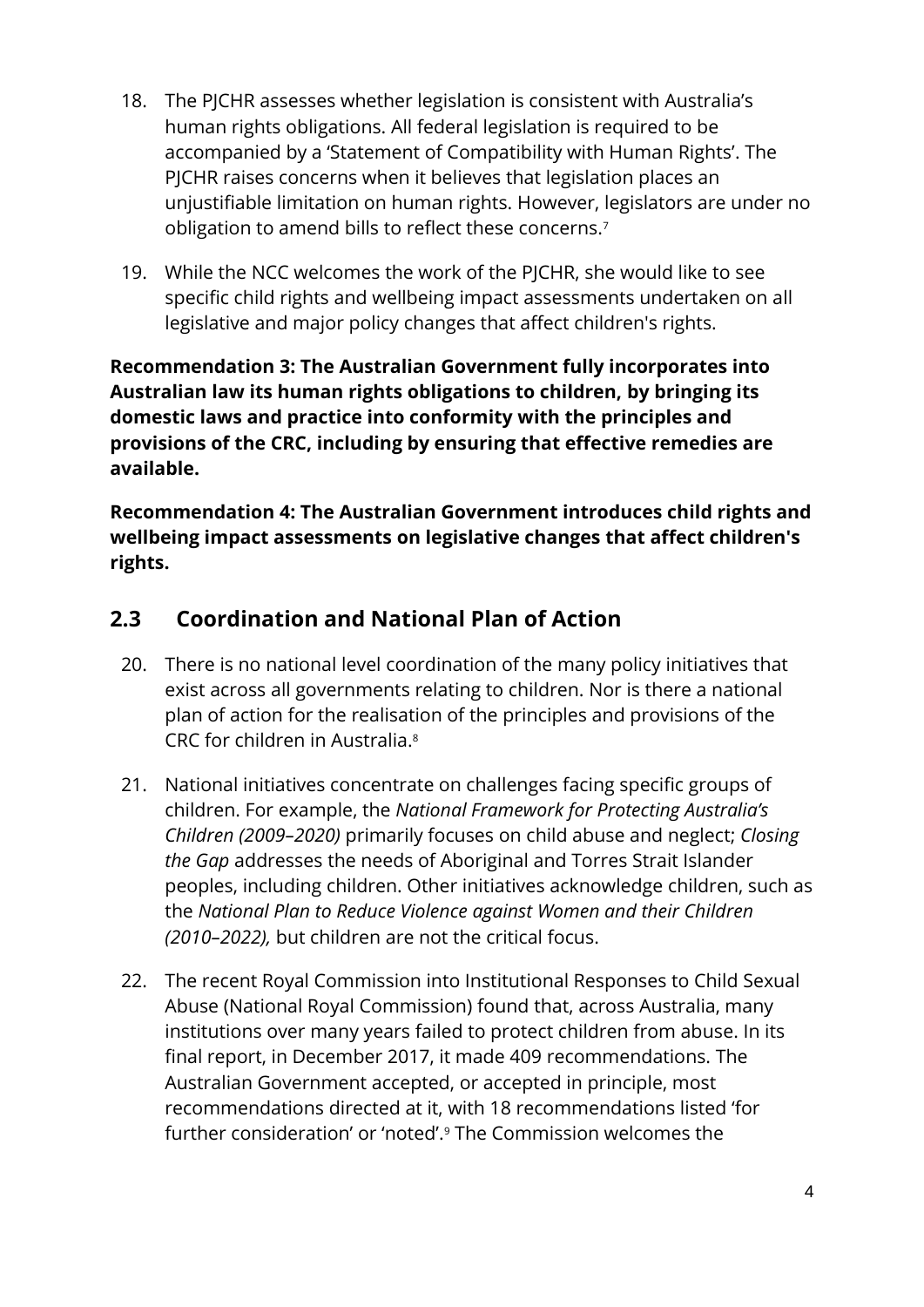Australian Government's acceptance of most recommendations directed at it. 10

- 23. In its recommendations, the National Royal Commission set out ten standards for making institutions child safe.<sup>11</sup> Using the National Royal Commission's standards, with the support of the Australian Government, the NCC is developing national principles to provide a consistent approach for achieving organisational cultures that foster child safety and wellbeing across all child related sectors in Australia. This includes tools and resources to support implementation.
- 24. The National Royal Commission also recommended that a National Office for Child Safety (NOCS) be established, initially within the Department of the Prime Minister and Cabinet (PMC), transitioning by June 2019 to an independent Australian Government statutory body.<sup>12</sup> In June 2018, NOCS was established within the Australian Government Department of Social Services. This has since been transferred back to PMC.
- 25. In late 2018, as recommended by the National Royal Commission, the newly formed NOCS will facilitate Council of Australian Governments (COAG) endorsement of the National Principles for Child Safe Organisations, developed by the NCC.<sup>13</sup>
- 26. Through NOCS, the National Royal Commission recommended the development of a National Framework for Child Safety to commence after the expiration of the current *National Framework for Protecting Australia's*  Children, and no later than 2020.<sup>14</sup> It is critical that this National Framework is informed by Australia's obligations under the CRC and has a broad focus on child wellbeing.
- 27. Organisational engagement is complicated by the differences in child abuse mandatory reporting requirements, <sup>15</sup> the capacity for information exchange, and employment screening requirements in each state and territory. On employment screening, the National Royal Commission recommended a national model for 'working with children checks' by introducing consistent standards and facilitating cross-border information sharing.<sup>16</sup>
- 28. In 2017, the National Royal Commission recommended that the Australian Government create a ministerial portfolio with responsibility for children's policy issues, including the National Framework for Child Safety.<sup>17</sup> In 2018, the Australian Government created the role of Assistant Minister for Children and Families for its Department of Social Services. At this stage,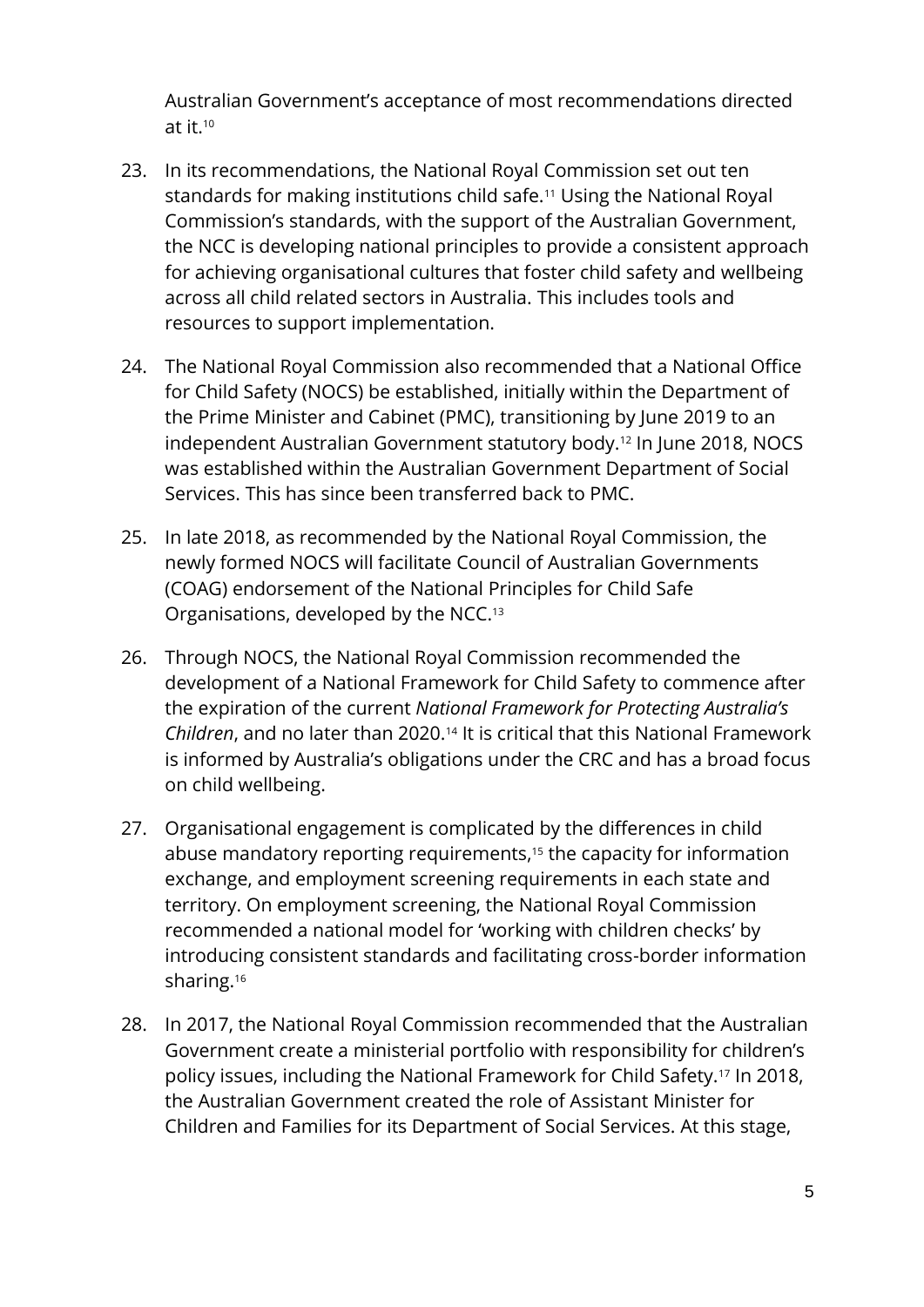the role of Assistant Minister for Children and Families is in its infancy and how it will engage is unknown.

29. Since Australia's fourth periodic report in 2012, the Standing Council on Community and Disability Services has been discontinued. This means that no ministerial council has direct accountability for the wellbeing of Australia's children. Endorsement by a ministerial council for the National Framework for Child Safety was recommended by the National Royal Commission. 18

**Recommendation 5: The Australian Government develops a National Plan for Child Wellbeing, incorporating the National Framework for Child Safety, using the CRC as its foundation.**

**Recommendation 6: Australian Governments facilitate a nationally consistent, standardised model for checking the suitability of people in child-related work across all jurisdictions.**

**Recommendation 7: Australian Governments establish a Standing Ministerial Council to oversee the National Plan for Child Wellbeing and the National Framework for Child Safety.**

#### **2.4 Independent monitoring**

- 30. State and territory Children's Commissioners/Guardians and Ombudsmen have independent monitoring powers across Australia. Their powers vary and can include oversight of child protection, out-of-home care, juvenile justice systems, and complaints.
- 31. The NCC does not have the legal mandate to monitor or deal with complaints about individual children.
- 32. While the Commission can investigate and conciliate complaints of breaches of rights set out in the CRC, recommendations made by the Commission are not legally enforceable. The Commission also handles complaints under national discrimination law, including discrimination on the basis of age.
- 33. The Australian Government ratified the Optional Protocol to the *Convention against Torture and other Cruel, Inhuman and Degrading Treatment or Punishment* (OPCAT) in 2017.<sup>19</sup> This will provide monitoring bodies for places, including where children are deprived of their liberty. The Commission sees it as critical to ensure a child-specific focus is included in monitoring processes.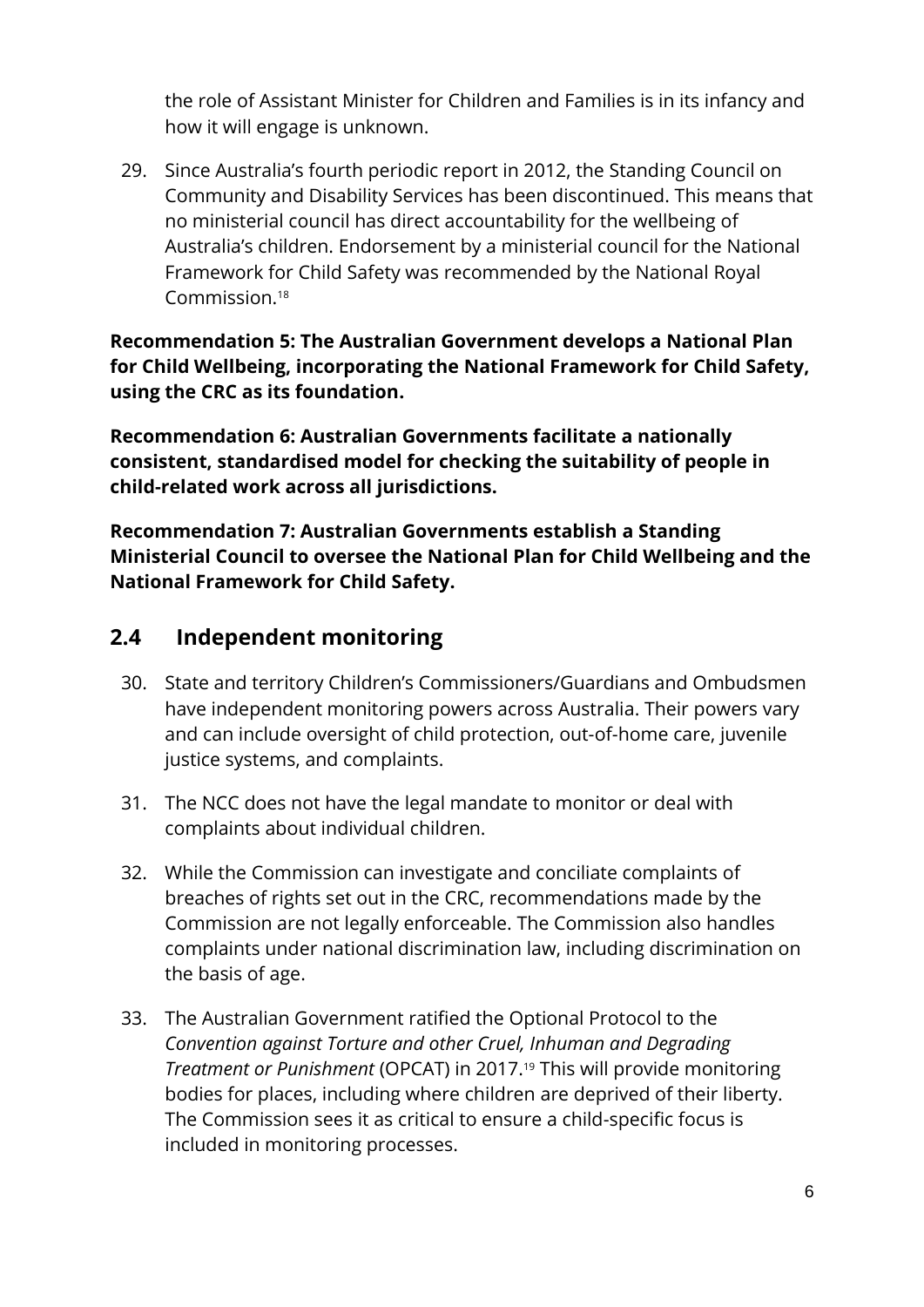34. Since 2013, the NCC has recommended that the Australian Government ratify the Optional Protocol to the CRC on a Communications Protocol (the third Optional Protocol).<sup>20</sup> Ratification of the third Optional Protocol would provide new protections for children, and a similar level of accountability for children's rights as exist for rights under other UN Conventions.

**Recommendation 8: The Australian Government ratifies the Optional Protocol to the CRC on a Communications Protocol.**

**Recommendation 9: The Commonwealth Ombudsman, as the co-ordinating National Preventative Mechanism in Australia, establishes a children's subgroup to ensure those with expertise and experience of working with children can provide specialist advice, information and recommendations.**

#### **2.5 Allocation of resources**

- 35. Australia does not have budgeting processes that specifically track the allocation of resources to all children.
- 36. In 2017, the Royal Commission into the Protection and Detention of Children in the Northern Territory (NT Royal Commission) pointed out that:

Knowing where expenditure is directed is a basic requirement for assessing community needs and planning service delivery in a coordinated and resource-efficient manner. 21

- 37. The NT Royal Commission recommended a review and audit of Commonwealth expenditure in the Northern Territory in the area of family and children's services relevant to the prevention of harm to children, with the review addressing co-ordination of programs, funding agreements and selection of service providers, service outputs and evaluations.<sup>22</sup>
- 38. In response to this recommendation, the Australian Government supported a review of Commonwealth and Northern Territory governments' expenditure pending further consideration of implementation details.<sup>23</sup>
- 39. The acceptance of this recommendation by the Australian Government shows that it understands the importance of tracking the allocation of resources for children.

## **2.6 Data collection**

40. Since commencing her term in 2013, the NCC has raised as a critical issue the lack of available data on children disaggregated by age, location, socio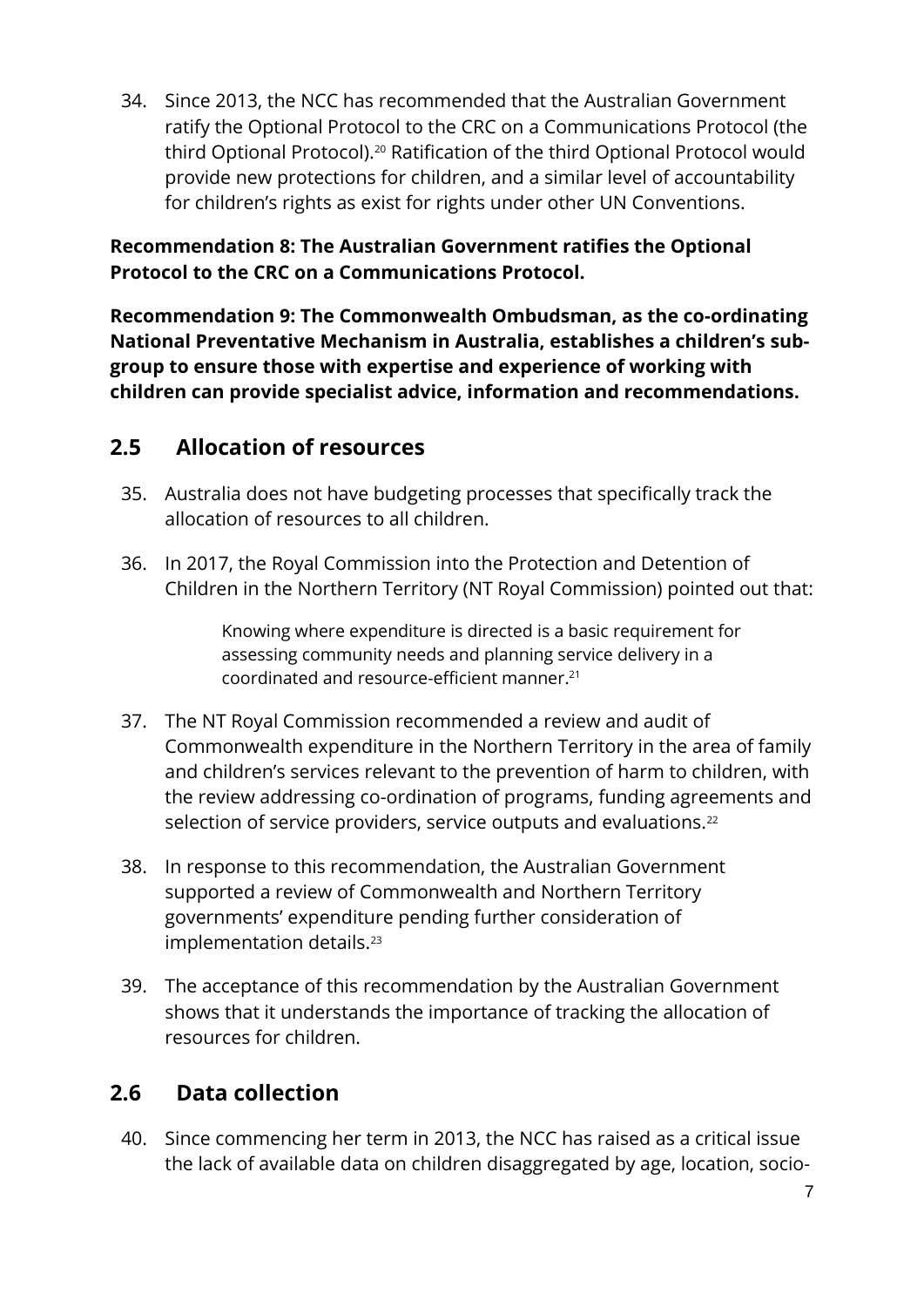economic status, cultural background, disability, lesbian, gay, bisexual, trans and intersex (LGBTI) status.

- 41. This includes lack of national information across a range of health and wellbeing domains, such as:
	- child deaths, self-harm deaths and self-harm hospitalisations
	- violence against children
	- outcomes for children in or having left child protection services
	- children with disability, including Fetal Alcohol Spectrum Disorder (FASD)
	- school expulsions and suspensions
	- drug and substance abuse.
- 42. Disaggregated data across different age ranges is not readily available. For example, payment data on the National Disability Insurance Scheme (NDIS) is only provided in two cohorts, 0–9 years and 10–19 years. These cohorts include children across a wide range of developmental ages, as well as adults, and are too broad to be helpful.
- 43. Submissions to the NCC in 2018 identified access to disaggregated data as a significant concern.<sup>24</sup> For example, the Multicultural Youth Advocacy Network (MYAN) stated that:

Department of Home Affairs (DHA), while reporting on migration categories of arrivals, does not report on different age cohorts, including the specific youth cohort (aged 12 to 24) which hampers efforts to ensure better planning and programming for the needs of young refugees and migrants arriving in Australia.<sup>25</sup>

- 44. These data gaps impede Australia's capacity to monitor and report on child wellbeing, and its ability to understand when and how best to intervene in ways that will support all children to thrive.
- 45. The Commission values the work of the Longitudinal Study of Australian Children (LSAC) and the Longitudinal Study of Indigenous Children (LSIC) both initiatives of the Australian Government, which contributes to understanding the issues facing children in Australia. However, they do not replace the need for consistent data collection across all children in Australia and for this data to be publicly available.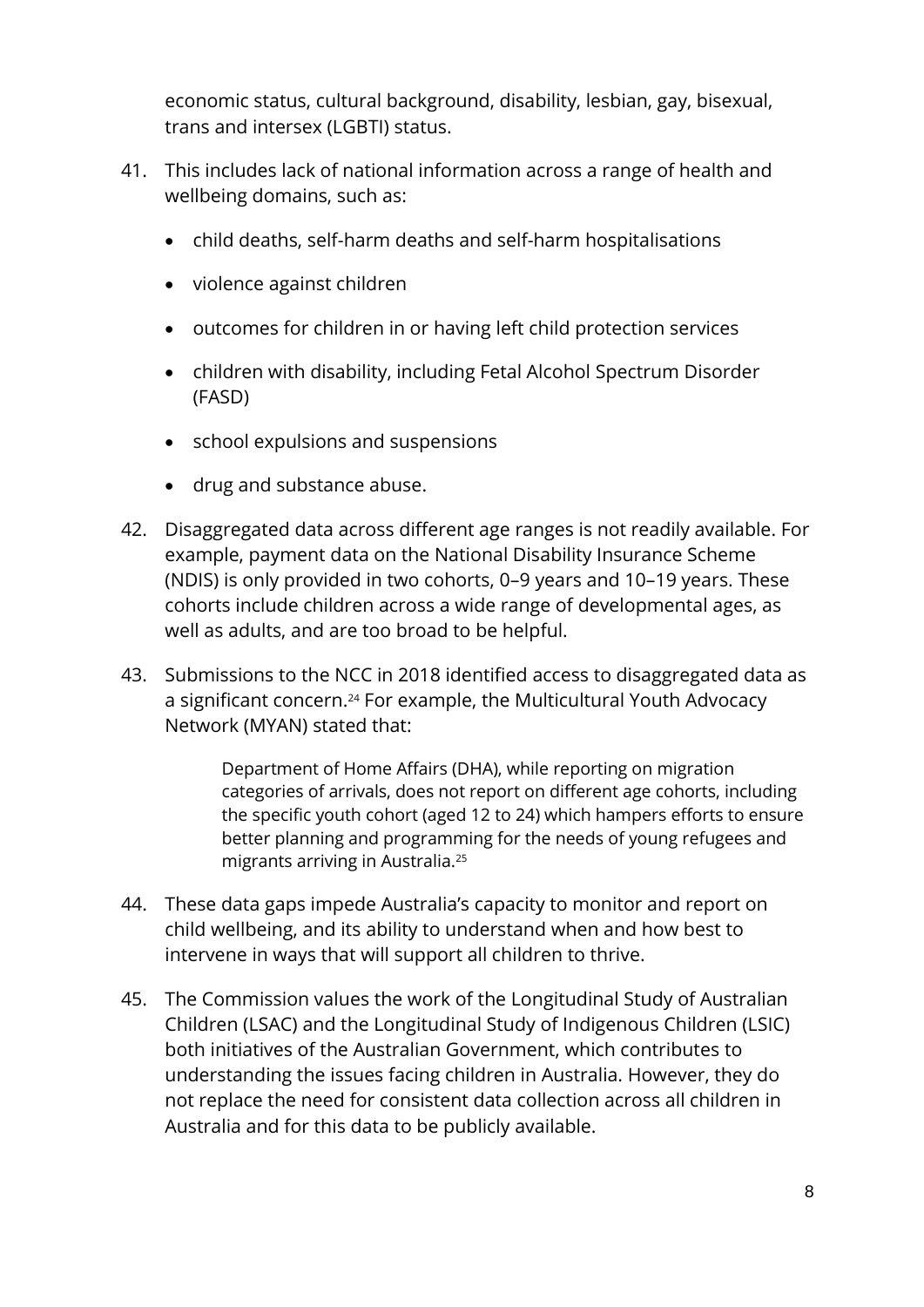- 46. LSAC commenced in 2004 with two cohorts of children aged 0–1 year and 4–5 years. LSIC includes two groups of Aboriginal and/or Torres Strait Islander children who were aged 6–18 months and 3½–5 years when the study began in 2008. Data experts at the NCC's roundtables advised that new cohorts should be introduced in order to replace expiring ones.
- 47. The NCC supports this, but also advocates following their development into adulthood; providing outcome-based data, which can inform future policy decision-making.
- 48. In July 2018, the Australian Government created the Office of the National Data Commissioner. This office will oversee and monitor the integrity of Australia's data system, and will be responsible for implementing a simpler data sharing and release framework. It is hoped the new framework will break down barriers preventing efficient use and re-use of public data, while maintaining strong security and privacy protections.<sup>26</sup> The Commission supports this initiative.

**Recommendation 10: Australian Governments, in conjunction with the Office of the National Data Commissioner, develop a national children's data framework to ensure appropriate data collection that supports policy making on children's rights issues. This should:**

- **address the data concerns expressed throughout this submission**
- **be consistent with the requirements set out by the Committee in its** *Guidelines on the inclusion of statistical information and data in periodic reports*
- **enable disaggregation by developmental phases and age groupings, and priority population groups such as Aboriginal and Torres Strait Islander children**
- **ensure national coverage of data collection, addressing gaps in current collection methods**.

#### **2.7 Dissemination, awareness-raising and training**

- 49. Human rights education is a core part of the Commission's and the NCC's work. We provide training, conduct public forums and produce human rights education resources.
- 50. Since 2010, the Commission has been involved with the development of the national school curriculum to provide opportunities for all children in Australia to develop an understanding and appreciation for their human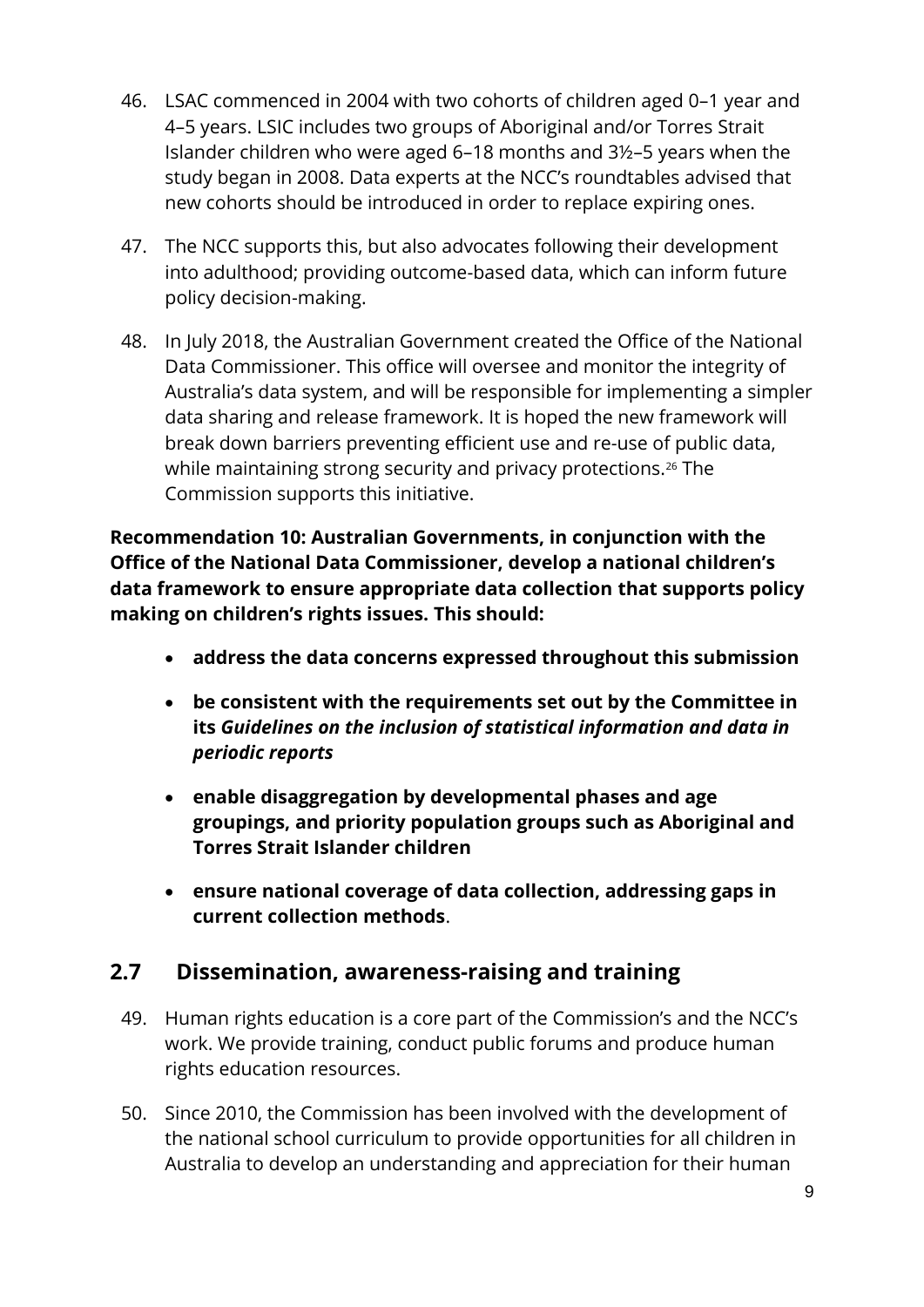rights. The Commission has provided submissions to the Australian Curriculum Assessment and Reporting Authority (ACARA) on several learning areas, including English, Mathematics, Science, History, Health and Physical Education, Economics and Business, Civics and Citizenship, and Geography.

51. The NCC worked with Early Childhood Australia (ECA), a national peak early childhood advocacy organisation, to develop a *Statement of Intent on Children's Rights in Early Childhood Education and Care* which outlines concrete steps that early childhood educators can take to reinforce children's rights in their daily practice. The Commission also developed a toolkit, *Building belonging*, for early childhood educators on cultural diversity and responding to prejudice.

#### **2.8 International co-operation**

- 52. The Australian Government Department of Foreign Affairs and Trade (DFAT) has a Child Protection Policy applying to all DFAT partners receiving funding, including those receiving development aid.<sup>27</sup>
- 53. In terms of the Sustainable Development Goals (SDGs), the 2030 Agenda sets a globally agreed road map for sustainable development. If the SDGs, its targets and indicators are to be met, a partnership model must be adopted across government, civil society and the business sector. The participation and engagement of children is crucial to track progress and achieve the SDGs.

**Recommendation 11: The Australian Government publicly reports data on the implementation of the SDGs and indicators including goals and indicators relating to children's rights.**

**Recommendation 12: The Australian Government adopts a human rights based approach for all its development aid policy and programs with the rights of children and their engagement included in program design, delivery and evaluation.**

## **2.9 Child rights and the business sector**

54. In 2015, the NCC undertook research on the rights of children as consumers of goods and services, focusing on the issue of online consumption. The research explored the adequacy of regulatory regimes, consumer and privacy laws, and the responsibilities of business in relation to children. In response to her work, the Australian Government has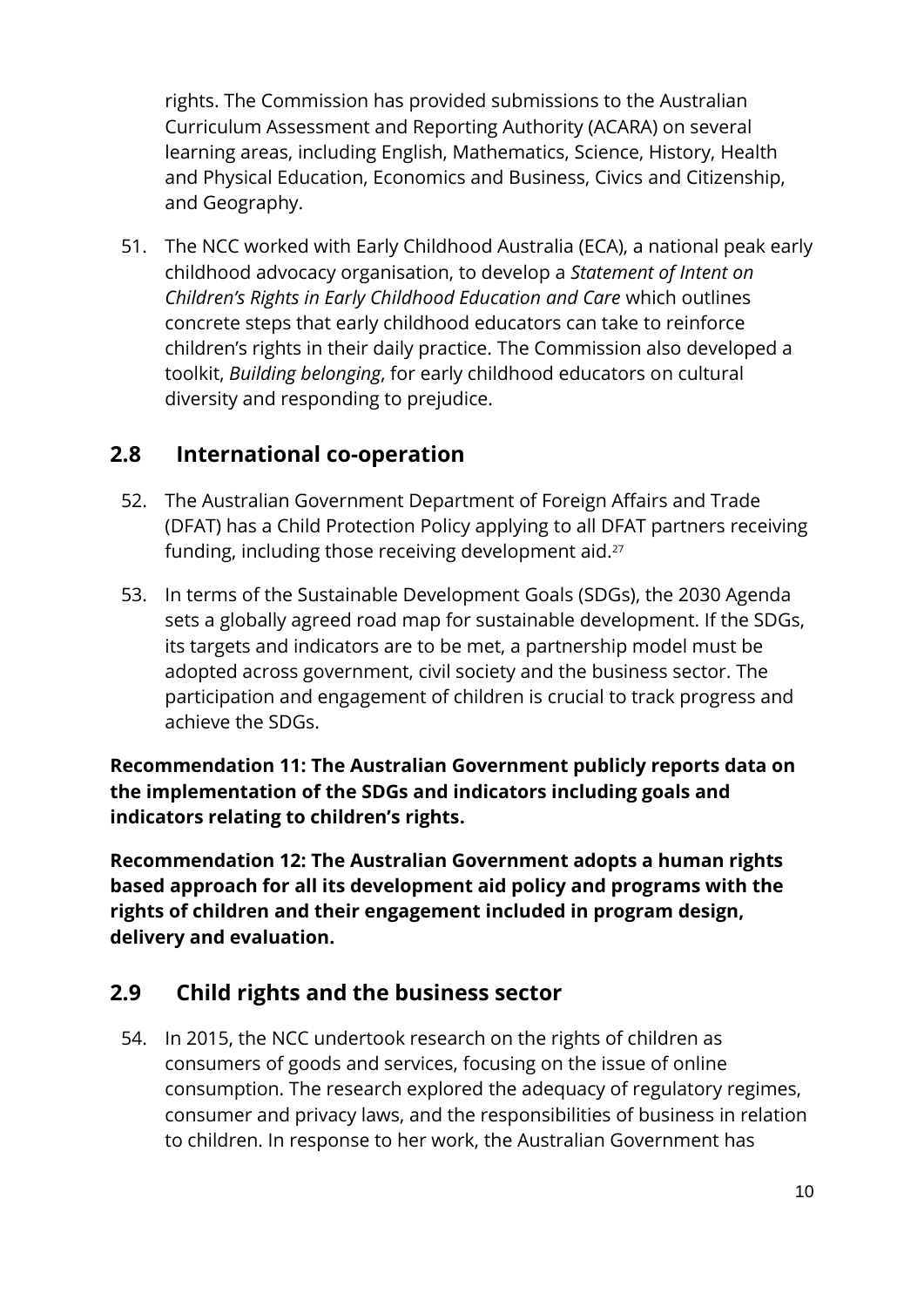developed new guidance content on children's rights for its business.gov.au resource.<sup>28</sup>

- 55. In early 2016, the Australian Government committed to progress national consultations on the implementation of the UN Guiding Principles (UNGPs) on Business and Human Rights in Australia. As part of this process, a stocktake of business and human rights was undertaken and a Multi-Stakeholder Advisory Group convened to provide expert advice on the implementation of the UNGPs.
- 56. In its final report, the Multi-Stakeholder Advisory Group recommended that the Australian Government develop a National Action Plan on Business and Human Rights which sets out the concrete steps it will take to implement the UNGPs, including its expectations of business and other stakeholders regarding their conduct in Australia and abroad, and what support it will provide in helping them meet those expectations.<sup>29</sup> It is essential that children's rights are reflected in this National Action Plan and children participate in its development.

**Recommendation 13: The Australian Government develops a National Action Plan on Business and Human Rights, in consultation with key stakeholders, and that it includes measures addressing children's rights particularly exploitation and trafficking in supply chains**.

# <span id="page-11-0"></span>**3 General principles**

## **3.1 Non-discrimination**

- (a) Sex discrimination
	- 57. Women and girls make up just over half of the Australian population (50.7%).<sup>30</sup> Despite achievements in the quest for gender equality over recent decades, Australian girls experience the impact of discrimination in a number of key areas:
		- Girls are less engaged with, and outperformed by boys in school subjects such as mathematics, which results in fewer women choosing careers in science, technology, engineering and maths.<sup>31</sup>
		- Sixteen per cent of 15–17 year olds reported experiencing sexual harassment in the 2018 National Sexual Harassment Survey.<sup>32</sup>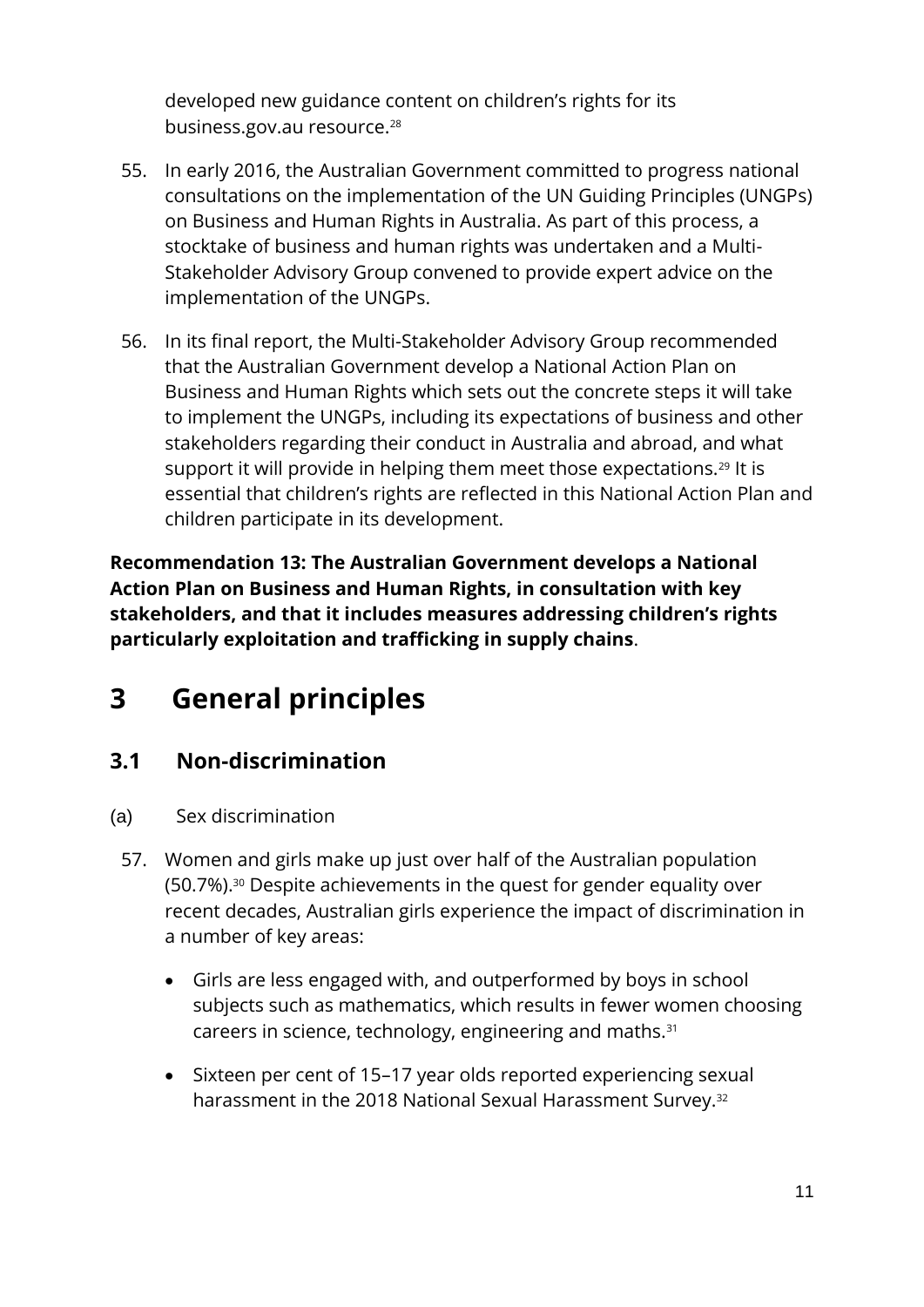- Women and girls continue to earn less than their male counterparts, with the national gender pay gap currently at 15.3%.<sup>33</sup>
- One in three Australian women report having experienced physical or sexual violence since the age of 15.<sup>34</sup>
- (b) Discrimination experienced by Aboriginal and Torres Strait Islander children
	- 58. In consultations with Aboriginal and Torres Strait Islander girls as part of the Wiyi Yani U Thangani project, the Commission has identified experiences of racism as a top emerging issue for girls.
	- 59. Structural and institutional racism are identified as obstacles to addressing the continued overrepresentation of Aboriginal and Torres Strait Islander children in child protection and youth justice systems.<sup>35</sup>
	- 60. In March 2008, governments across the jurisdictions in Australia agreed to work together, through the *Closing the Gap Strategy*, to achieve equity between Aboriginal and Torres Strait Islanders and non-Indigenous Australians.<sup>36</sup>
	- 61. Five of the targets specifically relate to children. Three of these targets expire in 2018, including child mortality, school attendance, reading and numeracy and Year 12 equivalent attainment.<sup>37</sup>
	- 62. Three targets—child mortality, early childhood education and Year 12 equivalent attainment—are reported as being on track to be met.<sup>38</sup> However, this is not occurring across all jurisdictions in Australia.
	- 63. In terms of child mortality, the national target only includes results for NSW, Queensland, South Australia, Western Australia and the Northern Territory, as they are the only jurisdictions considered to have adequate levels of Indigenous identification.<sup>39</sup>
	- 64. Targets for early childhood education are not on track to be met in the Northern Territory.<sup>40</sup>
	- 65. Year 12 attainment targets are not on track to be met in NSW, Victoria, Queensland and Tasmania.<sup>41</sup>
	- 66. School attendance and literacy and numeracy targets are not on track to be met by the time that they expire in 2018.42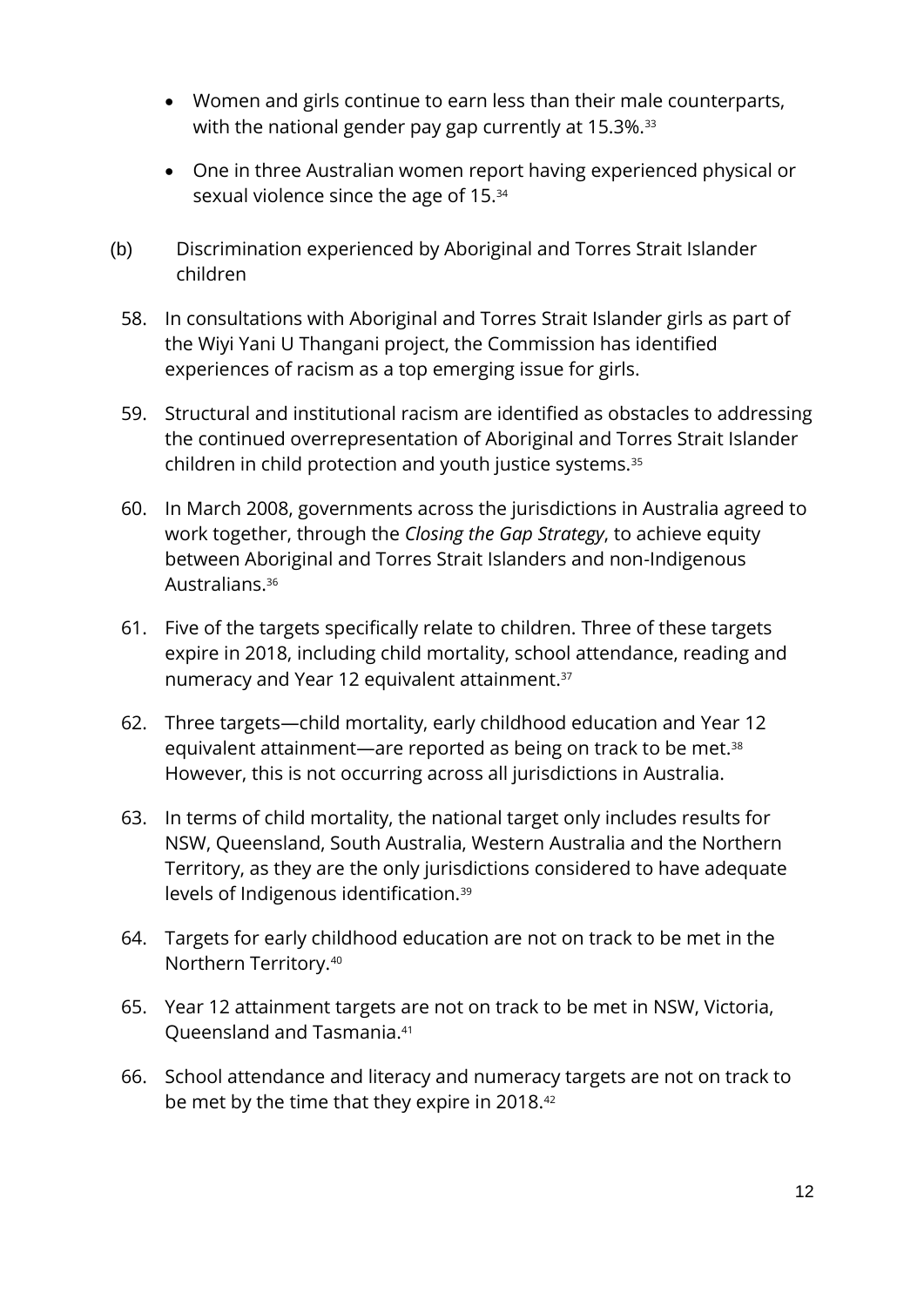- 67. A 2018 review of the *Closing the Gap Strategy* suggested that Australia had reached 'a fork in the road' for how it tackles the entrenched inequalities and disparities in health and wellbeing for Aboriginal and Torres Strait Islander peoples.<sup>43</sup>
- 68. The Australian Government, through COAG, committed to refresh the *Closing the Gap* agenda and commenced this process in 2017,<sup>44</sup> involving Aboriginal and Torres Strait Islander peoples about what needs to be done to promote a thriving and prosperous life for Indigenous Australians, beyond existing targets.<sup>45</sup>

#### **Recommendation 14: Australian Governments commit to targets to overcome disadvantage experienced by Aboriginal and Torres Strait Islander children and adopt special measures to address the disparities in the enjoyment of rights, with the effective engagement of their communities.**

- (c) Race discrimination
	- 69. The first nation-wide census of Australia's multicultural youth conducted in 2017 involved nearly 2000 young people aged 15–25 from refugee and migrant backgrounds.<sup>46</sup>
	- 70. The census revealed that 49% of refugee and migrant young people had experienced some form of discrimination or unfair treatment in the 12 months prior to the census. Sixty-four per cent had witnessed someone else being unfairly treated or discriminated against. Sixty-six per cent of those who had experienced discrimination indicated that this was because of their race, while 25% attributed this discrimination to religion. 47
	- 71. African-Australian communities, particularly Sudanese-Australian communities in Melbourne, have experienced heightened public attention in response to concerns about youth crime. Political and media debates about crime have contributed to racial fear and anxiety towards African-Australians.<sup>48</sup> This has exacerbated the high levels of discrimination and racial profiling experienced by people from African backgrounds.<sup>49</sup>
	- 72. In its submission to the NCC, MYAN pointed out the importance of positive leadership in the national conversation and for Governments to refrain from referring to 'broad characteristics and particular cultural groups … which reinforces inaccurate stereotypes, harming young people, their families and communities'. 50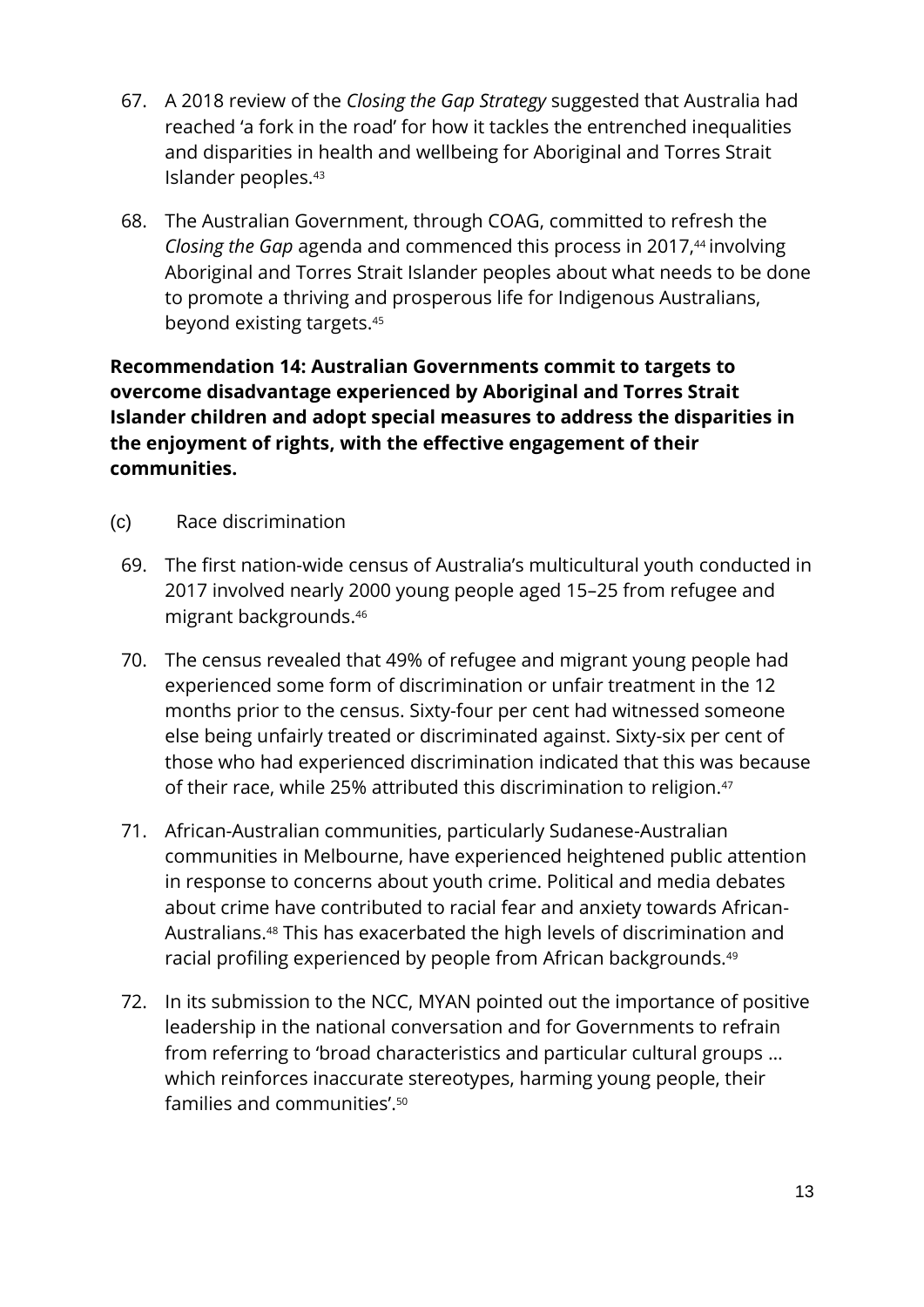#### (d) Regional inequality

- 73. Consultations by the NCC since 2013 have identified that service delivery, access to new technologies and infrastructure, and access to adequate healthcare, education and housing vary significantly between cities, regional and remote areas. The NCC found that children in regional and remote areas do not enjoy the same opportunity to thrive as other children.<sup>51</sup> These findings were also reflected in the *Children's Rights Poll*, where a lower proportion of children in regional areas felt they could participate in decisions affecting them at home, online and sport/other out of school activities compared to children living in major cities.
- 74. Children who lived in remote areas were also more likely to die due to intentional self-harm than by other external causes, compared to children who lived in metropolitan areas.<sup>52</sup> Data on hospitalisations for intentional self-harm in children aged 3–17 years in regional and remote areas accounted for 38% of all hospitalisations between 2007–2008 and 2012– 2013.<sup>53</sup>
- 75. Further, the Australian Institute of Health and Welfare (AIHW) reported in 2016–2017 that children from very remote areas were four times as likely as those from major cities to be the subject of a substantiation of abuse or neglect after an investigation of an at-risk notification.<sup>54</sup>

**Recommendation 15: The Australian Government addresses inequality experienced by children living in regional and remote Australia through targeted measures.**

## **3.2 Best interests of the child**

- 76. Provisions to consider the best interests of the child are commonly included in Australian legislation relating to children.<sup>55</sup>
- 77. For example, it is a key principle in child protection legislation in all jurisdictions across Australia.<sup>56</sup> Amendments to the *Family Law Act 1975* (Cth) (Family Law Act) in 2012 included an acknowledgement of Australia's obligations under the CRC. Section 60B(4) of the Family Law Act now provides that an object of Part VII of the Act is to give effect to the CRC.
- 78. While all jurisdictions recognise the importance of the best interests principle and have policies to guide its implementation,<sup>57</sup> its application varies significantly.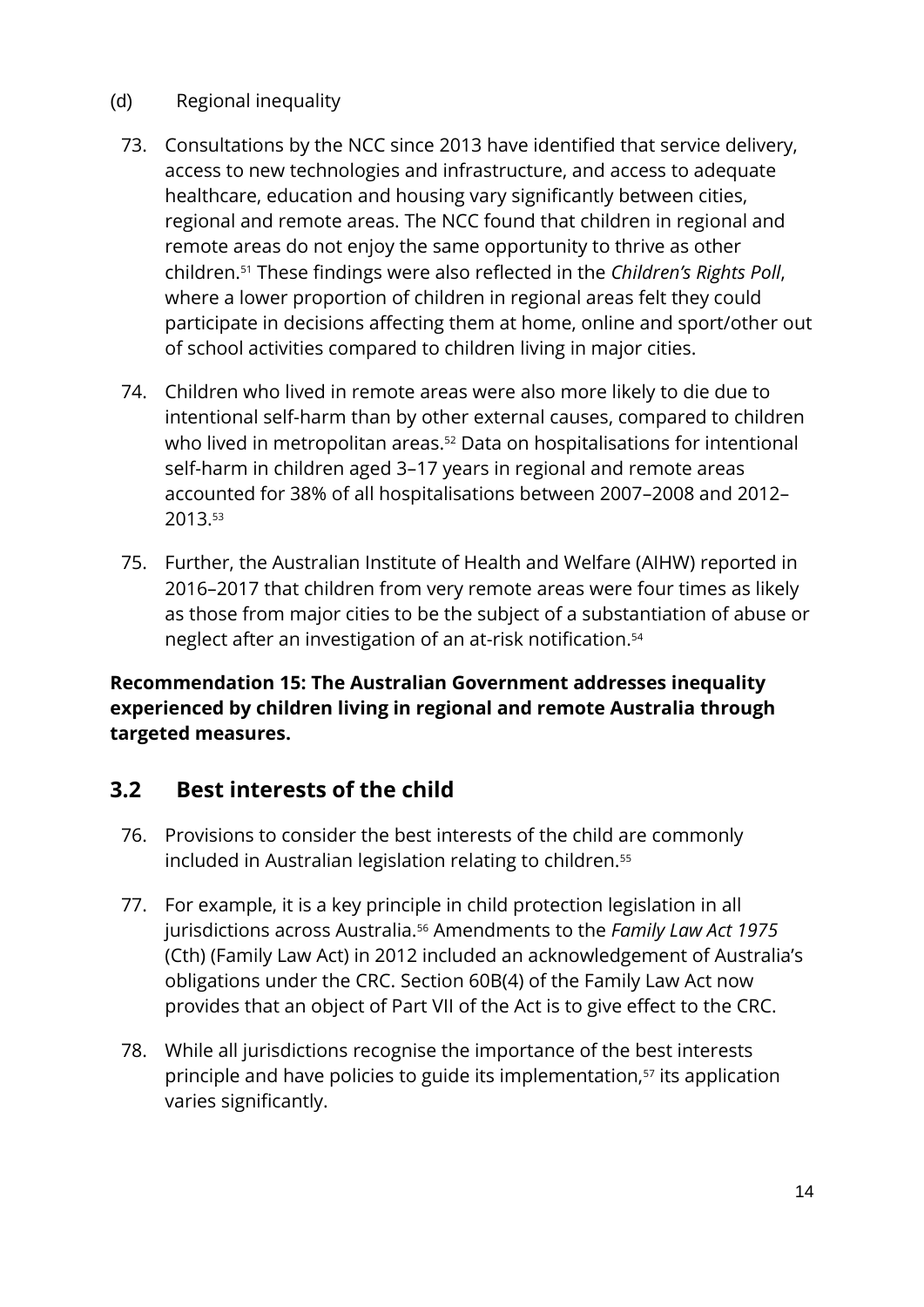## **3.3 Right to life, survival and development**

- 79. Australia's most recent injury prevention and safety promotion plan expired in 2014. In its May 2018 budget, the Australian Government committed to develop a new *National Injury Prevention Strategy* to reduce the risk of injury for Australian children, and pledged \$0.9 million over three years, from 2018–2019. This is a welcome development.
- (a) Child mortality
	- 80. There is no regular national report on all causes of death for Australian children under the age of 18 years.
	- 81. Existing data merges developmental age groups without differentiating between childhood, adolescence and early adulthood. This makes it difficult to use the data to guide interventions, policy-making and planning for children.
	- 82. Since 2008 the number of infant deaths (children less than one year of age) has decreased. The 2016 infant mortality rate was 3.1 infant deaths per 1000 live births—the lowest on record.<sup>58</sup> Since 2001, the death rate for Indigenous infants also decreased, but it is still almost twice the rate for all infants.<sup>59</sup>
	- 83. There are mechanisms for reviewing child deaths in all states and territories in Australia. Most report on the number and causes of death of children under 18 years of age, and include reviews of deaths where children have been involved in child protection systems. However, as the Australian Institute of Family Studies (AIFS) points out, 'there is no uniform structure or legislation for child death review team responsibilities. Reporting requirements vary for each state or territory'.<sup>60</sup>
	- 84. The Australian and New Zealand Child Death Review and Prevention Group (ANZCDR&PG), of which the NCC is a member, was established in 2005 with the aim of developing national comparable child death statistics, and to better understand and prevent child deaths. In 2014, the NCC recommended that the ANZCDR&PG be supported to continue its work in relation to the development of a national child death database, in conjunction with the AIHW.
- (b) Intentional self-harm and suicide in children aged 0–17 years
- 85. In 2014, the NCC conducted an examination of intentional self-harm and suicide in children aged 0–17 years. Self-harm deaths were reported for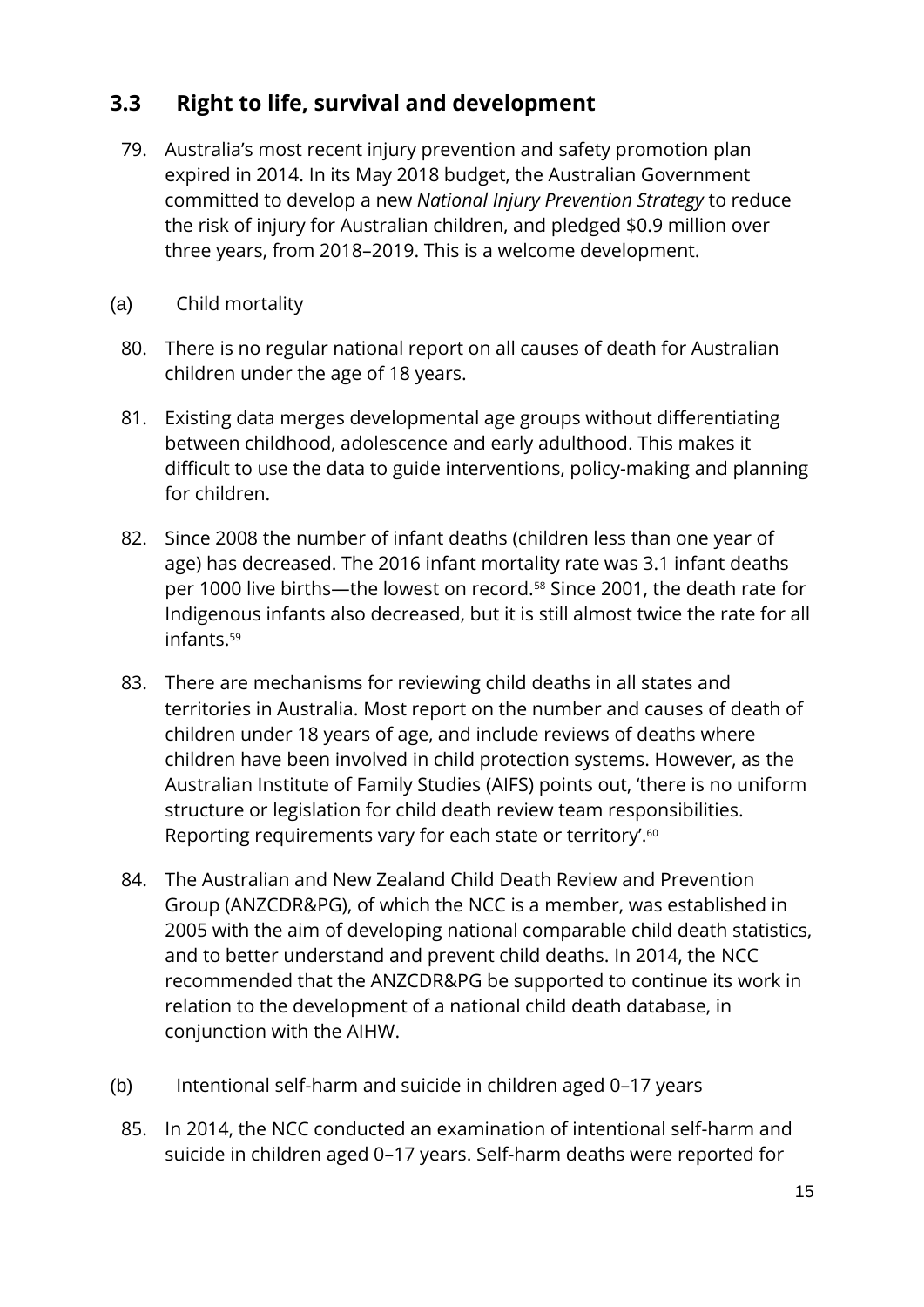the first time in Australia under the following age groups: 4–9 years; 10–11 years; 12–13 years; 14–15 years; and 16–17 years.<sup>61</sup>

- 86. As a result of this work, the Australian Bureau of Statistics (ABS) commenced publishing data on self-harm resulting in suicide in the age range 5–17 years from 2014. It had not previously reported on self-harm deaths under the age of 15 years.
- 87. According to current ABS data:

In 2017, suicide remained the leading cause of death of children between 5 and 17 years of age, with 98 deaths occurring in this age group. This represents a 10.1% increase in deaths from 2016. Nearly 80% of the child suicides were aged between 15 and 17 (78.8%).<sup>62</sup>

- 88. The NCC's 2014 report found significant increases in the rates of suicide between those aged 10 and 14 years of age. <sup>63</sup> For the purposes of this report to the Committee, the NCC updated her 2014 work using data from the National Coronial Information System (NCIS) for the time-period 2007– 2015. The findings showed little improvement. Her updated work in intentional self-harm showed the number of hospitalisations in children aged 3–17 years almost doubled between 2007–2008 and 2016–2017.
- 89. Disaggregated data, rather than a single cohort for children aged 5–17 years, is required to inform interventions, planning and policy-making.
- 90. The *Growing Up Queer* report, released by the Young and Well Cooperative Research Centre, identified intentional self-harm and suicide as an issue for children and young people who are sexuality diverse, transgender, gender diverse and intersex.<sup>64</sup> As part of this report, an online national survey completed by 1,032 children and young people aged 16–23 years found that 41% of participants had thought about self-harm and/or suicide, 33% had harmed themselves, and 16% had attempted suicide.<sup>65</sup>
- (c) Filicide
	- 91. The National Homicide Monitoring Program recorded 42 children aged 17 years and younger being killed between 2012–2014. <sup>66</sup> Approximately 8% of homicide victims were children under 18 years of age, a decrease of five percentage points from 2010–2012 (n=61; 13%). Over a third of these children were between one and nine years of age (n=16; 3% of all homicide victims); 14 victims were under one year of age (3% of all homicide victims).<sup>67</sup> Filicide is the second most frequent group of victims of family and domestic homicides.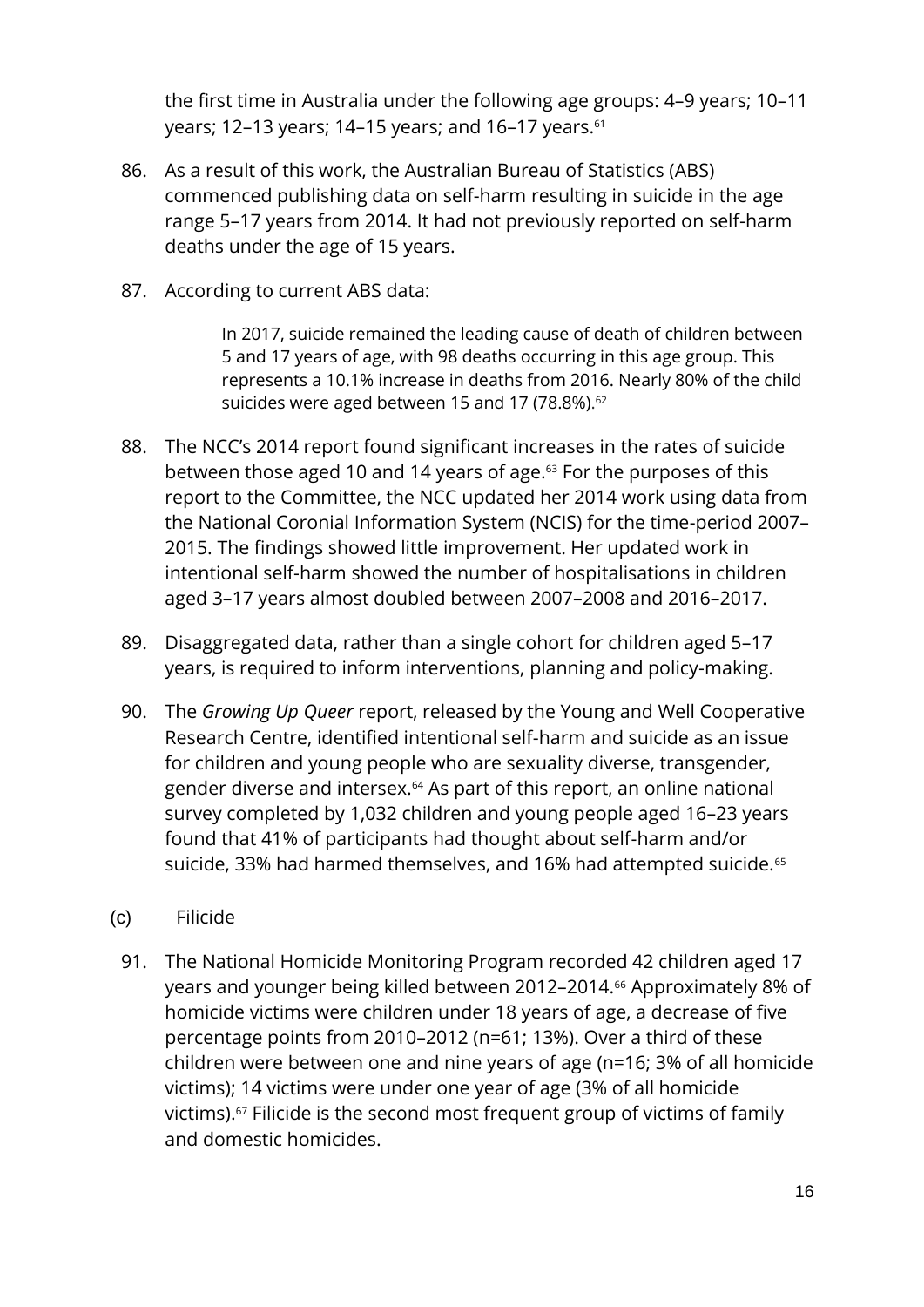92. Data gaps relating to child deaths, self-harm deaths and hospitalisations resulting from intentional self-harm should be considered as part of the national children's data framework referred to in **Recommendation 10** above.

#### **3.4 Respect for the views of the child**

- 93. The NCC has held consultations with over 28,000 children since 2013. Each consultation has provided an invaluable opportunity to hear directly from children about the issues that affect them, what is most important to them, as well as the extent to which they know about children's rights.
- 94. There has been a trend over the past decade of creating mechanisms for the participation of children in a variety of contexts. For example, child protection legislation in Australian jurisdictions supports involving children in decision-making to the extent that their age and maturity allows.<sup>68</sup> At the policy development level, governments can engage with children through schools, youth advisory boards, youth parliaments and forums.
- 95. A number of submissions to the NCC in 2018 called for more opportunities for children's voices to be heard—especially in the context of the family court, on custody and related matters. 69
- 96. Children shared insights with the NCC about how their experiences had impacted on their safety, relationships and self-esteem. They emphasised the importance of improving the system's capacity to provide children with relevant information and allow them to participate in meaningful ways. Similar views were reflected in a 2018 AIFS research report on children and young people in separated families. $^{70}$
- 97. Despite the key role that family consultants and Independent Children's Lawyers play in relaying children's views to the Family Court, the Commission has concerns about whether they are sufficiently childcentred. An AIFS study revealed diverse practices among Independent Children's Lawyers in terms of engagement with children. Some do not have contact with children and prefer to rely on other information such as expert reports. 71
- 98. Further, the Family Law Act does not extend to considering the views of children in non-contested matters. In the sections of the Family Law Act that refer to 'non-court based family services', there is no obligation for the child's views to be considered.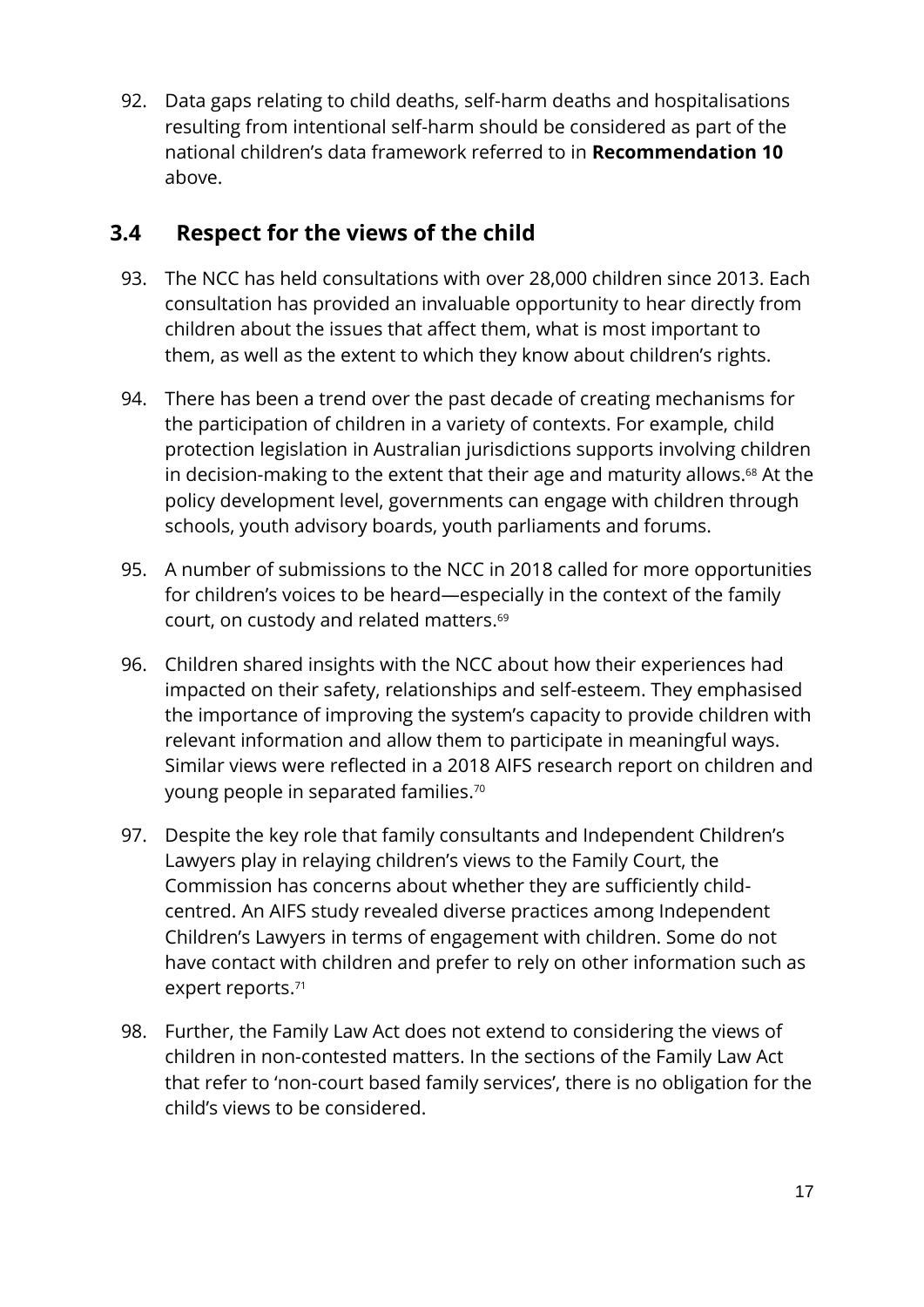- 99. The Commission welcomes the inclusion of the CRC in the Family Law Act, however notes it is not a primary objective of the whole Act but relates to parenting matters only.
- 100. Through talking to children about human rights, and their rights in particular, it has become clear that rights knowledge strengthens children's agency and capabilities, and engenders respect for the rights of others.
- 101. The NCC sought the views of children to inform this report. The key themes that emerged from younger children (0–4 years) were that they enjoyed being with their families and friends, loved to play, and appreciated Australia's natural environment. Aboriginal and Torres Strait Islander children in this age-group highlighted connection to culture and cultural activities as important, and those in remote communities emphasised the significance of a safe home.
- 102. The *Children's Rights Poll*, conducted in partnership with the University of Melbourne and the Australian Broadcasting Corporation (ABC), played a crucial role in the NCC's aim to allow as many children as possible to express their views for the purpose of this report. 22,700 children aged 6– 17 years completed the poll. The poll was co-designed by children who assisted in developing the poll questions.
- 103. The rights that children ranked as most important were: being safe; having a home and being cared for; and having a clean environment. Older children ranked getting an education in their top three rights.
- 104. Aboriginal and Torres Strait Islander children comprised 6% of the poll's respondents, while 13.7% came from families where English was not the main language spoken at home. The NCC is pleased to report that the majority of children felt that their rights were being met most of the time. However, the poll also revealed that access to accurate information, being treated fairly, and being able to participate in decisions that affect them were the rights least likely to be met. These findings were most pronounced among children from culturally and linguistically diverse (CALD) backgrounds and Aboriginal and Torres Strait Islander children.
- 105. Consultations conducted with teenagers revealed that they have a keen understanding of areas in which the Australian Government could improve its performance in terms of its obligations under the CRC. Many cited mental health as a significant issue, with one young person saying 'mental health for teenagers needs to be made a priority'. Another reflected on young people in detention, stating: 'I feel detention centres for youth …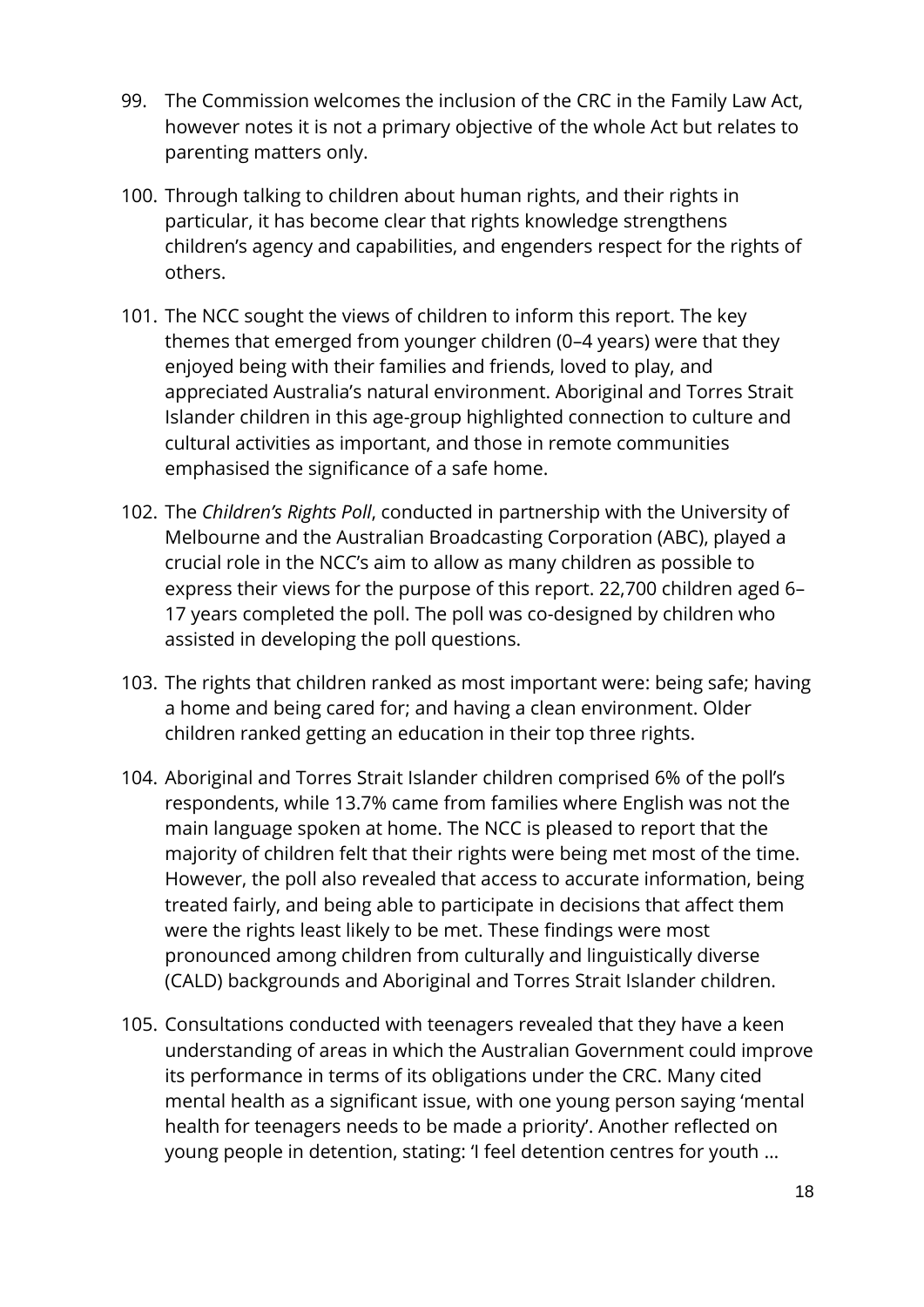need to be reconsidered and re-evaluated with more access to mental health benefits and changing living conditions'. Other issues highlighted by teenagers included: the lack of education about rights in Australian schools; frustration about their inability to participate in politics; the lack of capacity for schools to respond to individual learning needs; and social structures that diminish the agency of children. One young person told the NCC that a particular problem was 'the stigma surrounding young people being "incapable" of making informed decisions about their own health and education'.

- 106. Aboriginal and Torres Strait Islander children talked about the importance of maintaining connections to culture and language: 'Cultural background is key to feeling like you belong to something more. More chance to learn about our culture would be absolutely amazing'.
- 107. Although participation (or lack of it) was an issue frequently raised by children in consultations with the NCC, measuring participation is problematic. A 2018 poll conducted by the ABC provides some insight into children's own views regarding the ways they contribute to their communities. Approximately 11,000 children completed the poll (which was run in a similar fashion to the *Children's Rights Poll*). The poll found that 99% of children regularly contributed at home, at school and in clubs. The children who responded indicated that they greatly valued opportunities to contribute in the places where they live, learn and play. Overall, the poll revealed that girls contributed more and received less monetary rewards. About half of the respondents reported receiving pocket money but were motivated to contribute because of the rewards of feeling proud and helping others.

**Recommendation 16: The Australian Government amends the** *Family Law Act 1975* **(Cth) to require that children are provided with an opportunity to express their views in all matters that affect their rights or interests. A child should not be compelled to express a view, but should be provided with the opportunity to do so in a manner appropriate to their age and maturity.**

# <span id="page-19-0"></span>**4 Civil rights and freedoms**

## **4.1 Birth registration, name and nationality**

(a) Registration of Indigenous births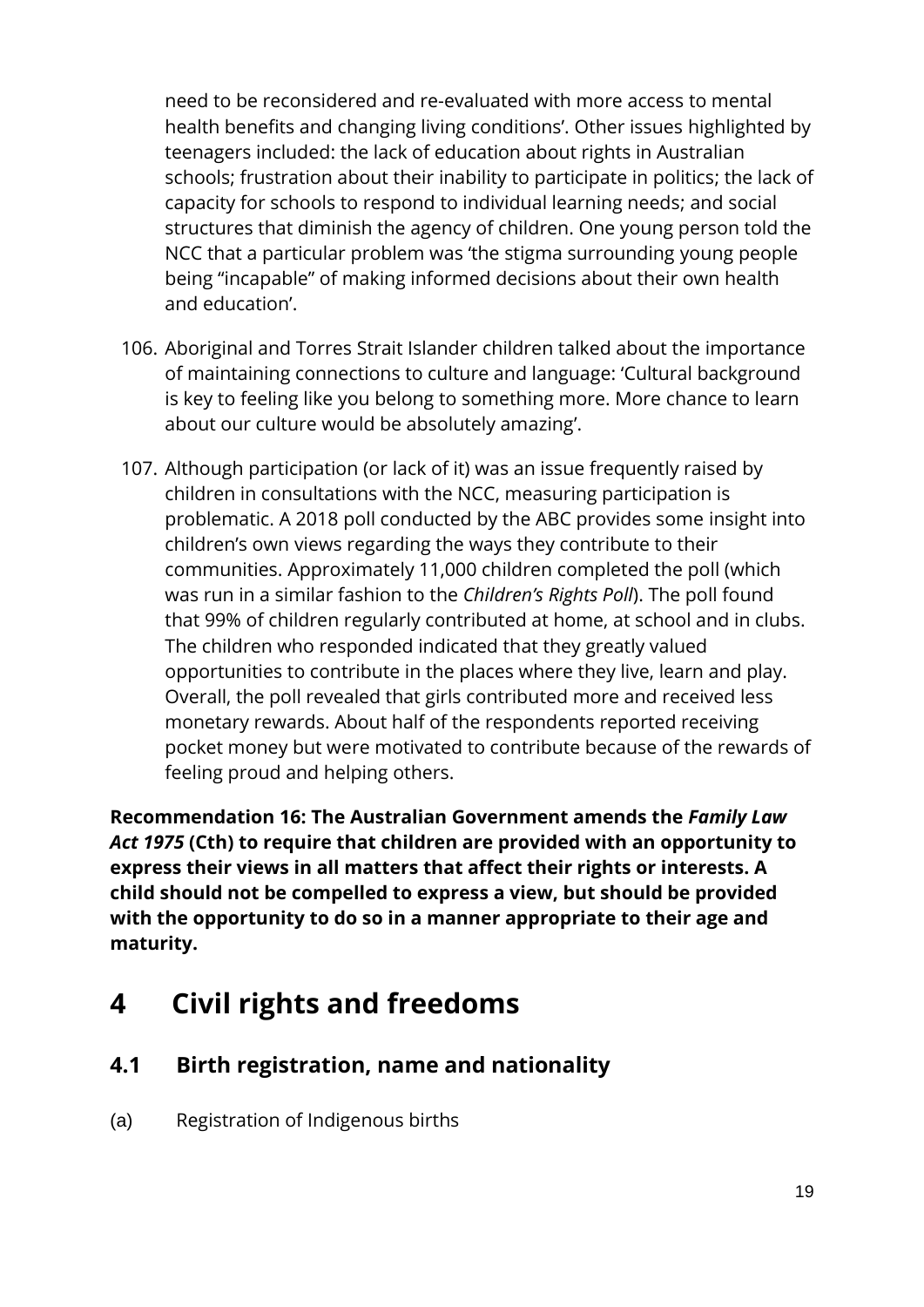- 108. The Commission remains concerned about the under-registration of births to Aboriginal and Torres Strait Islander mothers.
- 109. For example, Queensland Health reported in 2014 that 15–18% of births to Aboriginal and Torres Strait Islander mothers were not registered, compared with 1.8% of births to mothers who were non-Indigenous.<sup>72</sup>
- 110. Reasons for this included:
	- fees and penalties for the late registration of a birth and obtaining a birth certificate
	- the move to an online birth registration process (which has a negative impact on remote Aboriginal and Torres Strait Islander communities)
	- methods of interacting with Aboriginal and Torres Strait Islander communities which may not be culturally appropriate.<sup>73</sup>

#### **Recommendation 17: Australian Governments adopt measures to ensure birth registration of Aboriginal and Torres Strait children, in consultation with their communities.**

- (b) Identity documents for children in out-of-home care
	- 111. Children in out-of-home care often experience difficulties in accessing identity documents, such as birth certificates, proof of Aboriginality, proof of Australian citizenship, and passports.
	- 112. Since 2016, the NCC has co-chaired the *Identity Documents Working Group*. The group is committed to:
		- identifying practical solutions to reduce the complexity of accessing identity documents for children receiving statutory child protection services
		- liaising across jurisdictions to discuss reforms and effective practices.
- (c) Birth certificate changes for transgender and intersex children
- 113. There is considerable variability across Australia's jurisdictions in terms of modifying birth certificates.
- 114. Transgender children have the right to seek legal recognition of their gender identity, but this is not always possible within Australia.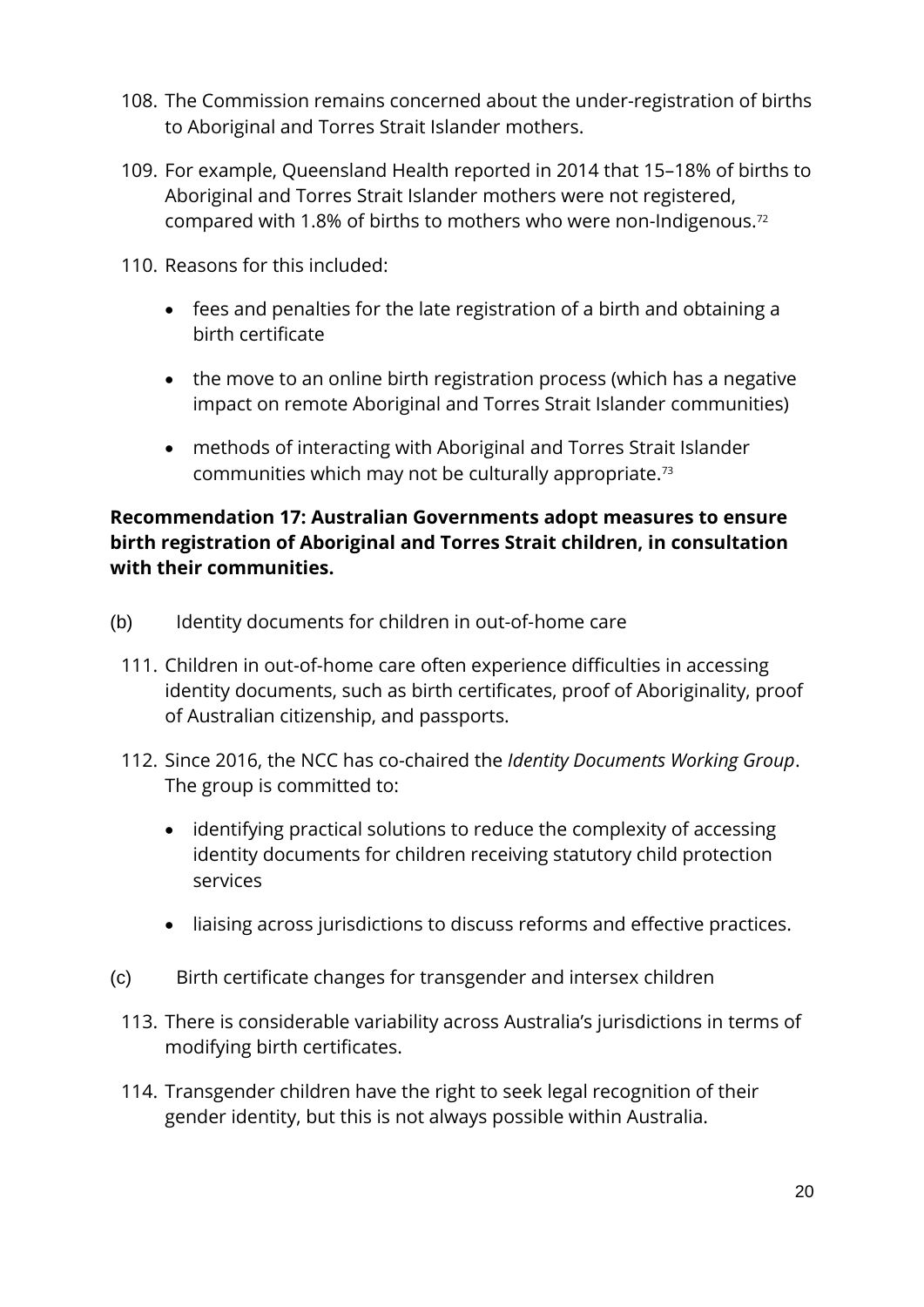- 115. Only adults can change the sex marker on their birth certificates, after undergoing surgery or meeting evidentiary requirements.
- 116. The inability to change the sex marker on birth certificates can make the experience of attending school, for example, difficult for transgender children.
- 117. The issue of birth registration for intersex children is complex. The Commission is currently conducting a project that considers how best to protect the human rights of people born with variations in sex characteristics in the specific context of non-consensual medical interventions.<sup>74</sup>
- (d) Legal recognition of parentage for children born through surrogacy
	- 118. Children born overseas through surrogacy can be granted citizenship by the Australian Government. However, it is the responsibility of parents to seek parentage orders. These orders are determined according to different criteria and processes in each state and territory. The Commission is of the view that these processes lack consistency and certainty.
	- 119. Lack of recognition of legal parentage can affect the ability of children to access a variety of other rights relating to citizenship, medical treatment and benefits, intestacy, passports, child support and workers' compensation entitlements. The Commission has previously recommended that the parents (biological or not) of children born through surrogacy arrangements should be legally recognised.<sup>75</sup>

**Recommendation 18: The Australian Government inserts a clearer definition of 'parent' into the** *Family Law Act 1975* **(Cth) for the purpose of clarifying the parent/child relationship for children born from surrogacy arrangements.**

## **4.2 Freedom of expression and the right to seek, receive and impart information**

- (a) Children with disability
	- 120. Children with disability in Australia face particular accessibility issues in terms of online content, audio description and captioning levels.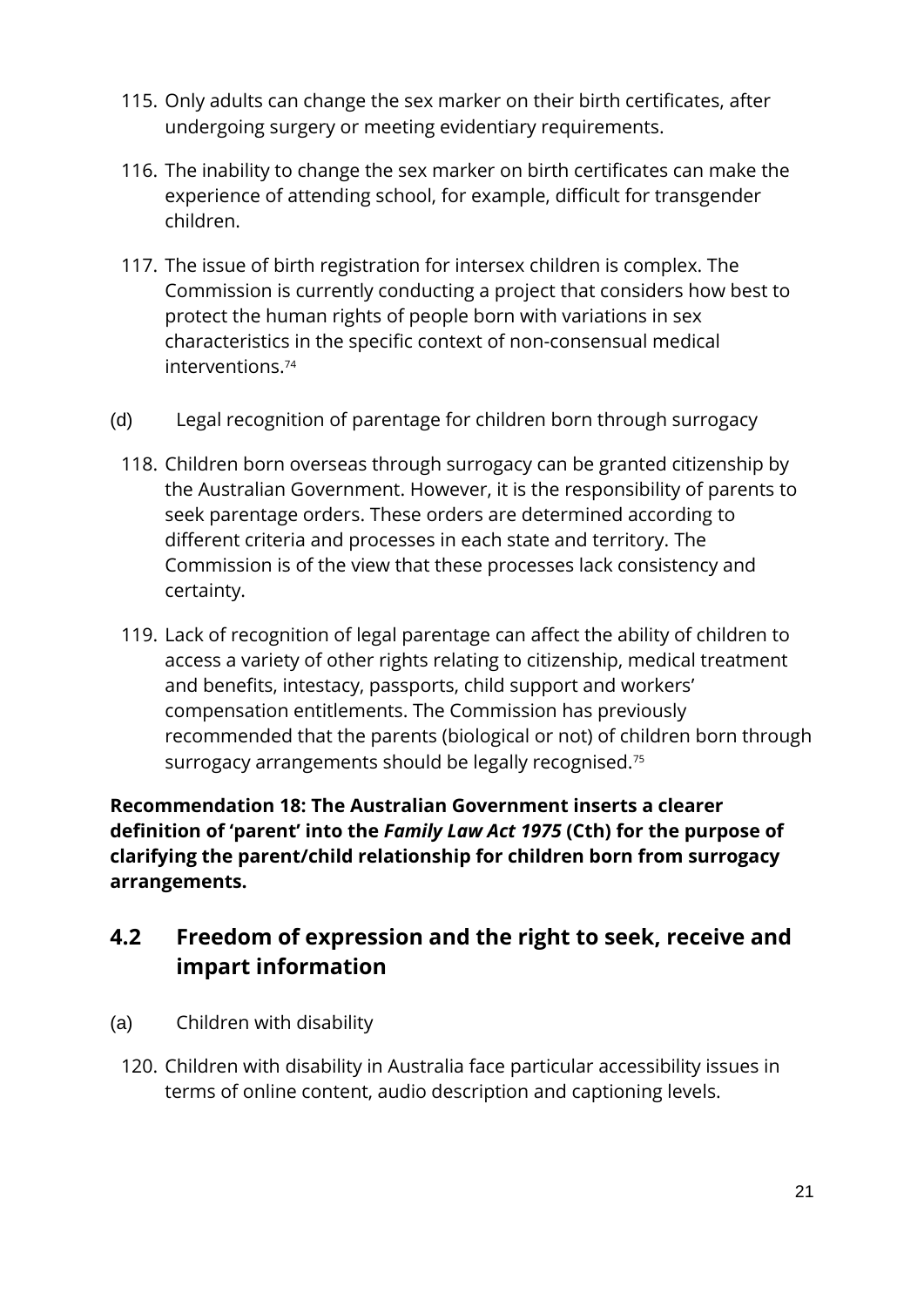- 121. As children's lives are increasingly moving online, it is necessary to ensure that children with disability are provided with the support they need to access online content.
- 122. Audio description is not available in Australia. In 2017, the Australian Communications and Media Authority (ACMA) convened a series of meetings with advocacy groups, free-to-air and subscription TV providers and access suppliers to look at options for delivering audio description in Australia. A report was prepared, but it has not been released publicly. <sup>76</sup> In its submission to the NCC, the Centre for Inclusive Design pointed out:

Audio description is an essential service for people who are blind or have vision impairment, and is particularly important for children. It allows them to watch the same TV programs as their sighted peers, so aids social development and participation. It is also important in the context of education<sup>77</sup>

123. ACMA regulates television captioning services in Australia. Different exemptions exist depending on the type of television service (commercial, national, subscription) and for multi-channels. Concerns about exemptions from captioning were raised with the NCC, especially those for multichannels. For example:

> Free-to-air channels must caption all programs on their primary channels broadcast from 6 am to midnight, but multi-channels (eg ABC Comedy, 7Two, 9Gem and Eleven) are exempt from these requirements. Instead, the only programs on multi-channels that have to be captioned are repeats that were originally screened with captions on the same network's primary channel. This has particular implications for Deaf and hearing impaired children, as the free-to-air networks have now moved virtually all of their children's programs from their primary channels to their multichannels … This means that few, if any, children's programs on free-to-air TV are currently required to be captioned.<sup>78</sup>

**Recommendation 19: The Australian Government ensures digital accessibility for children with disability, particularly in relation to online content, audio description and captioning to foster participation in wider society and education.**

## **4.3 Freedom of association and of peaceful assembly**

124. Legislation that prevents children from associating freely in public spaces is in force in all Australian states and territories, apart from South Australia.79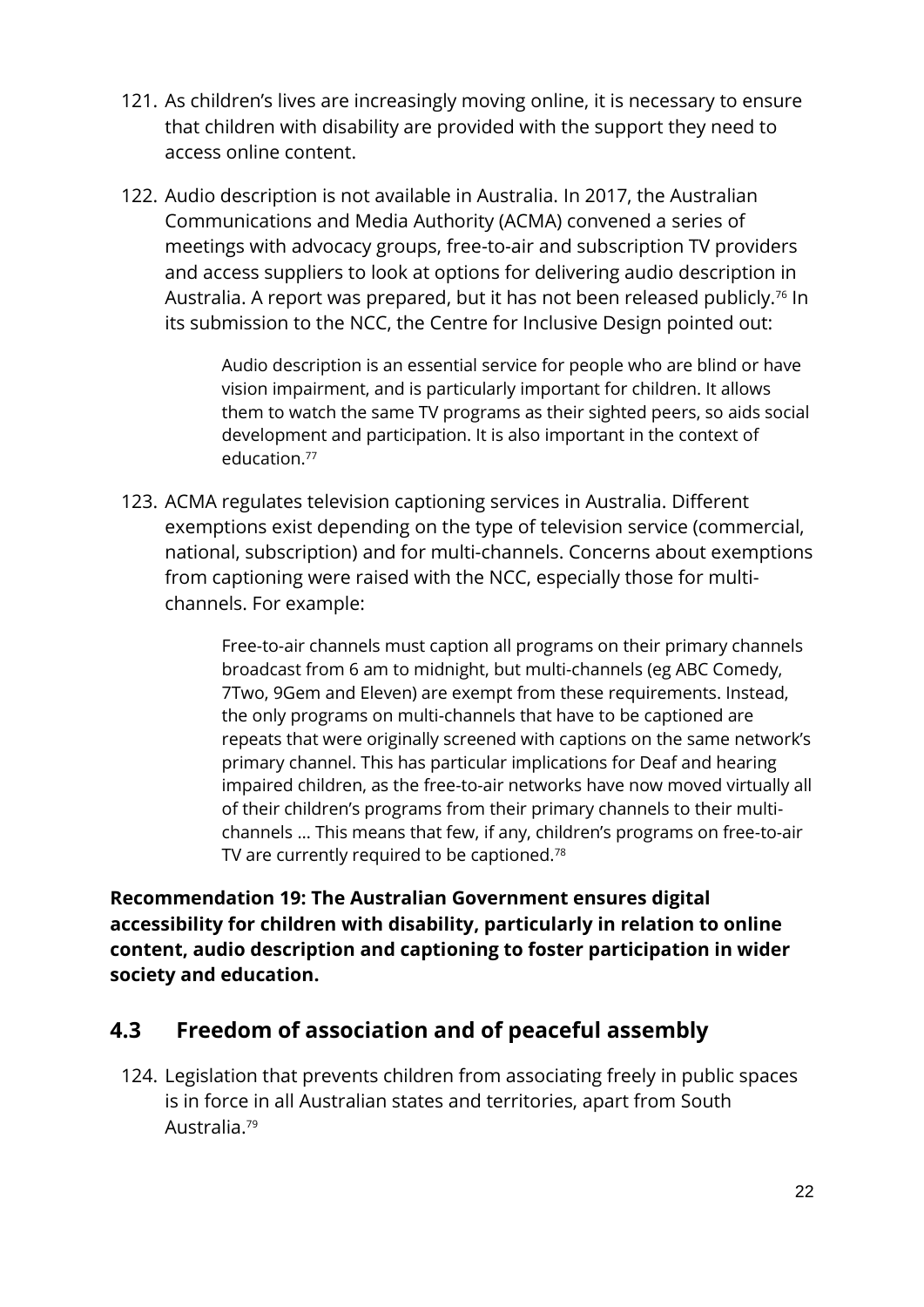- 125. Although the Australian Government maintains that this upholds 'the dual purposes of keeping children safe and maintaining public order', the Commission is concerned that such legislation allows police to target children and criminalise their behaviour.
- 126. The Youth Advocacy Centre told the NCC that police powers can also be used to target vulnerable groups:

Children tend to be subject to over-surveillance once known to police. Move-on powers are overused in relation to vulnerable groups who tend to be visible on the street—young people, Aboriginal and Torres Strait Islander people and homeless people.<sup>80</sup>

## **4.4 Protection of privacy and protection of image**

- 127. Privacy is protected through legislation at the Commonwealth, state and territory levels.
- 128. There are specific challenges for children's privacy in the digital environment, where children may not be aware of the risks of providing or sharing their personal data.
- 129. Children may experience cyber-bullying and the non-consensual sharing of digital images.
- 130. The Office of the eSafety Commissioner has established processes for children and adults to report image-based abuse.
- 131. Regulatory frameworks governing cyberbullying and image-based abuse in Australia are inappropriate when children are involved, because it can criminalise the behaviour of children in situations where they are potentially ignorant that their actions may be illegal.<sup>81</sup>
- 132. The Commission is of the view that education and public awareness are the most effective tools for protecting the safety of children in the digital environment. The Office of the eSafety Commissioner has also developed a range of educational resources.
- (a) Access to information from a diversity of sources and protection from material harmful to a child's wellbeing
	- 133. Access to digital technology and information supports children's education and their wellbeing. This is especially important for children who identify as belonging to racial, cultural, gender or sexual minorities. The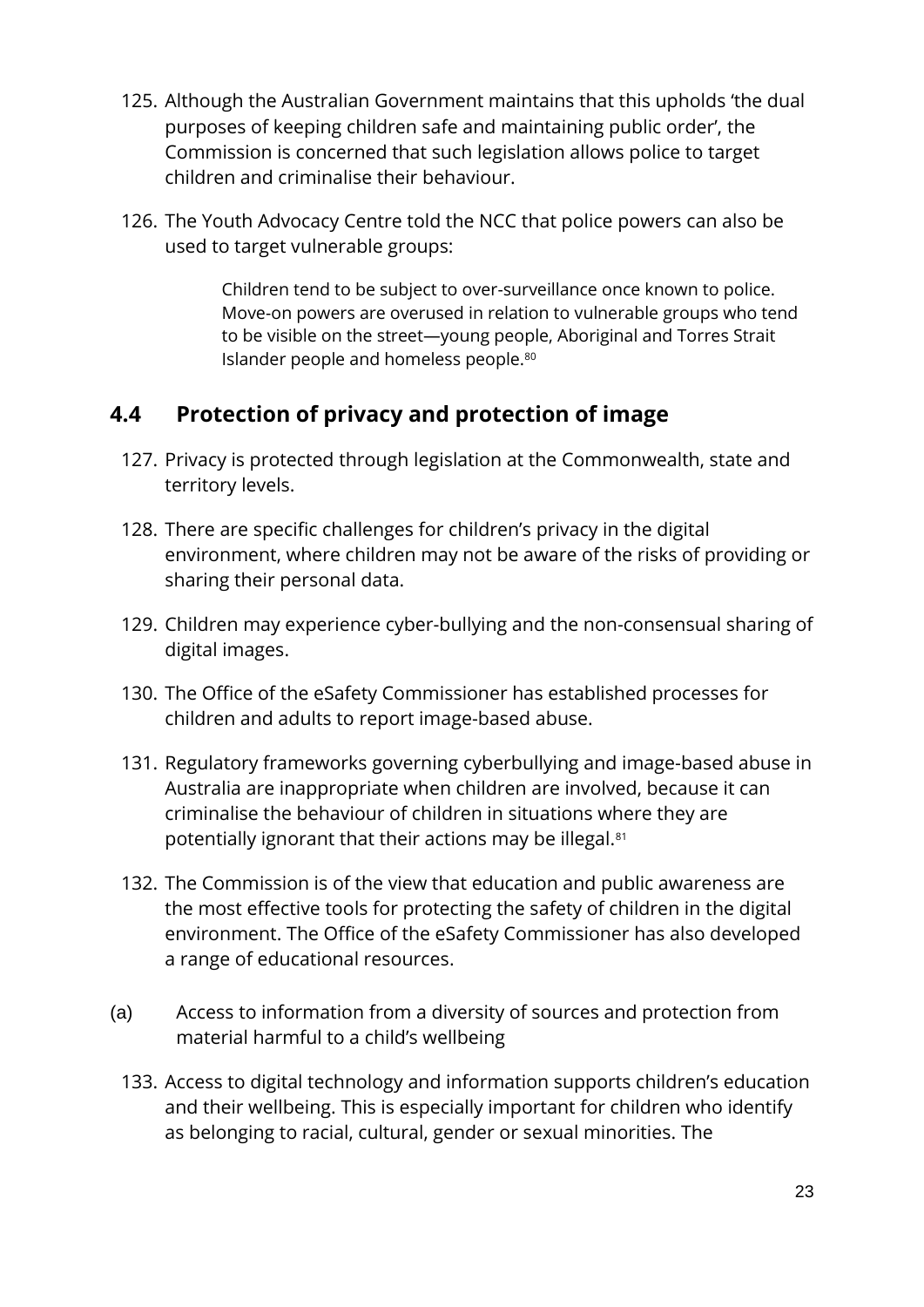communities that are formed in digital spaces through social media can provide essential points of connection and support.

- 134. Aboriginal and Torres Strait Islander children living in rural and remote communities generally have poor or limited access to the internet. However, Australian research indicates that 'digital technologies can be used as an effective means to overcome Indigenous disadvantage through improving capacity to build local economies, affirming Aboriginal identity, and providing culturally relevant information'.<sup>82</sup>
- 135. For example, HitNet provides internet kiosks to remote Aboriginal and Torres Strait Islander communities that are predominantly used by teenagers. 83
- 136. Digital access is not without risk to children. A common form of harm that can occur within the digital environment is exposure to pornographic images. Intentional or unintentional exposure to pornography can result in distorted ideas about sexuality and relationships.
- 137. In Australia, there are laws to protect children from child exploitation material. However, at times, children can be prosecuted under the very laws that are meant to protect them.
- 138. For example, the Youth Advocacy Centre told the NCC that its

Lawyers regularly make submissions for the withdrawal of charges where children are prosecuted for producing and distributing child exploitation material when taking a photo of themselves and sending it to a boy/girlfriend or similar. They are the victim of their own offence.<sup>84</sup>

**Recommendation 20: The Australian Government increases education activities targeted to children to promote an understanding of privacy and prevent image-based abuse and exposure to pornography.**

# <span id="page-24-0"></span>**5 Violence against children**

#### **5.1 Abuse and neglect**

- (a) Extent of violence against children
	- 139. Violence against children is a serious problem in Australia. Child protection data indicates that in 2016–2017 there were 67,968 substantiations of child abuse and neglect, a 27% increase since 2012–2013.<sup>85</sup> This includes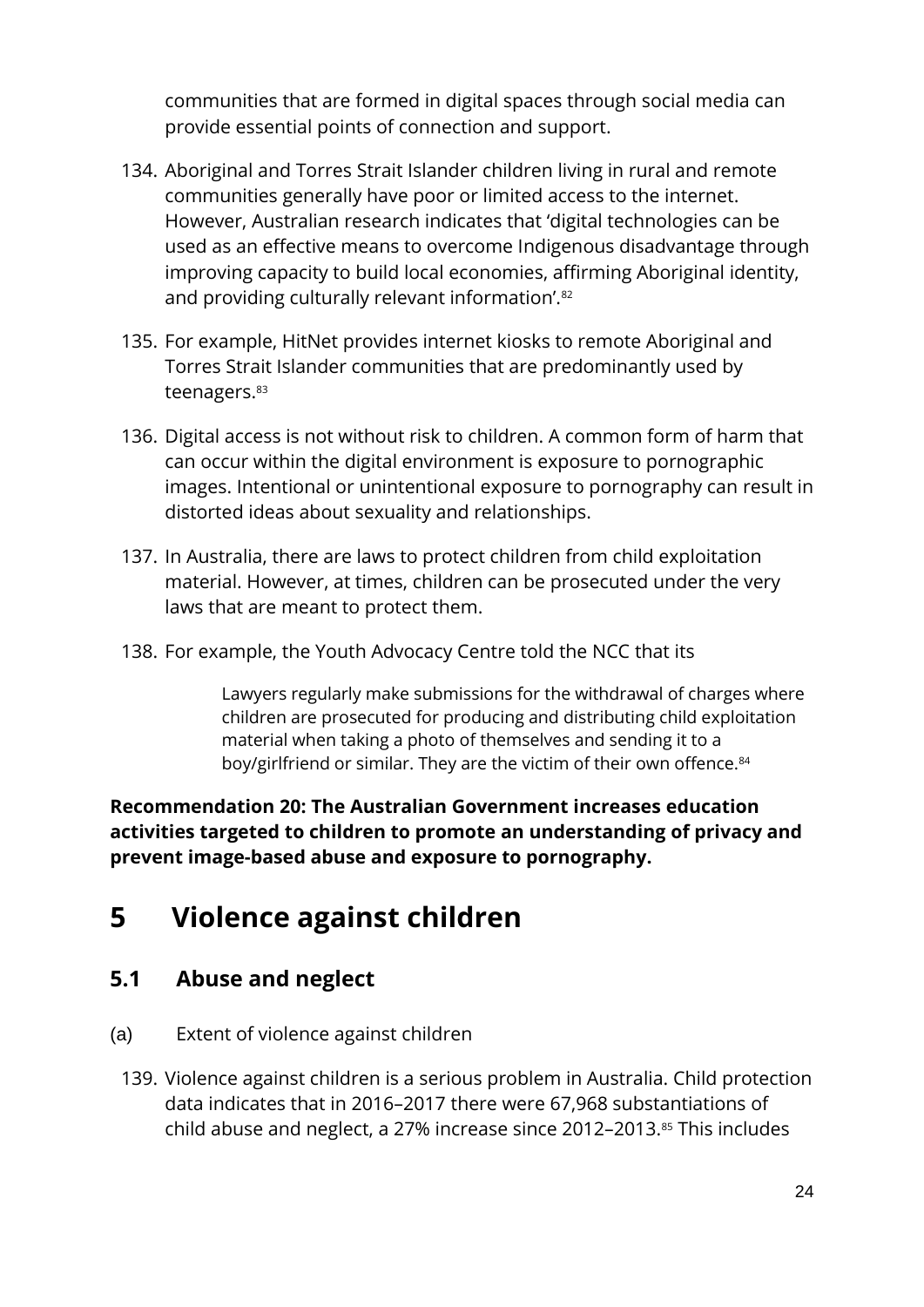emotional abuse (48% of substantiations), neglect (24%), physical abuse (16%) and sexual abuse (12%). $86$ 

140. Other data shows that:

- thirteen per cent of Australians aged 18 years and over have experienced physical and/or sexual abuse before the age of 15<sup>87</sup>
- between 4% to 12% of girls and 1.4% to 7.5% of boys have experienced penetrative sexual abuse before the age of 16, and between 14% to 26.8% of girls and 5.2% to 12% of boys have experienced nonpenetrative sexual abuse<sup>88</sup>
- family violence resulted in 238 cases of filicide (children killed by their parent) between 2002–2012<sup>89</sup>
- almost 896,700 men and 1.2 million women have witnessed violence against their mother, and 380,000 men and 440,900 women witnessed violence against their father before the age of 15.<sup>90</sup>
- 141. Girls and young women are at heightened risk of physical and sexual abuse. Those aged 15–19 years have the highest rates of reported sexual abuse of any age and sex group, followed by girls aged 10–14 years.<sup>91</sup> An increasing number of girls aged 15–17 years are victims of violence perpetrated by their partners.<sup>92</sup>
- 142. Children with disability are around three times more at risk of sexual abuse than children in the overall population, and are also more likely than other children to have experienced repeated incidents of sexual abuse by the time they are 18 years old.<sup>93</sup> They are also disproportionately vulnerable to maltreatment in institutions.<sup>94</sup>
- 143. Other groups of children, such as those from CALD backgrounds, LGBTI children, and children living in remote areas of Australia may also be disproportionately affected, but data for these children is limited or nonexistent. <sup>95</sup> There is also little information on the extent of sibling violence against children.<sup>96</sup>
- 144. The NCC has highlighted the need for national, disaggregated data on children's experiences of family and domestic violence. <sup>97</sup> She welcomed the development of a National Data Collection and Reporting Framework as part of the Second Action Plan in the *National Plan to Reduce Violence against Women and their Children*, but identified a number of gaps in national data, including limited data on age and vulnerable groups of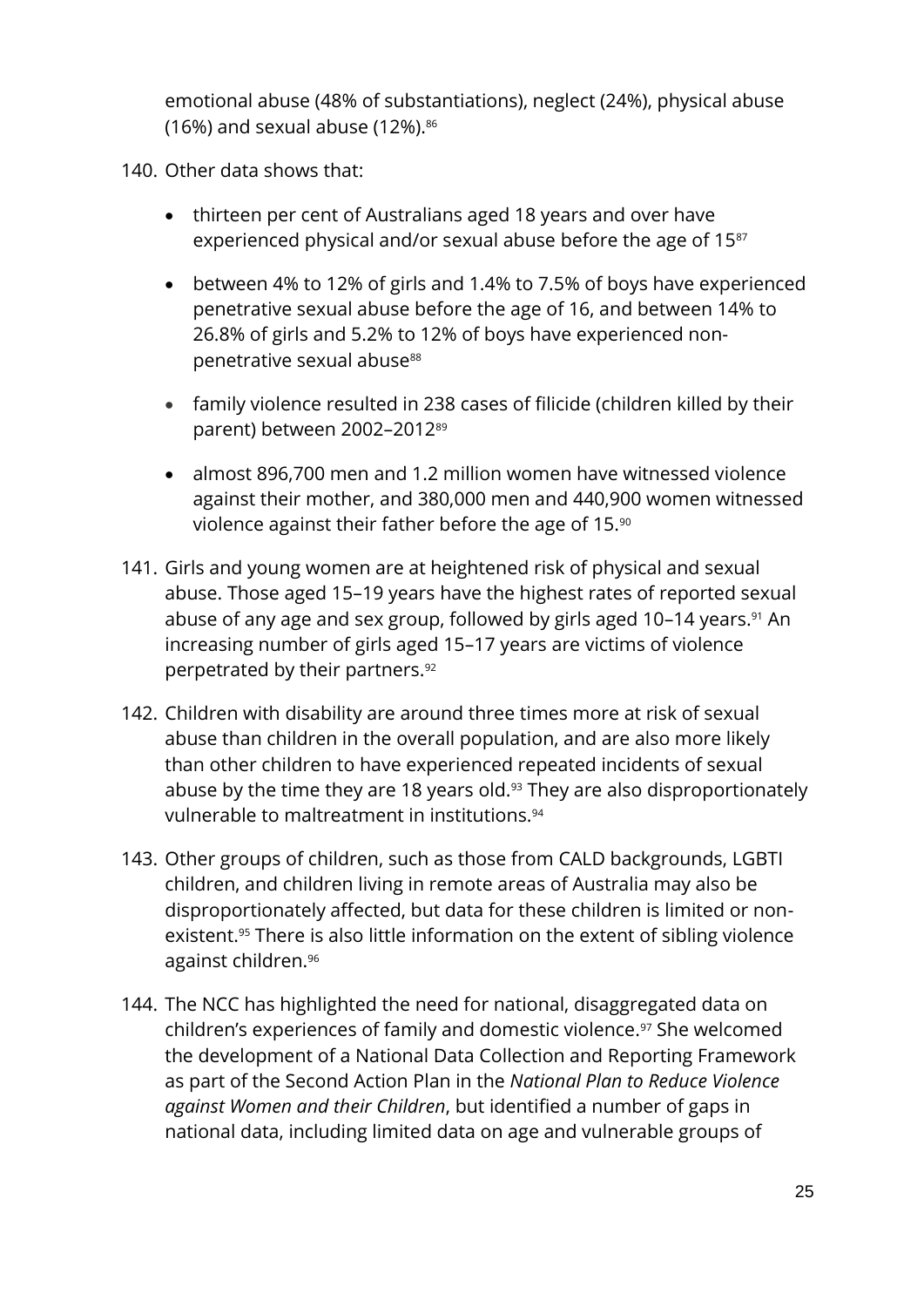children. These gaps hinder efforts to prevent and respond to children's distinct needs.

- 145. The National Royal Commission in 2017 recommended that the Australian Government conduct and publish a nationally representative prevalence study on a regular basis to establish the extent of child maltreatment in institutional and non-institutional contexts in Australia.<sup>98</sup>
- 146. In June 2018, the Australian Government announced that NOCS would undertake consultations with relevant stakeholders to ascertain how such a study could be conducted.<sup>99</sup>
- 147. National data on violence against children is a priority area for improved data collection, as proposed in **Recommendation 10** above.
- (b) Impacts of family and domestic violence on children
	- 148. While women are predominantly the victims of violence in the family, children are frequently witnesses and bystanders, as well as direct victims. <sup>100</sup> The work of the NCC in 2015 highlighted the damaging effects of family and domestic violence on children.<sup>101</sup> The 2016 Victorian Royal Commission into Family Violence, established in the wake of a series of family violence-related deaths in Victoria, also shed light on how children are affected in their own right.<sup>102</sup>
	- 149. The 2016 ABS Personal Safety Survey provides some indication of the longterm impacts of witnessing family and domestic violence as a child.<sup>103</sup>
	- 150. It showed that women who, as children, witnessed violence towards their mother or their father by a partner, were more than twice as likely to be the victim of partner violence themselves, compared with women who had not witnessed this violence.<sup>104</sup>
	- 151. Men who witnessed violence towards their mother by a partner were almost three times as likely to be the victim of partner violence compared with men who had not  $105$
	- 152. Further, violence against a parent can affect the capacity and ability of a parent to care for a child, which in turn affects a child's wellbeing.<sup>106</sup>

**Recommendation 21: The Australian Government increases prevention measures and responses to family violence that address the distinct impacts on children.**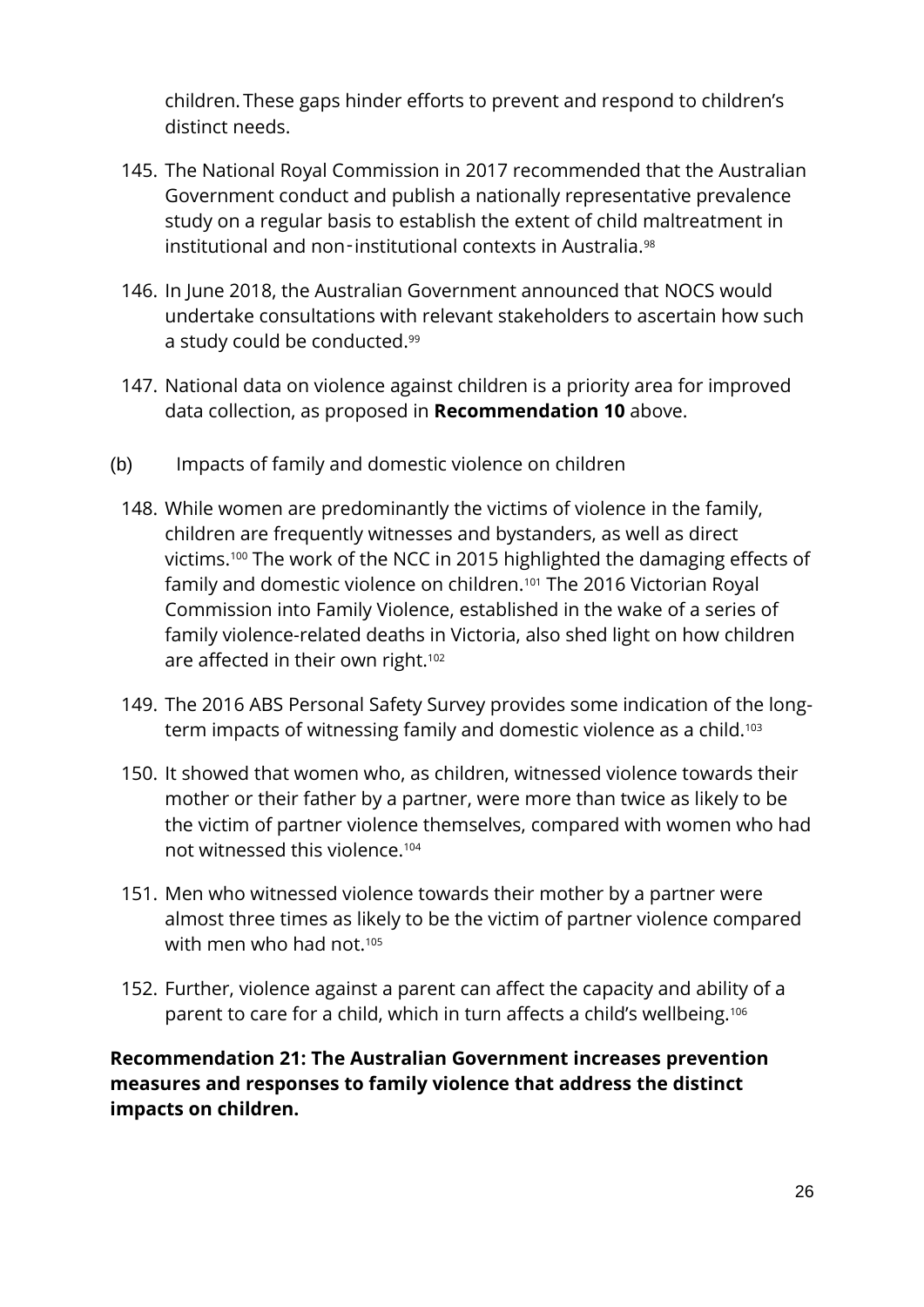- (c) Aboriginal and Torres Strait Islander children
	- 153. Family and domestic violence disproportionately affects Aboriginal and Torres Strait Islander women and children. In 2014–2015, Aboriginal and Torres Strait Islander women were 32 times more likely to be hospitalised as a result of injuries caused by family and domestic violence than non-Indigenous women.<sup>107</sup> As women are often the primary carers of children, Aboriginal and Torres Strait Islander children are frequently exposed to family violence.<sup>108</sup>
	- 154. Submissions to this report argued for all governments to commit to a sustained increase in investment for family violence response and prevention, with a key focus on resourcing Aboriginal and Torres Strait Islander organisations and ensuring their participation in developing long term solutions. 109

#### **Recommendation 22: Australian Governments resource Aboriginal and Torres Strait Islander organisations to prevent and respond to family violence and its impacts on children.**

- (d) Family violence and family law
	- 155. The Commission welcomes amendments made to the Family Law Act in 2012 to better protect victims of family and domestic violence. These amendments include a broader definition of family violence, giving greater weight to child safety, a new requirement to disclose child protection matters, and provisions giving effect to the CRC.
	- 156. However, the Commission has ongoing concerns relating to the safety and wellbeing of children within the family law system.<sup>110</sup> These include:
		- insufficient priority given to enabling the views of children to be heard and considered
		- recent amendments to the Family Law Act that remove the requirement that certain court orders in parenting matters be explained to children<sup>111</sup>
		- the need for judges and other family law professionals to have expertise and training in child development and trauma, the impacts of family and domestic violence on children, children's rights, and how to communicate effectively with children and young people.112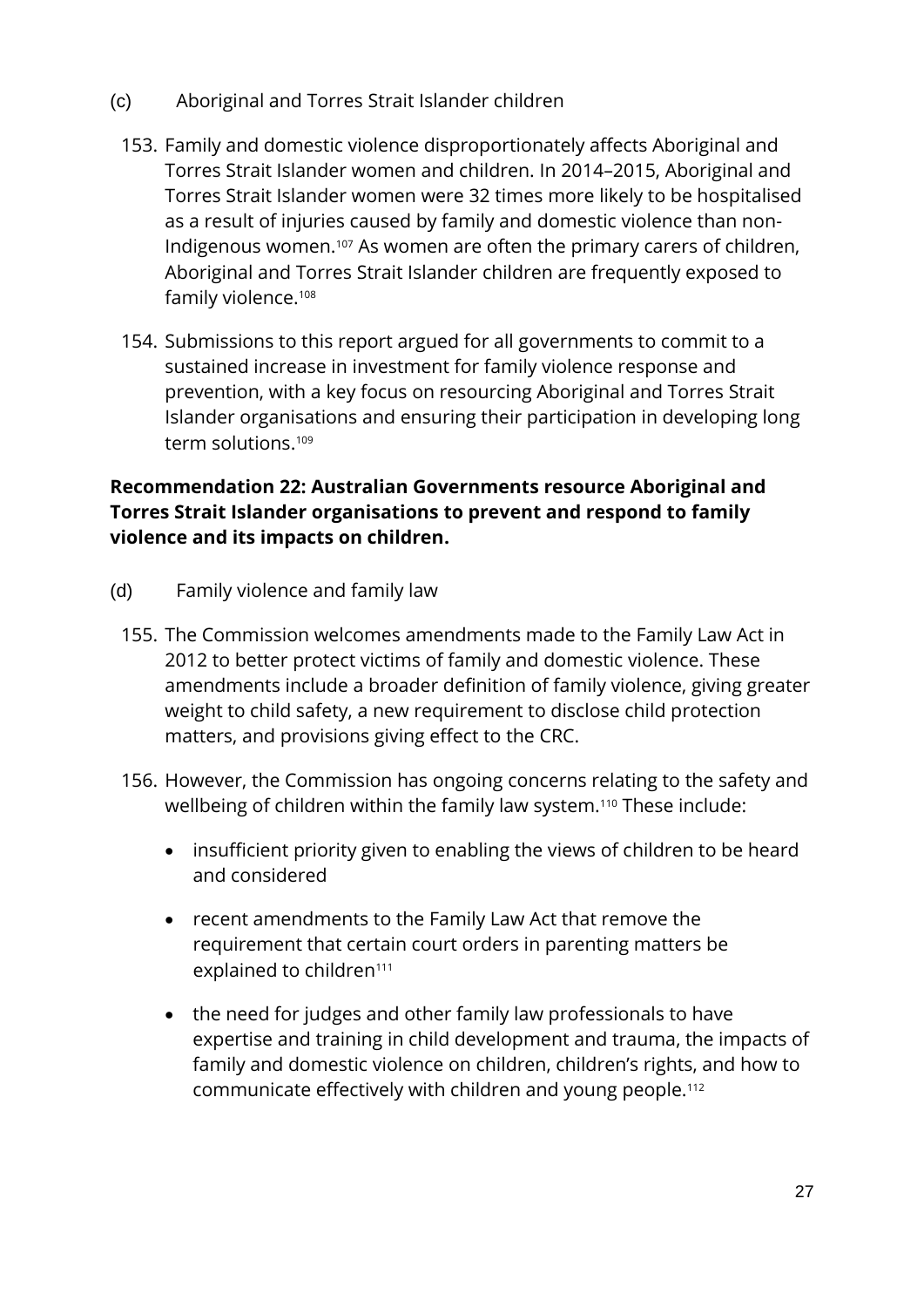- (e) Respectful relationships education
	- 157. There is a need to address the root causes of family and domestic violence, including gender inequality, in order to see a change in prevalence rates.<sup>113</sup>
	- 158. The need to increase community understanding of family and domestic violence is evident in research commissioned by OurWatch in 2015, which shows that a significant number of young people continue to hold views that tolerate violence against women and girls. 114
	- 159. The *National Plan to Reduce Violence against Women and their Children* identifies school-based Respectful Relationships Education as one initiative for instilling generational change.<sup>115</sup> The Commission welcomes the inclusion of this in the national curriculum, with programs starting from Kindergarten. <sup>116</sup> An evaluation of respectful relationships projects in July 2014 indicated that, overall, they have a positive impact on students across all age groups.<sup>117</sup>

#### **Recommendation 23: Australian Governments ensure all children receive respectful relationships education targeted to different group needs.**

- (f) Therapeutic interventions and support for children affected by family and domestic violence
	- 160. While there are a number of promising initiatives to support children affected by family and domestic violence, the NCC found that limited information exists about the extent that these are made available to or accessed by children, or the outcomes for children who use such services.<sup>118</sup> Children are often supported in the context of the needs of the parent escaping family and domestic violence, rather than in response to their specific therapeutic needs.
	- 161. As highlighted in the final report of the 2016 Victorian Royal Commission on Family Violence:

Although children are remarkably resilient, and many who experience violence and abuse go on to lead full and productive lives, there are many who will need counselling and/or other support to overcome the impacts of the abuse, which may otherwise render them vulnerable to becoming a victim of family violence as an adult, or using violence themselves.<sup>119</sup>

162. The Northern Territory Anti-Discrimination Commission in its submission, and other stakeholders at the NT Roundtable, highlighted the critical role that women's shelters and refuges can play in supporting children affected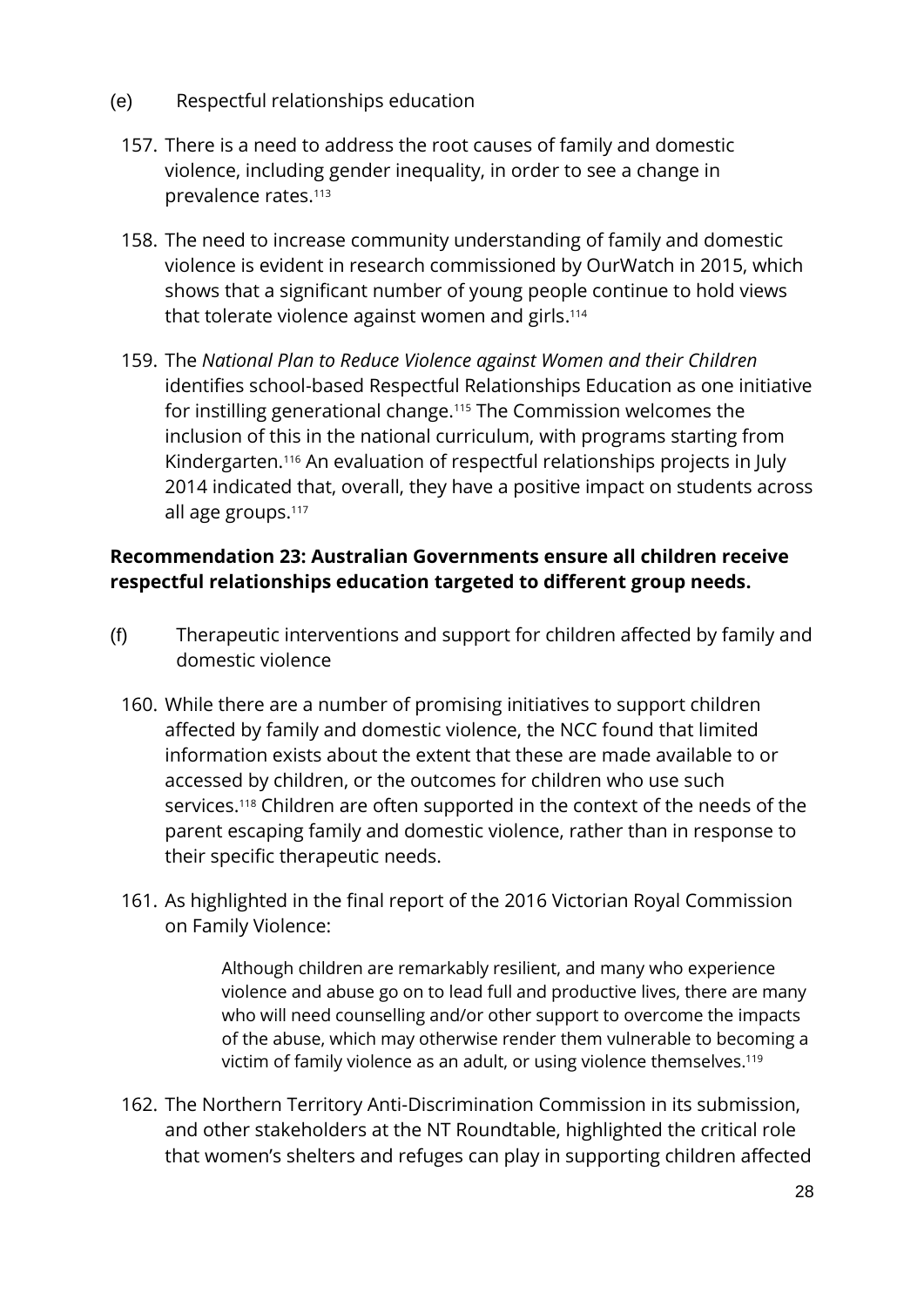by family and domestic violence.<sup>120</sup> Shelters provide an opportunity for coordinated assistance, education and programs for children on-site.

**Recommendation 24: Australian Governments provide child-specific therapeutic intervention, counselling and early intervention programs for child victims of family and domestic violence, to be delivered across a range of services.**

## **5.2 Harmful traditional practices**

- (a) Forced marriage
	- 163. The practice of forced marriage, for both children and adults, was criminalised under federal law in 2013<sup>121</sup> and is supported by measures in the National Action Plan to Combat Human Trafficking and Slavery 2015– 2019. 122
	- 164. The Australian Federal Police has received 174 referrals for forced marriage since its criminalisation, 70 of them in 2016–2017.<sup>123</sup> Between March 2013 and July 2015, 32 out of 41 referrals accepted by the Australian Federal Police for further investigation related to children.<sup>124</sup> The true prevalence of child marriage is unknown, as the large majority of forced marriages are not legally registered.<sup>125</sup>
	- 165. Victims of human trafficking and slavery-related offences are eligible to receive support through the Support for Trafficked People Program. The Australian Government reports that in 2016–2017, 12 children were referred to the Program.<sup>126</sup> In February 2018, the Australian Government introduced a 12-month pilot to extend clients' access to this Program from 45 to 200 days. However, beyond this, individuals must have been involved in a criminal investigation or prosecution.<sup>127</sup>
	- 166. Stakeholders have highlighted that linking support to engagement with law enforcement is a barrier for children reporting abuse.<sup>128</sup> Such support programs should be made available to child victims of trafficking and slavery even where they are unwilling or unable to assist police investigations or prosecutions. 129
	- 167. Child marriage should be recognised as a form of family violence.<sup>130</sup> This would enable greater recognition of the practice within affected communities, widen access to resources and support services for at-risk individuals and allow prevention strategies to include the topic of forced marriage in 'respectful relationship education'.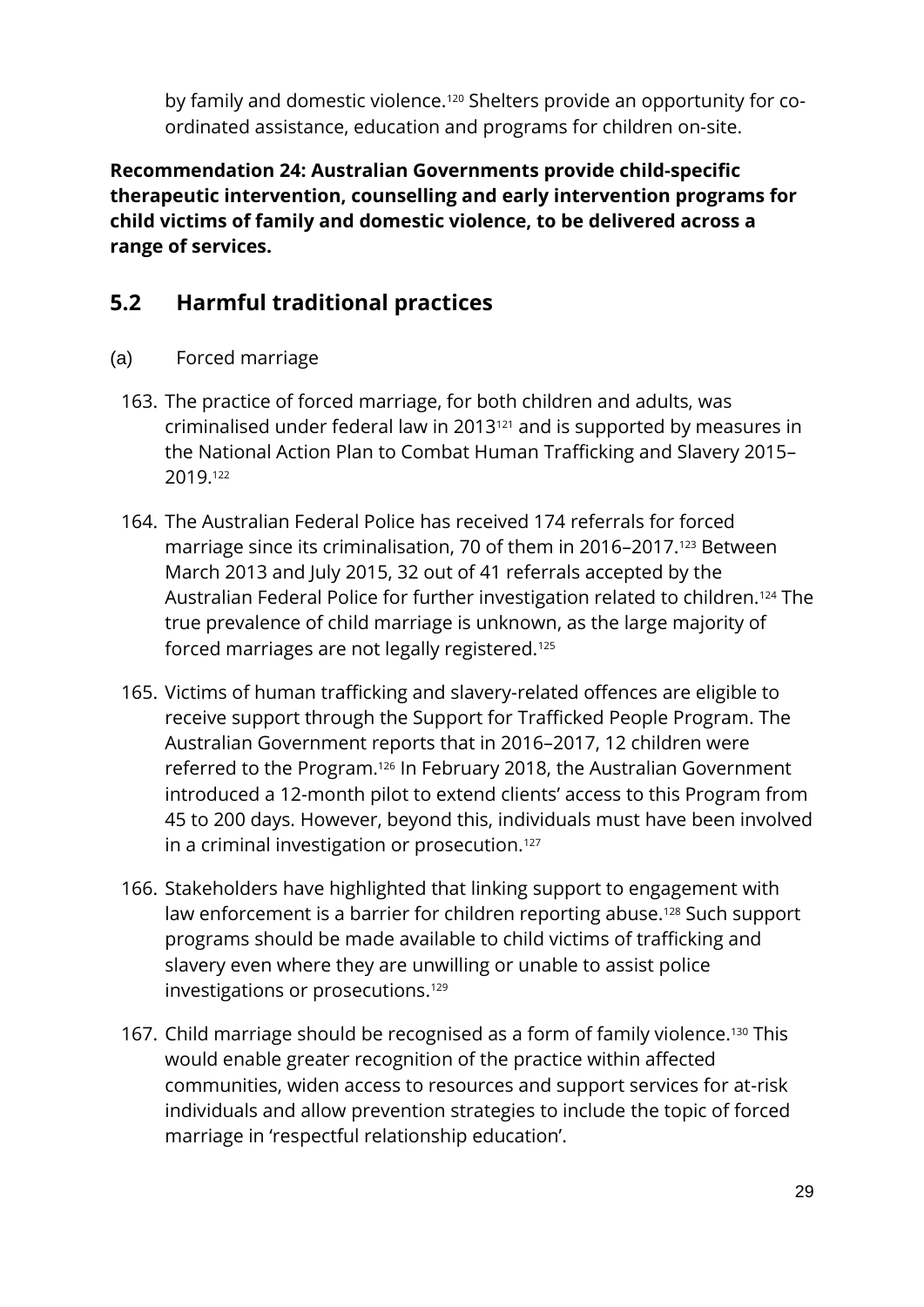**Recommendation 25: The Australian Government considers including child marriage in definitions of family and domestic violence for the purposes of data collection, monitoring and access to service delivery, including prevention programs.**

- (b) Female genital mutilation
	- 168. While female genital mutilation (FGM) for non-therapeutic purposes is criminalised in Australia under all state and territory laws,<sup>131</sup> there are inconsistent penalties, age coverage and extraterritorial provisions that impede information sharing between agencies, jurisdictions and health and legal systems.<sup>132</sup>
	- 169. Awareness and training programs on FGM are available in most jurisdictions, although surveys suggest there is a low level of awareness of FGM among health practitioners, legal practitioners and communities.<sup>133</sup>

#### **Recommendation 26: Australian Governments harmonise laws that criminalise female genital mutilation, and conduct awareness education for health professionals.**

#### **5.3 Sexual abuse**

- (a) Child sexual abuse in institutions
	- 170. The National Royal Commission heard from thousands of people who experienced sexual abuse as children in institutions in Australia.<sup>134</sup> In 2012 approximately 69,600 people in Australia aged over 18 (40,200 males and 29,400 females) reported being sexually abused by a doctor, teacher or minister of religion before the age of 15.<sup>135</sup> This figure is likely to significantly underestimate the extent of child sexual abuse in institutional settings.<sup>136</sup>
	- 171. Many of the personal accounts made to the National Royal Commission reveal the devastating effects of child sexual abuse, including on physical and mental health, education, career prospects, ability to form relationships and their faith, as well as negative impacts on survivors' children, partners, parents, other family members and communities.<sup>137</sup> These effects are often compounded by inadequate and ineffective responses to allegations of abuse within an organisation.<sup>138</sup>
	- 172. The National Royal Commission recommended a number of actions to address institutional cultures and practices that continue to allow abuse to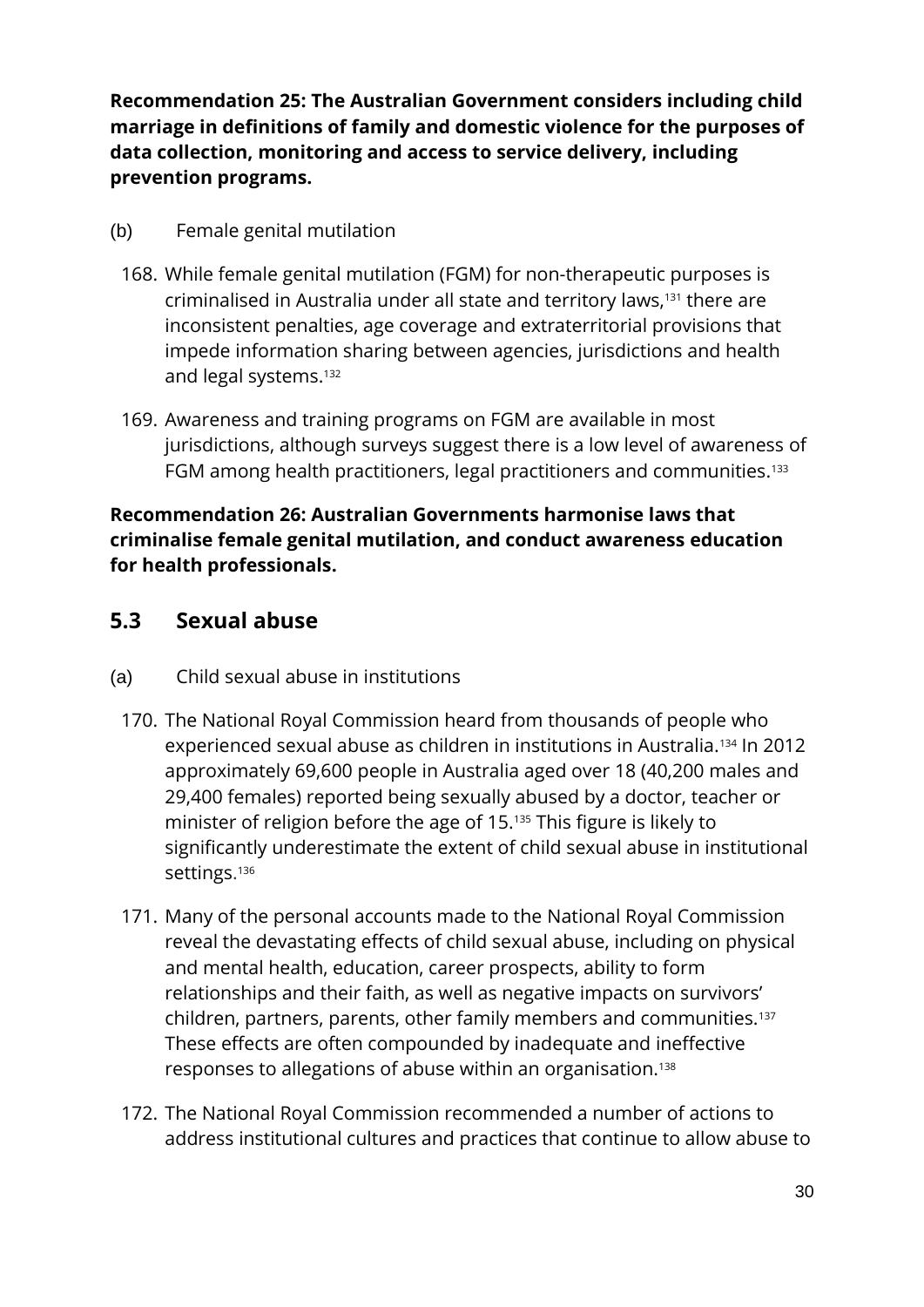occur and inhibit detection, as referred to in **Recommendations 5, 6 and 7** above.

- (b) Redress for victims of institutional child sexual abuse
	- 173. The National Royal Commission recommended the establishment of a national redress scheme for survivors of child sexual abuse in institutions, including the elements of direct personal response, counselling and psychological care and monetary payments.<sup>139</sup>
	- 174. On 1 July 2018, the Australian Government commenced a National Redress Scheme.<sup>140</sup> While the Commission commends many aspects of the Scheme, it has also raised some concerns about its operation.<sup>141</sup> The Commission's major concerns are that the Scheme excludes the following groups of survivors from accessing redress, including access to counselling and psychological services:<sup>142</sup>
		- non-citizens or non-permanent residents who were sexually abused in institutional settings in Australia.<sup>143</sup>
		- survivors who have been convicted of an offence and sentenced to imprisonment for five years or longer.<sup>144</sup>
		- children currently under eight years old, due to the requirement that a child cannot make an application for redress if they will not turn 18 during the 10-year life of the Scheme.<sup>145</sup>

## **5.4 Torture or other cruel, inhuman or degrading treatment or punishment**

- (a) Corporal punishment
	- 175. In some jurisdictions in Australia, the defence of 'reasonable chastisement' can still be used to defend a charge of assault of a child by a parent.<sup>146</sup> In some states and territories, a parent's right to use corporal punishment is provided in legislation, while in others it is provided by the common law. NSW is the only state to have made legislative amendments limiting corporal punishment by parents.<sup>147</sup>
	- 176. NSW, South Australia, Tasmania and Victoria have explicitly prohibited the use of corporal punishment in all schools. In the ACT, the current interpretation of the law means that a ban applies to non-government schools as well, but it is not explicitly prohibited in all schools.<sup>148</sup> There is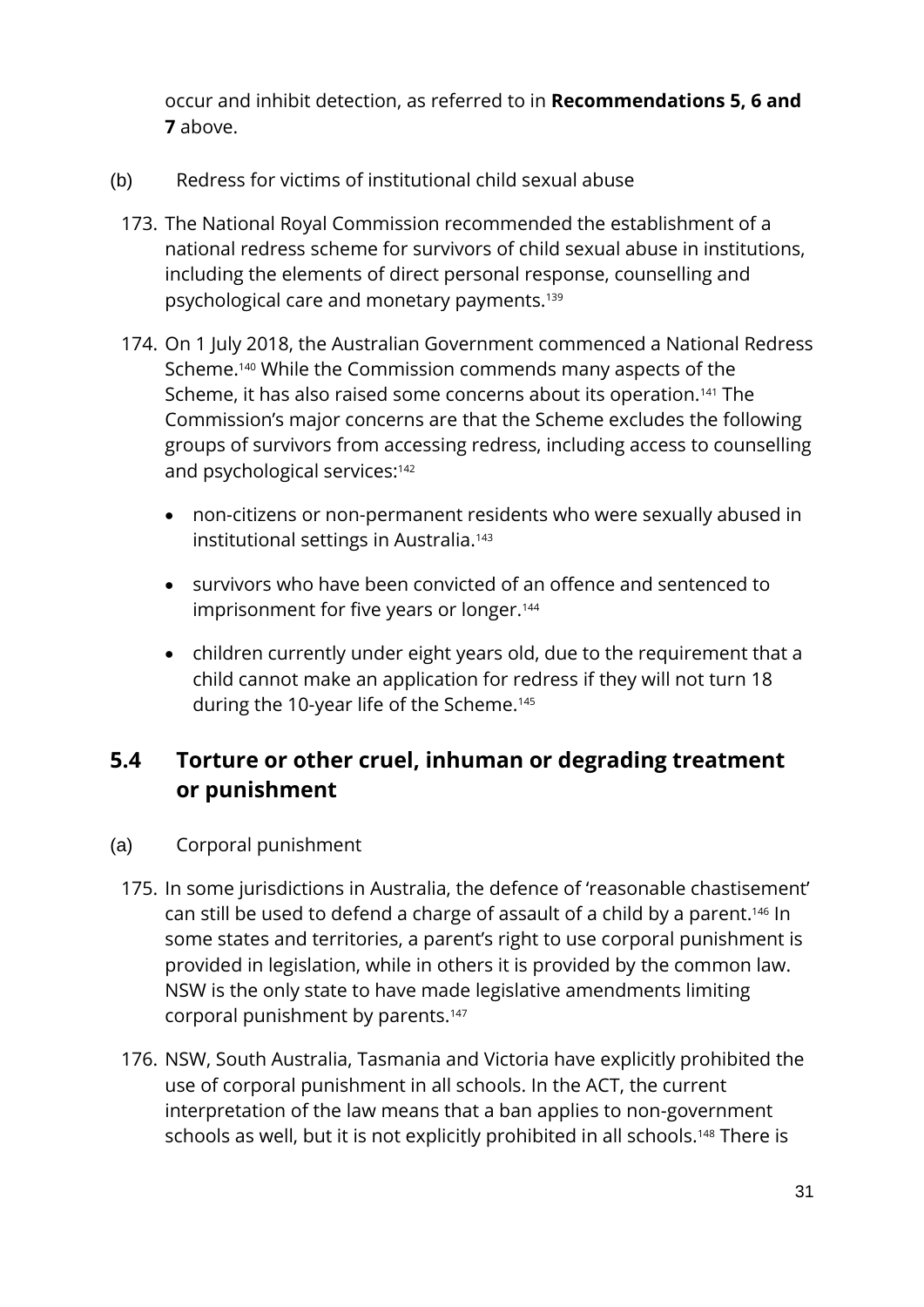ambiguity in the Northern Territory, Queensland and Western Australia, where the prohibitions do not extend to non-government schools.<sup>149</sup>

#### **Recommendation 27: Australian Governments ban corporal punishment across all educational and care settings.**

## **5.5 Helplines for children**

- 177. Kids Helpline is Australia's only national 24/7, confidential support and counselling service specifically for children and young people aged 5–25 years. It offers counselling support via phone, email and its website.<sup>150</sup>
- 178. For more than 25 years, children have been seeking help through Kids Helpline for a range of concerns, including mental health, self-injury, selfharm, relationships, bullying and abuse.<sup>151</sup>
- 179. However, the number of contacts is not representative of the greater number of children who need assistance. In her *Children's Rights Report 2014*, the NCC highlighted how the telephone and online counsellors at Kids Helpline were able to respond to only 60% of contacts because of lack of capacity to meet the demand.<sup>152</sup>
- 180. Information derived from Kids Helpline contacts has been invaluable for the NCC's investigations into child rights issues.

# <span id="page-32-0"></span>**6 Family environment and alternative care**

#### **6.1 Assistance to parents and the provision of childcare services**

- 181. A number of submissions made to the NCC were concerned that the New Child Care Package, introduced in July 2018, <sup>153</sup> would result in vulnerable and disadvantaged children not being able to access early childhood education and care services. <sup>154</sup> This relates to the complexity of the new activity tests that need to be met to access services and a reduction of free access for disadvantaged families from 24 to 12 hours per fortnight, particularly for single parents and parents whose employment is insecure or unpredictable.<sup>155</sup>
- 182. Australia's current Paid Parental Leave Scheme provides 18 weeks of pay, at minimum wage, for the carer of a newborn or newly adopted child, as well as two weeks paid Dad and Partner Pay.<sup>156</sup> However, research indicates that a longer period of six months paid parental leave has a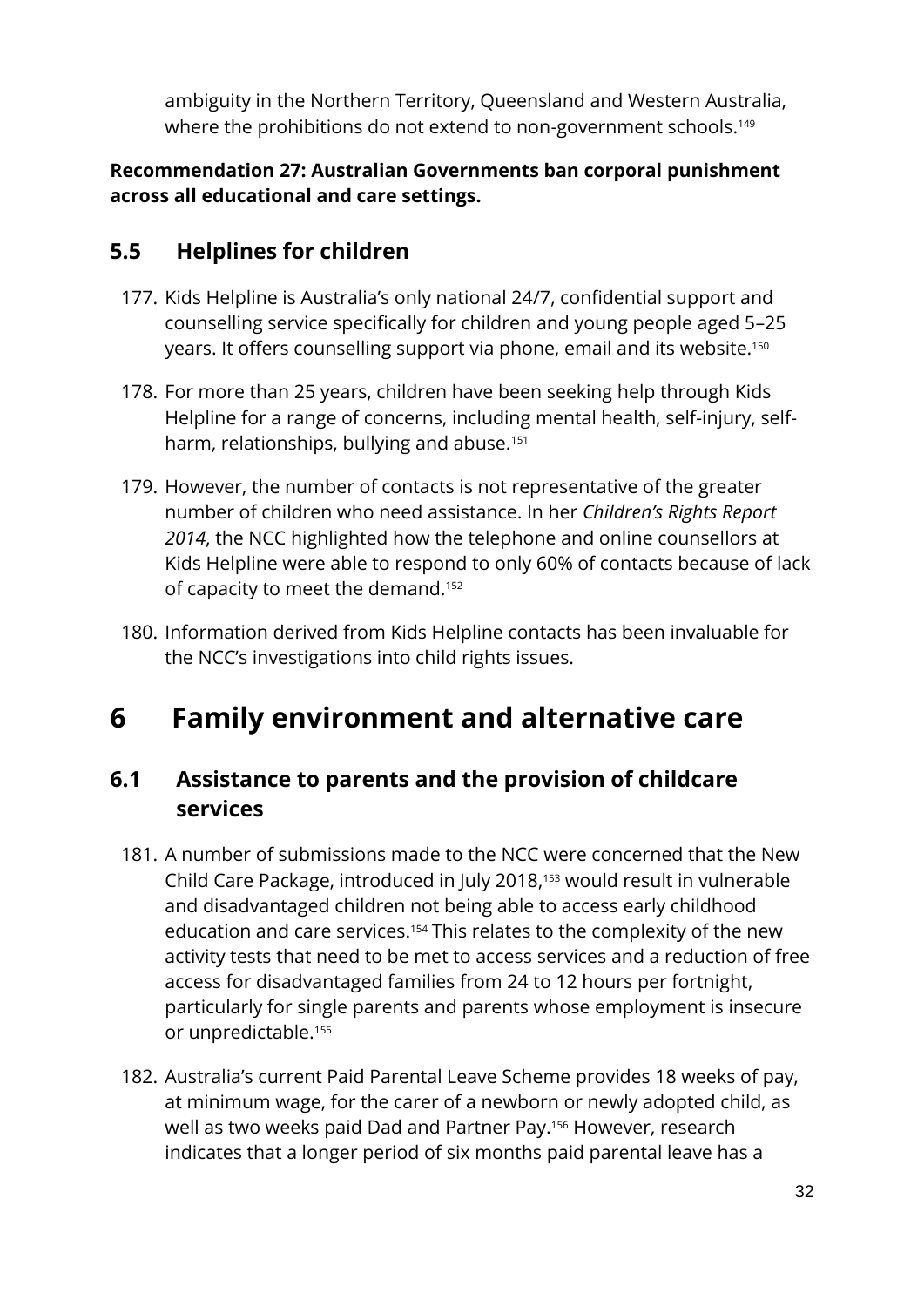more positive outcome for the health and wellbeing of mothers and babies.<sup>157</sup>

183. The Royal Australasian College of Physicians submitted:

that governmental paid parental leave policies in Australia should provide support for up to 6 months of paid parental leave … international outcomes following institution of paid parental leave suggest that paid parental leave may be an effective intervention for reducing inequities in health and child achievement.<sup>158</sup>

## **6.2 Children deprived of their family environment**

- 184. Child protection systems in Australia are under substantial pressure, with increased reported incidents of harm requiring investigation, and increased rates of removal of children and placement in out-of-home care. There have been 24 separate inquiries since Australia last reported to the Committee, as well as a Senate Inquiry in 2015 at the federal level. Reform recommendations have been made in each inquiry.<sup>159</sup>
- 185. Despite this, evidence suggests that the situation is worsening, with increased numbers of children becoming involved with the child protection system. Aboriginal and Torres Strait Islander children continue to be overrepresented.<sup>160</sup>
- 186. The number of children receiving child protection services has increased by 25% in the last five years,<sup>161</sup> from 135,139 in 2012-2013 to 168, 352 in 2016–2017.<sup>162</sup>
- 187. The number of children in out-of-home care has increased by 18% over the last five years. <sup>163</sup> Of these children, 47% were in [relative/kinship](https://www.aihw.gov.au/reports-statistics/health-welfare-services/child-protection/glossary#relative) care, 38% were in [foster care,](https://www.aihw.gov.au/reports-statistics/health-welfare-services/child-protection/glossary#foster) 7% were in [third-party parental care](https://www.aihw.gov.au/reports-statistics/health-welfare-services/child-protection/glossary#third-party-care) and 5% were in [residential care.](https://www.aihw.gov.au/reports-statistics/health-welfare-services/child-protection/glossary#residential) 164
- 188. In 2016–2017, over 37% of all children in out-of-home care were Aboriginal and Torres Strait Islander,<sup>165</sup> and ten times as likely to enter out-of-home care compared with non-Indigenous children.<sup>166</sup>
- 189. Throughout Australia, various inquiries have recommended urgent changes across care and protection systems. 167
- 190. Reporting the numbers of children in the system and the nature of their abuse is not sufficient, and should be expanded to include outcomes for children, for example in relation to educational attainment, health status, and post care pathways.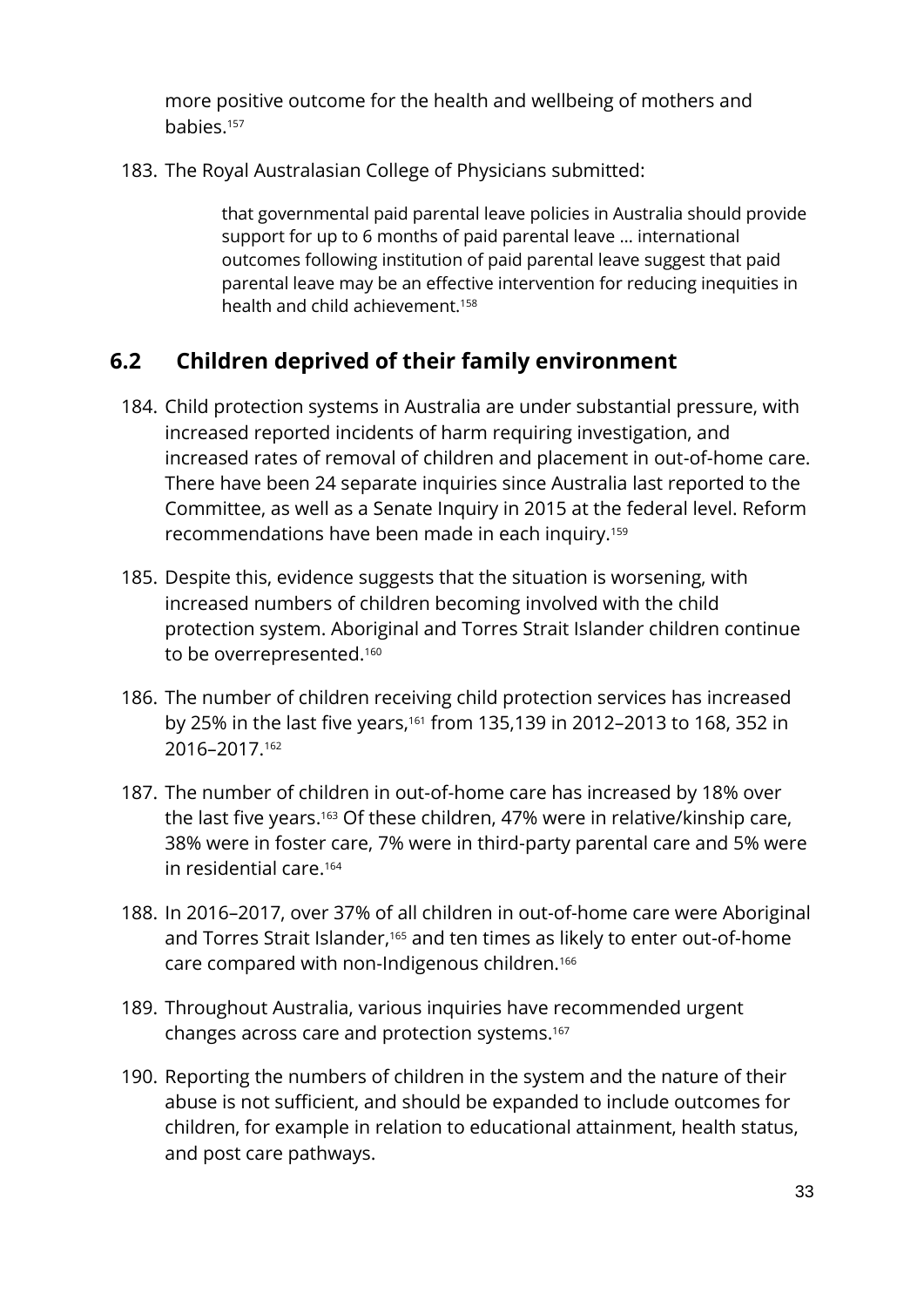- 191. Data gaps relating to outcomes for children in or having left child protection services should be considered as part of the national children's data framework referred to in **Recommendation 10** above.
- 192. Despite the numerous inquiries in Australia, there has been little systemic change to address the increasing rates of children involved in the child protection system or to address the reasons why children are being placed in out-of-home care.
- 193. A review of the NSW out-of-home care system commissioned by the NSW Government published in 2018 concluded that:

Overall, the system is ineffective and unsustainable. Expenditure is directed to an ad hoc collection of programs developed and delivered within agency silos that are not focused on achieving shared objectives, including the priority to prevent children and young people entering the child protection or OOHC system. Programs across government are not adequately tailored to meet the needs of children and families with multiple needs, contributing to poor long-term outcomes across a range of wellbeing domains, child protection and OOHC intervention, and devastating cycles of intergenerational abuse and neglect. Ineffective responses for families with multiple needs has resulted in more children in OOHC and a crisis oriented system in which expenditure is concentrated on OOHC rather than targeted intervention to prevent OOHC entries.<sup>168</sup>

194. The NT Royal Commission, in 2017, argued that:

life opportunities are compromised by a complex layering of pervasive disadvantage, poverty, overcrowding, poor parenting, mental health issues, substance misuse, and family or community violence. For Aboriginal children, this adversity is compounded by intergenerational trauma, an erosion of culture, and a lack of access to early support.<sup>169</sup>

195. The national cost of operating child protection systems confirms that Australia's jurisdictions are predominately focusing on tertiary services rather than preventative and early intervention services.<sup>170</sup> The Report on Government Services 2018 indicated that:

> Total recurrent expenditure on family support services, intensive family support services, protective intervention services and out-of-home care services was \$5.2 billion nationally in 2016–17 (a real increase of 8.5% from 2015–16) of which out-of-home care services accounted for the majority (59.5% or \$3.1 billion). 171

196. While Australia must protect those already in its child protection systems and seek to end intergenerational disadvantage, it also must urgently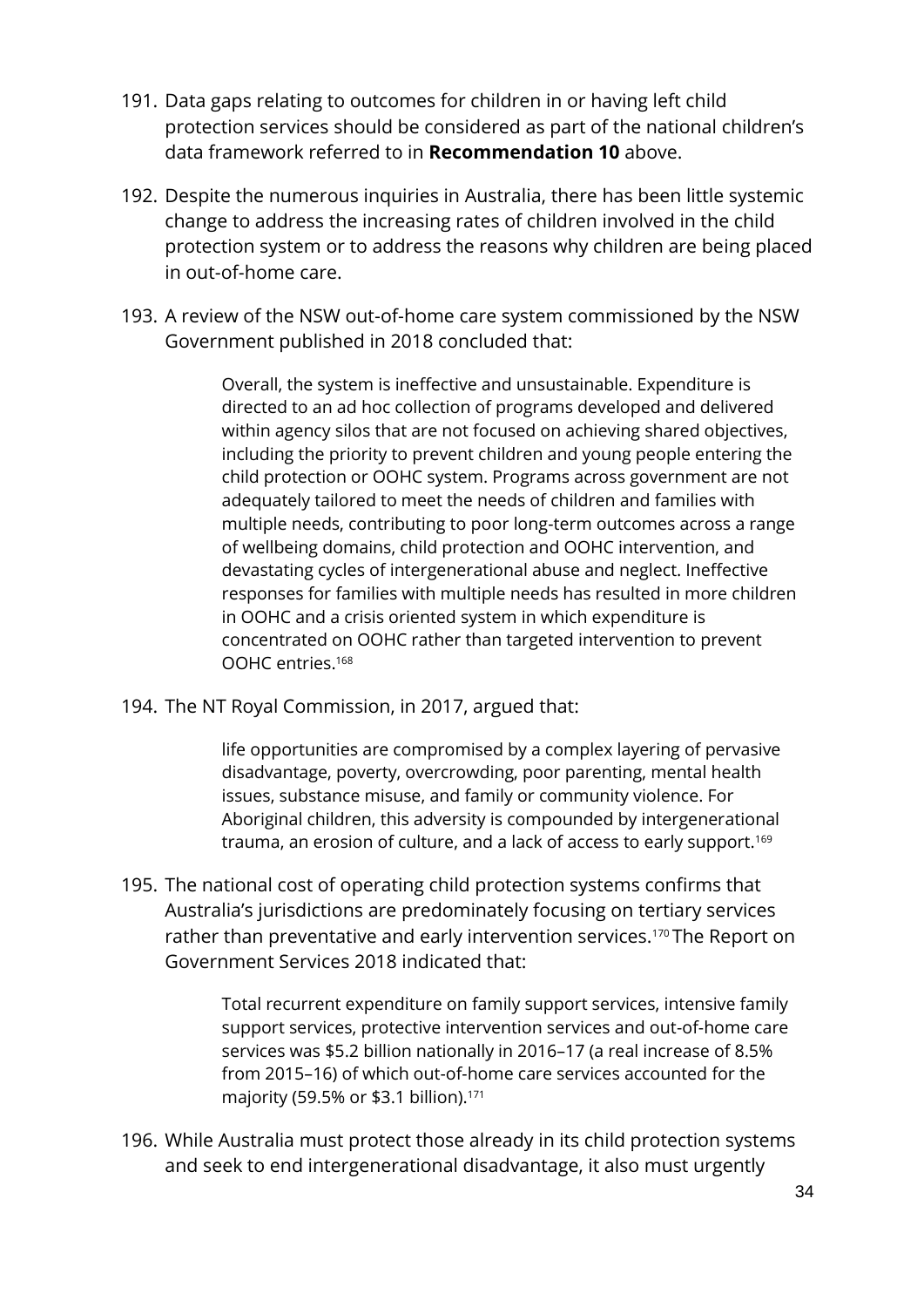prioritise measures to prevent further children entering its care and protection systems.

#### **Recommendation 28: Australian Governments urgently prioritise:**

- **prevention and early intervention programs to reduce the number of children entering child protection systems**
- **barriers to sustained reunification of children with their families by strengthening services and supports leading up to and postreunification.**

## **6.3 Adoption, national and inter-country**

- 197. In Australia, 315 child adoptions were finalised in 2016–2017.<sup>172</sup> Of these, 69 were adopted from overseas and 246 were from Australia. Of these, 42 were local adoptions and 204 were known child adoptions.<sup>173</sup>
- 198. Adoption is one option included in permanency planning frameworks within child protection systems in Australia.<sup>174</sup>
- 199. The issue of permanent adoption for Aboriginal and Torres Strait Islander children is complex. Stability and permanency are optimal for the development of all children. However, Australia's historical practices of forced removals and forced adoptions have caused lasting trauma and damage for Aboriginal and Torres Strait Islander peoples, and must be taken into account when considering adoption as an option for Aboriginal and Torres Strait Islander children.<sup>175</sup>
- 200. A number of submissions made to the NCC in 2018 raised concerns about domestic adoption processes and policies. 176

# <span id="page-35-0"></span>**7 Disability, basic health and welfare**

## **7.1 Children with disability**

- 201. The Commission welcomes the establishment of the National Disability Insurance Scheme (NDIS).
- 202. While the NDIS is designed to make it easier for individuals to access support services, a number of issues have been raised in submissions to the NCC regarding the implementation of the scheme in respect of children, including: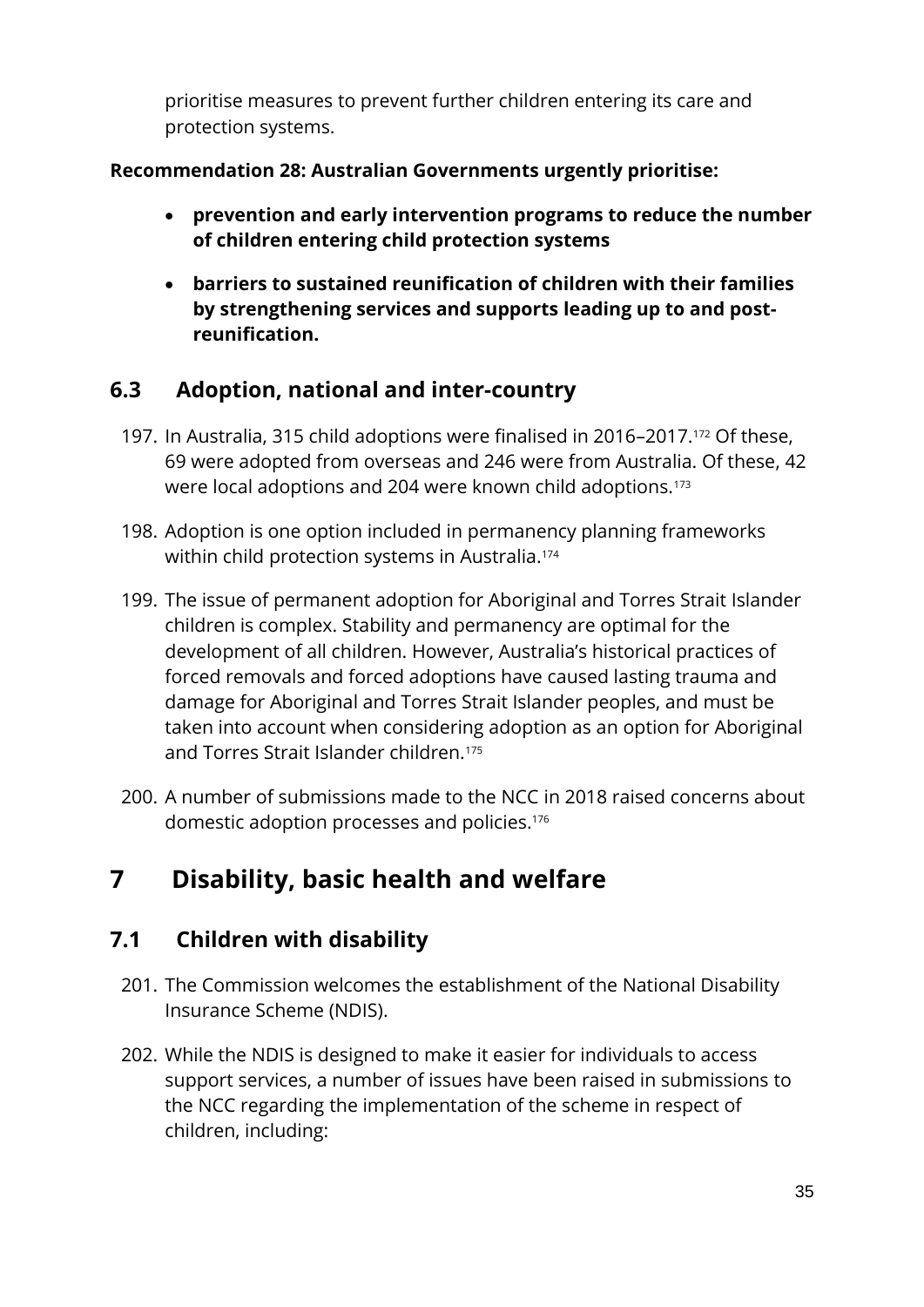- uncertainty about who is eligible
- a lack of clarity about the types of support covered by the scheme and the responsibility of other service systems
- insufficient funds to cover all supports required
- less funding than previously received
- administrative delays in entering the scheme and reviewing plans.<sup>177</sup>
- 203. In July 2018, the Commission released a report on the challenges of the NDIS reform process, identifying essential elements to effective quality, safeguarding and oversight mechanisms. It made a series of recommendations regarding the incorporation of these elements into practice.<sup>178</sup>
- (a) Non-therapeutic sterilisation of children with disability
	- 204. Despite a specific recommendation from the Committee to prohibit nontherapeutic sterilisation of children, legislation still allows this to occur. Australian Lawyers for Human Rights told the NCC that:

Sterilisation of a child in Australia can occur with an order from the Family Court or a guardianship tribunal, having consideration to the best interests of the child. ALHR [Australian Lawyers for Human Rights] is concerned that, in some cases, the 'best interests' of the child with a disability will be impacted upon by consideration of the interests of parents, carers and the broader health and disability support system, which may be contrary to the child's wishes.<sup>179</sup>

205. There is very little data available about forced sterilisations of children in Australia.

#### **Recommendation 29: The Australian Government introduces legal protections to prevent sterilisation of children with disability without consent.**

#### **7.2 Health and health services**

- (a) Health equality for Aboriginal and Torres Strait Islander children
	- 206. The disparity in health status between Aboriginal and Torres Strait Islander children and their non-Indigenous counterparts remains a crucial human rights issue within Australia.<sup>180</sup>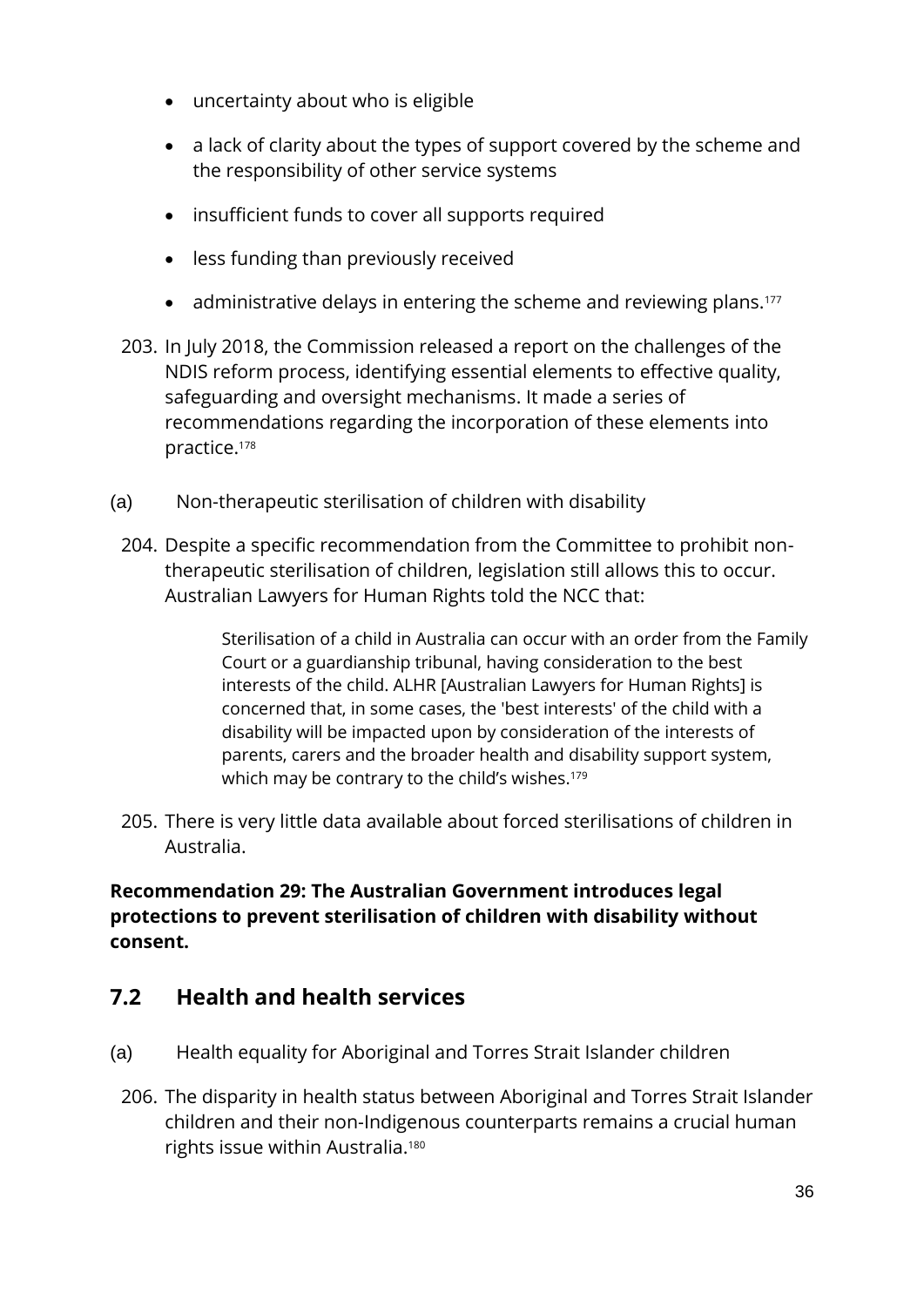- 207. Ear disease and skin infections are major health issues currently facing Aboriginal and Torres Strait Islander children.
- 208. Hearing loss that occurs as a result of ear infection is prevalent in Aboriginal and Torres Strait Islander children and is linked to delays in speech and language development. <sup>181</sup> This can have a lasting impact on educational and workforce outcomes.
- 209. Skin infections are also common in some communities and can have longterm health consequences. The underlying causes of skin infections are primarily related to socio-economic disadvantage, including overcrowded housing, lack of access to basic sanitation and poor levels of education.<sup>182</sup>
- 210. Limited access to primary health care can result in delayed diagnosis, treatment and management of health conditions.
- (b) Fetal Alcohol Spectrum Disorder
	- 211. During 2017, the Australian Government Department of Health undertook consultations across Australia to inform the development of the *National Fetal Alcohol Spectrum Disorder Strategy 2018–2028*, replacing the *Fetal Alcohol Spectrum Disorder Action Plan (2013–2017)*. The FASD Strategy has not yet been released.
	- 212. The Commission is concerned that a serious impediment to developing effective health and policy responses to FASD is the current lack of accurate information about its incidence and prevalence.
	- 213. Data gaps relating to children with FASD should be considered as part of the national children's data framework referred to in **Recommendation 10** above.

#### **Recommendation 30: The Australian Government releases the National Fetal Alcohol Spectrum Disorder Strategy 2018–2028.**

- (c) Childhood obesity
	- 214. Childhood obesity rates have almost doubled since the 1980s and obesity is now a major public health issue in Australia.<sup>183</sup>
	- 215. Children with obesity are more likely to be obese as adults and have an 'increased risk of developing both short and long-term health conditions, such as Type 2 diabetes and cardiovascular disease'.<sup>184</sup>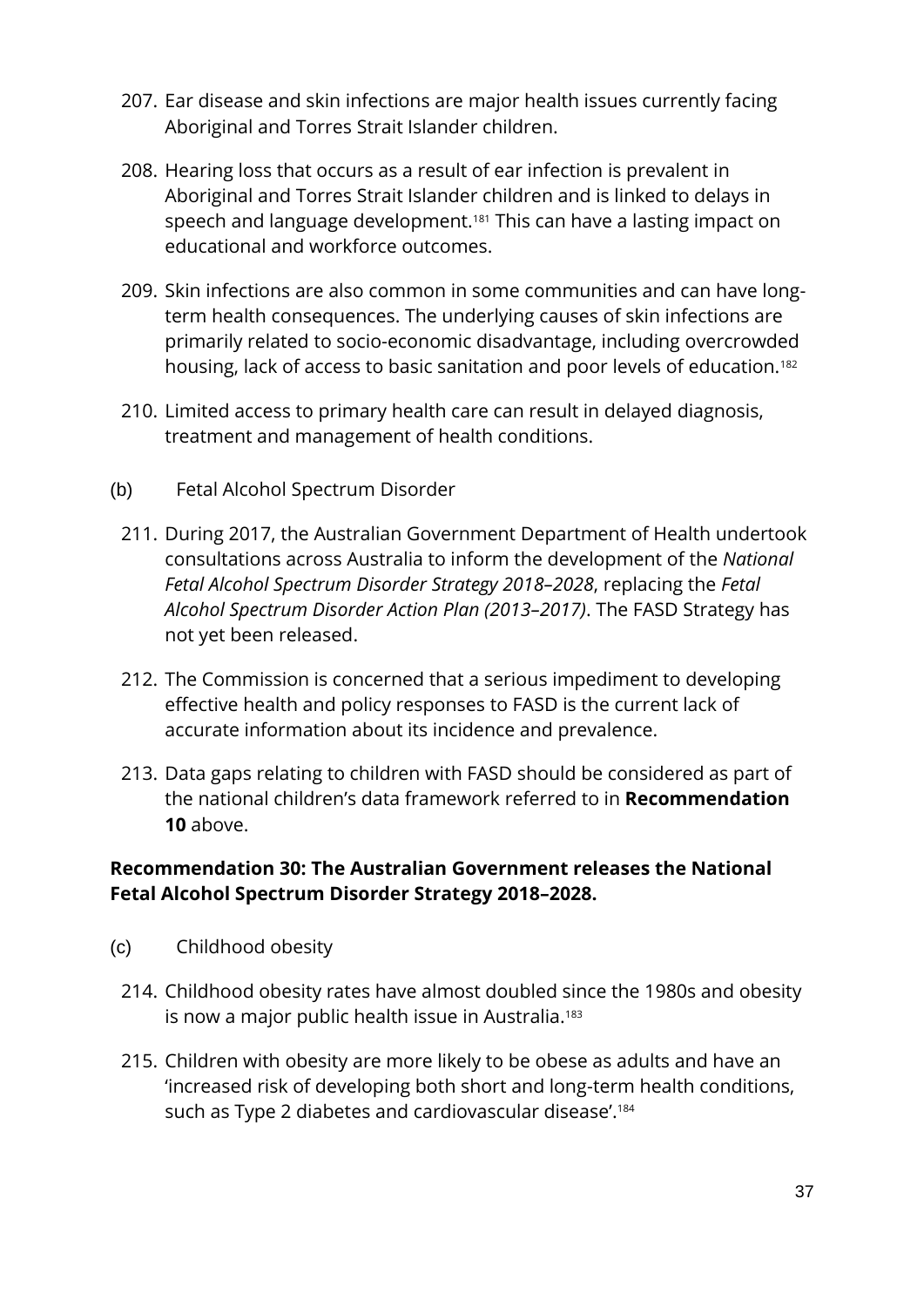- 216. Obesity rates in Aboriginal and Torres Strait Islander children are higher than in non-Indigenous children. The AIHW reports that in 2012–2013, 30% of Aboriginal and Torres Strait Islander children and adolescents aged 12– 14 were overweight or obese, compared with 25% of their non-Indigenous counterparts.<sup>185</sup>
- 217. The Royal Australasian College of Physicians is concerned that childhood obesity continues to be neglected by the Australian Government, which has 'yet to implement comprehensive actions across society to reduce obesogenic environments and their underlying social determinants'. 186
- (d) Immunisation rates and infectious diseases
- 218. The percentage of Australian children fully immunised has fallen from 92.7% in 2008 to 90.5% in 2017. 187
- 219. In 2015, Australia ranked 33 of 35 in the OECD for measles immunisation, and 31 of 35 for whooping cough vaccinations.<sup>188</sup>
- 220. Australia's National Immunisation Program protects against 16 infectious diseases. Most vaccines are funded for all children, with a small number of additional vaccines funded for specific high-risk groups.<sup>189</sup>
- 221. The National Centre for Immunisation Research and Surveillance suggests that:

There is scope to prevent further severe disease and death, particularly from influenza, meningococcal B and pertussis. In particular, it is important that clinicians are aware of recommendations for influenza and pneumococcal vaccination for high-risk children as well as maternal influenza and pertussis immunisation programs.<sup>190</sup>

- (e) Breastfeeding rates
	- 222. Although 90% of Australian mothers initiate breastfeeding, only 15% of infants are exclusively breastfed for the six-month period recommended by the WHO.<sup>191</sup>
	- 223. Socio-economic status plays a role in breastfeeding practices, according to a recent Australian study, which found that university-educated women are twice as likely to breastfeed their babies for the first six months than women who have not received a tertiary education.<sup>192</sup> This indicates that a woman's level of education is likely to have an impact on her awareness of the benefits of breastfeeding.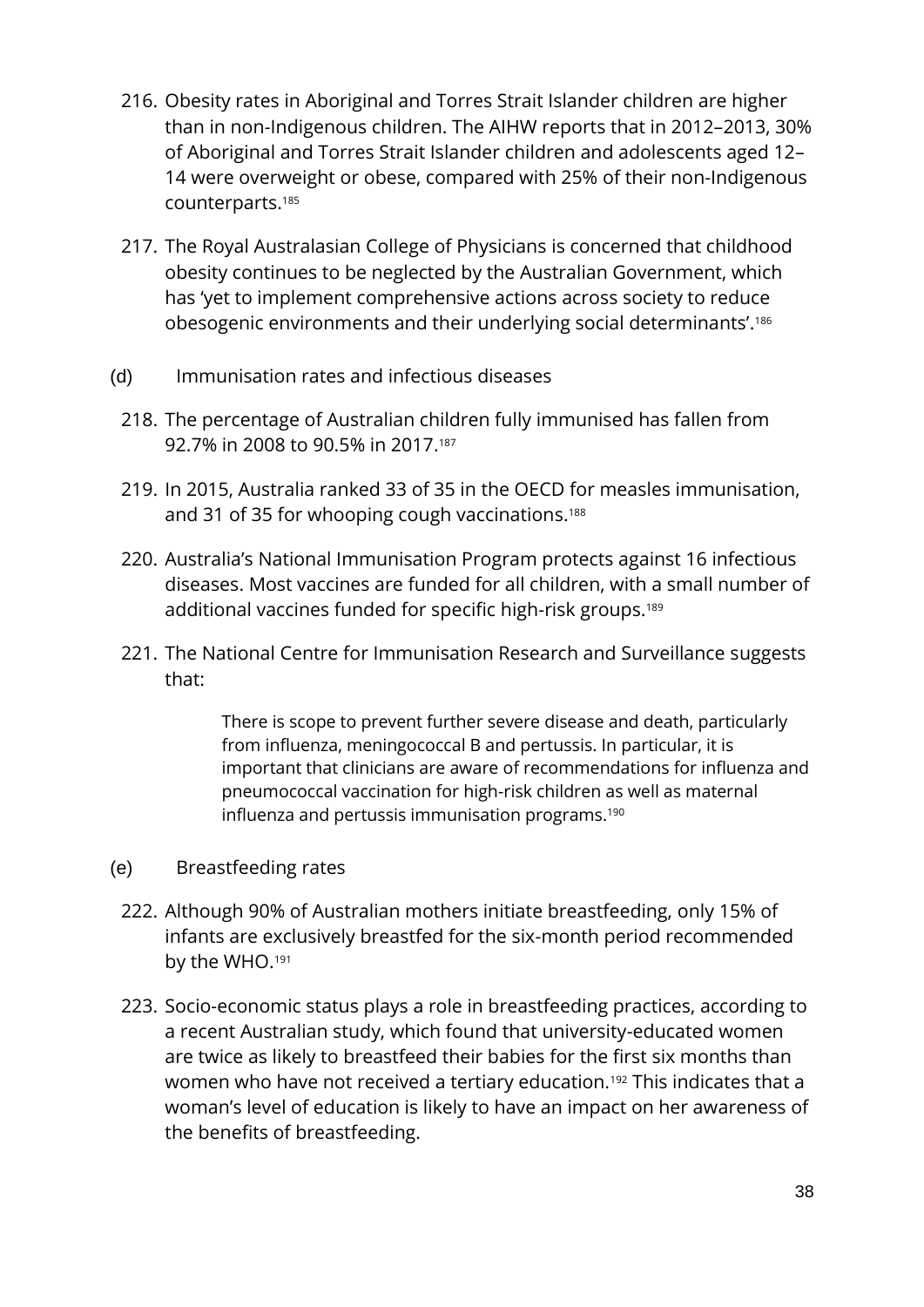- 224. The length of paid parental leave in Australia (18 weeks) also contributes to low breastfeeding rates, as women find it difficult to maintain exclusive breastfeeding once they return to the workforce.<sup>193</sup>
- (f) Medical interventions for intersex children
	- 225. There is domestic and international concern relating to involuntary surgery on infants born with variations in sex characteristics.<sup>194</sup>
	- 226. The Commission is currently conducting a research project to better understand these concerns and will develop recommendations for a nationally consistent human-rights based approach to decision making about medical interventions.
	- 227. The Commission is working towards releasing the final report and recommendations in the first half of 2019. The Australian Government has emphasised the responsibility of state and territory governments in this area and has not committed to the implementation of particular reform.<sup>195</sup>
- (g) Access to appropriate medical care for transgender and gender diverse children and young people
	- 228. Australian transgender and gender diverse children can now access Stage 2 medical treatment without requiring court authorisation, due to a landmark ruling in *Re Kelvin*. 196
	- 229. The decision in *Re Kelvin* brings Australia into conformity with recommendations made by the UN Human Rights Committee, which had previously suggested Australia 'consider ways to expedite access to stage two hormonal treatment for gender dysphoria, including by removing the need for court authorisation'.<sup>197</sup>
	- 230. However, the removal of the need for court authorisation does not extend to children in the out-of-home care or juvenile justice systems. These children are still required to obtain court authorisation to commence treatment.<sup>198</sup>
	- 231. This is also the case if there is a dispute about whether treatment should be given to a child. In these cases, the Family Court still has jurisdiction to hear and determine the dispute. This may include situations where one parent consents to the procedure but the other parent is opposed.199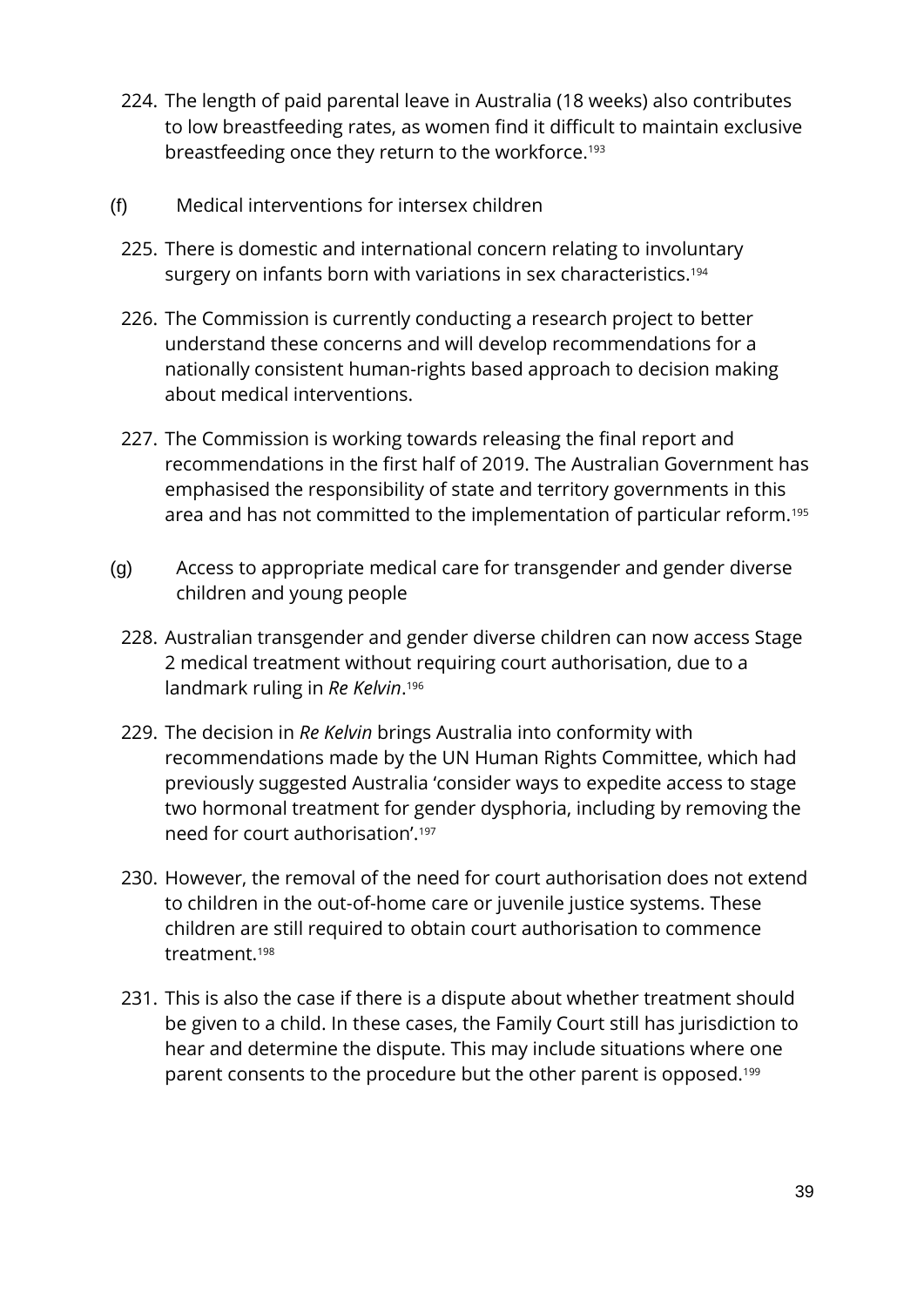### **7.3 Mental health**

- 232. The second Australian Child and Adolescent Survey of Mental Health and Wellbeing, commissioned by the Australian Government, was conducted in the homes of over 6,300 families with children aged 4 to 17 years in 2013– 2014. 200
- 233. Parents and carers completed a survey and children aged 11 years and older completed their own survey. Some key findings included:
	- almost one in seven (13.9%) 4–17 year-olds were assessed as having mental disorders in the previous 12 months
	- males were more likely than females to have experienced mental disorders in the 12 months prior to the survey (16.3% compared with 11.5%)
	- ADHD was the most common mental disorder in children and adolescents (7.4%), followed by anxiety disorders (6.9%), major depressive disorder (2.8%) and conduct disorder (2.1%)
	- almost one-third (30.0% or 4.2% of all 4–17 year-olds) of children and adolescents with a disorder had two or more mental disorders at some time in the previous 12 months
	- about one in thirteen (7.5%) 12–17 year-olds had seriously considered attempting suicide in the previous 12 months
	- around one in ten 12–17 year-olds (10.9%) reported having ever selfharmed and about three quarters (73.5%) of these adolescents had harmed themselves in the previous 12 months.<sup>201</sup>
- 234. The first national survey of the mental health of children and adolescents in Australia was undertaken in 1998. Between 1998 and 2013–2014, the prevalence of major depressive disorders for 6–17 year olds increased from 2.1% to 3.2%.<sup>202</sup>
- 235. Each year, Mission Australia conducts a national survey of youth aged 15– 19 years, asking them about the issues that concern them. In 2017, there were more than 24,000 responses. Mental health was identified as their main concern.<sup>203</sup>
- 236. In 2017, Mission Australia with Black Dog Institute released a joint Five-Year Youth Mental Health Report about the mental health of Australia's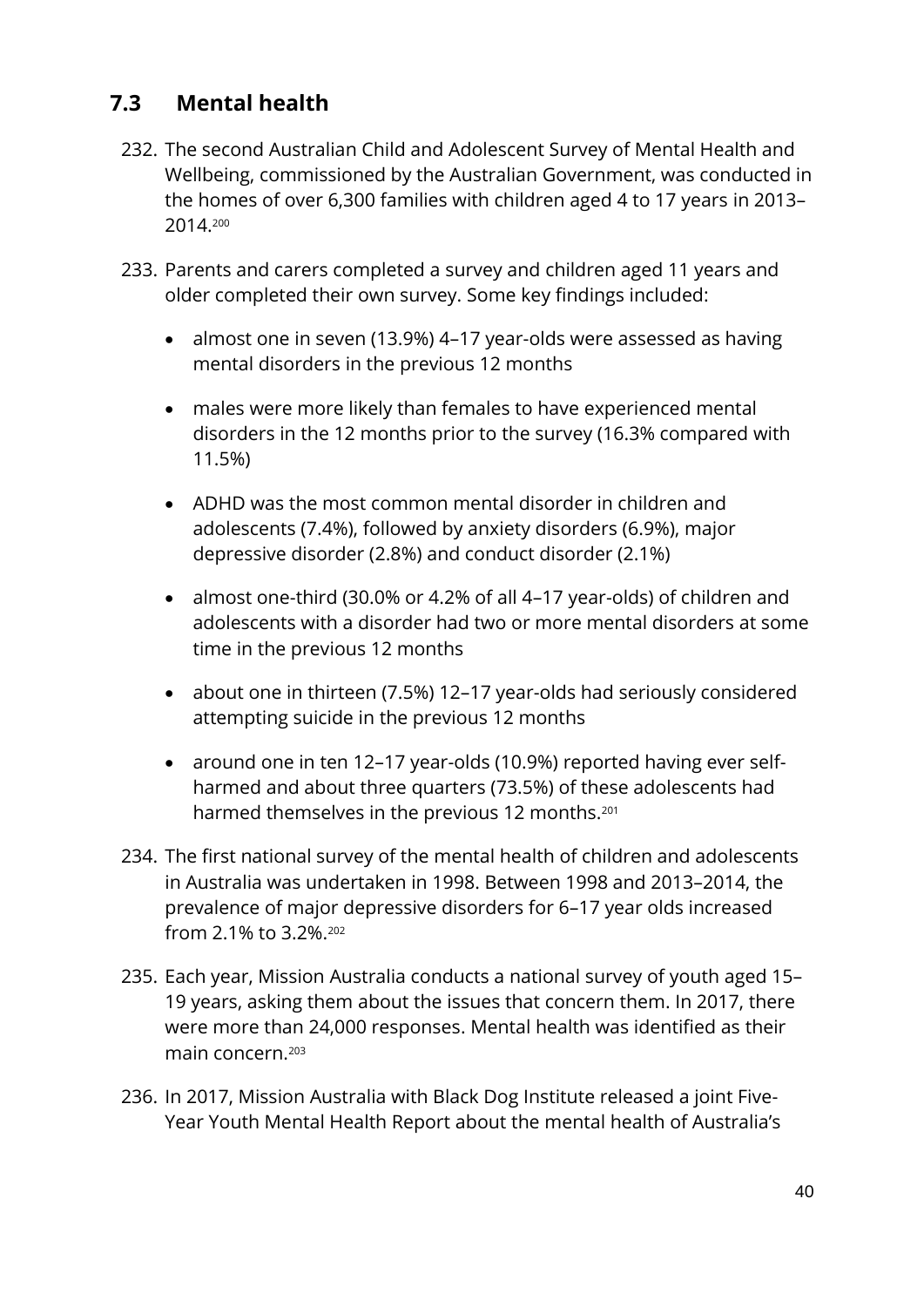young people (15–19 years) during the years 2012 to 2016. Its findings included:

- one in four young people met the criteria for a serious mental illness, increasing from 18.7% in 2012 to 22.8% in 2016
- females were twice as likely to meet this criteria than males
- the likelihood of probable serious mental illness was found to be consistently higher among Aboriginal and Torres Strait Islander young people compared to their non-Indigenous peers
- the key issues were depression, stress, body image and school issues
- the main sources of help reported were friends, parents and the internet.<sup>204</sup>
- 237. While limited in their geographic reach, there are now over 100 Headspace centres across Australia, providing early intervention mental health services to 12–25 year olds. Headspace has also recently established e-Headspace, an online and telephone service to support children and their families.<sup>205</sup>
- 238. Notwithstanding this, the National Mental Health Commission indicated in its submission to the NCC that there is a shortage of mental health services in Australia 'which can result in children and young people presenting later, or at a more advanced stage of ill-health'.<sup>206</sup> It also suggested that mental health services tend to be more 'adult' focused, which can make them less accessible to children.<sup>207</sup>
- 239. The Fifth National Mental Health and Suicide Prevention Plan (the Fifth Plan) and its Implementation Plan were endorsed by COAG Health Council in August 2017. It is critical that the fifth Plan specifically prioritise the needs of children.<sup>208</sup>

**Recommendation 31: The Australian Government expands and funds the delivery of child targeted mental health and other necessary support services.**

### **7.4 Child poverty**

240. Approximately 17% of children under the age of 15 live in poverty in Australia. <sup>209</sup> However, Australia currently lacks a national poverty reduction plan and has yet to agree to a national definition of poverty.210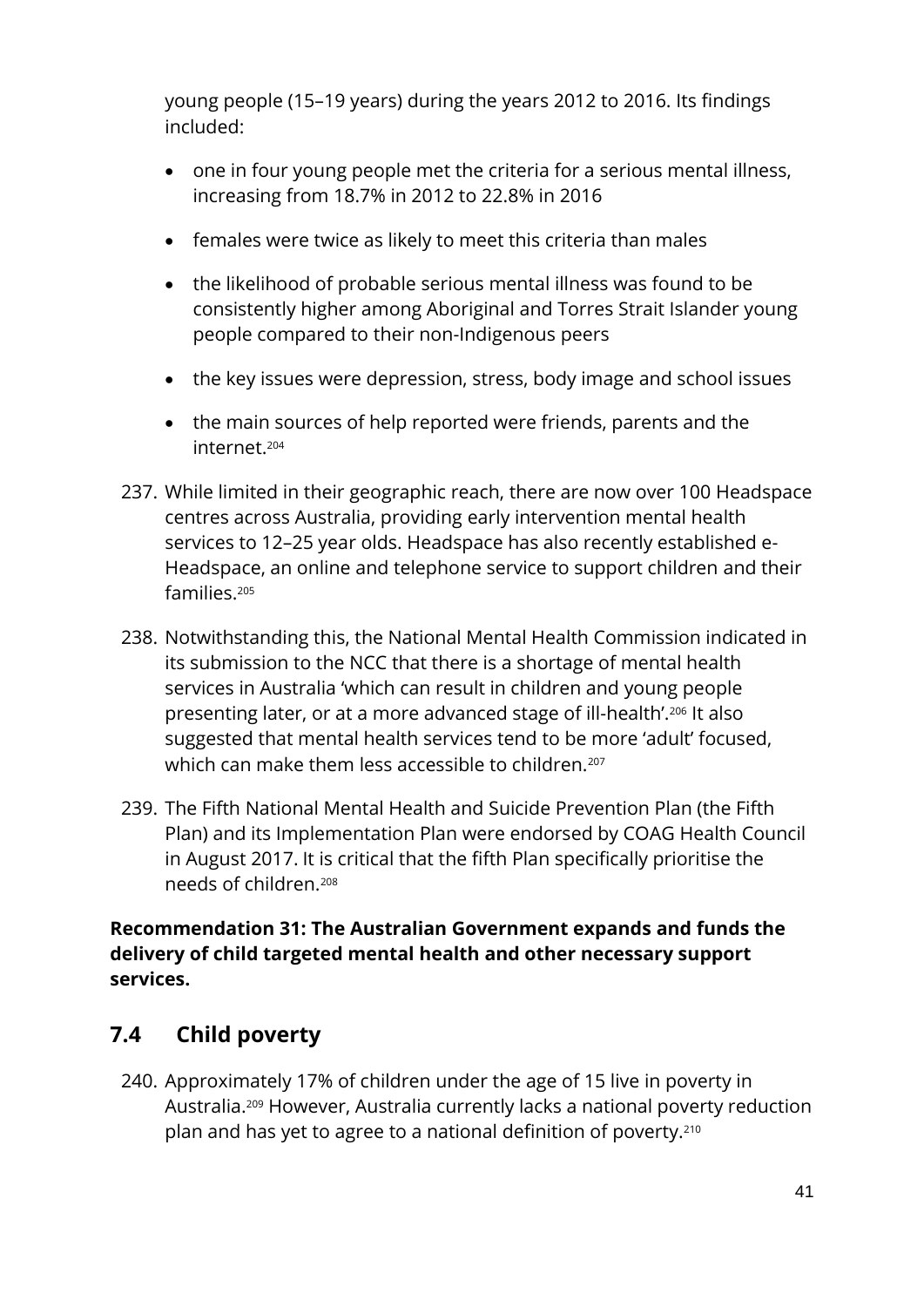- 241. Single parent families are particularly at risk of poverty, with 40% of all children living in poverty in Australia coming from single-parent families.<sup>211</sup>
- 242. The Salvation Army's *National Economic and Social Impact Survey 2017*<sup>212</sup> surveyed the effects of poverty on 1,380 of its clients. It found that in households with children under 17 years of age:
	- approximately one in five could not afford medical treatment and nearly one in three could not afford a yearly dental check-up for their child
	- half could not afford school items and 56% did not have the money to participate in school activities
	- more than half (55%) could not afford a hobby or outside activities for their child
	- almost three in five respondents could not afford an internet connection for their child
	- nearly two in five could not afford fresh fruit or vegetables every day and nearly one in four could not afford three meals a day for their child.
- 243. Poor educational outcomes are a consequence of poverty. Children who are 'deprived of food, clothes and other materials may reduce their engagement with school due to hunger, shame or being excluded or marginalised'.<sup>213</sup>

#### **Recommendation 32: The Australian Government develops a national poverty reduction plan that explicitly focuses on children.**

- (a) Child homelessness
	- 244. Homelessness continues to be an issue that affects children in Australia.
	- 245. According to the 2016 census, 15,872 (14%) children under the age of 12 years and 9,955 (9%) aged 12–18 years were homeless.<sup>214</sup>
	- 246. Of homeless children under 12 years, 61% were living in 'severely' crowded dwellings, followed by 26% living in supported accommodation. 215
	- 247. Similarly, most of the children in the 12–18 age bracket were living in 'severely' crowded dwellings (61%) or in supported accommodation for those homeless (26%). Seven per cent were staying temporarily with other households.216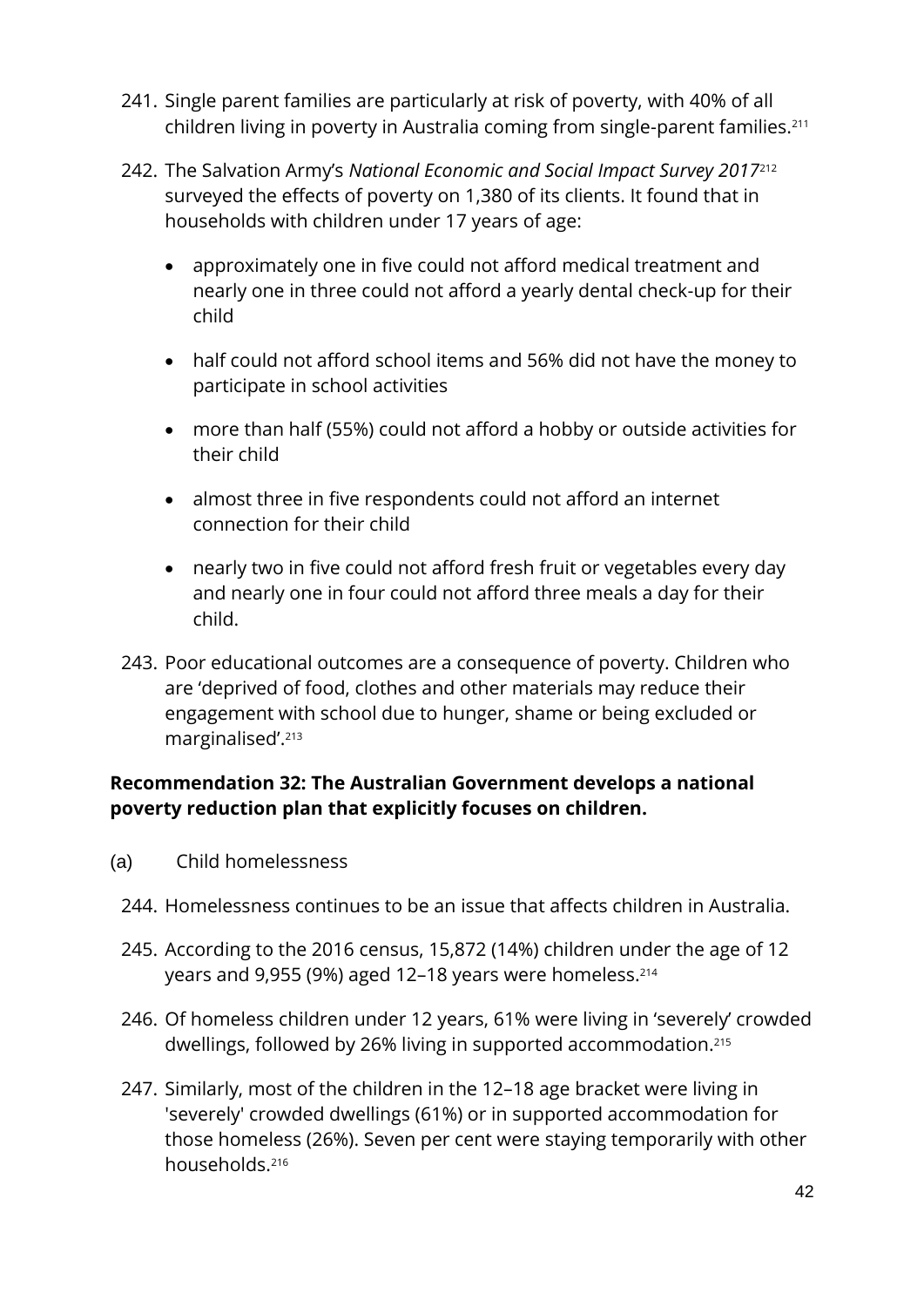248. A key finding pointed out by ABS is:

Homelessness is not just the result of too few houses. Its causes are many and varied. Domestic violence, a shortage of affordable housing, unemployment, mental illness, family breakdown and drug and alcohol abuse all contribute to the level of homelessness in Australia.<sup>217</sup>

- 249. Mission Australia conducted a survey of 24,055 young people's experiences of homelessness in 2017. They were aged 15–19 years. Almost one in five of those who 'couch surfed' (19.5%) reported that they had first done so when they were less than 12 years old.<sup>218</sup>
- 250. Children in out-of-home care are at high risk of homelessness. Nearly 35% of young people who leave out-of-home care become homeless.<sup>219</sup> One of the key policy recommendations emerging from Mission Australia's survey was improved exit planning and whole of government approaches to prevent young people exiting out-of-home care into homelessness.<sup>220</sup>
- 251. An emerging issue is support for raising the age that children leave out-ofhome care. Given the age of majority sits at 18, this is a complex proposition that requires serious consideration.<sup>221</sup>

#### **Recommendation 33: Australian Governments improve exit planning and supports for young people leaving out-of-home care, including consideration of increasing the age of leaving out-of-home care.**

### **7.5 Sexual health**

- 252. In 2017, the NCC undertook a special investigation into adolescent parents. Although the teenage birth rate is at an historic low, teenagers in rural and remote areas experience young parenthood at four times the rate of their metropolitan counterparts.<sup>222</sup> Teenage pregnancy is associated with poorer health outcomes for both mother and child. Teenage mothers are more likely to experience maternal risk factors such as anaemia and hypertension, and are also more likely to smoke during pregnancy.<sup>223</sup> Data collected by the ANZCDR&PG also shows that the children of teenage mothers suffer from higher rates of SUDI (sudden unexpected death of infants).<sup>224</sup>
- 253. Research indicates that limited access to information and health services may contribute to higher rates of teenage pregnancy in rural and remote areas. Young people themselves report that 'confidentiality, challenges in being able to discuss sensitive health issues, and cost, all present barriers to using and purchasing contraception'.225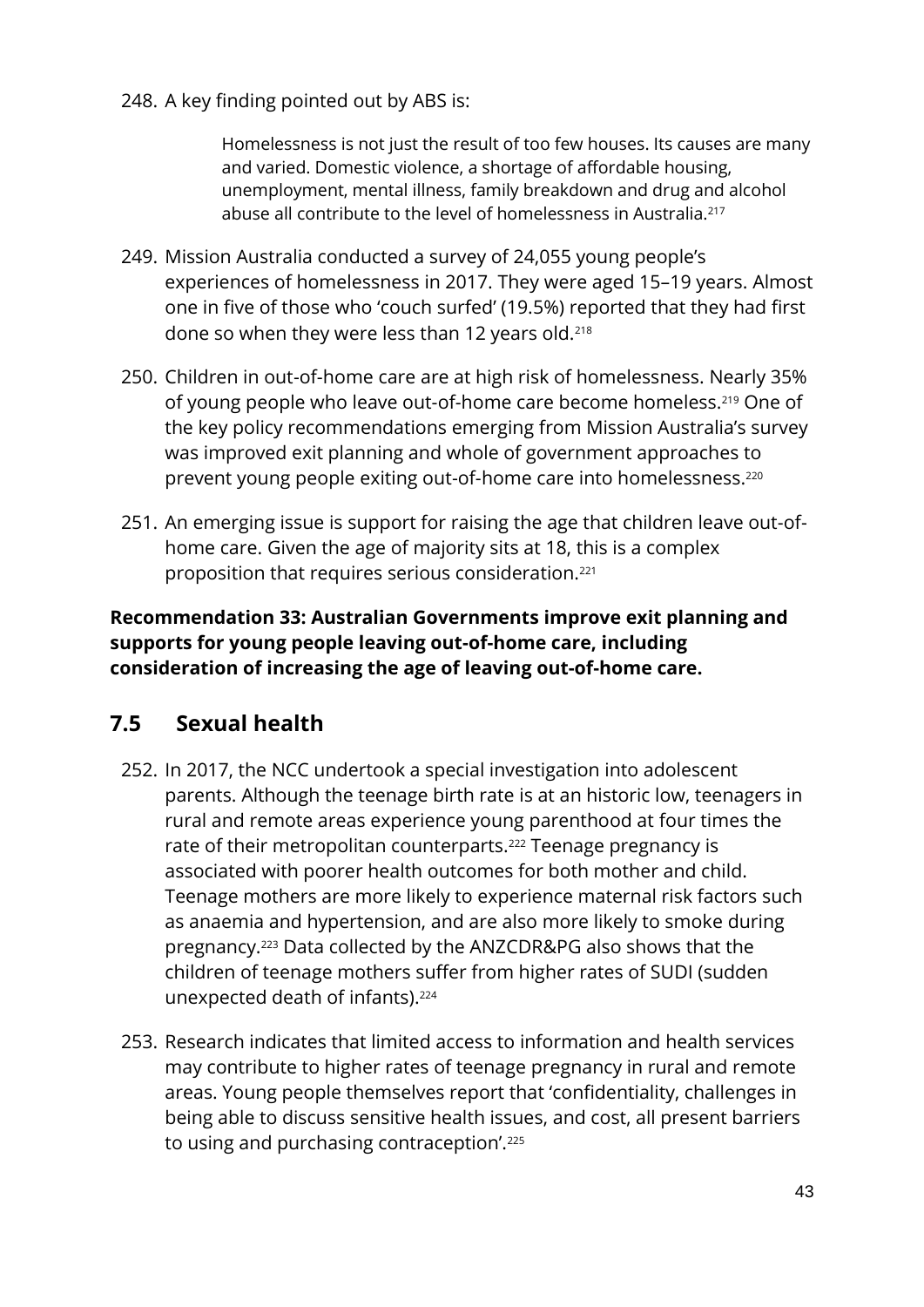- 254. The fertility rates of Aboriginal and Torres Strait Islander teenagers are approximately 5.8 times the rate for non-Indigenous teenagers (52 per 1000 females compared to nine per 1000 females).<sup>226</sup>
- (a) Sexually transmitted infections
	- 255. The Commission remains concerned at the levels of sexually transmitted infections (STIs) in children, especially those from Aboriginal and Torres Strait Islander communities. The rates of infection within these communities are recognised as being the highest of any identifiable population in Australia.<sup>227</sup>
	- 256. For example, according to 2016 data in the Northern Territory, there were 161 notified cases of chlamydia in Aboriginal children under 16 years compared to three in non-Indigenous children; 186 notified cases of gonorrhoea in Aboriginal children under 16 years compared to one non-Indigenous child; 26 notified cases of syphilis in Aboriginal children under 16 years with no notified cases for non-Indigenous children; and 240 notified cases of trichomoniasis in Aboriginal children under 16 years with no notified cases for non-Indigenous children.<sup>228</sup>
	- 257. Aboriginal Medical Services play a crucial role in providing health services for Aboriginal and Torres Strait Islander children. As a national study pointed out, 'one of the most productive ways forward with regards to improving knowledge and increasing safe sex practice among young Aboriginal people is through community controlled organisations'.<sup>229</sup>

**Recommendation 34: The Australian Government funds Aboriginal controlled organisations and, where appropriate, their partners, to develop and implement a comprehensive sexual health education strategy.**

### **7.6 Drug and substance abuse**

- 258. The misuse of drugs and alcohol is a major cause of preventable disease and illness in Australians. Despite substantial evidence that points to the efficacy of prevention programs, government-funding remains focused on law enforcement and treatment.<sup>230</sup>
- 259. The availability of data for children under the age of 18 years is a significant issue in terms of assessing drug and substance abuse. Organisations that provide this data define 'young people' in multiple ways, which makes it difficult to separate children from adults.231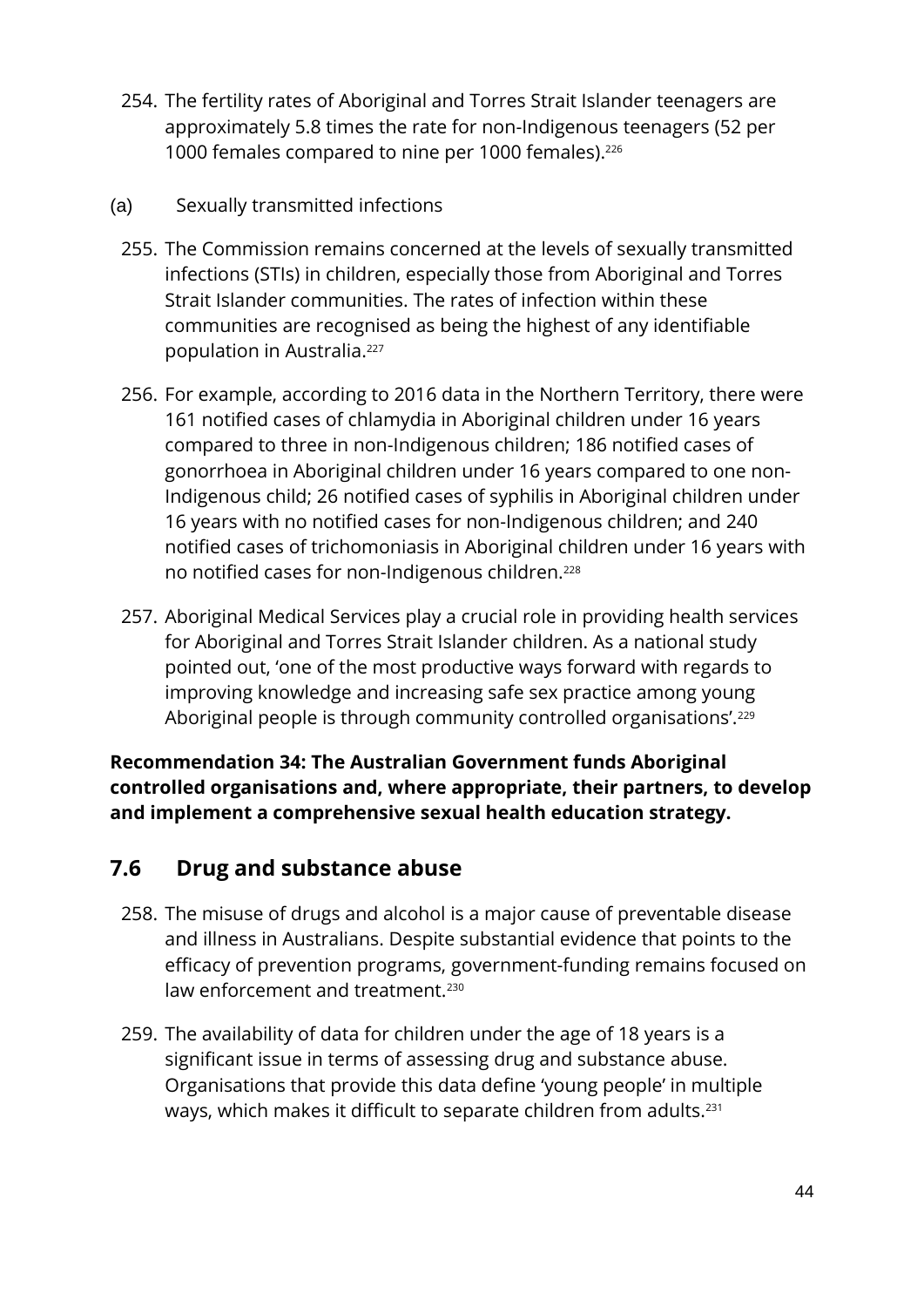- 260. A report published by AIHW in 2018 provided some disaggregated data for those aged 12–17 years. It showed an increasing proportion of children aged 12–17 are reporting alcohol abstinence. In 2004, 54.3% reported abstinence. This increased to 81.5% in 2016.<sup>232</sup> While in 2016, 9.1% of males and 6.8% of females aged 12–17 exceeded the adult guidelines for single occasion risk, this was a decrease from 2013 when 13.5% of males and 11.3% of females aged 12-17 exceeded these guidelines.<sup>233</sup>
- 261. AIHW also provided data on cigarette smoking. Between 2013 and 2016, the average age of smoking initiation increased from 15.9 years to 16.3 years. Females generally smoked their first full cigarette at a slightly younger age than males (16.0 years in 2016 compared with 16.6 years for males).<sup>234</sup>
- 262. The most recent data on illicit drugs for those under 18 years is provided by the 2014 Australian Secondary Students' Alcohol and Drug survey, which showed cannabis as the most commonly used substance amongst those aged 12–17 years.<sup>235</sup> Of those who had used cannabis, 5.1% were aged 12–13 years, 14.8% were 14–15 years and 28.2% were 16–17 years.
- 263. The Australian Child and Adolescent Survey of Mental Health and Wellbeing showed that in 2013–2014, 45% of young people with major depressive disorder had used cannabis or other drugs.<sup>236</sup>
- 264. Data gaps relating to drug and substance abuse should be considered as part of the national children's data framework referred to in **Recommendation 10** above.

## **8 Education, leisure and cultural activities**

### **8.1 Early childhood education and care**

- 265. Every three years, Australia conducts an Early Development Census. The most recent data in 2015 shows that one in five Australian children start school developmentally vulnerable. <sup>237</sup> Most affected groups are Aboriginal and Torres Strait Islander children (42.1%), children living in very remote areas (47%), and children with language backgrounds other than English (27.8%).<sup>238</sup> This census was conducted again in 2018 and will be published in 2019.
- 266. The Australian *Early Years Learning Framework* states that 'early childhood educators will reinforce in their daily practice the principles laid out in the United Nations Convention on the Rights of the Child'. 239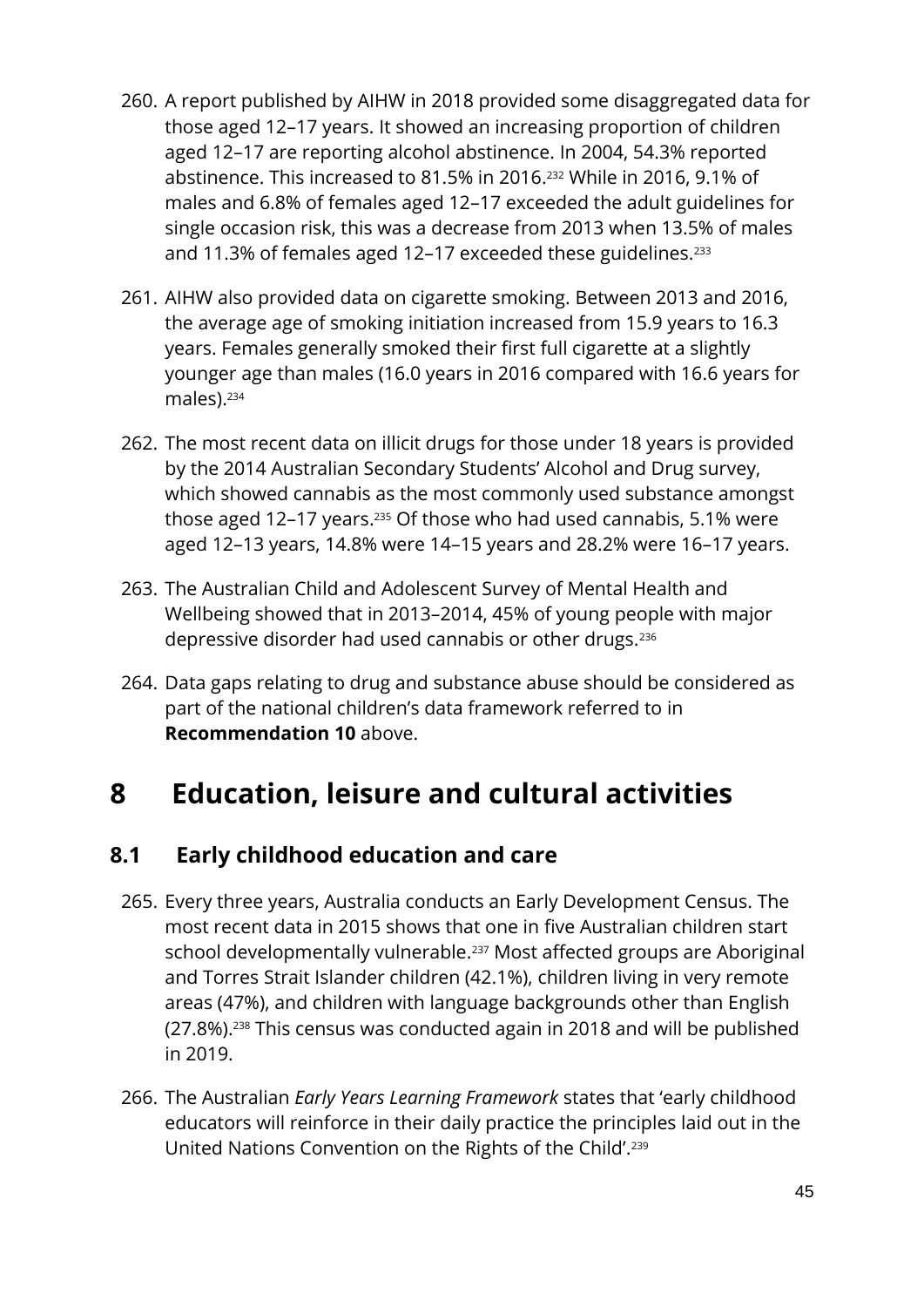- 267. The Australian Government has been implementing the *National Quality Framework* (NQF) through the Australian Children's Education and Care Quality Authority (ACECQA), which is a national system for the regulation and quality assessment of early education and care services, applying to most long day care, family day care, preschool and kindergarten, and outside school hours care services.<sup>240</sup>
- 268. As of June 2018, assessment of 94% of services showed that 22% were not meeting the National Quality Standards. 241
- 269. In 2018, the Australian Government announced that funding for the NQF would cease.<sup>242</sup>
- 270. The Commission is concerned that this will 'put at risk the unified national commitment to quality in the early childhood education and care system'.<sup>243</sup>
- 271. Submissions also raised the issue that access to preschool should extend to three year olds.<sup>244</sup> Research suggests that children benefit from access to quality early education in the two years before formal schooling, and that such education has a direct impact on a child's life, safety and future outcomes.<sup>245</sup> Only 15% of three year olds in Australia participate in preprimary education compared with the OECD average of 68.6%.<sup>246</sup>

#### **Recommendation 35: Australian Governments commit to the** *National Quality Framework* **and support the Australian Children's Education and Care Quality Authority on an ongoing basis.**

**Recommendation 36: Australian Governments invest in Aboriginal and Torres Strait Islander specific programs in early childhood education and care.**

### **8.2 Aboriginal and Torres Strait Islander children**

- 272. Educational outcomes for Aboriginal and Torres Strait Islander children are poor when compared with their non-Indigenous peers. School attendance, literacy and numeracy targets are not on track to meet the *Closing the Gap* goals set by the Australian Government for 2018. 247
- 273. Between 2014 and 2017, the overall school attendance rates for Aboriginal and Torres Strait Islander students across Australia did not improve.<sup>248</sup>
- 274. In 2017, retention rates for Aboriginal and Torres Strait Islander children were 62.4% compared with 86% for non-Indigenous children. 249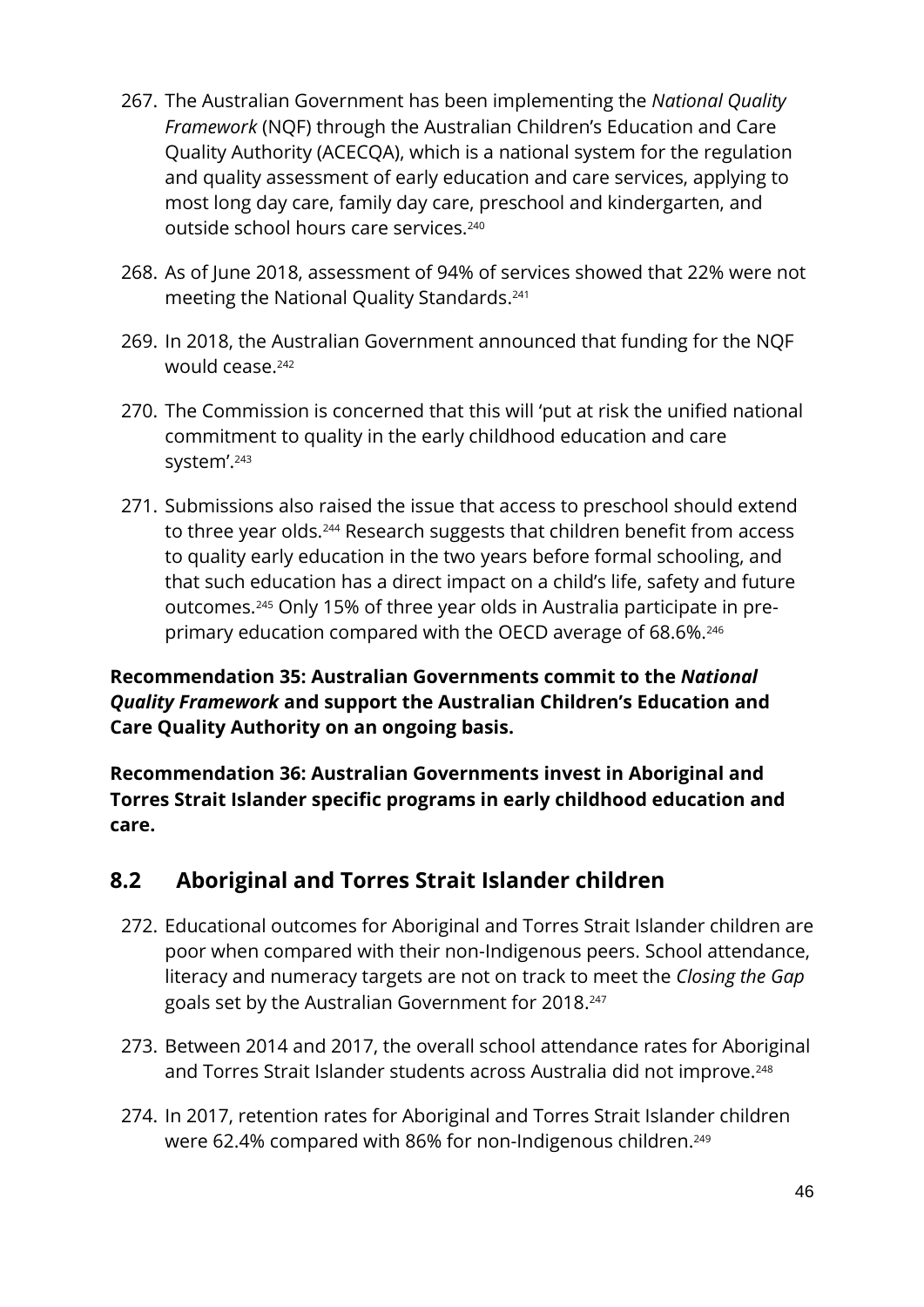- 275. In 2017, the percentage of Aboriginal and Torres Strait Islander students that met the national literacy and numeracy standards were much lower when compared to their non-Indigenous peers. A full data set is available from 2008.<sup>250</sup>
- 276. In 2017, an average 78.6% of Aboriginal and Torres Strait Islander students met the national literacy and numeracy standards, compared to an average 95.6% of non-Indigenous students. 251

### **8.3 LGBTI children**

- 277. Children who are part of, or assumed to be a part of, lesbian, gay, bisexual, transgender and gender diverse or intersex populations can face particular difficulties at school, as well as more generally.
- 278. The Commission's report on *Resilient Individuals: Sexual Orientation, Gender Identity & Intersex Rights* identified the following concerns:
	- harassment and abuse at school and concerns for safety
	- lack of visibility in LGBTI representation in school policy, curriculum and leadership
	- lack of comprehensive sexual health education.<sup>252</sup>
- 279. Particular concerns were also raised about religious schools and the appropriateness of school chaplaincy programs.<sup>253</sup>

#### **8.4 Inclusive education**

- 280. Through COAG, Australian state and territory governments have agreed to report annually, in a nationally consistent way on students with disability, receiving support to enable them to participate in education on the same basis as other students. A full set of data is available from 2015. 254
- 281. In 2017, the Nationally Consistent Collection of Data on School Students with Disability identified 724,624 students receiving such support (18.8%). 255
- 282. The most frequently identified category of disability was 'cognitive' (10.4%). 256
- 283. While it is useful to have this information, it is also critical to know how many children did not qualify for support or could not access mainstream schools. Some students are discouraged from enrolling or not allowed to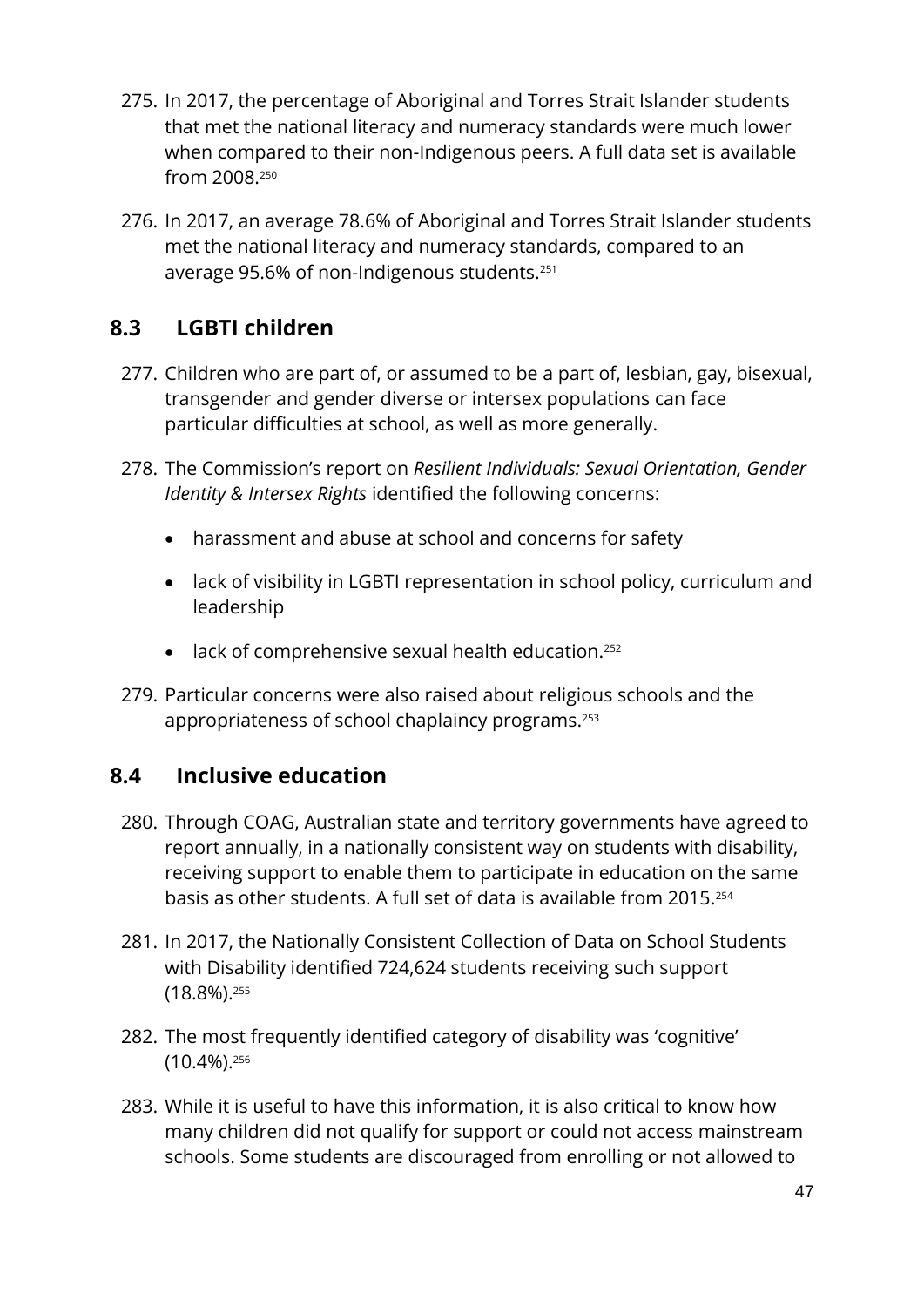attend fulltime. The report *Improving Education Outcomes for Children with Disability in Victoria* found that approximately 15% of interviewed parents had experienced some form of difficulty when enrolling their child in a mainstream Victorian Government School.<sup>257</sup>

- 284. A 2017 survey of 771 students with disability conducted by Children and Young People with Disability Australia identified that 19% of all respondents had experienced restraint at school, and 21% of respondents had experienced seclusion.<sup>258</sup>
- 285. The Commission is concerned about the use of restrictive practices in schools. Restrictive practices include the inconsistent, unregulated and unmonitored use of seclusion and restraint against students with disability in schools.<sup>259</sup>

**Recommendation 37: The Australian Government in its** *Nationally Consistent Collection of Data on School Students with Disability* **includes children that do not qualify for support or do not have access to mainstream schools.**

**Recommendation 38: The Australian Government commissions an investigation into the use of restrictive practices in Australian schools and strategies to promote inclusive education for children with disability.**

### **8.5 Suspension and expulsion**

- 286. Data on suspensions and expulsions in government schools are inconsistent and unavailable in some states and territories.
- 287. NSW has the most complete dataset, including a categorisation of the types of suspensions and expulsions, as well as the corresponding reasons. The NSW data shows higher rates of suspension in particular groups, including those with a child protection or out-of-home care history. <sup>260</sup> Almost 60% of children in out-of-home care were suspended in 2016, and these children lost, on average, 29 school days to suspensions.<sup>261</sup>
- 288. Aboriginal and Torres Strait Islander students are also overrepresented in NSW. They accounted for 25% of total suspensions in 2016. <sup>262</sup> Suspension rates among these students does not appear to be reducing.<sup>263</sup>
- 289. The Commissioner for Children and Young People in Western Australia recently published the views of children and young people on what factors influence their engagement or disengagement from school. This involved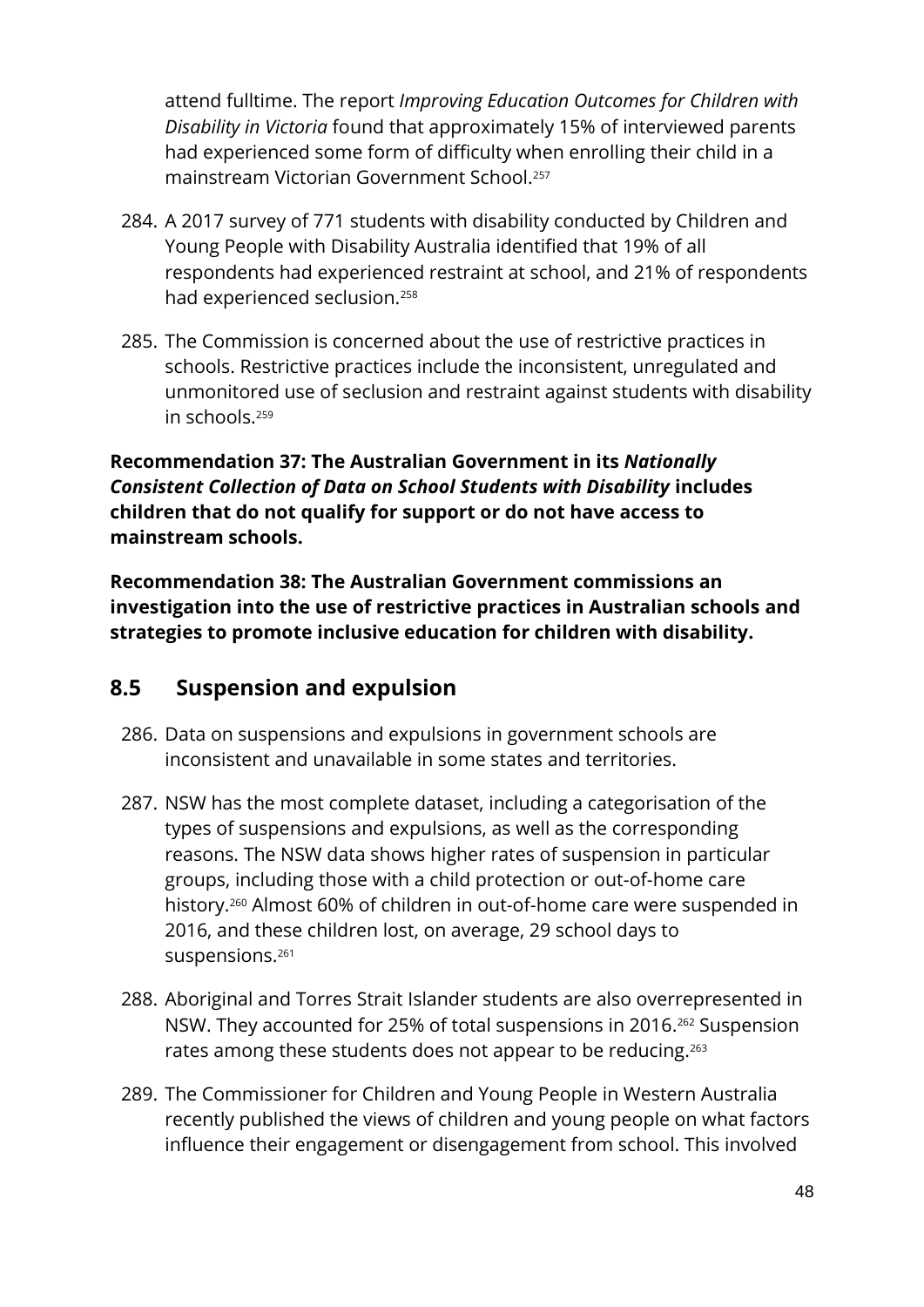1,986 children and young people from Year 3 to Year 12 who participated in a survey or took part in group discussions.<sup>264</sup>

290. Data gaps relating to suspensions and expulsions should be considered as part of the national children's data framework referred to in **Recommendation 10** above.

### **8.6 Bullying**

- 291. The National Safe Schools Framework (NSSF) provides Australian schools with guiding principles for creating safe, supportive and respectful school communities.
- 292. It is not compulsory to use the framework. In one survey of the effectiveness of anti-bullying strategies used in Australian Government schools, less than half of the schools that participated, reported using the NSSF to assist them in developing their school anti-bullying policy.<sup>265</sup> The framework is currently under review.<sup>266</sup>
- 293. In a 2016 report on the prevalence and effectiveness of anti-bullying strategies employed in Australian Schools, 50% of students and 35% of parents stated that they were unaware of their school's bullying policy.<sup>267</sup>

### **8.7 Cultural rights of children belonging to Indigenous and minority groups**

- 294. In the Commission's consultations with Aboriginal and Torres Strait Islander girls, as part of the Wiyi Yani U Thangani project, they consistently identified the need for stronger cultural connections, support for cultural identity and acknowledgement of Indigenous Australian history.
- 295. While the National Curriculum includes a framework for Aboriginal and Torres Strait Islander languages, there is no national approach and the programs implemented in schools vary greatly across the jurisdictions.
- 296. One in ten Aboriginal and Torres Strait Islander people reported speaking an Australian Indigenous language at home in the 2016 Census.<sup>268</sup>
- 297. Many submissions made to the NCC raised the urgent need to preserve and promote Aboriginal and Torres Strait Islander languages in the national curriculum.<sup>269</sup> Evidence suggests that learning Indigenous languages increases self-esteem, and a sense of identity and pride in Aboriginal and Torres Strait Islander students.<sup>270</sup>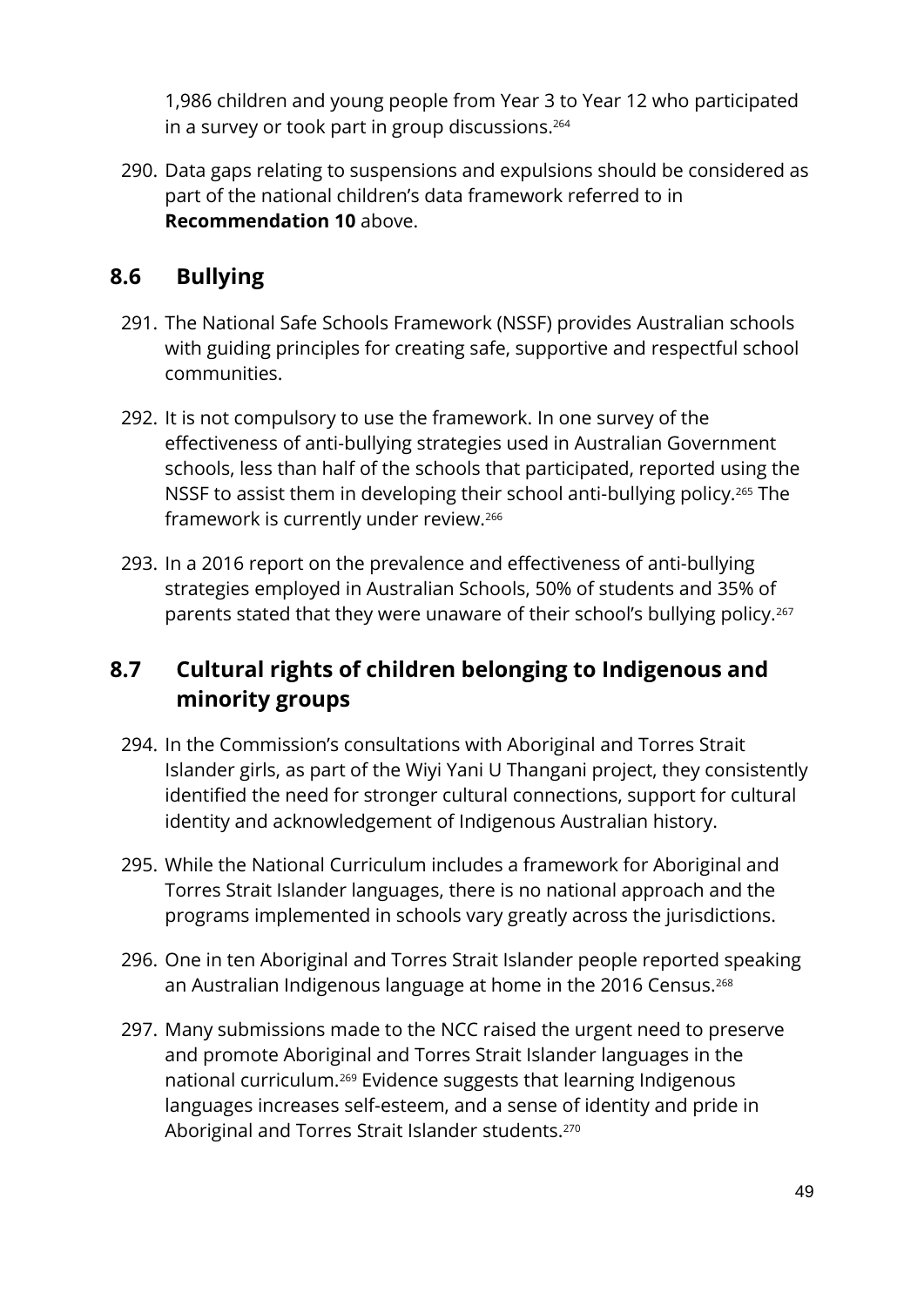**Recommendation 39: The Australian Government raises awareness of the status and importance of Indigenous languages.**

## **9 Special protection measures**

### **9.1 Children outside their country of origin seeking refugee protection, unaccompanied asylum-seeking children and migrant children**

- (a) Mandatory immigration detention
	- 298. The number of children in immigration detention has decreased markedly since 2012, and community-based alternatives to detention are used for the majority of children. As at 30 June 2018, there were four children being held in closed immigration detention facilities, with a further 168 living under community-based detention arrangements.<sup>271</sup>
	- 299. In 2014, the Commission conducted a National Inquiry into Children in Immigration Detention. The inquiry found that Australia's detention law, policy and practice do not address the particular vulnerabilities of asylum seeker children, nor do they afford them special assistance and protection. The blanket policy of mandatory detention does not consider the individual circumstances of children or address the best interests of the child as a primary consideration.<sup>272</sup>
	- 300. The National Inquiry also found that prolonged detention had a profoundly negative impact on the mental and emotional health and development of children. The deprivation of liberty and the exposure to high numbers of mentally unwell adults were found to cause emotional and developmental disorders amongst children.<sup>273</sup>
	- 301. The *Migration Act 1958* (Cth) affirms that, as a general principle, children shall only be detained as a measure of last resort.<sup>274</sup> However, under this Act, immigration detention remains mandatory for all unlawful noncitizens, including children.275Australian courts do not have jurisdiction to remove a person from detention on the basis that their detention is arbitrary under international law, and there is no legislative time limit on detention.
	- 302. The Joint General Comment from the Committee on the Protection of the Rights of All Migrant Workers and Members of Their Families, and the Committee on the Rights of the Child, states that detaining children as a measure of last resort is not applicable in immigration proceedings as it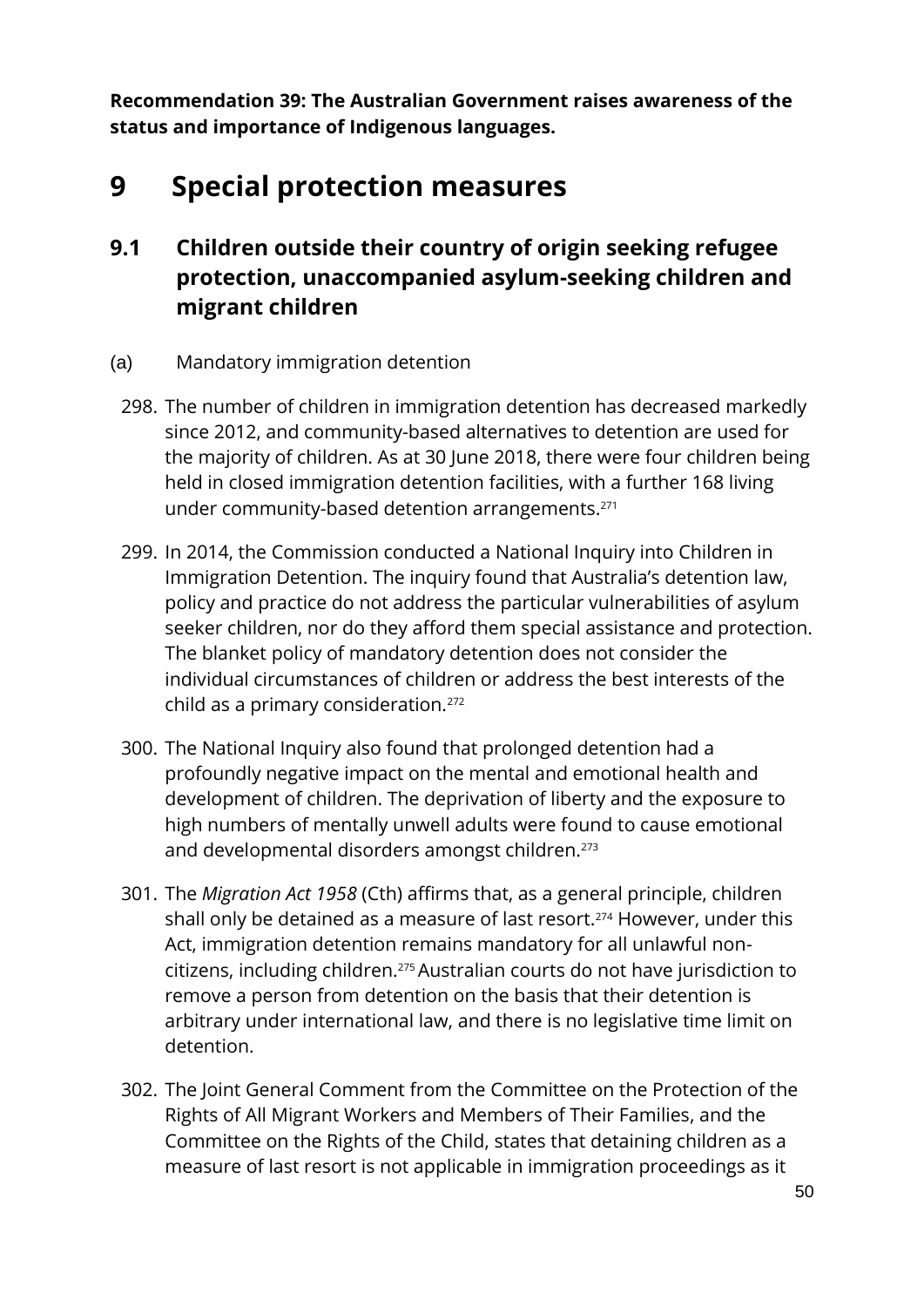would conflict with the principle of the best interests of the child and the right to development.<sup>276</sup> It states that any kind of child immigration detention should be forbidden by law and such prohibition should be fully implemented in practice. 277

#### **Recommendation 40: The Australian Government amends the** *Migration Act 1958* **(Cth) to forbid placing children in closed immigration detention other than for preliminary medical, security and identity assessments.**

- (b) Child safety in immigration detention
	- 303. Data provided to the Inquiry by the Department of Immigration described numerous reported incidents of assault, sexual assault and self-harm involving children in detention.<sup>278</sup> The National Royal Commission identified immigration detention as an institutional context with an elevated risk of child sexual abuse, and made a number of recommendations for improving child protection in this context.<sup>279</sup>
	- 304. The Commission welcomes the introduction by the Australian Government of the Child Safeguarding Framework, designed to ensure that the Government meets its child protection and wellbeing obligations in an immigration context (including in relation to immigration detention).<sup>280</sup> However, the Commission considers that there is a need to improve processes for monitoring the wellbeing of children seeking asylum who are in community detention or are living in the Australian community on visas of various kinds.

#### **Recommendation 41: The Australian Government reviews current care, protection and support arrangements for children seeking asylum.**

- (c) Third country processing in Nauru
	- 305. Under Australia's policy of third country processing, asylum seekers arriving by boat (including children) have been transferred to Nauru and Manus Island, Papua New Guinea, for processing their asylum claims. On 31 May 2018, there were 137 children in Nauru subject to third country processing arrangements, the majority of whom were aged 12 or under, and had been there for at least four years. <sup>281</sup> On 22 October 2018, 52 children remained on Nauru.<sup>282</sup>
	- 306. Numerous reports and inquiries have documented serious human rights concerns relating to third country processing in Nauru, particularly with regard to the impact of these arrangements on the mental health of children.283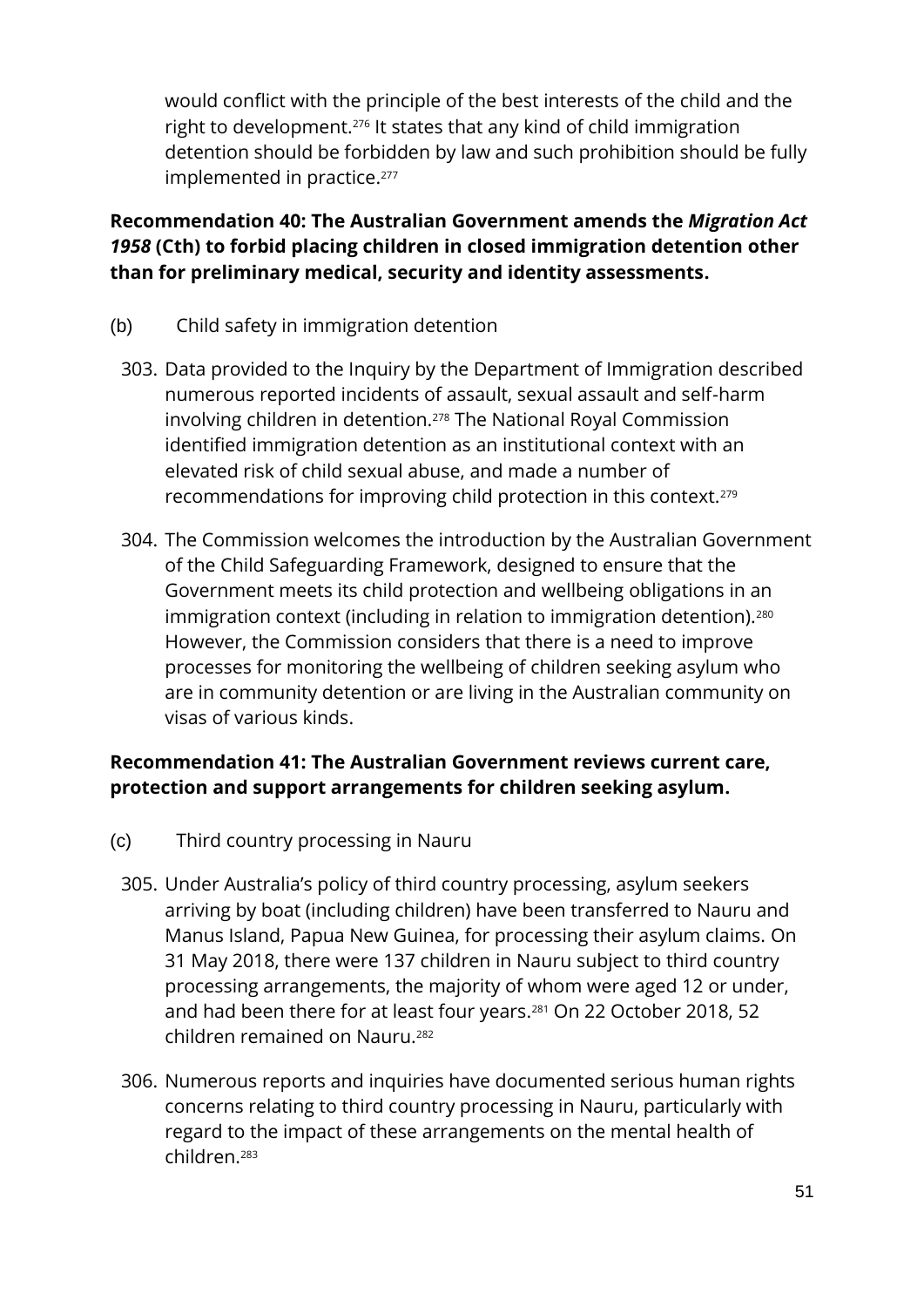- 307. In its 2014 National Inquiry into Children in Immigration Detention, the Commission found that children on Nauru were suffering from extreme levels of physical, emotional, psychological and developmental distress, and that the conditions in which children were detained were in breach of the CRC.<sup>284</sup> Its recommendations were that all children and their families on Nauru be released into the Australian community as soon as practicable, and that no child be sent offshore for processing where they will be detained unless it is clear that their human rights will be respected.<sup>285</sup>
- 308. The Commission notes several recent cases where the Federal Court of Australia found that health care services available on Nauru did not meet the needs of children with complex physical and mental health conditions.<sup>286</sup> The Commission has expressed concern that delays in transferring unwell children to Australia for treatment may compromise their health and potentially place their lives at risk. The Commission considers that where a child's health and welfare is at risk, the child and their family should be transferred to Australia as a matter of urgency and without delay.<sup>287</sup>

#### **Recommendation 42: The Australian Government resettles all children and their families held on Nauru as a matter of urgency.**

- (d) Guardianship of unaccompanied children
	- 309. The Minister for Home Affairs is the legal guardian of unaccompanied children seeking asylum in Australia.<sup>288</sup> The Minister can delegate this role to officers of the Australian Government or state or territory governments, including officers of the Department of Home Affairs.<sup>289</sup>
	- 310. The Commission has repeatedly raised concerns that the Minister, as Guardian, is also responsible for administering the immigration detention system and making decisions about visas, removals and transfers under third country processing arrangements. Given these multiple roles, it is difficult for the Minister (or their delegate) to ensure that the best interests of the child are a primary consideration when making decisions concerning unaccompanied children.

**Recommendation 43: The Australian Government introduces legislation to amend the** *Immigration (Guardianship of Children) Act 1946 (***Cth) to create an independent guardian role so that the Minister for the Department of Home Affairs is no longer the legal guardian of unaccompanied children seeking asylum.**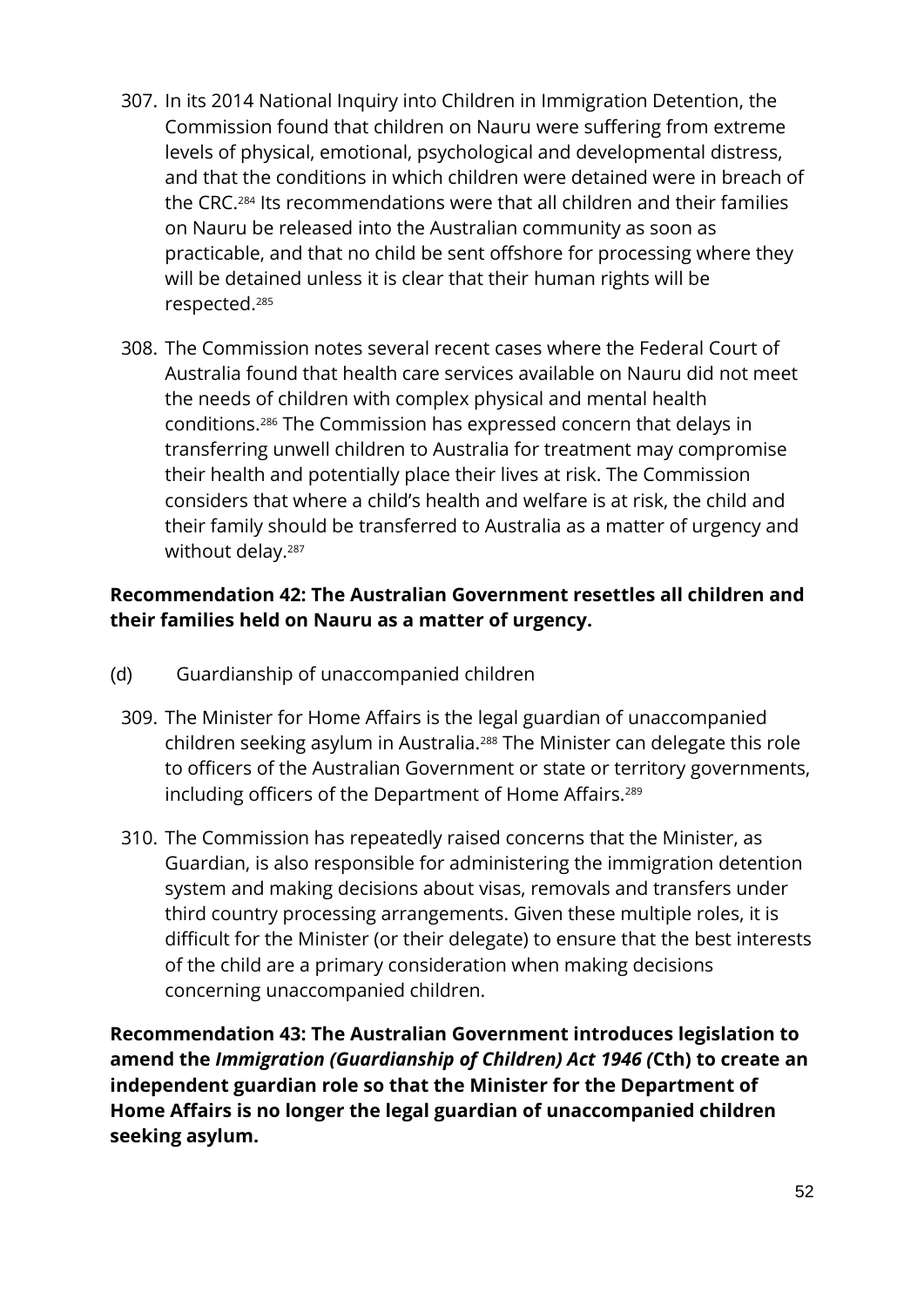- (e) Temporary protection arrangements
	- 311. Legislative amendments in 2014<sup>290</sup> mean that asylum seekers who arrive in Australia without valid visas and are subsequently granted refugee status are no longer eligible for permanent residency. Instead, they are granted a temporary visa for 3–5 years, during which their refugee claims are reassessed. Refugees on temporary visas do not have access to the same support services and entitlements as refugees on permanent visas, and are not eligible to sponsor relatives overseas to join them in Australia.
	- 312. The Commission has found that granting temporary protection to children was more likely to compound mental health problems than facilitate their rehabilitation and integration into Australian society. It results in breaches of those children's rights to mental health, maximum possible development and recovery from past torture and trauma, and of Australia's obligations to address the best interests of the child as a primary consideration.<sup>291</sup>

#### **Recommendation 44: The Australian Government reinstates access to permanent Protection Visas for all asylum seekers in Australia who are determined to be in need of protection.**

- (f) Support for asylum seekers on Bridging Visas
	- 313. Asylum seekers living in the Australian community on Bridging Visas who are facing financial hardship may be eligible to receive a living allowance under the Status Resolution Support Services (SRSS) program.
	- 314. From mid-2018, people with work rights attached to their Bridging Visa will no longer be eligible to receive the SRSS living allowance, unless they face barriers to employment.<sup>292</sup> Being unable to find a job is not considered a 'barrier' to employment for the purposes of SRSS eligibility.<sup>293</sup>
	- 315. The Commission is concerned that this change may result in a number of asylum seekers (including families with children) becoming ineligible for the living allowance, even if they have no alternative source of income and limited prospects of securing employment.
- (g) Visa cancellations on character grounds
- 316. Under s 501 of the Migration Act, a non-citizen of Australia may have an application for a visa refused or have their visa cancelled if they do not pass the 'character test'.<sup>294</sup> In recent years, there has been an increase in the number of visa refusals and cancellations under these provisions.295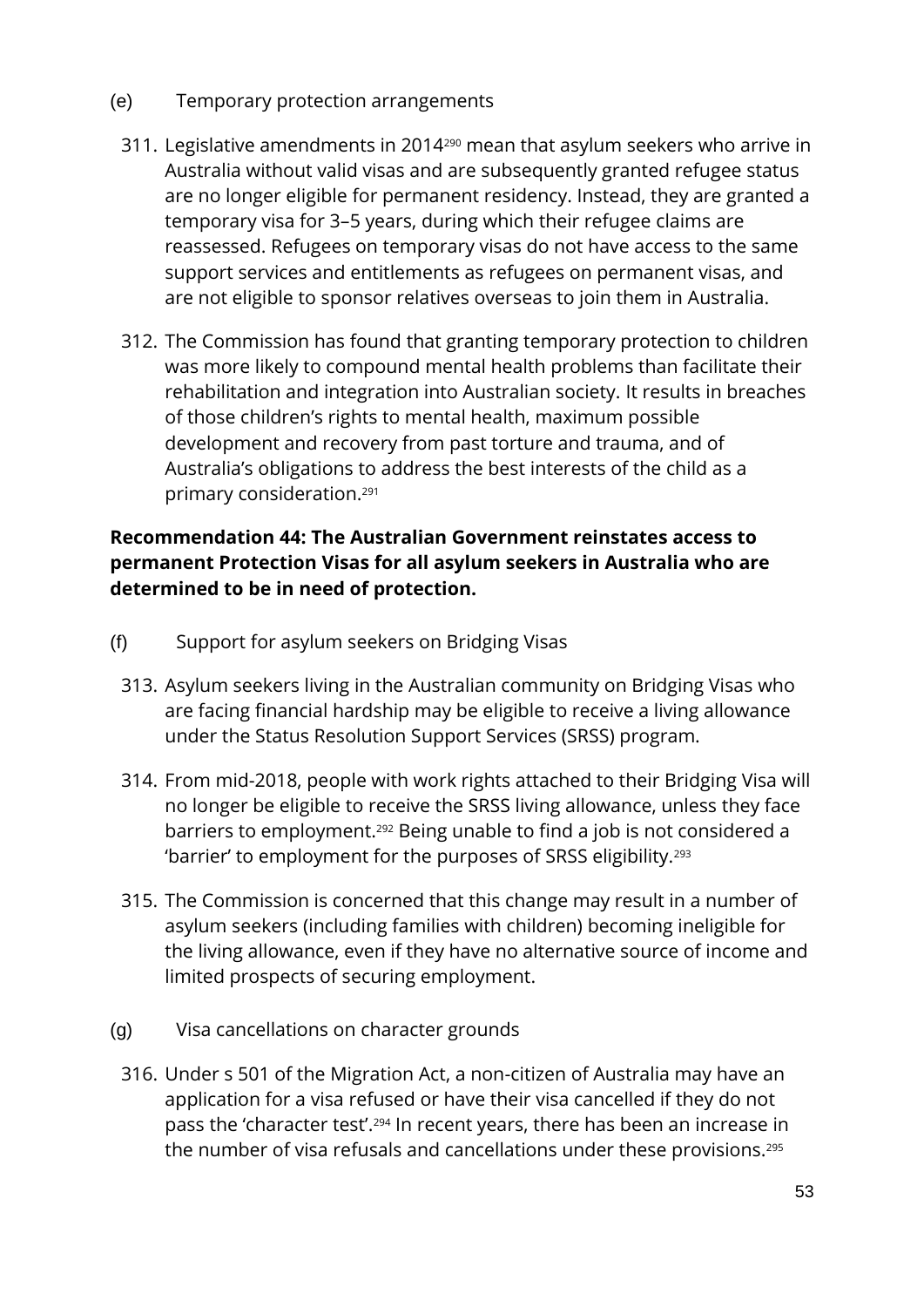- 317. The extent to which s 501 has been used to refuse or cancel the visas of children is unclear. However, the Commission considers that there would be few circumstances in which a decision to refuse or cancel a child's visa on character grounds would be compliant with the obligation to consider the child's best interests. 296
- 318. Visa refusals and cancellations on character grounds may result in children facing indefinite immigration detention, removal from Australia and/or indefinite or permanent separation from family members (including parents).

### **9.2 Sale, trafficking and abduction**

- (a) Trafficking
- 319. The Commission welcomes a number of positive initiatives taken by the Australian Government to combat human trafficking, including:
	- the *Crimes Legislation Amendment (Slavery, Slavery-like Conditions and People Trafficking) Act 2012*
	- the *National Action Plan to Combat Human Trafficking and Slavery 2015– 2019*
	- the funding of specialist NGOs to deliver education and awareness<sup>297</sup>
	- the introduction of the Modern Slavery Bill 2018, in an effort to address modern slavery in global supply chains.<sup>298</sup>
- 320. The Australian Federal Police received 319 new referrals for investigation of human trafficking offences in 2015–2017,<sup>299</sup> including 16 for child trafficking. Twenty people have been convicted of trafficking since 2010, only two of them for child trafficking.<sup>300</sup> However, these figures relate to criminal investigations only, and are likely to underestimate the problem.<sup>301</sup>
- 321. There are obstacles that may prevent a victim, including children, from making compensation claims and seeking reparations, including difficulties obtaining legal advice about claiming compensation, a lack of visa options to stay in Australia to pursue compensation claims, and limited legal avenues to pursue compensation claims. Further, the existing compensation mechanisms at the state and territory level are inconsistent with the Commonwealth crimes of trafficking and slavery, so that victims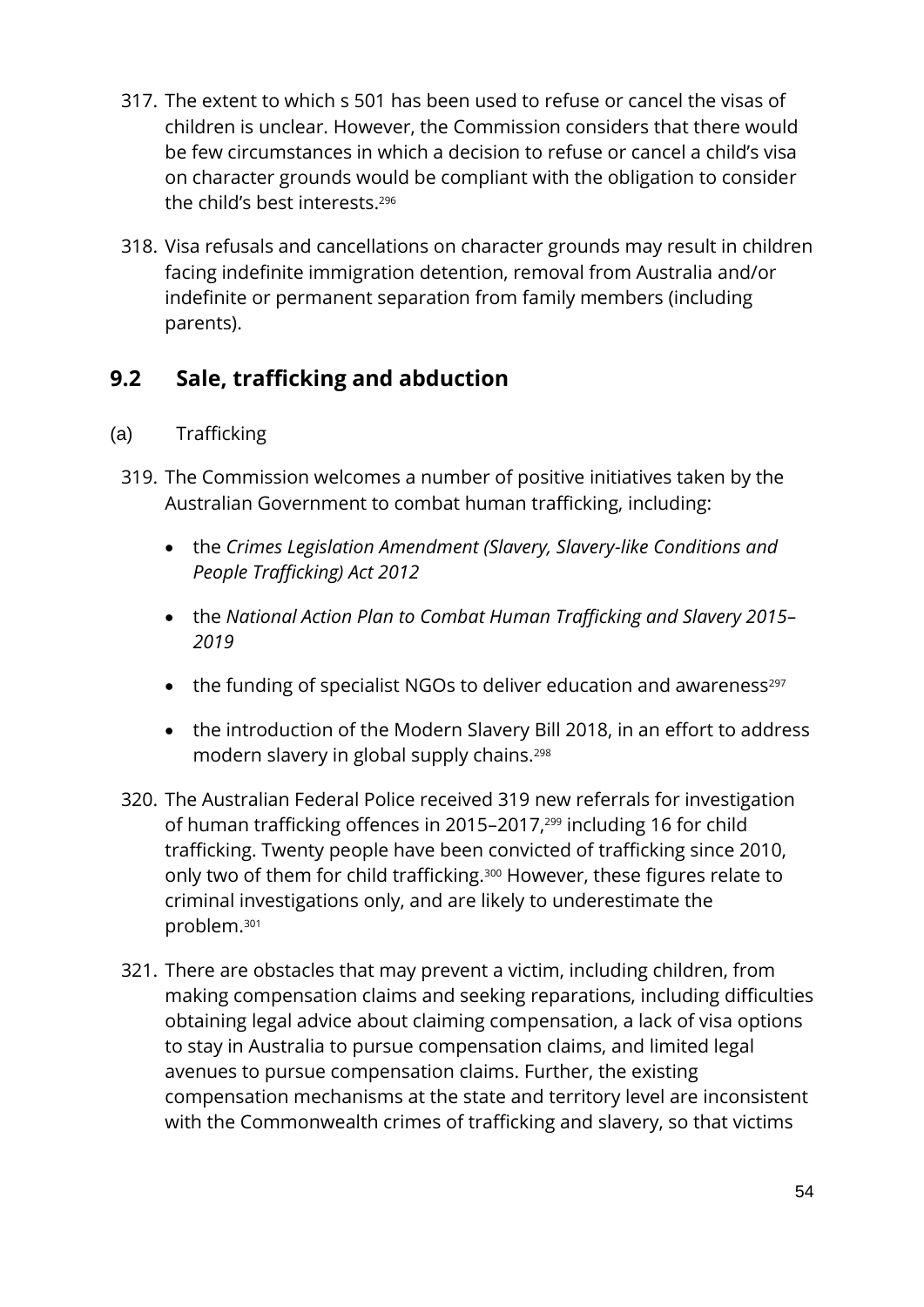may not be able to claim compensation for Commonwealth offences under state and territory schemes. 302

- 322. The Commission has encouraged the Australian Government to strengthen the Modern Slavery Bill 2018 by:
	- including financial penalties for non-compliance with the reporting criteria
	- providing for a list of reporting entities to be made accessible to the public
	- making compliance with the reporting requirement a pre-requisite for participation in Australian Government tender panels for the supply of goods and services to government agencies
	- establishing an independent oversight mechanism and Anti-Slavery Commissioner with responsibility for awareness raising, the development of reporting guidelines, maintenance of the modern slavery statement register and oversight of compliance including pursuing penalties for non-compliance.<sup>303</sup>

#### **Recommendation 45: The Australian Government develops a federal victims compensation scheme for victims of trafficking, slavery and slavery-like conditions, including children.**

- (b) Surrogacy arrangements
	- 323. Commercial surrogacy is prohibited under state and territory laws in all jurisdictions, except the Northern Territory, where no surrogacy laws are in place.<sup>304</sup> New South Wales, the Australian Capital Territory and Queensland extend their prohibition on commercial surrogacy to arrangements entered into by their residents outside Australia.<sup>305</sup> With the exception of those extraterritorial prohibitions, there is currently no regulation by Australia in relation to international surrogacy arrangements (whether altruistic or commercial).<sup>306</sup>
	- 324. The Commission notes that difficulties in accessing lawful altruistic surrogacy arrangements in Australia have contributed to a number of people travelling overseas for surrogacy.<sup>307</sup> Almost all cases where Australians enter into a surrogacy arrangement overseas involve commercial arrangements.<sup>308</sup> These unregulated arrangements raise concerns about child trafficking and wellbeing.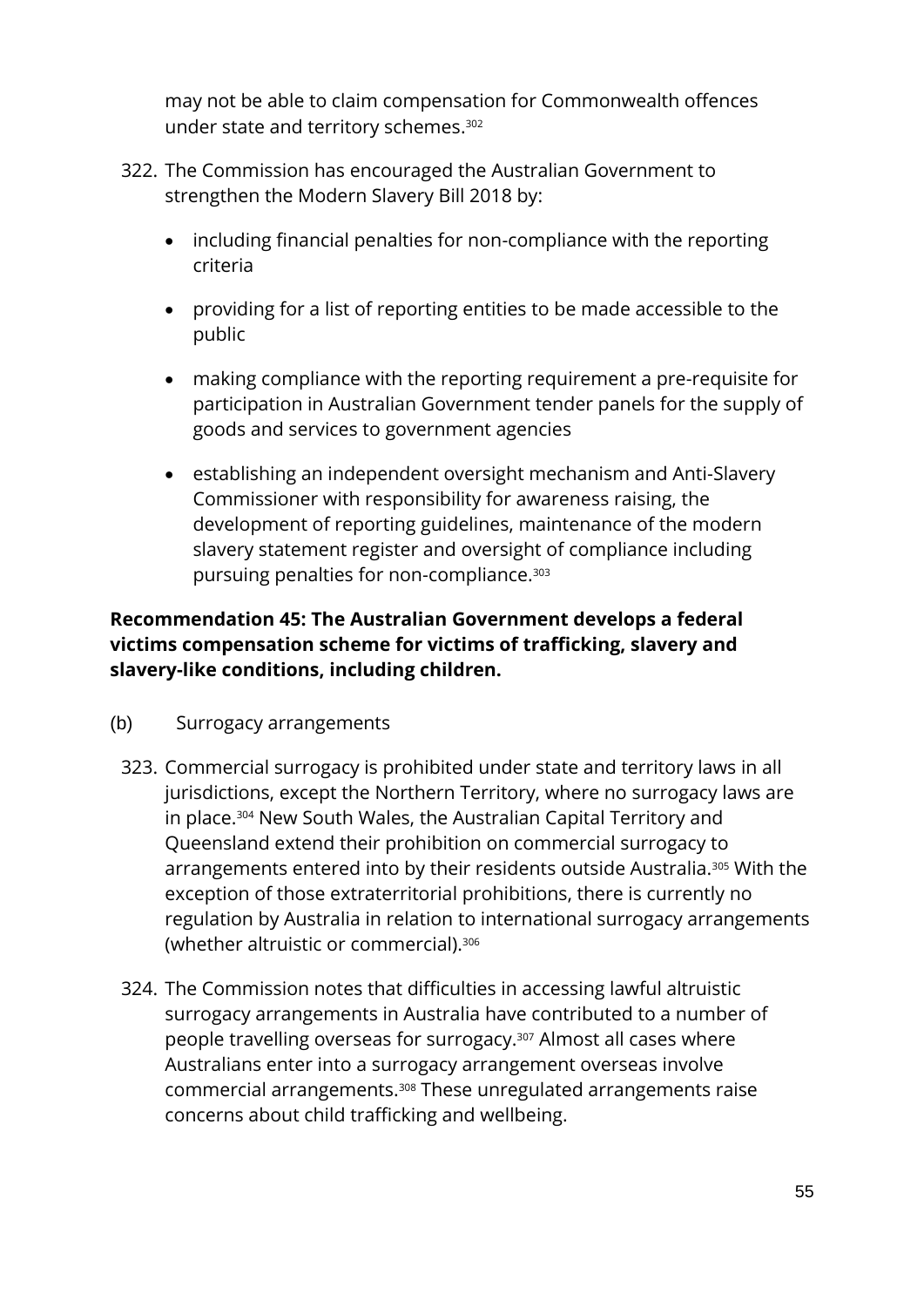- 325. In 2016, the Commission identified four principles that should guide the development of any regime dealing with surrogacy: 309
	- the best interests of the child are protected (including the child's safety and wellbeing and the child's right to know about their origins)
	- the surrogate mother is able to make a free and informed decision about whether to act as a surrogate
	- sufficient regulatory protections are in place to protect the surrogate mother from exploitation
	- there is legal clarity about the parent-child relationships that result from the arrangement.
- 326. A key issue is whether it is possible to make access to safe, well-regulated domestic surrogacy arrangements easier, so that there is less incentive for people to enter into potentially less well-regulated arrangements elsewhere. The Commission submitted that prohibition of surrogacy may be necessary if international surrogacy arrangements (whether altruistic or commercial) cannot be effectively regulated.<sup>310</sup>

**Recommendation 46: Australian Governments achieve consistency between surrogacy laws and include criteria directed at the suitability of intended parents. If international surrogacy arrangements are to be permitted, such checks should also form part of the regulation of those arrangements. The Australian Government should:**

- **continue to engage with the Hague Conference on Private International Law in relation to the potential for an international convention dealing with the regulation of parentage and surrogacy**
- **engage with countries where Australians enter into surrogacy arrangements, for the purpose of determining whether bilateral agreement can be reached on the regulation of parentage and surrogacy**
- **undertake a systematic review of the structure and enforcement of regulatory regimes in countries where Australians enter into surrogacy arrangements.**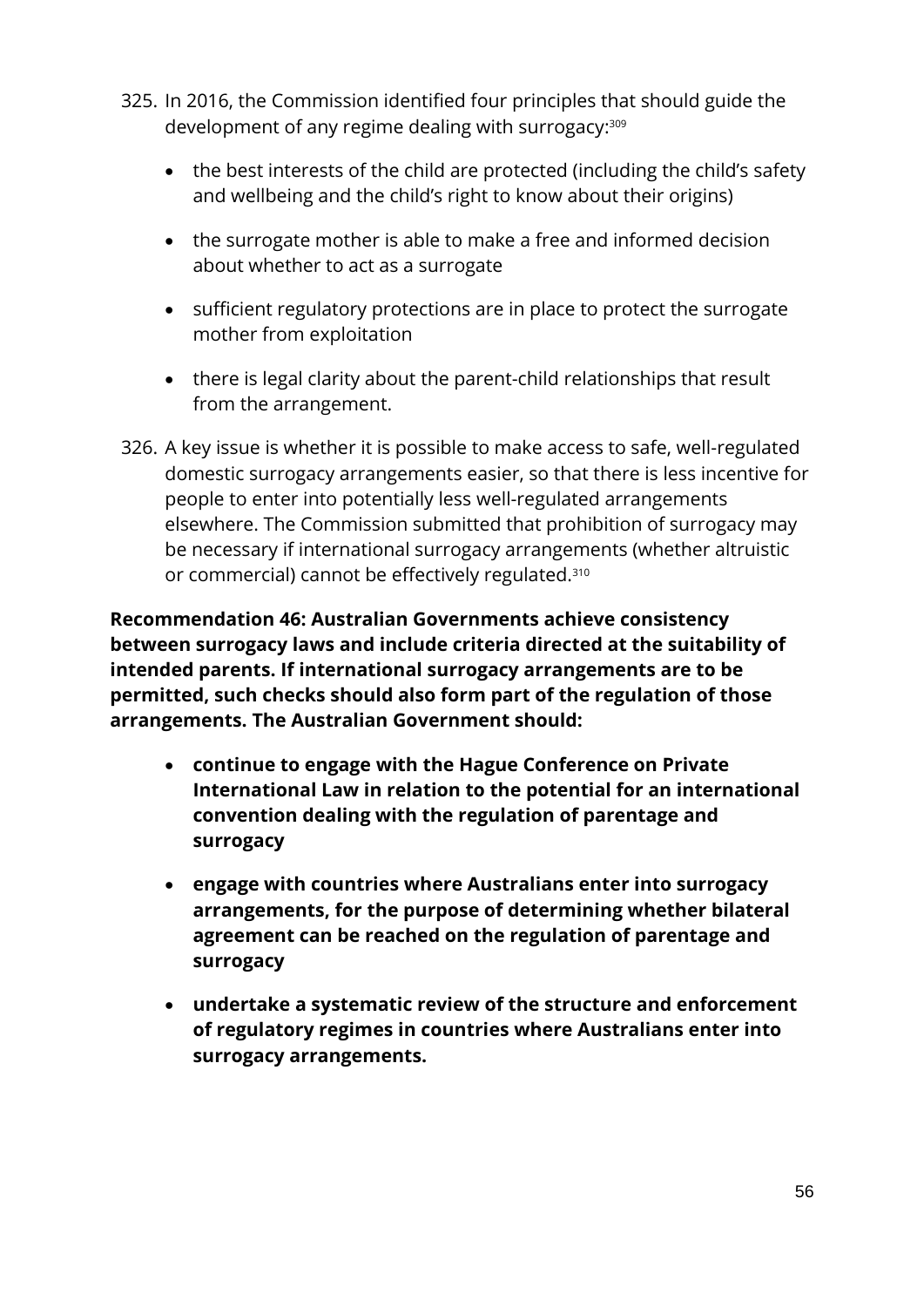### **9.3 Children in conflict with the law**

- (a) Monitoring and oversight of juvenile detention
- 327. Australia's ratification of OPCAT provides an important opportunity to systematically and regularly monitor juvenile detention facilities across Australia for their compliance with human rights.
- 328. In 2016, the NCC conducted a national investigation into the treatment and oversight of children detained in correctional facilities in order to evaluate Australia's potential compliance with OPCAT requirements.<sup>311</sup> She found that while there has been considerable recent work undertaken to improve oversight and monitoring mechanisms for children who are detained, all jurisdictions have issues that will need to be addressed for OPCAT compliance. These include: functional independence; expertise of personnel; necessary resources for functioning; access to places of detention and children in detention; power to make recommendations; access to information; and annual and other public reporting.
- 329. The NCC also spoke to children in juvenile justice centres and an adult correctional facility about their perspectives on their treatment and living conditions. They highlighted their lack of awareness of rights and a reluctance to make complaints about their treatment.312The importance of robust oversight of juvenile justice centres for protecting the rights of detainees was made clear by the NT Royal Commission, which found that the Northern Territory lacked strong oversight and complaints processes for its juvenile justice centres.<sup>313</sup> It recommended that the Northern Territory Government provide the Northern Territory Commission for Children and Young People with functions that are compatible with the functions of a National Preventative Mechanism under OPCAT.<sup>314</sup>
- 330. In 2017, the Commission conducted consultations with civil society to facilitate the effective implementation of OPCAT in Australia. In its interim report, it noted the need to pay particular attention to the needs of children in all forms of detention.<sup>315</sup>

**Recommendation 47: Australian Governments review existing systems of monitoring and inspection of juvenile justice facilities for compliance with OPCAT, and amend their legislative frameworks accordingly.**

- (b) Use of isolation and force in juvenile detention
- 331. Despite legislation in most states and territories that prohibit the use of isolation and limit the use of force to certain circumstances, allegations of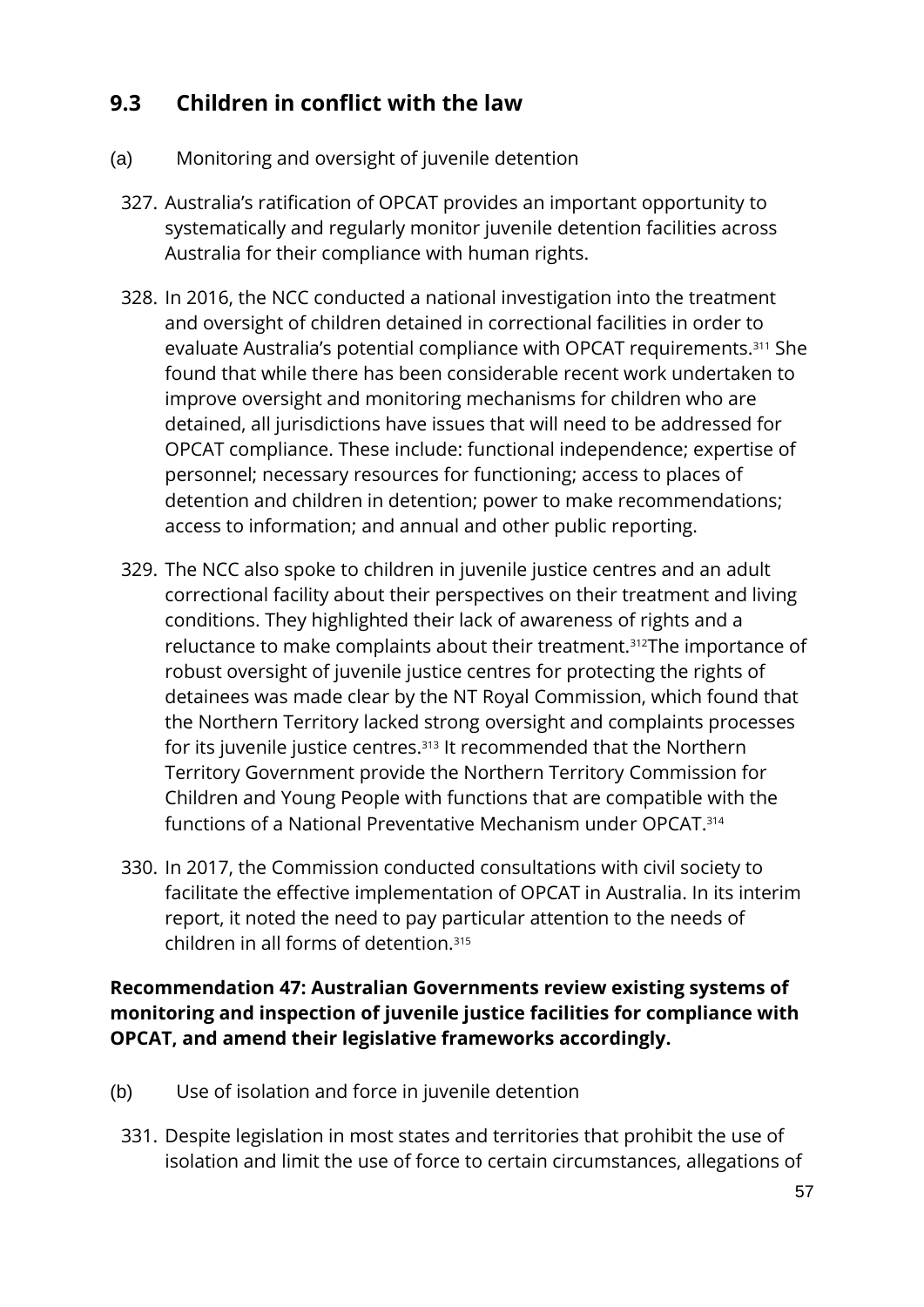mistreatment of children in juvenile justice have arisen in several jurisdictions over recent years.<sup>316</sup>

- 332. The NT Royal Commission final report details the failings of the Northern Territory juvenile justice system, including that child detainees were:
	- frequently subjected to verbal abuse and racist remarks
	- deliberately denied access to water, food and use of toilets
	- restrained in ways that were potentially dangerous, and in situations that were not emergencies
	- subjected to isolation excessively, punitively and in breach of the *Youth Justice Act* (NT).<sup>317</sup>
- 333. The Northern Territory Government has indicated that it supports either in full or in principle all 227 of the recommendations of the NT Royal Commission and has prohibited the use of isolation for the purposes of discipline.
- 334. The use of isolation practices in juvenile justice detention differs by jurisdiction, and may not conform to the requirements of the CRC. For example, the Commission has raised concerns<sup>318</sup> that under NSW law a child detainee in a juvenile justice centre in NSW may be 'confined' as a form of punishment for misbehaviour, while 'segregation' specifically may not be used for punishment.<sup>319</sup> Similarly, the Commission has expressed concerns about how force, including restraint, is permitted in the NSW system. It noted that the NSW regulations allow a juvenile justice officer to use force, which includes instruments of restraint, in a broad range of circumstances, rather than the more limited circumstances specified by the Committee on the Rights of the Child.<sup>320</sup>
- 335. Legislative, regulatory and oversight frameworks need to be complemented by strengthening the culture of the youth detention environment to reflect a rehabilitative and trauma-informed approach. As pointed out by Jesuit Social Services in its submission, part of the challenge of supporting a rehabilitative approach in juvenile justice is that 'staff are often low-paid and operating in a culture of monitoring and compliance'.<sup>321</sup>

**Recommendation 48: Australian Governments explicitly prohibit the use of isolation practices and force as punishment in juvenile justice facilities. These practices should only be permitted when necessary to prevent an imminent and serious threat of injury to the child or others, and only when all other means of control have been exhausted.**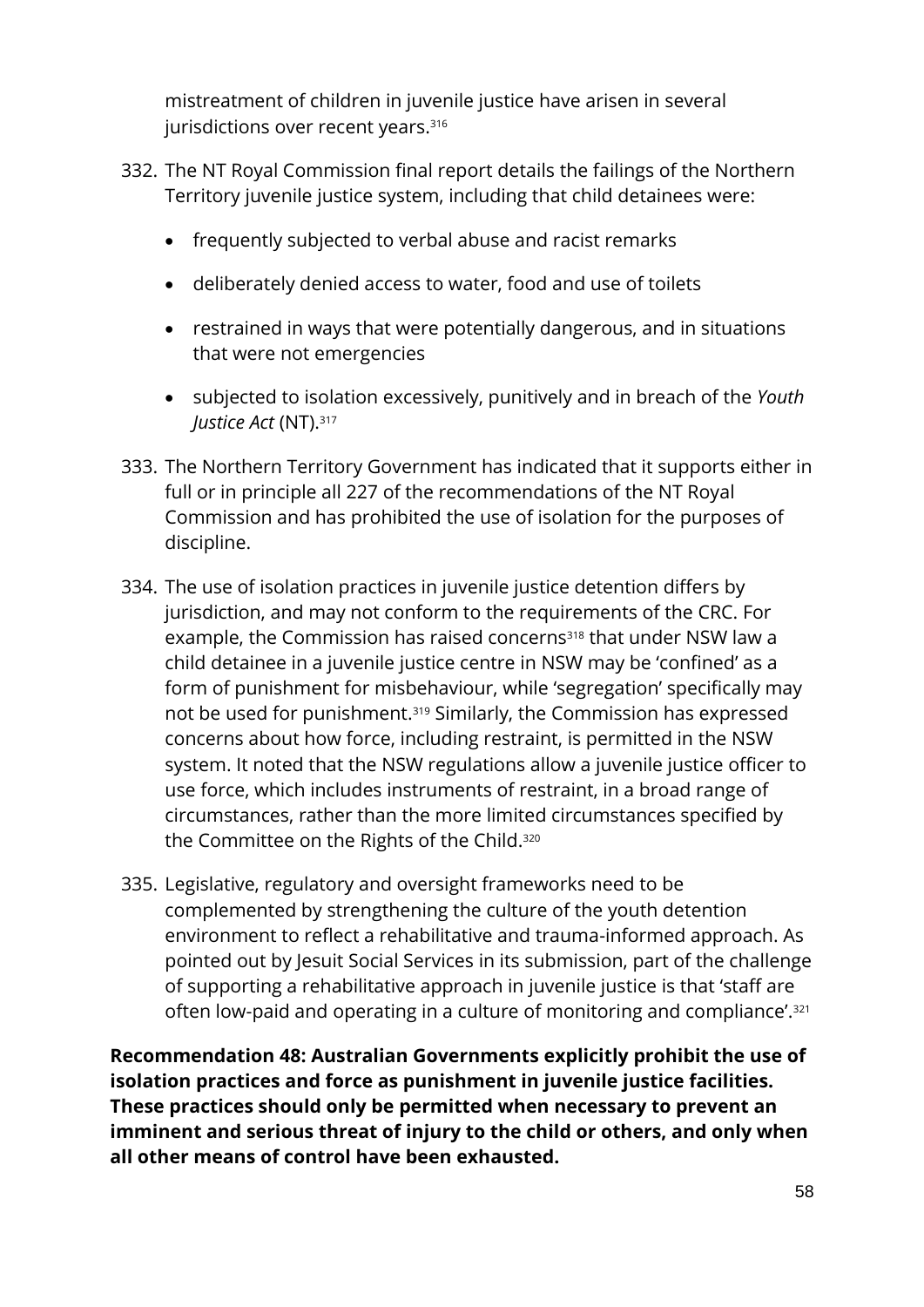- (c) Detention as a measure of last resort
	- 336. While the numbers of children in juvenile detention have decreased in recent years, on an average day in 2016–2017, 913 (17%) of all the children in contact with the juvenile justice system were in detention.<sup>322</sup> More than half of those children were unsentenced, awaiting the outcome of their legal matter or sentencing. Just over half of all children in detention were Aboriginal or Torres Strait Islanders. 323
		- (i) Diversion
	- 337. The availability of appropriate diversionary programs is an essential part of reducing the numbers of children in juvenile justice and juvenile detention. Given the level of contact of Aboriginal and Torres Strait Islander peoples with criminal justice processes, and the integral role that juvenile offending plays in this, diversionary processes are particularly important for ensuring lasting reductions in the rates of Aboriginal and Torres Strait Islander overrepresentation in detention.<sup>324</sup>
	- 338. While diversion is a key principle of the juvenile justice systems in all jurisdictions in Australia, it is underutilised for a variety of reasons, including limits to who can access the programs, insufficient staffing allocated to diversion, and lack of sufficient appropriately funded and culturally appropriate programs.<sup>325</sup> The NT Royal Commission showed that in 2015–2016, only 35% of children apprehended in the Northern Territory were diverted. This is despite evidence that diversion has been successful in reducing recidivism.<sup>326</sup> Nationwide, research also shows, Aboriginal children are less likely to be diverted than non-Indigenous children.<sup>327</sup>
		- (ii) Bail laws
	- 339. Onerous bail laws play a role in the disproportionately high, and increasing, numbers of children on remand in juvenile detention. For example, the Law Council of Victoria submitted that, in Victoria, the number of children on remand has increased from 538 in 2007–2008 to 1,069 in 2016–2017. In 2017, the number of children detained on remand accounted for 80% of all detained children in the Parkville Juvenile Justice Centre.<sup>328</sup> The Law Council of Victoria argues that recent amendments to the bail laws, which expand the categories of offences with no presumption in favour of bail and create a more onerous threshold for bail, have contributed to increasing numbers of children on remand.<sup>329</sup>
	- 340. The NT Royal Commission reported that, in the Northern Territory on an average day in 2015–2016, 71% of children in detention were on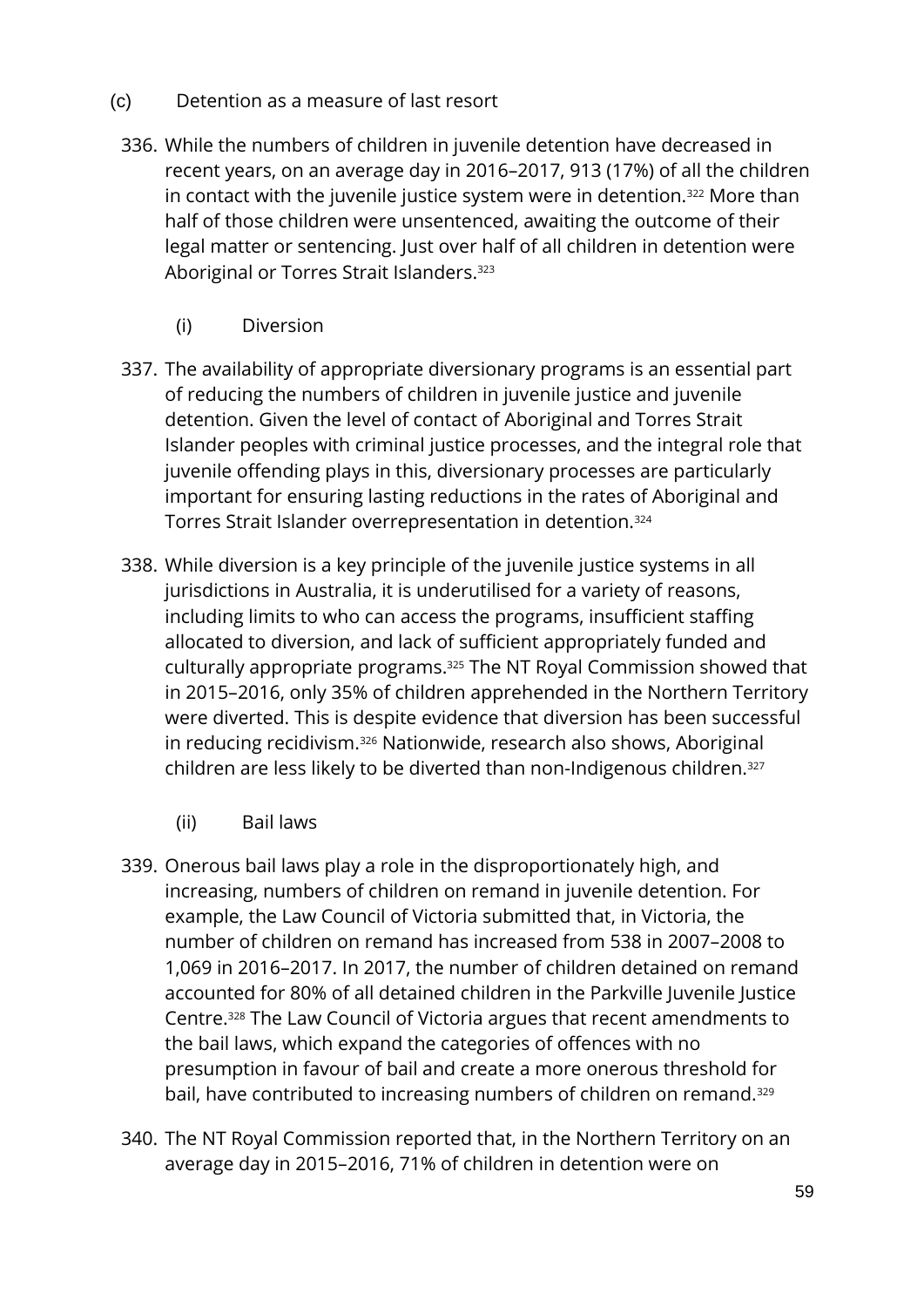remand.<sup>330</sup> Some of the reasons for such high numbers on remand in the Northern Territory include the introduction of the offence of breach of bail, the imposition of bail conditions unlikely to be adhered to, the lack of programs to support children on bail, and the lack of suitable accommodation for young offenders released on bail.<sup>331</sup>

- (iii) Mandatory minimum sentences
- 341. The Commission has repeatedly raised concerns about mandatory sentencing laws and their impact on human rights. Although most states and territories do not have mandatory minimum sentences for juveniles, in the Northern Territory and WA these still exist,<sup>332</sup> despite repeated calls for their repeal.
- 342. For children in particular, the imposition of mandatory minimum sentences of detention risks breaching article 37 and article 40 of the CRC. They also have an additional impact on Aboriginal and Torres Strait Islander children, who are more likely to have criminal histories and inadequate access to diversionary programs, and are contrary to the findings of the 1991 Royal Commission into Aboriginal Deaths in Custody.<sup>333</sup>

#### **Recommendation 49: Australian Governments:**

- **identify and remove barriers for young offenders accessing diversionary programs, in particular for Aboriginal and Torres Strait Islander children**
- **expand the availability and range of diversionary programs for young offenders, including community-controlled and culturallysafe programs**
- **review bail laws for their impact on the number of children on remand in detention**
- **abolish mandatory minimum sentencing laws that apply to children.**
- (d) Age of criminal responsibility
	- 343. The Commission notes that the minimum age of criminal responsibility in Australia is comparatively low compared with other countries.<sup>334</sup>
	- 344. In her *Children's Rights Report 2016*, the NCC recommended that the age of criminal responsibility be raised from 10 years to at least 12 years in the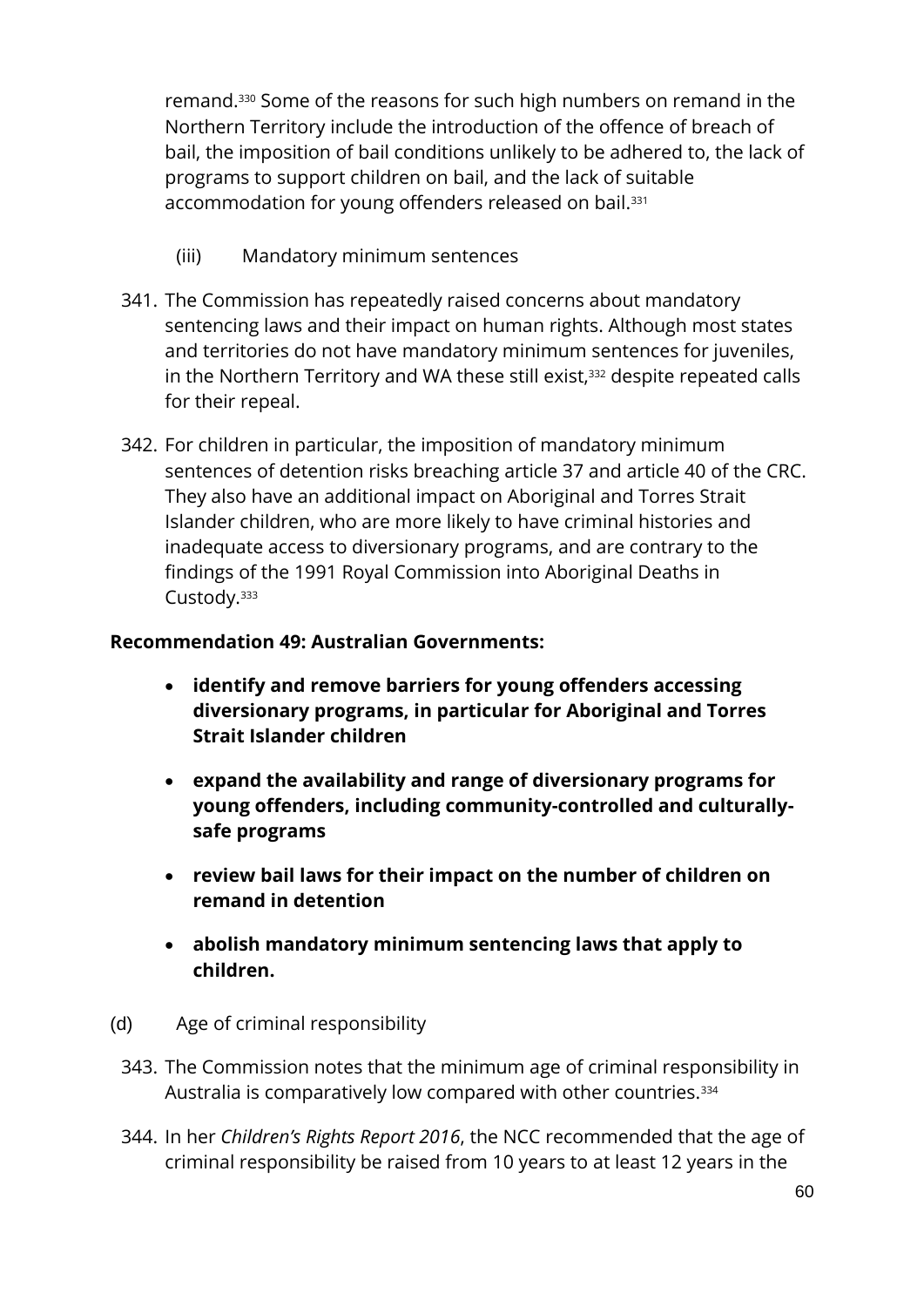first instance, with preservation of doli incapax.<sup>335</sup> The Commission recognises that the Committee considers that 12 years is the lowest internationally acceptable age for criminal responsibility. It encourages raising the age to 14 or 16 years.<sup>336</sup>

345. Reasons for raising the age of criminal responsibility include:

- many children involved in the criminal justice system come from disadvantaged backgrounds and have complex needs better addressed outside the criminal justice system
- research on brain development shows that 10 and 11 year olds have not developed the requisite level of maturity to form the necessary intent for full criminal responsibility
- studies have shown that the younger the child is when encountering the justice system, the more likely they are to reoffend
- $\bullet$  it would bring Australia into line with its obligations under the CRC. 337
- 346. A number of stakeholders in submissions to this report have also recommended raising the age of criminal responsibility.<sup>338</sup> The NT Royal Commission recently recommended raising the age of criminal responsibility from 10 to 12 years. The NT Government has given inprinciple support to this recommendation. Such a move would help decrease the rate of overrepresentation of Aboriginal and Torres Strait Islander children in detention. 339

#### **Recommendation 50: Australian Governments raise the age of criminal responsibility from 10 years to at least 12 years, with preservation of doli incapax.**

- (e) Aboriginal and Torres Strait Islander overrepresentation in juvenile justice
	- 347. While the numbers of children under juvenile justice supervision in Australia on an average day fell by 16% between 2012–2013 and 2016– 2017,<sup>340</sup> the level of overrepresentation of Aboriginal and Torres Strait Islander children has risen over the same period. On an average day in 2012–2013, Aboriginal and Torres Strait Islander children aged 10–17 were 15 times more likely than non-Indigenous children to be under supervision, rising to 18 times as likely in 2016–2017. This level was higher in detention (24 times as likely) than community-based supervision (17 times as likely).<sup>341</sup> In the Northern Territory, at 20 June 2018 all of the 38 juveniles in detention were Aboriginal or Torres Strait Islanders. 342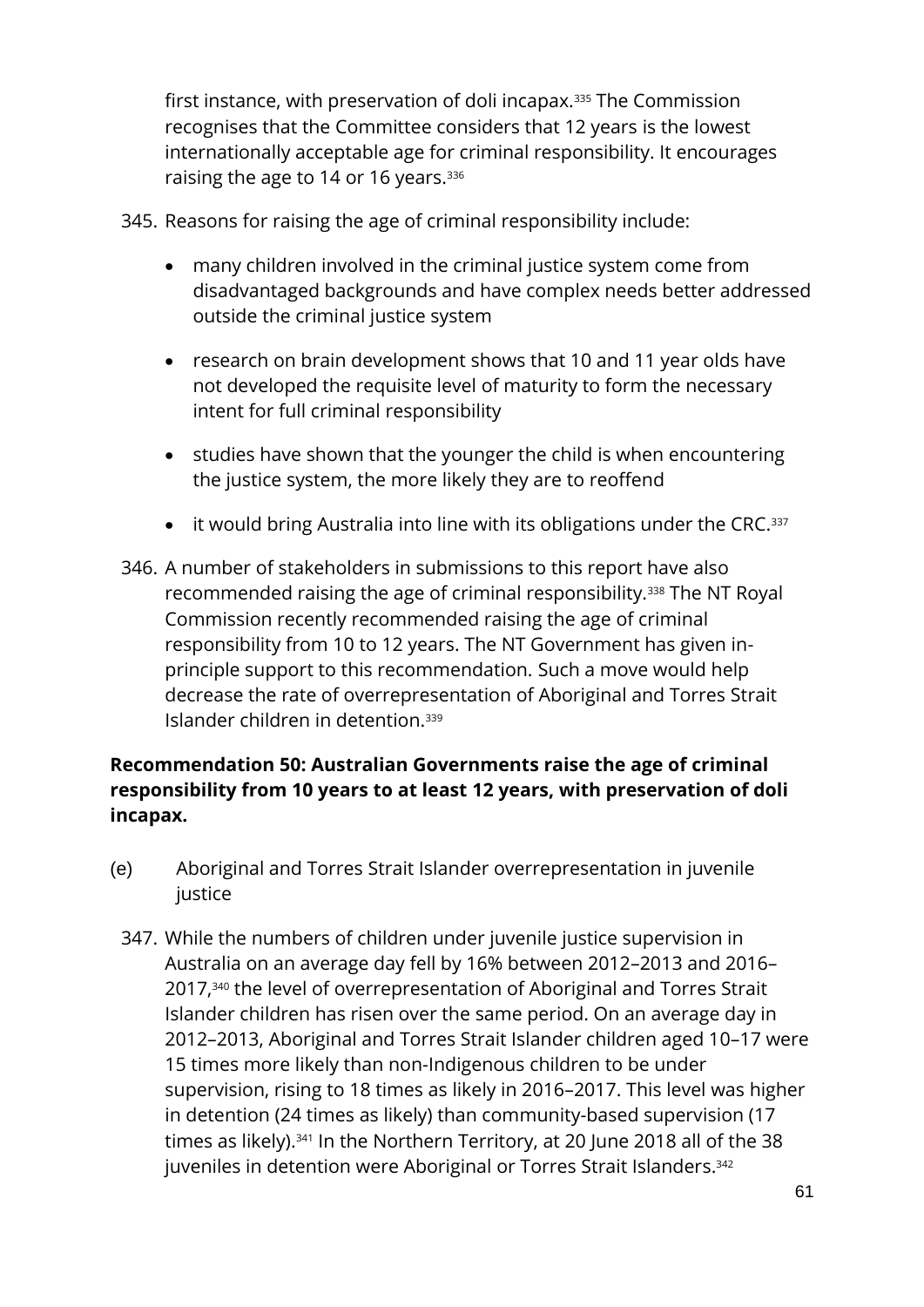- 348. Reasons for overrepresentation of Aboriginal and Torres Strait Islander children in the justice system include legal and policy factors, such as restrictive bail laws and mandatory sentencing laws,<sup>343</sup> and socio-economic factors, such as a long history of social disadvantage, cultural displacement, trauma and grief, alcohol and other drug misuse, cognitive disabilities and poor health and living conditions.<sup>344</sup>
- 349. A recent Australian Law Reform Commission (ALRC) inquiry into the incarceration rates of Aboriginal and Torres Strait Islander peoples highlighted the strong correlation between juvenile participation in crime and rates of reported neglect and abuse.<sup>345</sup> It pointed out that children placed in out-of-home care are 16 times more likely than the equivalent general population to be under juvenile justice supervision in the same year.<sup>346</sup> This risk increases when the child is Aboriginal or Torres Strait Islander.<sup>347</sup> The NT Royal Commission also noted the crossover of children in out-of-home care into detention.<sup>348</sup>
- 350. The Change the Record campaign, led by Aboriginal and Torres Strait Islander organisations, human rights organisations (including the Commission) and community organisations calls for a whole of government strategy, the setting of justice targets, and a commitment to work in partnership with Aboriginal and Torres Strait Islander communities, their organisations and representatives.
- 351. The Commission has advocated for justice targets to reduce rates of incarceration for Aboriginal and Torres Strait Islander peoples as compared to non-Indigenous peoples.<sup>349</sup> Proposed justice targets could be included in the *Close the Gap Strategy*.
- 352. The Senate Legal and Constitutional Affairs Committee, and successive Social Justice Commissioners, have also recommended justice reinvestment strategies, which involve diverting and reinvesting funds used for imprisonment to services that address underlying causes of crime, in communities with high rates of offending.<sup>350</sup> The ALRC has noted a number of trials and initiatives using justice reinvestment in the ACT, NSW, NT, Queensland and South Australia.<sup>351</sup>

**Recommendation 51: The Australian Government establishes a national, holistic and whole of government strategy to address Aboriginal and Torres Strait Islander imprisonment rates.**

**Recommendation 52: Australian Governments commit to introducing national justice targets as part of the** *Closing the Gap Strategy* **and trial justice reinvestment initiatives.**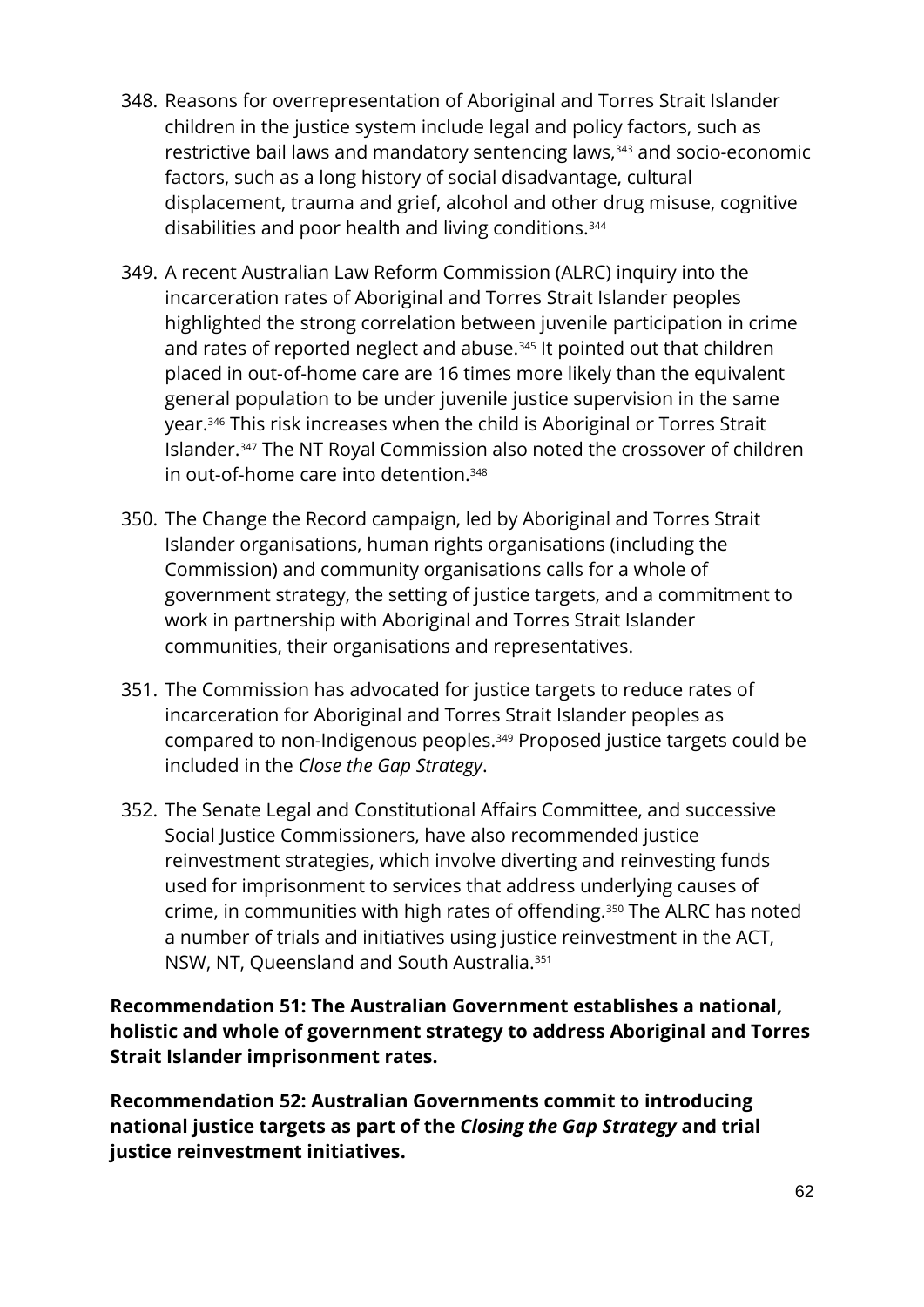- (f) Children with disability and youth justice
	- 353. Children with disability are overrepresented in the juvenile justice system, particularly children with intellectual disabilities or mental health issues. In NSW, 83.3% of children in the juvenile justice system met the criteria for at least one psychological disorder—six times the prevalence rate children in the general population.<sup>352</sup> Disability advocacy organisations have argued that the high incarceration rate is due to the failures in mental health, child protection, housing, disability and community service systems to provide appropriate assessment and supports for children with disability.<sup>353</sup>
	- 354. The Commission is concerned that in some jurisdictions declarations of unfitness to stand trial may lead to the indefinite detention of unconvicted people with disability, including children with disability. <sup>354</sup> Under Western Australia's *Criminal Law (Mentally Impaired Accused) Act 1996*  a person can be indefinitely detained without trial if found unfit to stand trial.<sup>355</sup> A person can spend a longer time in detention than if they pleaded guilty and were sentenced to imprisonment for the offence. There are no special procedures for children.<sup>356</sup>
	- 355. In a submission to the Senate Community Affairs Committee in 2016, the Commission raised concerns with laws that can impose detention on people found to be unfit to stand trial. It recommended that there be effective limits on the period of detention that can be imposed, and requirements for periodic review of the need for detention. 357
	- 356. Children with FASD are at particular risk of being held in indefinite detention and are overrepresented in the juvenile justice system.<sup>358</sup> A recent Australian study of FASD in Australia's juvenile detention population reports that:

There is increasing concern regarding the forensic implications of FASD in Australia, as the neuropsychological sequelae can affect all aspects of the legal proceedings, including the person understanding the expectations and providing credible evidence in forensic interviews, fitness to plead, capacity to stand trial and the process of sentencing.<sup>359</sup>

**Recommendation 53: Australian Governments ensure that laws that allow for children to be detained following a finding of unfitness to stand trial, or a verdict of not guilty by reason of mental impairment:**

- **impose effective limits on the total period of detention**
- **require regular reviews of the need for detention**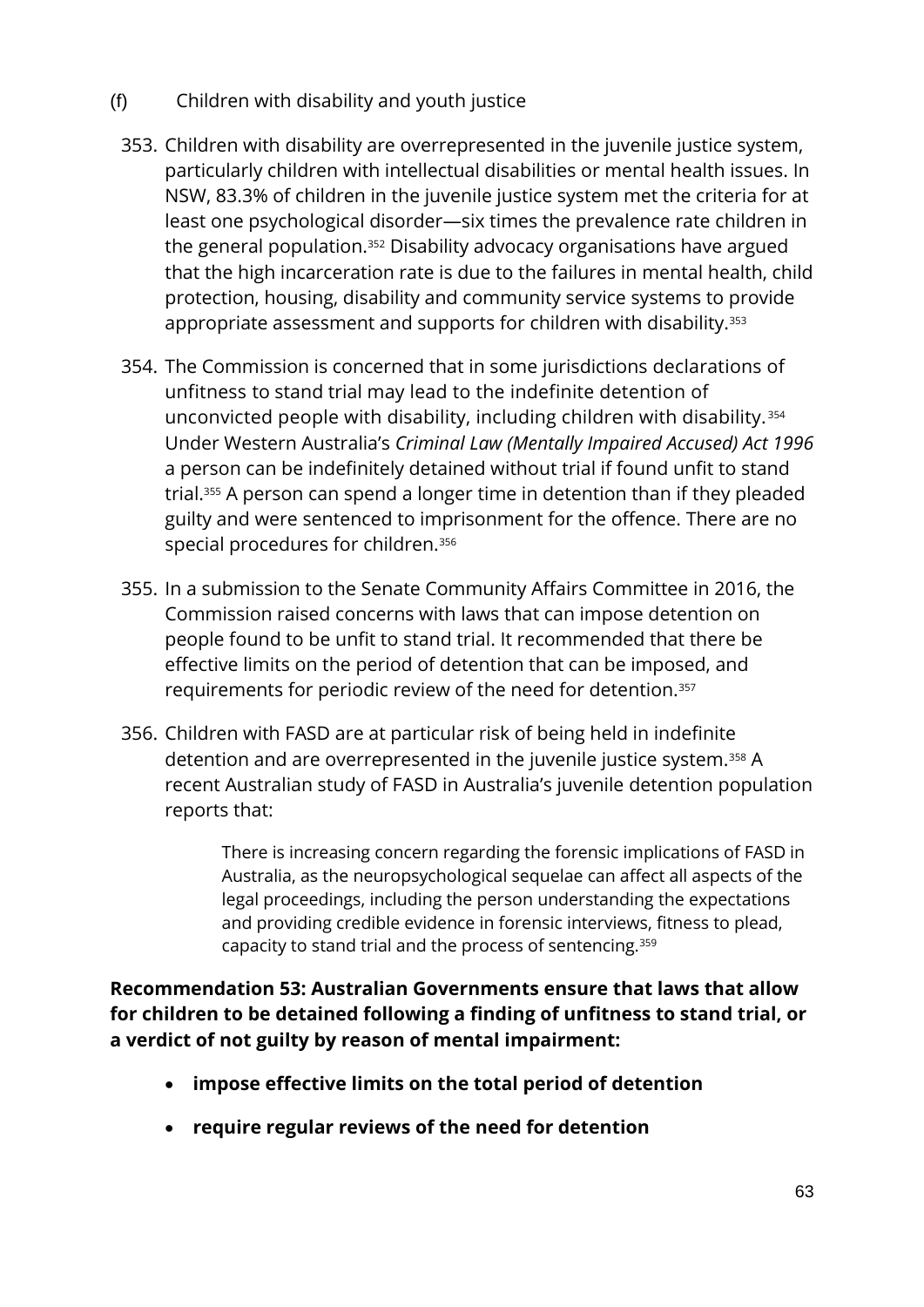- **require a plan to be put in place, including actions to be taken for the child's rehabilitation to facilitate their transition into progressively less restrictive environments, and eventually out of detention.**
- (g) Children subject to national security laws
	- 357. The Commission recognises the importance of ensuring that intelligence and law enforcement agencies have appropriate powers to protect Australia's national security and to protect the community from terrorism. However, the Commission is concerned that a number of national security measures limit children's rights disproportionately:
		- The minimum age for the subject of a control order was recently lowered to 14.360
		- In deciding what conditions should attach to a control order in relation to a child, an issuing court is required to consider the best interests of the child.<sup>361</sup> However, under the law, protecting the public from a terrorist act is a 'paramount consideration', which could outweigh the best interests of the child.<sup>362</sup>
		- Children may arbitrarily lose their citizenship as a result of 2015 amendments to the *Australian Citizenship Act 2007*, which provide for the cessation of citizenship where a dual citizen engages in terrorismrelated conduct.<sup>363</sup> This applies to children aged 14 years or older.
		- There is a lack of clarity and an inconsistent approach when it comes to the procedure in trials of children for terrorism offences.<sup>364</sup>
		- Section 19AG(2) of the *Crimes Act 1914* (Cth), which compels the sentencing court to fix a single non-parole period of at least threequarters of the sentence imposed, applies to both children and adults sentenced in relation to relevant offences. The INSLM is currently reviewing this provision.<sup>365</sup>
		- Section 15AA of the *Crimes Act* (Cth) establishes a presumption against bail for relevant terrorism offences and puts the onus on a defendant to reverse that presumption by establishing that there are 'exceptional circumstances'.<sup>366</sup> However, the Commission considers that the fact an accused person is under 18 should always be considered an exceptional circumstance.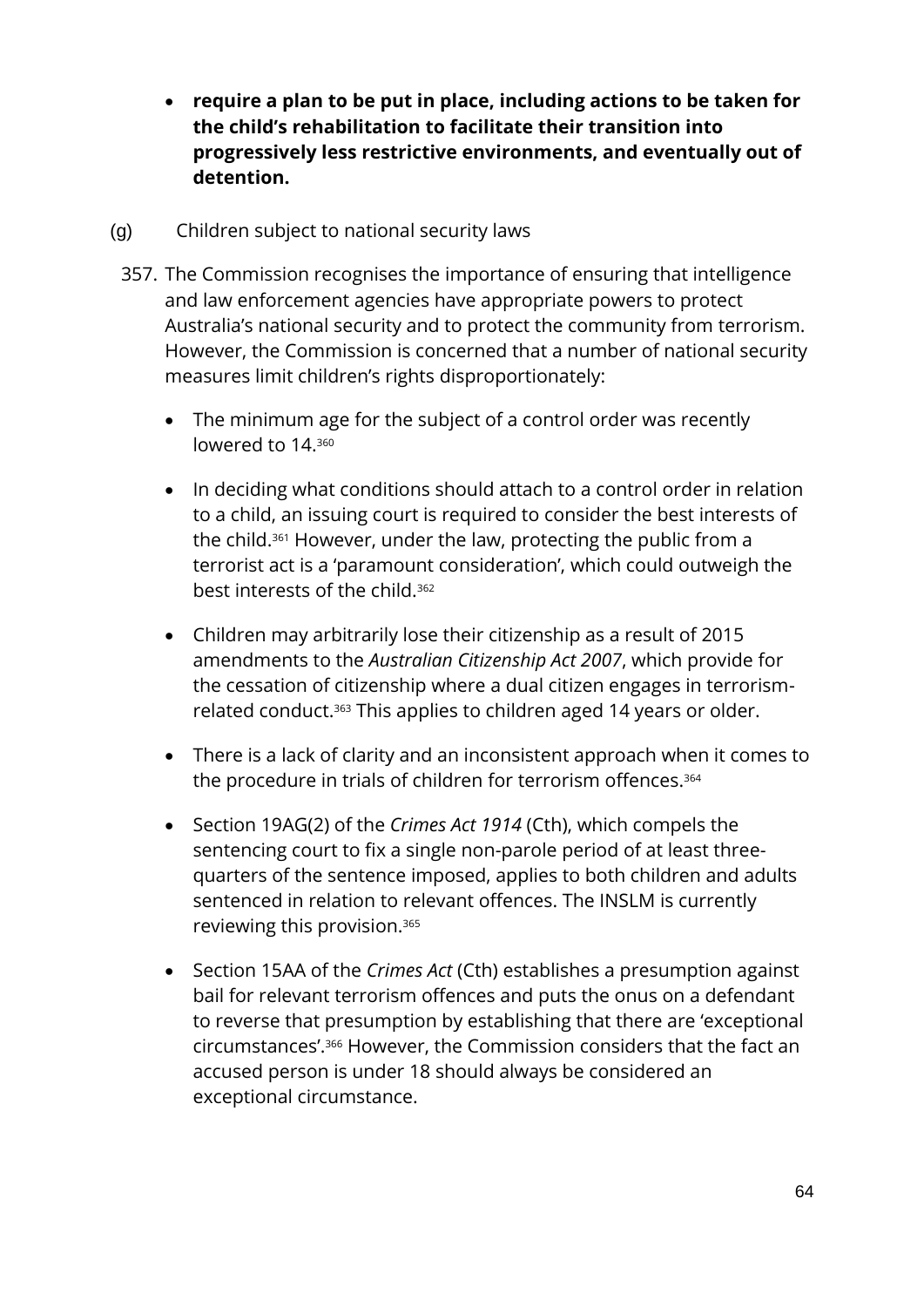**Recommendation 54: The Australian Government ensures that whenever a control order is imposed in relation to a person under 18 years of age, any obligations, prohibitions and restrictions imposed constitute the least interference with the child's liberty, privacy or freedom of movement that is necessary in all the circumstances.**

**Recommendation 55: The Australian Government amends national security laws so that the best interests of the child is:**

- **a primary consideration at all stages in proceedings relating to the potential issue of an interim or confirmed control order**
- **not made subject to any higher order 'paramount consideration'.**

**Recommendation 56: The Australian Government amends the** *Australian Citizenship Act 2007* **(Cth) to stipulate that loss of citizenship by conduct should not be possible in the case of children (either their own conduct, or that of their parents).**

**Recommendation 57: The Australian Government amends the** *Crimes Act 1914* **(Cth) so that minimum non-parole periods do not apply to children.**

**Recommendation 58: The Australian Government amends the** *Crimes Act 1914* **(Cth) so that provisions relating to bail for persons accused of certain Commonwealth offences do not apply to children.**

### **9.4 Children in armed conflicts**

- (a) Minimum age for taking part in hostilities
	- 358. In Australia, children aged 17 may be recruited into the Australian Defence Force (ADF). However, under ADF policy instructions, defence force personnel must take all feasible measures to ensure that persons under the age of 18 are not deployed to areas of hostilities. This prohibition applies only to 'the maximum extent possible' and only if it does not adversely impact on the conduct of operations.<sup>367</sup> Further, although a person under 18 who is part of a unit that is deployed must be removed from the area as soon as possible, this does not have to occur if it would prejudice the effectiveness of the mission.<sup>368</sup> The Commission considers these exceptions increase the risk that military operations are put before the best interests and safety of the child.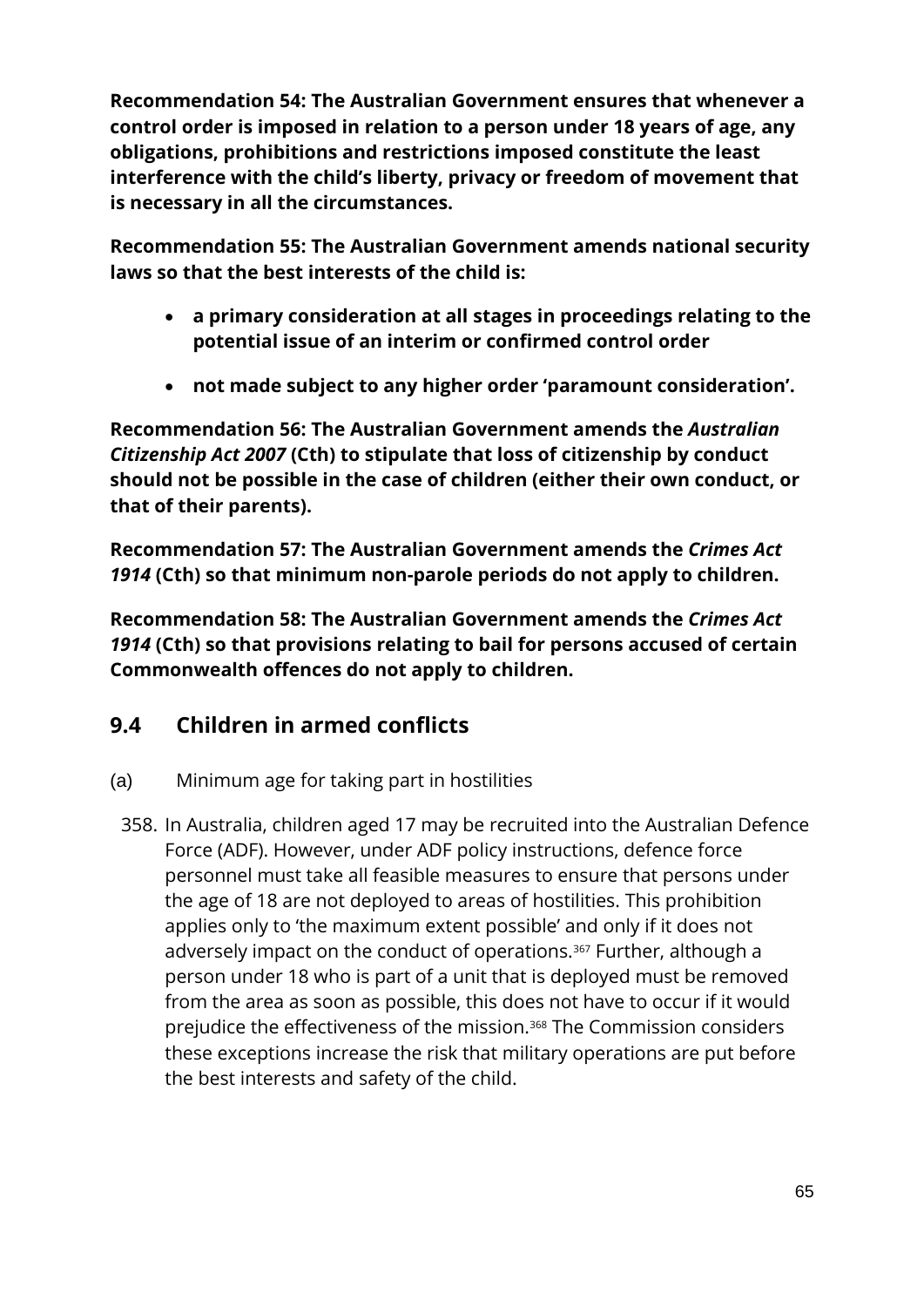**Recommendation 59: The Australian Government reviews its defence force laws and policies to ensure that safety considerations for those under 18 are not secondary to military operational considerations.**

- (b) Physical and psychological recovery of children involved in armed conflict
	- 359. The numbers of refugee, asylum seeking and migrant children recruited for, or used in, armed conflict are not widely available. However, in its submission to this report, MYAN notes that children recruited as child soldiers in other countries have been resettled in Australia.<sup>369</sup> In the 2016– 2017 financial year, Australia resettled nearly 4000 young people (aged 12– 24) from Syria and Iraq, making up 65% of the overall humanitarian youth arrivals to Australia.<sup>370</sup> Child recruitment continues to be an ongoing practice for children in many countries, including Syria and Iraq, with increases in verified cases of the recruitment and use of children in armed conflict, including children as young as four.<sup>371</sup>
	- 360. Refugees and humanitarian entrants are eligible for trauma counselling through the Program of Assistance for Survivors of Torture and Trauma. However, it is unclear whether there is a specific process for identifying on arrival whether asylum-seeking or refugee children have prior experiences of armed conflict, in order to assist their recovery.
	- 361. The Australian Government indicated in its 2018 report to the Committee that it is concerned at the use of child soldiers in conflicts abroad, including Australian children recruited by the Islamic State group.<sup>372</sup> It states that it is 'working closely with communities to carefully manage the return of children exposed to the terrible effects of violent extremism', and that 'each child will receive tailored support to suit their needs'.<sup>373</sup> However, there is no detailed information on the process for identifying and rehabilitating these children.

**Recommendation 60: The Australian Government provides appropriate and specific physical and psychological rehabilitation for all children arriving in, or returning to, Australia, who may have been involved in armed conflict.**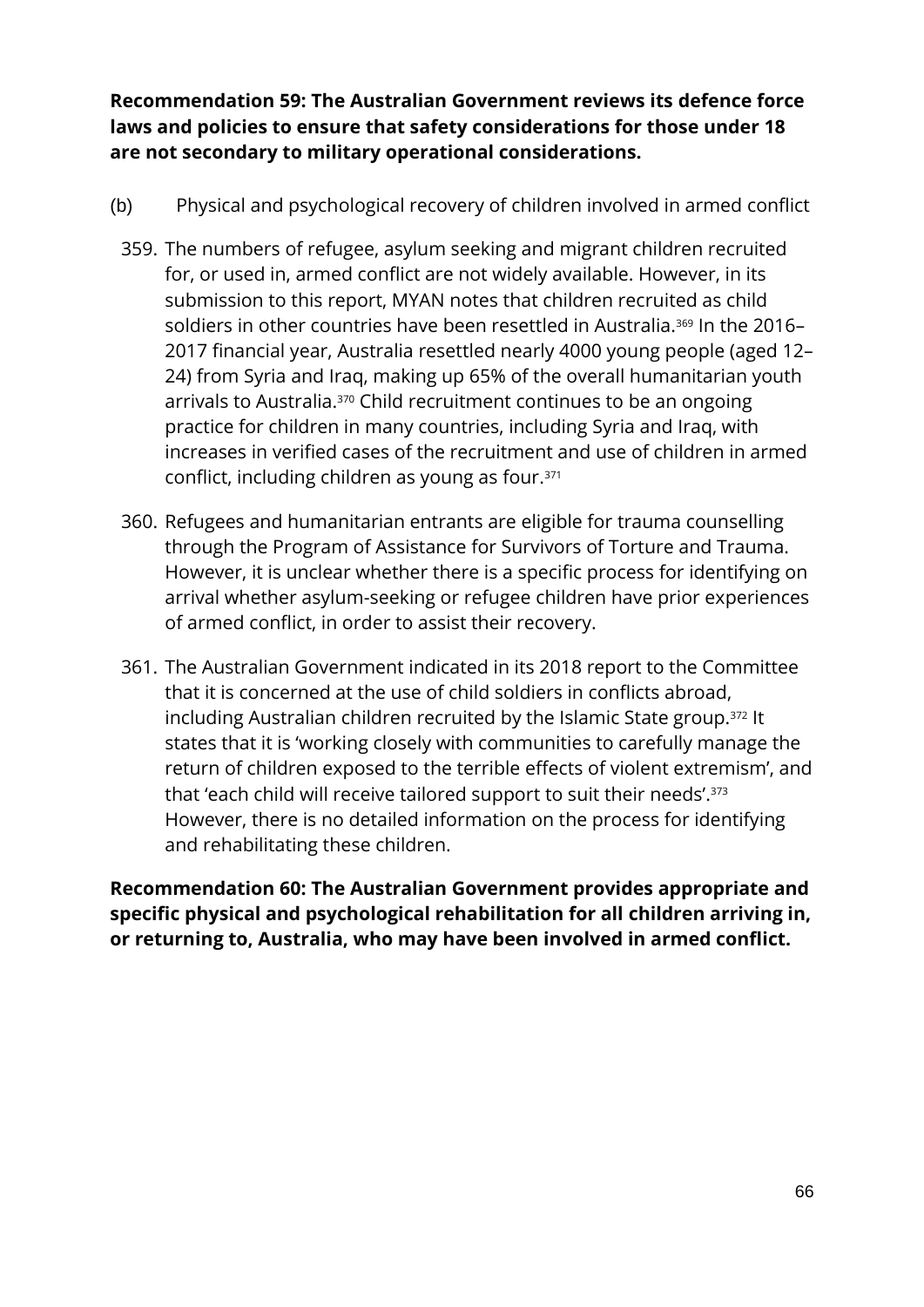# **Appendix 1: Recommendations**

**Recommendation 1:** The Australian Government responds to Concluding Observations of the Committee on the Rights of the Child in a timely way.

**Recommendation 2:** The Australian Government withdraws its reservation to article 37(c) of the CRC.

**Recommendation 3:** The Australian Government fully incorporates into Australian law its human rights obligations to children, by bringing its domestic laws and practice into conformity with the principles and provisions of the CRC, including by ensuring that effective remedies are available.

**Recommendation 4:** The Australian Government introduces child rights and wellbeing impact assessments on legislative changes that affect children's rights.

**Recommendation 5:** The Australian Government develops a National Plan for Child Wellbeing, incorporating the National Framework for Child Safety, using the CRC as its foundation.

**Recommendation 6:** Australian Governments facilitate a nationally consistent, standardised model for checking the suitability of people in child-related work across all jurisdictions.

**Recommendation 7:** Australian Governments establish a Standing Ministerial Council to oversee the National Plan for Child Wellbeing and the National Framework for Child Safety.

**Recommendation 8:** The Australian Government ratifies the Optional Protocol to the CRC on a Communications Protocol.

**Recommendation 9:** The Commonwealth Ombudsman, as the co-ordinating National Preventative Mechanism in Australia, establishes a children's sub-group to ensure those with expertise and experience of working with children can provide specialist advice, information and recommendations.

**Recommendation 10:** Australian Governments, in conjunction with the Office of the National Data Commissioner, develop a national children's data framework to ensure appropriate data collection that supports policy making on children's rights issues. This should:

address the data concerns expressed throughout this submission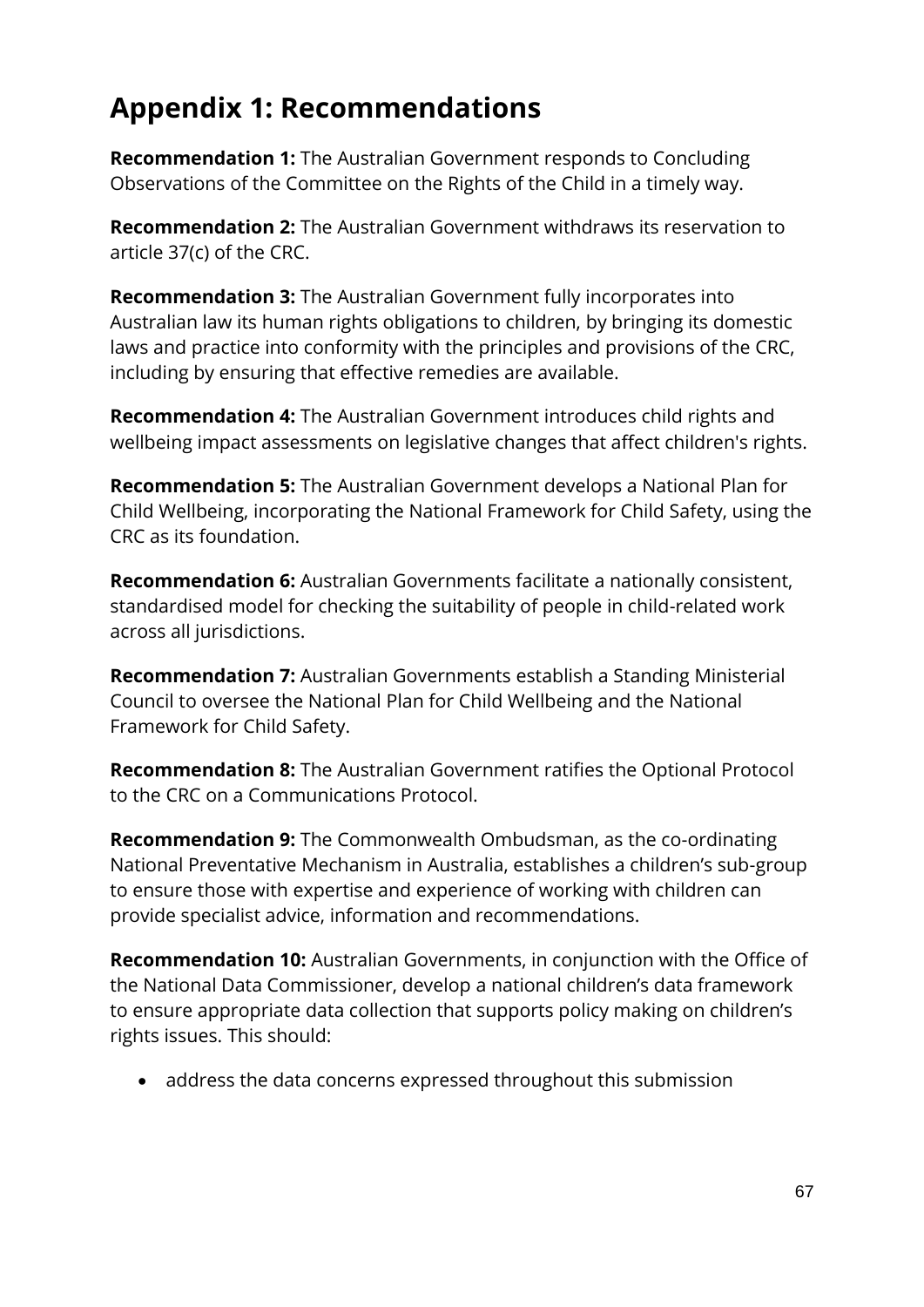- be consistent with the requirements set out by the Committee in its *Guidelines on the inclusion of statistical information and data in periodic reports*
- enable disaggregation by developmental phases and age groupings, and priority population groups such as Aboriginal and Torres Strait Islander children
- ensure national coverage of data collection, addressing gaps in current collection methods.

**Recommendation 11:** The Australian Government publicly reports data on the implementation of the SDGs and indicators including goals and indicators relating to children's rights.

**Recommendation 12:** The Australian Government adopts a human rights based approach for all its development aid policy and programs with the rights of children and their engagement included in program design, delivery and evaluation.

**Recommendation 13:** The Australian Government develops a National Action Plan on Business and Human Rights, in consultation with key stakeholders, and that it includes measures addressing children's rights particularly exploitation and trafficking in supply chains.

**Recommendation 14:** Australian Governments commit to targets to overcome disadvantage experienced by Aboriginal and Torres Strait Islander children and adopt special measures to address the disparities in the enjoyment of rights, with the effective engagement of their communities.

**Recommendation 15:** The Australian Government addresses inequality experienced by children living in regional and remote Australia through targeted measures.

**Recommendation 16:** The Australian Government amends the *Family Law Act 1975* (Cth) to require that children are provided with an opportunity to express their views in all matters that affect their rights or interests. A child should not be compelled to express a view, but should be provided with the opportunity to do so in a manner appropriate to their age and maturity.

**Recommendation 17:** Australian Governments adopt measures to ensure birth registration of Aboriginal and Torres Strait Islander children, in consultation with their communities.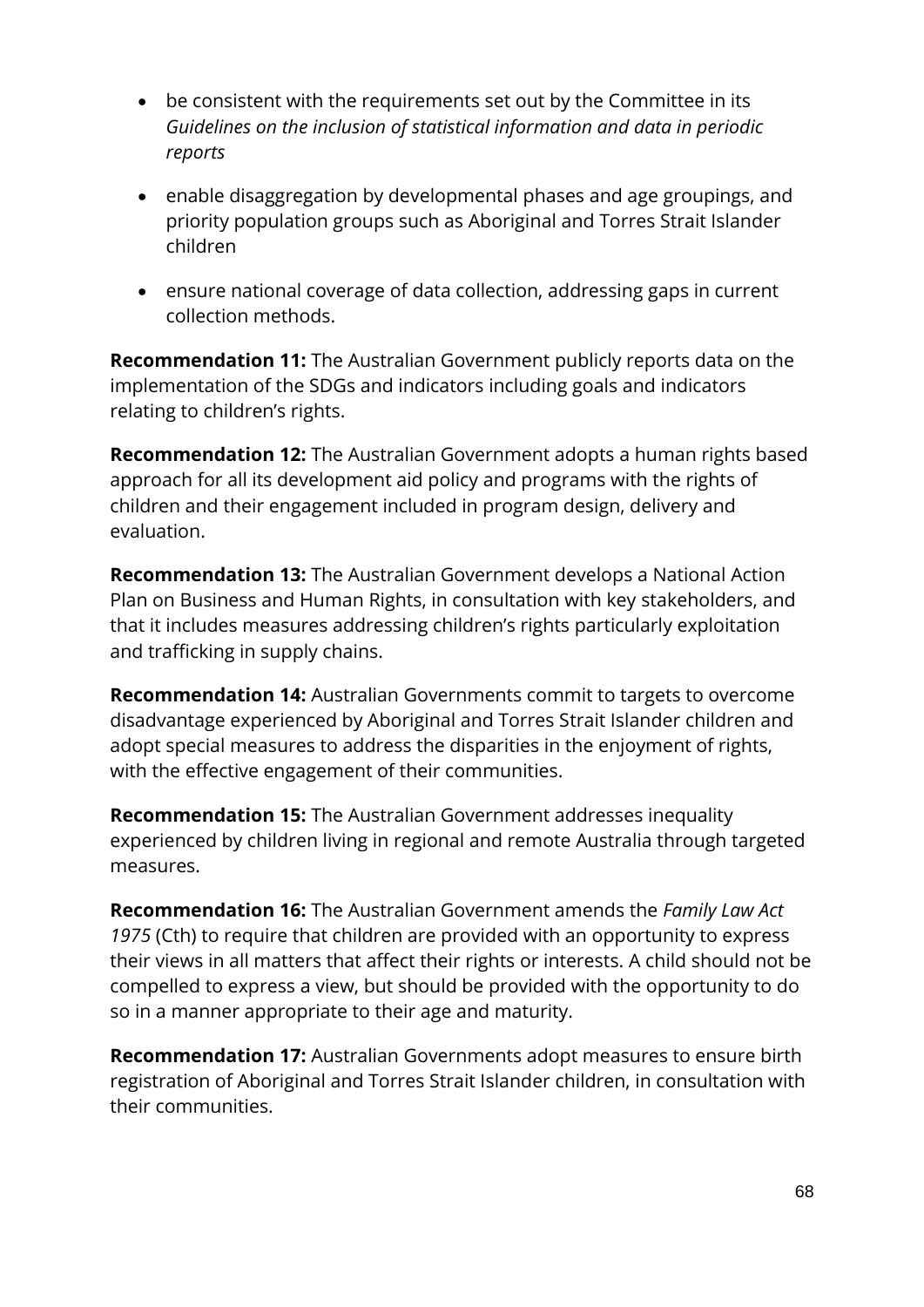**Recommendation 18:** The Australian Government inserts a clearer definition of 'parent' into the *Family Law Act 1975* (Cth) for the purpose of clarifying the parent/child relationship for children born from surrogacy arrangements.

**Recommendation 19:** The Australian Government ensures digital accessibility for children with disability, particularly in relation to online content, audio description and captioning to foster participation in wider society and education.

**Recommendation 20:** The Australian Government increases education activities targeted to children to promote an understanding of privacy and prevent imagebased abuse and exposure to pornography.

**Recommendation 21:** The Australian Government increases prevention measures and responses to family violence that address the distinct impacts on children.

**Recommendation 22:** Australian Governments resource Aboriginal and Torres Strait Islander organisations to prevent and respond to family violence and its impacts on children.

**Recommendation 23:** Australian Governments ensure all children receive respectful relationships education targeted to different group needs.

**Recommendation 24:** Australian Governments provide child-specific therapeutic intervention, counselling and early intervention programs for child victims of family and domestic violence, to be delivered across a range of services.

**Recommendation 25:** The Australian Government considers including child marriage in definitions of family and domestic violence for the purposes of data collection, monitoring and access to service delivery, including prevention programs.

**Recommendation 26:** Australian Governments harmonise laws that criminalise female genital mutilation, and conduct awareness education for health professionals.

**Recommendation 27:** Australian Governments ban corporal punishment across all educational and care settings.

**Recommendation 28:** Australian Governments urgently prioritise:

 prevention and early intervention programs to reduce the number of children entering child protection systems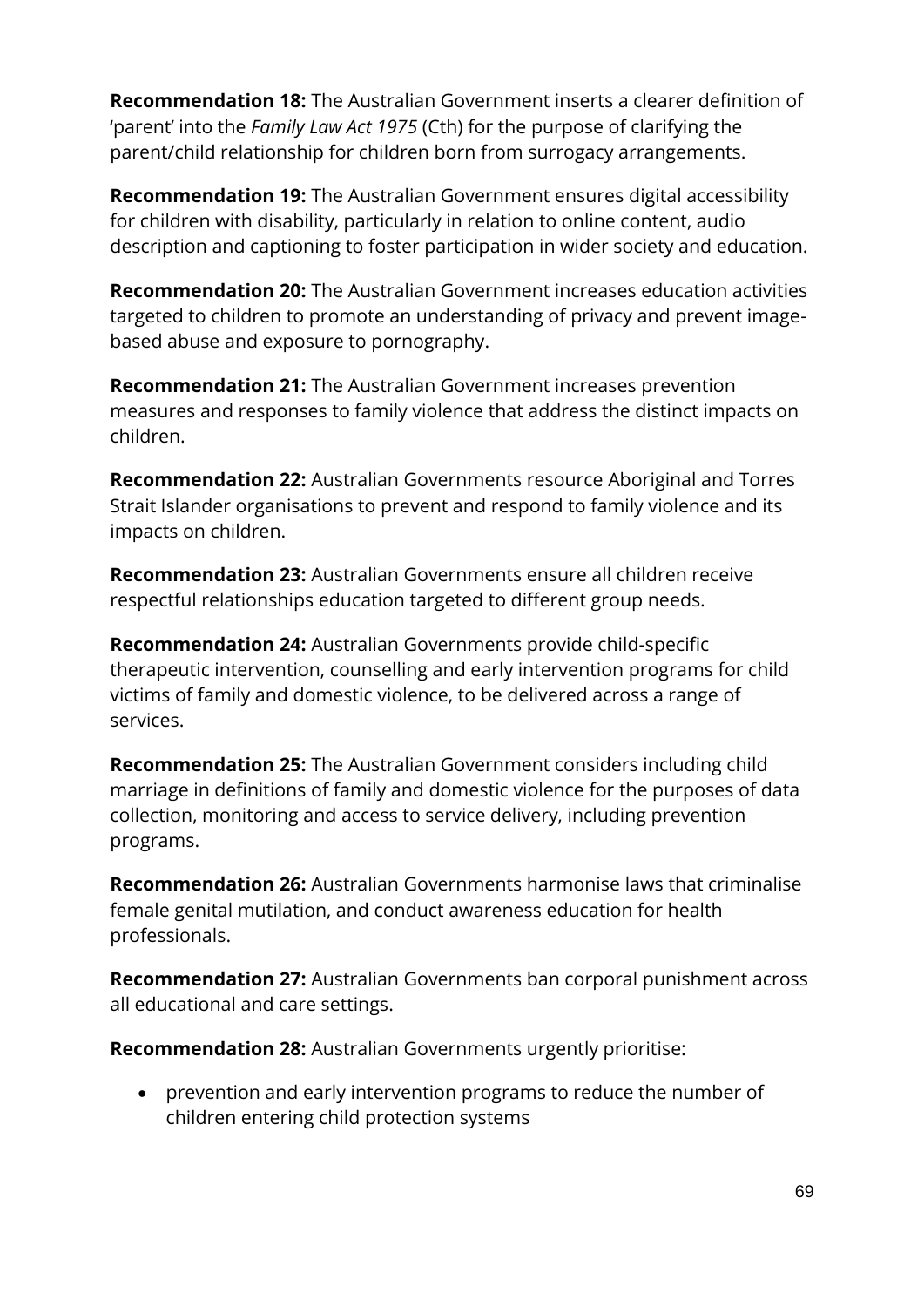barriers to sustained reunification of children with their families by strengthening services and supports leading up to and post-reunification.

**Recommendation 29:** The Australian Government introduces legal protections to prevent sterilisation of children with disability without consent.

**Recommendation 30:** The Australian Government releases the National Fetal Alcohol Spectrum Disorder Strategy 2018–2028.

**Recommendation 31:** The Australian Government expands and funds the delivery of child targeted mental health and other necessary support services.

**Recommendation 32:** The Australian Government develops a national poverty reduction plan that explicitly focuses on children.

**Recommendation 33:** Australian Governments improve exit planning and supports for young people leaving out-of-home care, including consideration of increasing the age of leaving out-of-home care.

**Recommendation 34:** The Australian Government funds Aboriginal controlled organisations and, where appropriate, their partners, to develop and implement a comprehensive sexual health education strategy.

**Recommendation 35:** Australian Governments commit to the *National Quality Framework* and support the Australian Children's Education and Care Quality Authority on an ongoing basis.

**Recommendation 36:** Australian Governments invest in Aboriginal and Torres Strait Islander specific programs in early childhood education and care.

**Recommendation 37:** The Australian Government in its *Nationally Consistent Collection of Data on School Students with Disability* includes children that do not qualify for support or do not have access to mainstream schools.

**Recommendation 38:** The Australian Government commissions an investigation into the use of restrictive practices in Australian schools and strategies to promote inclusive education for children with disability.

**Recommendation 39:** The Australian Government raises awareness of the status and importance of Indigenous languages.

**Recommendation 40:** The Australian Government amends the *Migration Act 1958* (Cth) to forbid placing children in closed immigration detention other than for preliminary medical, security and identity assessments.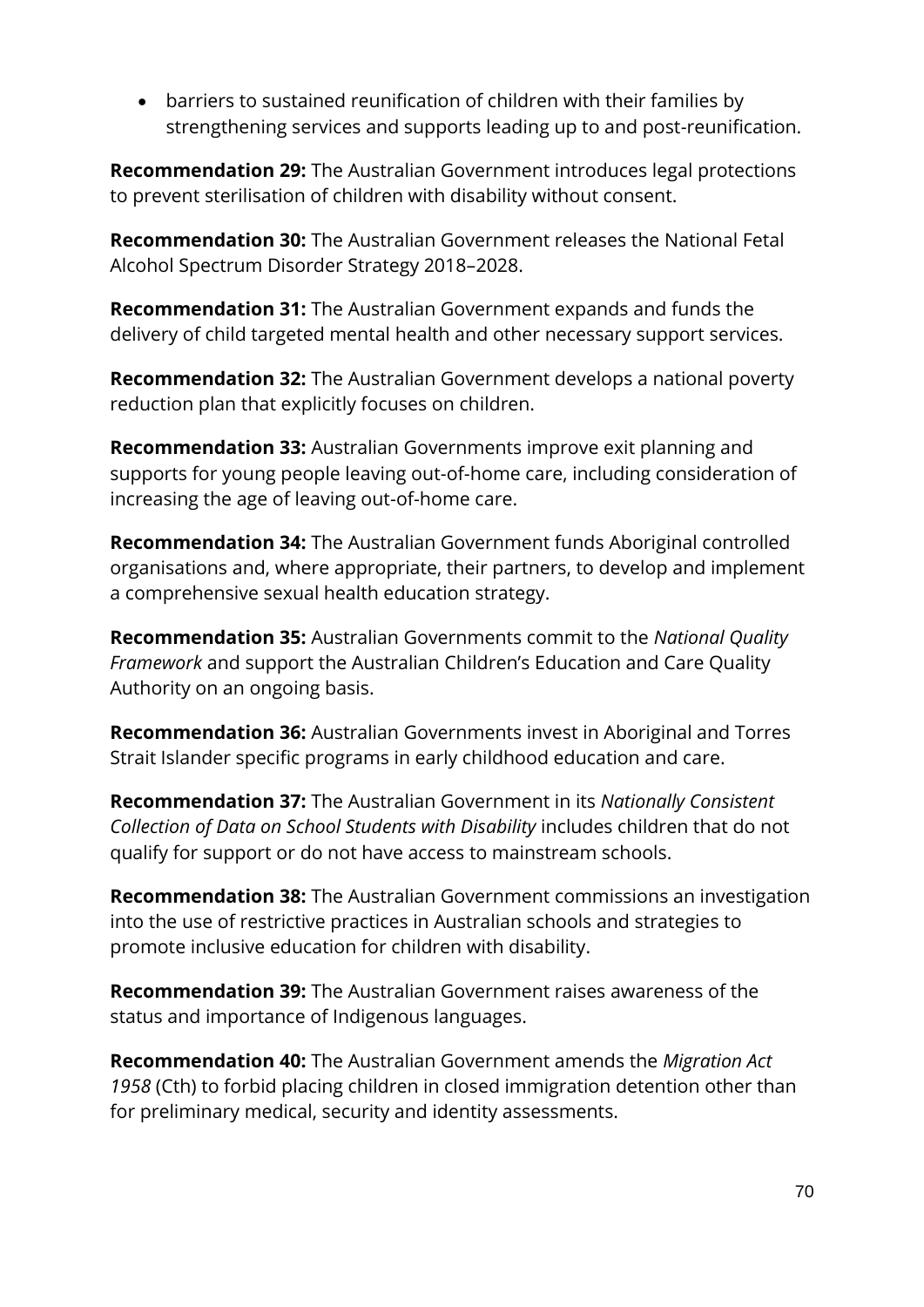**Recommendation 41:** The Australian Government reviews current care, protection and support arrangements for children seeking asylum.

**Recommendation 42:** The Australian Government resettles all children and their families held on Nauru as a matter of urgency.

**Recommendation 43:** The Australian Government introduces legislation to amend the *Immigration (Guardianship of Children) Act 1946 (*Cth) to create an independent guardian role so that the Minister for the Department of Home Affairs is no longer the legal guardian of unaccompanied children seeking asylum.

**Recommendation 44:** The Australian Government reinstates access to permanent Protection Visas for all asylum seekers in Australia who are determined to be in need of protection.

**Recommendation 45:** The Australian Government develops a federal victims compensation scheme for victims of trafficking, slavery and slavery-like conditions, including children.

**Recommendation 46:** Australian Governments achieve consistency between surrogacy laws and include criteria directed at the suitability of intended parents. If international surrogacy arrangements are to be permitted, such checks should also form part of the regulation of those arrangements. The Australian Government should:

- continue to engage with the Hague Conference on Private International Law in relation to the potential for an international convention dealing with the regulation of parentage and surrogacy
- engage with countries where Australians enter into surrogacy arrangements, for the purpose of determining whether bilateral agreement can be reached on the regulation of parentage and surrogacy
- undertake a systematic review of the structure and enforcement of regulatory regimes in countries where Australians enter into surrogacy arrangements.

**Recommendation 47:** Australian Governments review existing systems of monitoring and inspection of juvenile justice facilities for compliance with OPCAT, and amend their legislative frameworks accordingly.

**Recommendation 48:** Australian Governments explicitly prohibit the use of isolation practices and force as punishment in juvenile justice facilities. These practices should only be permitted when necessary to prevent an imminent and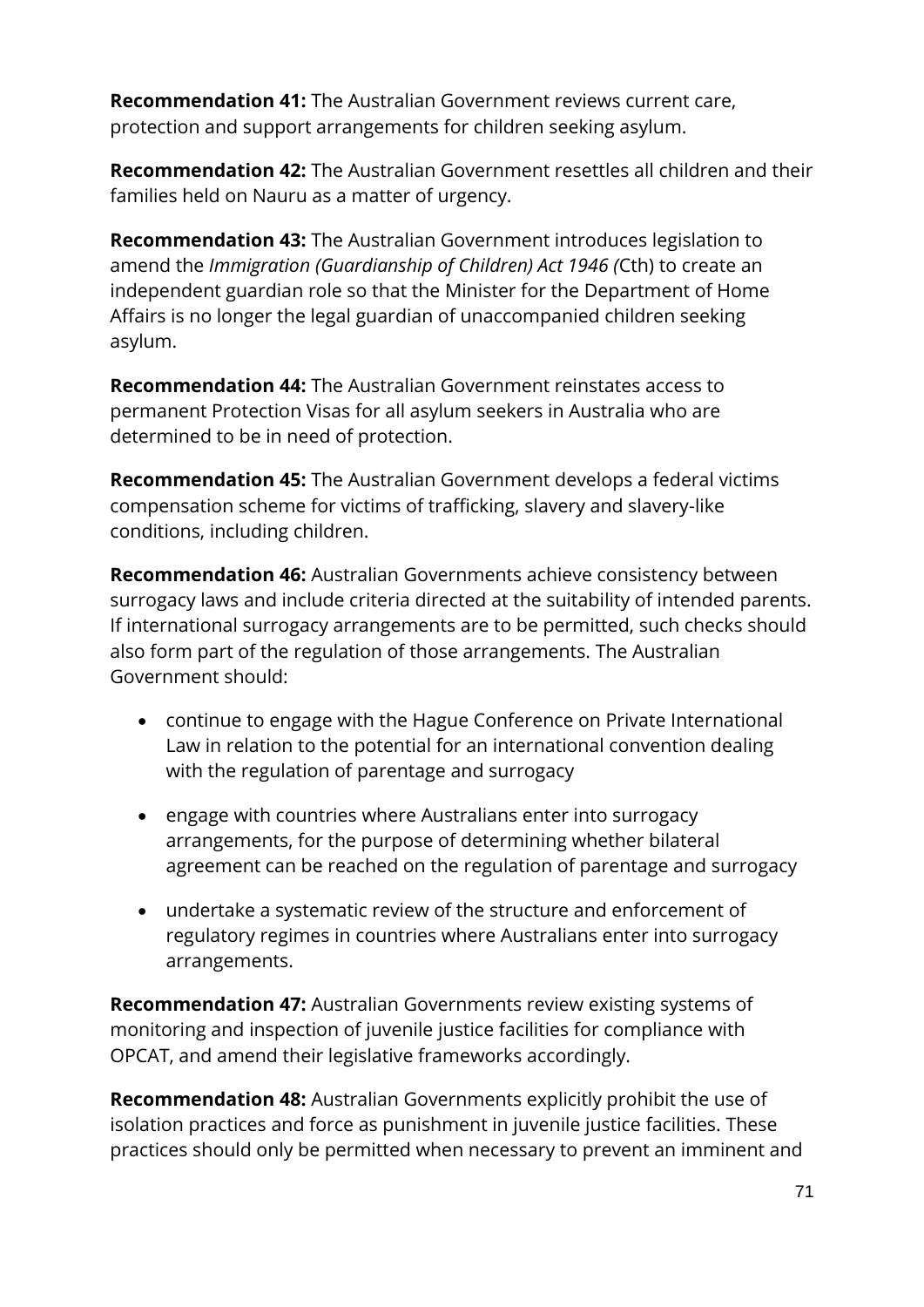serious threat of injury to the child or others, and only when all other means of control have been exhausted.

**Recommendation 49:** Australian Governments:

- identify and remove barriers for young offenders accessing diversionary programs, in particular for Aboriginal and Torres Strait Islander children
- expand the availability and range of diversionary programs for young offenders, including community-controlled and culturally-safe programs
- review bail laws for their impact on the number of children on remand in detention
- abolish mandatory minimum sentencing laws that apply to children.

**Recommendation 50:** Australian Governments raise the age of criminal responsibility from 10 years to at least 12 years, with preservation of doli incapax.

**Recommendation 51:** The Australian Government establishes a national, holistic and whole of government strategy to address Aboriginal and Torres Strait Islander imprisonment rates.

**Recommendation 52:** Australian Governments commit to introducing national justice targets as part of the *Closing the Gap Strategy* and trial justice reinvestment initiatives.

**Recommendation 53:** Australian Governments ensure that laws that allow for children to be detained following a finding of unfitness to stand trial, or a verdict of not guilty by reason of mental impairment:

- impose effective limits on the total period of detention
- require regular reviews of the need for detention
- require a plan to be put in place, including actions to be taken for the child's rehabilitation to facilitate their transition into progressively less restrictive environments, and eventually out of detention.

**Recommendation 54:** The Australian Government ensures that whenever a control order is imposed in relation to a person under 18 years of age, any obligations, prohibitions and restrictions imposed constitute the least interference with the child's liberty, privacy or freedom of movement that is necessary in all the circumstances.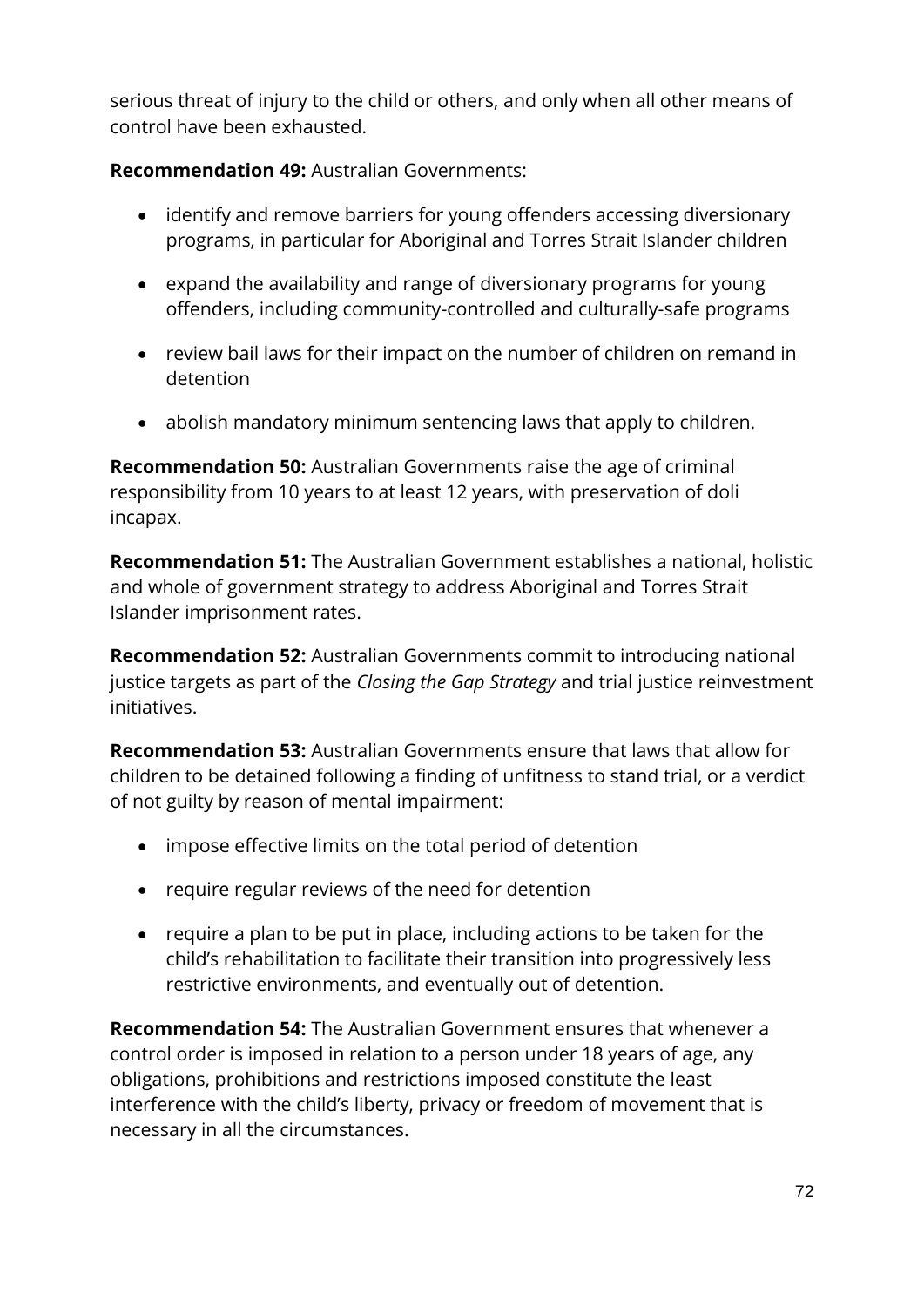**Recommendation 55:** The Australian Government amends national security laws so that the best interests of the child is:

- a primary consideration at all stages in proceedings relating to the potential issue of an interim or confirmed control order
- not made subject to any higher order 'paramount consideration'.

**Recommendation 56:** The Australian Government amends the *Australian Citizenship Act 2007* (Cth) to stipulate that loss of citizenship by conduct should not be possible in the case of children (either their own conduct, or that of their parents).

**Recommendation 57:** The Australian Government amends the *Crimes Act 1914* (Cth) so that minimum non-parole periods do not apply to children.

**Recommendation 58:** The Australian Government amends the *Crimes Act 1914* (Cth) so that provisions relating to bail for persons accused of certain Commonwealth offences do not apply to children.

**Recommendation 59:** The Australian Government reviews its defence force laws and policies to ensure that safety considerations for those under 18 are not secondary to military operational considerations.

**Recommendation 60:** The Australian Government provides appropriate and specific physical and psychological rehabilitation for all children arriving in, or returning to, Australia, who may have been involved in armed conflict.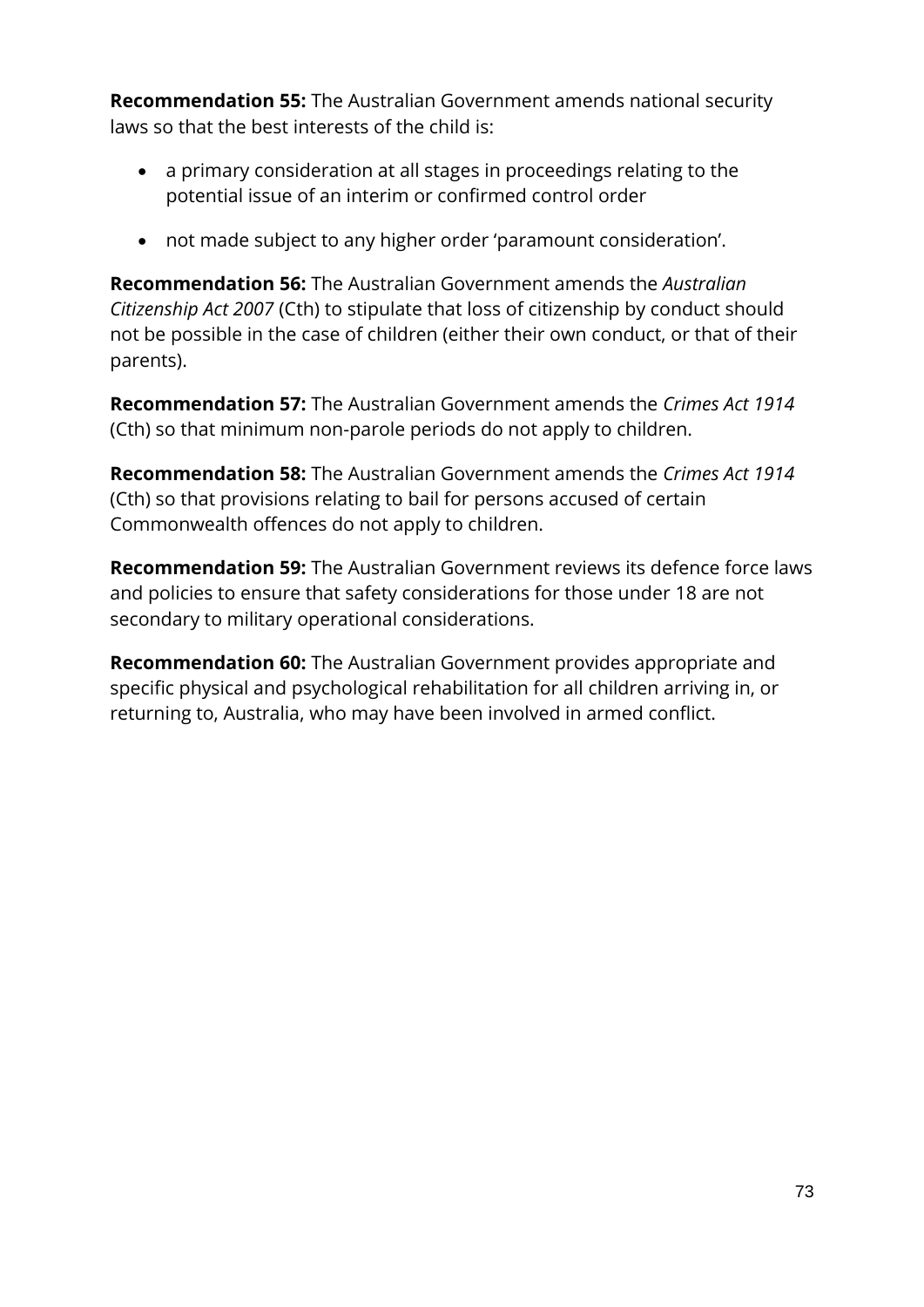## **Appendix 2: Endnotes**

 $\overline{a}$ 

<sup>1</sup> Australian Bureau of Statistics, *Population by Age and Sex Tables 3101.0 – Australian Demographic Statistics, Mar 2018* (2018)

[<http://abs.gov.au/AUSSTATS/abs@.nsf/DetailsPage/3101.0Mar%202018?OpenDocument#Data>](http://abs.gov.au/AUSSTATS/abs@.nsf/DetailsPage/3101.0Mar%202018?OpenDocument#Data).

<sup>2</sup> Australian Bureau of Statistics, *Estimates of Aboriginal and Torres Strait Islander Australians Table 1 June 2016* (2018)

[<http://www.abs.gov.au/AUSSTATS/abs@.nsf/DetailsPage/3238.0.55.001June%202016?OpenDocu](http://www.abs.gov.au/AUSSTATS/abs@.nsf/DetailsPage/3238.0.55.001June%202016?OpenDocument) [ment>](http://www.abs.gov.au/AUSSTATS/abs@.nsf/DetailsPage/3238.0.55.001June%202016?OpenDocument).

<sup>3</sup> Australian Bureau of Statistics, *Estimated Resident Population, Country of birth, age and sex* (2017) [http://stat.data.abs.gov.au/Index.aspx?DatasetCode=ERP\\_COB.](http://stat.data.abs.gov.au/Index.aspx?DatasetCode=ERP_COB)

<sup>4</sup> Australian Government, *Australia's Combined Second and Third Reports under the Convention on the Rights of the Child* (2003) [467].

<sup>5</sup> Australian Human Rights Commission*, Children's Rights Report 2016* (2016) 175 [<https://www.humanrights.gov.au/sites/default/files/document/publication/AHRC\\_CRR\\_2017.pdf](https://www.humanrights.gov.au/sites/default/files/document/publication/AHRC_CRR_2017.pdf) >.

<sup>6</sup> Australian Childhood Foundation, Submission No 31 to Australian Human Rights Commission*, Report under article 44, paragraph 1 (b), on the Convention on the Rights of the Child*, 30 May 2018; PeakCare Queensland Inc, Submission No 62 to Australian Human Rights Commission*, Report under article 44, paragraph 1 (b), on the Convention on the Rights of the Child*, 30 May 2018; World Vision Australia, Submission No 95 to Australian Human Rights Commission, *Report under article 44, paragraph 1 (b), on the Convention on the Rights of the Child*, 30 May 2018; Australian Lawyers for Human Rights, Submission No 100 to Australian Human Rights Commission, *Report under article 44, paragraph 1 (b), on the Convention on the Rights of the Child*, 30 May 2018; OMEP NSW, Submission No 107 to Australian Human Rights Commission, *Report under article 44, paragraph 1 (b), on the Convention on the Rights of the Child*, 30 May 2018; Law Council of Australia, Submission No 114 to Australian Human Rights Commission, *Report under article 44, paragraph 1 (b), on the Convention on the Rights of the Child*, 30 May 2018.

 $7$  The NCC has included a chapter focused on the work of the PJCHR in each of her statutory reports: Australian Human Rights Commission, *Children's Rights Reports 2013–2017*

[<https://www.humanrights.gov.au/our-work/childrens-rights/projects/childrens-rights-reports>](https://www.humanrights.gov.au/our-work/childrens-rights/projects/childrens-rights-reports). 8 Jesuit Social Services, Submission No 84 to Australian Human Rights Commission, *Report under article 44, paragraph 1 (b), on the Convention on the Rights of the Child*, 30 May 2018; Benevolent Society, Submission No 92 to Australian Human Rights Commission, *Report under article 44, paragraph 1 (b), on the Convention on the Rights of the Child*, 30 May 2018; World Vision Australia, Submission 95 to Australian Human Rights Commission, *Report under article 44, paragraph 1 (b), on the Convention on the Rights of the Child*, 30 May 2018; Berry Street, Submission No 103 to Australian Human Rights Commission*, Report under article 44, paragraph 1 (b), on the Convention on the Rights of the Child*, 30 May 2018; Families Australia, Submission No 109 to Australian Human Rights Commission*, Report under article 44, paragraph 1 (b), on the Convention on the Rights of the Child*, 30 May 2018; Multicultural Youth Advocacy Network Australia, Submission No 119 to Australian Human Rights Commission*, Report under article 44, paragraph 1 (b), on the Convention on the Rights of the Child*, 30 May 2018; Valuing Children Initiative, Submission No 121 to Australian Human Rights Commission*, Report under article 44, paragraph 1 (b), on the Convention on the Rights of the Child*, 30 May 2018.

<sup>9</sup> Commonwealth, *Australian Government Response to the Royal Commission into Institutionalised*  Responses to Child Sexual Abuse (2018) v [<https://www.ag.gov.au/RightsAndProtections/Australian-](https://www.ag.gov.au/RightsAndProtections/Australian-Government-Response-to-the-Royal-Commission-into-Institutional-Responses-to-Child-Sexual-Abuse/Documents/australian-government-response-introduction.pdf)[Government-Response-to-the-Royal-Commission-into-Institutional-Responses-to-Child-Sexual-](https://www.ag.gov.au/RightsAndProtections/Australian-Government-Response-to-the-Royal-Commission-into-Institutional-Responses-to-Child-Sexual-Abuse/Documents/australian-government-response-introduction.pdf)[Abuse/Documents/australian-government-response-introduction.pdf>](https://www.ag.gov.au/RightsAndProtections/Australian-Government-Response-to-the-Royal-Commission-into-Institutional-Responses-to-Child-Sexual-Abuse/Documents/australian-government-response-introduction.pdf).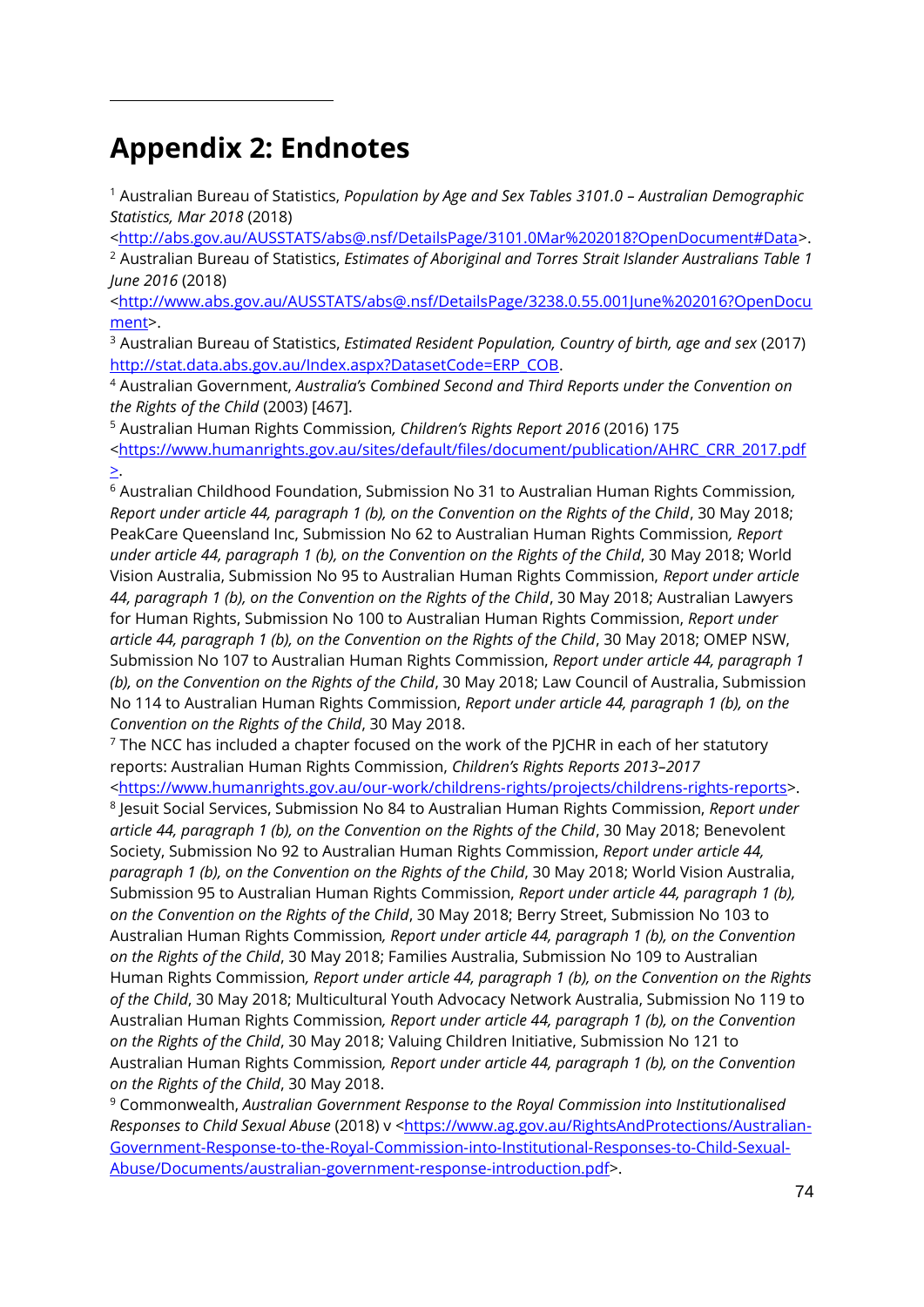<sup>10</sup> Australian Government*, Australian Government Response to the Royal Commission into Institutional Responses to Child Sexual Abuse* (2018)

[<https://www.ag.gov.au/RightsAndProtections/Australian-Government-Response-to-the-Royal-](https://www.ag.gov.au/RightsAndProtections/Australian-Government-Response-to-the-Royal-Commission-into-Institutional-Responses-to-Child-Sexual-Abuse/Pages/default.aspx)[Commission-into-Institutional-Responses-to-Child-Sexual-Abuse/Pages/default.aspx>](https://www.ag.gov.au/RightsAndProtections/Australian-Government-Response-to-the-Royal-Commission-into-Institutional-Responses-to-Child-Sexual-Abuse/Pages/default.aspx).

<sup>11</sup> Commonwealth, Royal Commission into Institutional Responses to Child Sexual Abuse*, Final Report - Recommendations* (2017) 6

[<https://www.childabuseroyalcommission.gov.au/recommendations>](https://www.childabuseroyalcommission.gov.au/recommendations).

 $\overline{a}$ 

<sup>12</sup> Commonwealth, Royal Commission into Institutional Responses to Child Sexual Abuse*, Final Report - Recommendations* (2017) 13

[<https://www.childabuseroyalcommission.gov.au/recommendations>](https://www.childabuseroyalcommission.gov.au/recommendations).

<sup>13</sup> Commonwealth, Royal Commission into Institutional Responses to Child Sexual Abuse*, Final Report - Recommendations* (2017) 9

[<https://www.childabuseroyalcommission.gov.au/recommendations>](https://www.childabuseroyalcommission.gov.au/recommendations).

<sup>14</sup> Commonwealth, Royal Commission into Institutional Responses to Child Sexual Abuse*, Final Report - Recommendations* (2017) 13

[<https://www.childabuseroyalcommission.gov.au/recommendations>](https://www.childabuseroyalcommission.gov.au/recommendations).

<sup>15</sup> Australian Childhood Foundation, Submission No 31 to Australian Human Rights Commission*, Report under article 44, paragraph 1(b), on the Convention on the Rights of the Child*, 30 May 2018. <sup>16</sup> Commonwealth, Royal Commission into Institutional Responses to Child Sexual Abuse, *Working*  with Children's Checks Report (2015) 6 [<https://www.childabuseroyalcommission.gov.au/working](https://www.childabuseroyalcommission.gov.au/working-children-checks)[children-checks>](https://www.childabuseroyalcommission.gov.au/working-children-checks).

<sup>17</sup> Commonwealth, Royal Commission into Institutional Responses to Child Sexual Abuse*, Final Report - Recommendations* (2017) 13

[<https://www.childabuseroyalcommission.gov.au/recommendations>](https://www.childabuseroyalcommission.gov.au/recommendations).

<sup>18</sup> Commonwealth, Royal Commission into Institutional Responses to Child Sexual Abuse*, Final Report - Recommendations* (2017) 13

[<https://www.childabuseroyalcommission.gov.au/recommendations>](https://www.childabuseroyalcommission.gov.au/recommendations).

<sup>19</sup> *Optional Protocol to the Convention against Torture and Other Cruel, Inhuman or Degrading Treatment or Punishment*, opened for signature 4 February 2003, 2375 UNTS 237 (entered into force 22 June 2006).

<sup>20</sup> Australian Human Rights Commission, *Children's Rights Report 2013* (2013) 9

<https://www.humanrights.gov.au/sites/default/files/document/publication/ChildrenRightsReport 2013.pdf>.

<sup>21</sup> Commonwealth, Royal Commission and Board of Inquiry into the Protection and Detention of Children in the Northern Territory, *Final Report* (2017) vol 2, 222

[<https://childdetentionnt.royalcommission.gov.au/Documents/Royal-Commission-NT-Final-](https://childdetentionnt.royalcommission.gov.au/Documents/Royal-Commission-NT-Final-Report-Volume-1.pdf)[Report-Volume-1.pdf>](https://childdetentionnt.royalcommission.gov.au/Documents/Royal-Commission-NT-Final-Report-Volume-1.pdf).

 $22$  Commonwealth, Royal Commission and Board of Inquiry into the Protection and Detention of Children in the Northern Territory, *Final Report: findings and recommendations* (2017) 28 [<https://childdetentionnt.royalcommission.gov.au/Documents/Royal-Commission-NT-Findings](https://childdetentionnt.royalcommission.gov.au/Documents/Royal-Commission-NT-Findings-and-Recomendations.pdf)[and-Recomendations.pdf>](https://childdetentionnt.royalcommission.gov.au/Documents/Royal-Commission-NT-Findings-and-Recomendations.pdf).

<sup>23</sup> Commonwealth, *Detailed Commonwealth response to the Royal Commission into the Protection of Children and Detention of Children in the Northern Territory* (2018) 2

[<https://www.dss.gov.au/sites/default/files/files/our-responsibility/families-and](https://www.dss.gov.au/sites/default/files/files/our-responsibility/families-and-children/Government-response-Attachment-A--Integrating-Comments.pdf)[children/Government-response-Attachment-A--Integrating-Comments.pdf>](https://www.dss.gov.au/sites/default/files/files/our-responsibility/families-and-children/Government-response-Attachment-A--Integrating-Comments.pdf).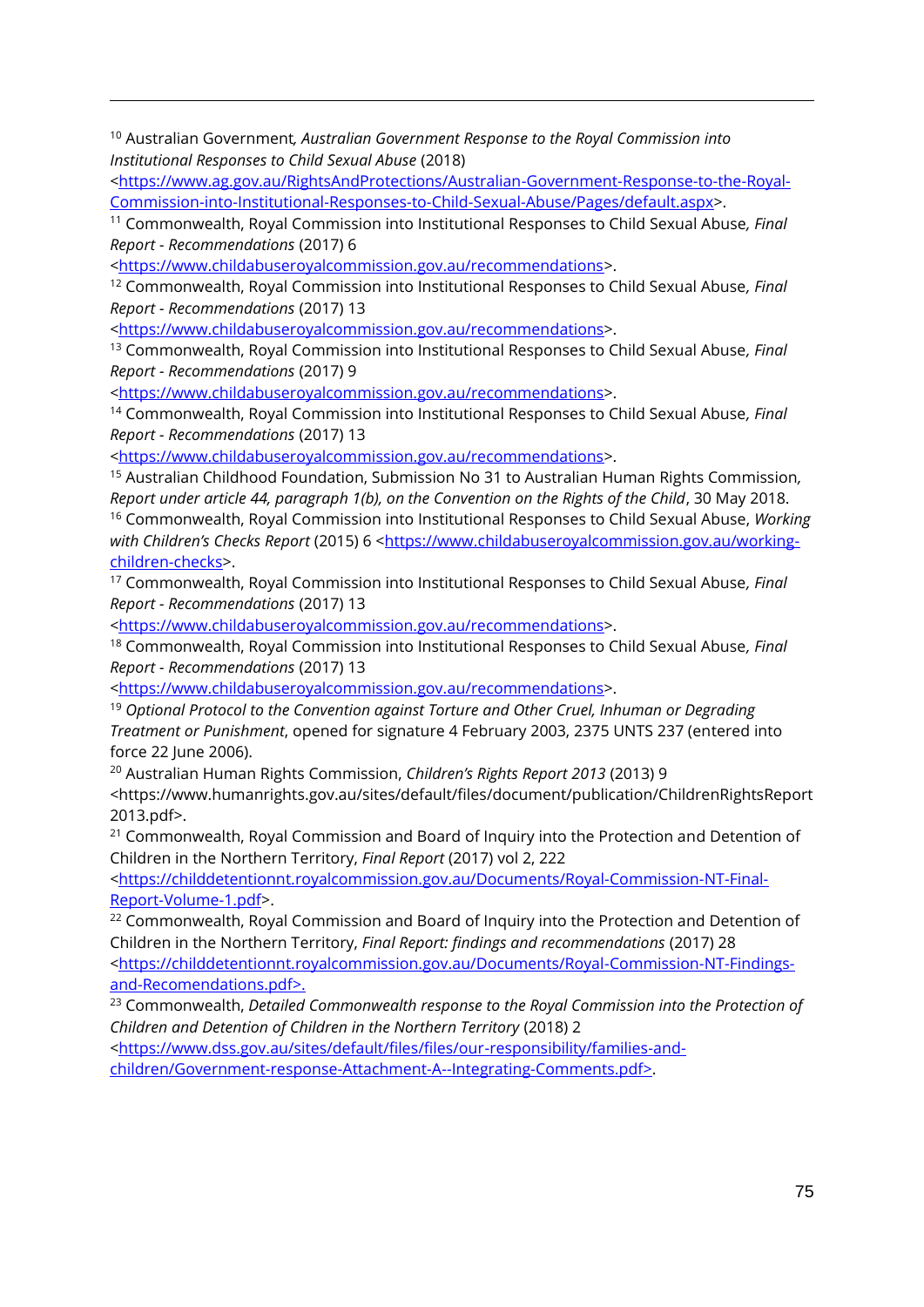<sup>24</sup> Macquarie University, Submission No 13 to Australian Human Rights Commission*, Report under article 44, paragraph 1(b), on the Convention on the Rights of the Child*, 30 May 2018, 35; ACT Children and Young People Death Review Committee, Submission No 56 to Australian Human Rights Commission, *Report under article 44, paragraph 1(b), on the Convention on the Rights of the Child*, 30 May 2018; National Coronial Information System, Submission No 91 to Australian Human Rights Commission, *Report under article 44, paragraph 1(b), on the Convention on the Rights of the Child*, 30 May 2018; Association of Children's Welfare Agencies, Submission No 93 to Australian Human Rights Commission*, Report under article 44, paragraph 1(b), on the Convention on the Rights of the Child,* 30 May 2018; Berry Street, Submission No 103 to Australian Human Rights Commission, *Report under article 44, paragraph 1(b), on the Convention on the Rights of the Child*, 30 May 2018; Secretariat of National Aboriginal and Islander Child Care, Submission No 104 to Australian Human Rights Commission*, Report under article 44, paragraph 1(b), on the Convention on the Rights of the Child*, 30 May 2018; Barnardos, Submission No 105 to Australian Human Rights Commission*, Report under article 44, paragraph 1(b), on the Convention on the Rights of the Child*, 30 May 2018; Valuing Children Initiative, Submission No 121 to Australian Human Rights Commission*, Report under article 44, paragraph 1(b), on the Convention on the Rights of the Child*, 30 May 2018.

<sup>25</sup> Multicultural Youth Advocacy Network Australia, Submission No 119 to Australian Human Rights Commission*, Report under article 44, paragraph 1(b), on the Convention on the Rights of the Child*, 30 May 2018, 35.

<sup>26</sup> Australian Government, Office of the National Data Commissioner, 2018 [<https://www.datacommissioner.gov.au>](https://www.datacommissioner.gov.au/).

 $\overline{a}$ 

<sup>27</sup> Australian Government, Department of Foreign Affairs and Trade, *Child Protection Policy 2017* (2017) [<https://dfat.gov.au/about-us/publications/Pages/child-protection-policy.aspx>](https://dfat.gov.au/about-us/publications/Pages/child-protection-policy.aspx).

<sup>28</sup> Australian Government, Business, *How to respect and support children's rights in your business* (2016) [<https://www.business.gov.au/news/how-to-respect-and-support-childrens-rights-in-your](https://www.business.gov.au/news/how-to-respect-and-support-childrens-rights-in-your-business)[business>](https://www.business.gov.au/news/how-to-respect-and-support-childrens-rights-in-your-business).

 $29$  Australian Government, Department of Foreign Affairs and Trade, Multi-stakeholder advisory group on implementation of the UN guiding principles on business and human rights (2017) 1 [<https://dfat.gov.au/international-relations/themes/human-rights/business/Pages/default.aspx>](https://dfat.gov.au/international-relations/themes/human-rights/business/Pages/default.aspx).

<sup>30</sup> Australian Bureau of Statistics, 2071.0 - Census of Population and Housing: Reflecting Australia – Stories from the Census, 2016, Snapshot of Australia (June, 2017)

<http://www.abs.gov.au/ausstats/abs@.nsf/Lookup/by%20Subject/2071.0~2016~Main%20Featur es~Snapshot%20of%20Australia,%202016~2>.

<sup>31</sup> Australia Council for Educational Research, *Close the gender gap; build the future STEM workforce* (14 April 2016) [https://www.acer.org/about-us/media/media-releases/close-the-gender-gap-build](https://www.acer.org/about-us/media/media-releases/close-the-gender-gap-build-the-future-stem-workforce)[the-future-stem-workforce](https://www.acer.org/about-us/media/media-releases/close-the-gender-gap-build-the-future-stem-workforce).

<sup>32</sup> Australian Human Rights Commission, *Everyone's business: Fourth national survey on sexual harassment in Australian workplaces* (2018)

[<https://www.humanrights.gov.au/sites/default/files/document/publication/AHRC\\_WORKPLACE\\_S](https://www.humanrights.gov.au/sites/default/files/document/publication/AHRC_WORKPLACE_SH_2018.pdf) [H\\_2018.pdf>](https://www.humanrights.gov.au/sites/default/files/document/publication/AHRC_WORKPLACE_SH_2018.pdf).

33 Workplace Gender Equality Agency, Pay gaps and life hacks

<https://www.wgea.gov.au/learn/pay-gaps-and-life-hacks>.

<sup>34</sup> Australian Bureau of Statistics, 4906.0 – Personal Safety, Australia – Key findings (2016) <http://www.abs.gov.au/ausstats/abs@.nsf/Lookup/by%20Subject/4906.0~2016~Main%20Featur es~Key%20Findings~1>.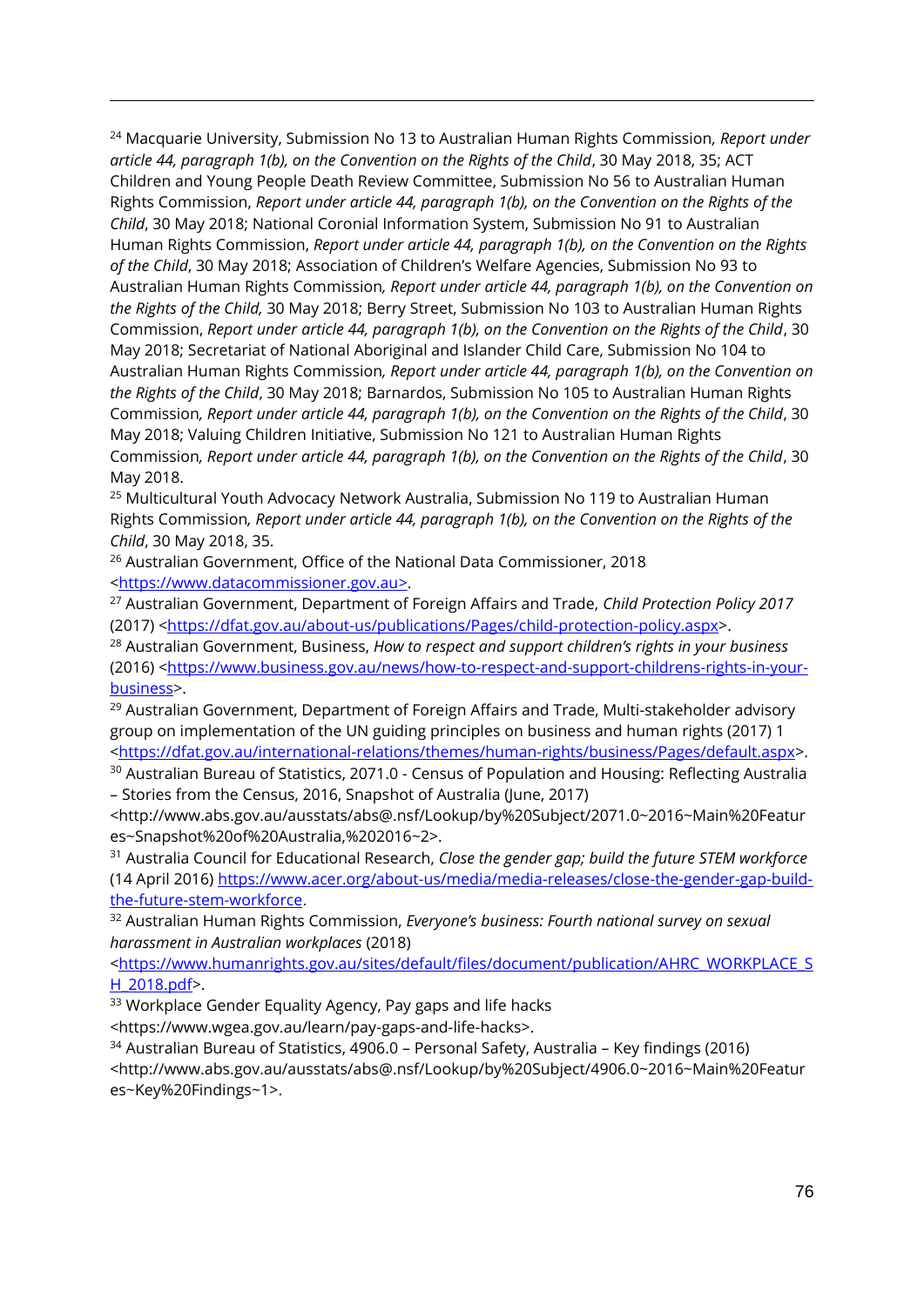<sup>35</sup> June Oscar, Aboriginal and Social Justice Commissioner, Australian Human Rights Commission, Children and racism. (Speech delivered at the Castan Centre Human Rights Law Conference, The Edge, Federation Square, Melbourne, 21 July 2017)

[<https://www.humanrights.gov.au/news/speeches/children-and-racism>](https://www.humanrights.gov.au/news/speeches/children-and-racism) June Oscar, Aboriginal and Social Justice Commissioner, Australian Human Rights Commission, 2018 Grace Vaughan Memorial Lecture. (Speech delivered at the University of Western Australia, 2 May 2018) [https://www.humanrights.gov.au/news/speeches/2018-grace-vaughan-memorial-lecture](https://www.humanrights.gov.au/news/speeches/2018-grace-vaughan-memorial-lecture-university-western-australia)[university-western-australia.](https://www.humanrights.gov.au/news/speeches/2018-grace-vaughan-memorial-lecture-university-western-australia)

<sup>36</sup> Department of Prime Minister and Cabinet, *Closing the Gap: Prime Minister's Report 2018* (2018) 10 [<https://closingthegap.pmc.gov.au/sites/default/files/ctg-report-2018.pdf>](https://closingthegap.pmc.gov.au/sites/default/files/ctg-report-2018.pdf).

<sup>37</sup> Department of Prime Minister and Cabinet, *Closing the Gap: Prime Minister's Report 2018* (2018) 10 [<https://closingthegap.pmc.gov.au/sites/default/files/ctg-report-2018.pdf>](https://closingthegap.pmc.gov.au/sites/default/files/ctg-report-2018.pdf).

<sup>38</sup> Department of Prime Minister and Cabinet, *Closing the Gap: Prime Minister's Report 2018* (2018) 10 [<https://closingthegap.pmc.gov.au/sites/default/files/ctg-report-2018.pdf>](https://closingthegap.pmc.gov.au/sites/default/files/ctg-report-2018.pdf).

<sup>39</sup> Department of Prime Minister and Cabinet, *Closing the Gap: Prime Minister's Report 2018* (2018) 10 [<https://closingthegap.pmc.gov.au/sites/default/files/ctg-report-2018.pdf>](https://closingthegap.pmc.gov.au/sites/default/files/ctg-report-2018.pdf).

<sup>40</sup> Department of Prime Minister and Cabinet, *Closing the Gap: Prime Minister's Report 2018* (2018) 10 [<https://closingthegap.pmc.gov.au/sites/default/files/ctg-report-2018.pdf>](https://closingthegap.pmc.gov.au/sites/default/files/ctg-report-2018.pdf).

<sup>41</sup> Department of Prime Minister and Cabinet, *Closing the Gap: Prime Minister's Report 2018* (2018) 10 [<https://closingthegap.pmc.gov.au/sites/default/files/ctg-report-2018.pdf>](https://closingthegap.pmc.gov.au/sites/default/files/ctg-report-2018.pdf).

<sup>42</sup> Department of Prime Minister and Cabinet, *Closing the Gap: Prime Minister's Report 2018* (2018) 10 [<https://closingthegap.pmc.gov.au/sites/default/files/ctg-report-2018.pdf>](https://closingthegap.pmc.gov.au/sites/default/files/ctg-report-2018.pdf).

<sup>43</sup> Chris Holland, 'A ten-year review: the Closing the Gap Strategy and Recommendations for Reset' (2018) *Close the Gap Campaign Steering Committee for Indigenous Health Equality* 5.

<sup>44</sup> Department of Prime Minister and Cabinet, *Closing the Gap: Prime Ministers Report 2018* (2018) 12 [<https://closingthegap.pmc.gov.au/sites/default/files/ctg-report-2018.pdf>](https://closingthegap.pmc.gov.au/sites/default/files/ctg-report-2018.pdf).

<sup>45</sup> Department of Prime Minister and Cabinet, About the Refresh (2018) *Closing the Gap refresh: A joint initiative of the Council of Australian Governments* 

*<*[https://closingthegaprefresh.pmc.gov.au/about>](https://closingthegaprefresh.pmc.gov.au/about).

 $\overline{a}$ 

<sup>46</sup> Johanna Wyn, Rimi Khan and Babak Dadvand, *What's it like to be young and from overseas in*  Australia? (30 May 2018) University of Melbourne [<https://pursuit.unimelb.edu.au/articles/what-s](https://pursuit.unimelb.edu.au/articles/what-s-it-like-to-be-young-and-from-overseas-in-australia)[it-like-to-be-young-and-from-overseas-in-australia>](https://pursuit.unimelb.edu.au/articles/what-s-it-like-to-be-young-and-from-overseas-in-australia).

<sup>47</sup> Johanna Wyn, Rimi Khan and Babak Dadvand, *What's it like to be young and from overseas in*  Australia? (30 May 2018) University of Melbourne [<https://pursuit.unimelb.edu.au/articles/what-s](https://pursuit.unimelb.edu.au/articles/what-s-it-like-to-be-young-and-from-overseas-in-australia)[it-like-to-be-young-and-from-overseas-in-australia>](https://pursuit.unimelb.edu.au/articles/what-s-it-like-to-be-young-and-from-overseas-in-australia).

<sup>48</sup> Caroline Zielinski and Chloe Booker, 'Moomba riots: Police rule out race as a motive', Age (online) 11 April 2016 <[https://www.theage.com.au/national/victoria/police-charge-24-over](https://www.theage.com.au/national/victoria/police-charge-24-over-moomba-riots-20160411-go34vr.html)[moomba-riots-20160411-go34vr.html>](https://www.theage.com.au/national/victoria/police-charge-24-over-moomba-riots-20160411-go34vr.html); Luke Henriques-Gomes, 'It's not safe for us': South Sudanese-Australians weather 'African gangs' storm', Guardian (online) 25 July 2018 [<https://www.theguardian.com/australia-news/2018/jul/25/its-not-safe-for-us-south-sudanese](https://www.theguardian.com/australia-news/2018/jul/25/its-not-safe-for-us-south-sudanese-australians-weather-african-gangs-storm)[australians-weather-african-gangs-storm>](https://www.theguardian.com/australia-news/2018/jul/25/its-not-safe-for-us-south-sudanese-australians-weather-african-gangs-storm).

<sup>49</sup> Andrew Markus, *Australians Today: The Australia@2015 Scanlon Foundation Survey* (August 2016) Scanlon Foundation, Australian Multicultural Foundation and Monash University, 62 [<http://scanlonfoundation.org.au/wp-content/uploads/2016/08/Australians-Today.pdf>](http://scanlonfoundation.org.au/wp-content/uploads/2016/08/Australians-Today.pdf).

<sup>50</sup> Multicultural Youth Advocacy Network Australia, Submission No 119 to Australian Human Rights Commission, *Report under article 44, paragraph 1(b), on the Convention on the Rights of the Child*, 30 May 2018, 20.

<sup>51</sup> Australian Human Rights Commission, *Children's Rights Report 2013* (2013) 94 [<https://www.humanrights.gov.au/our-work/childrens-rights/publications/childrens-rights](https://www.humanrights.gov.au/our-work/childrens-rights/publications/childrens-rights-report-2013)[report-2013>](https://www.humanrights.gov.au/our-work/childrens-rights/publications/childrens-rights-report-2013).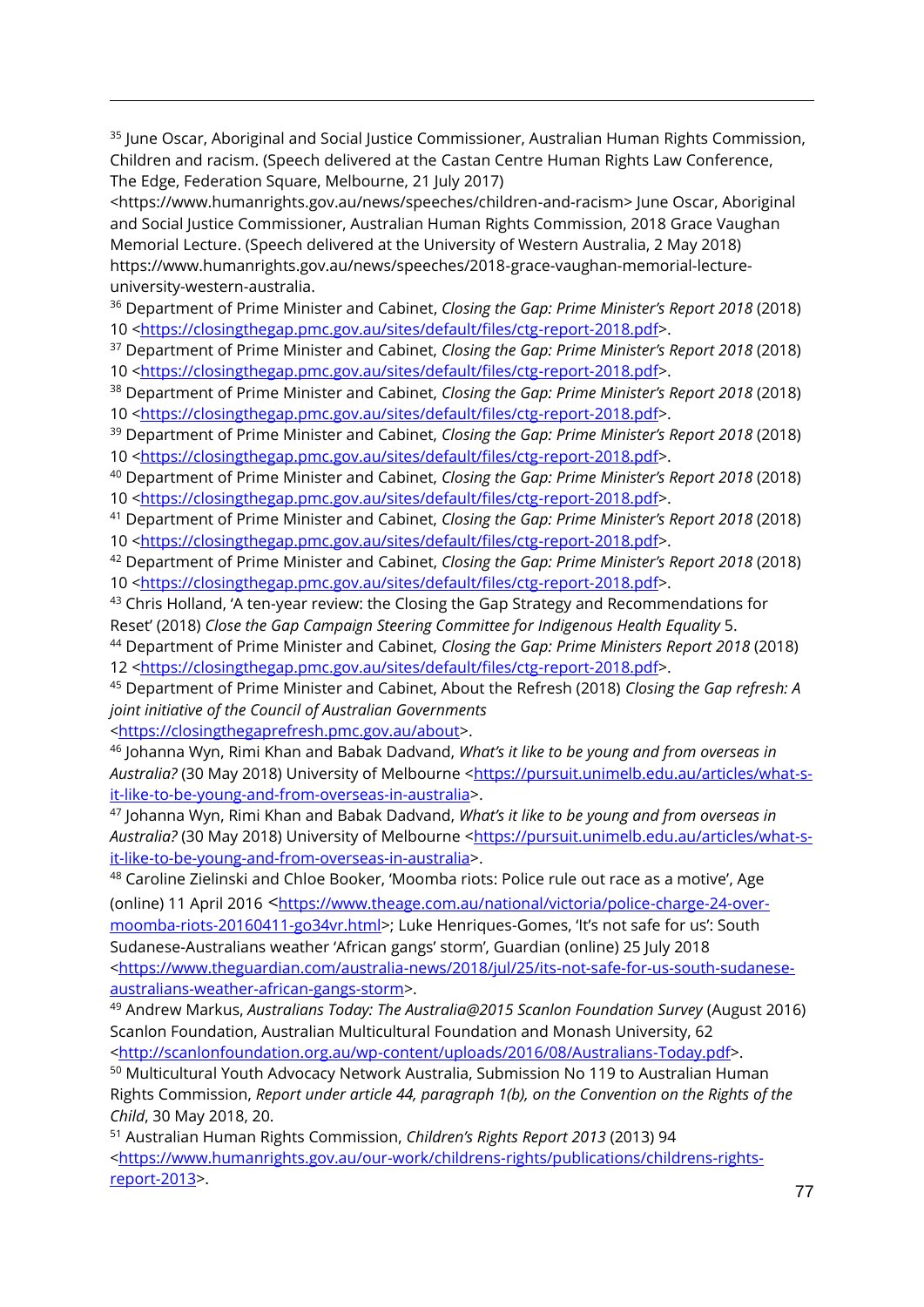<sup>52</sup> Australian Human Rights Commission, *Children's Rights Report 2014* (2014) 108 [<https://www.humanrights.gov.au/our-work/childrens-rights/publications/childrens-rights](https://www.humanrights.gov.au/our-work/childrens-rights/publications/childrens-rights-report-2014)[report-2014>](https://www.humanrights.gov.au/our-work/childrens-rights/publications/childrens-rights-report-2014).

<sup>53</sup> Australian Human Rights Commission, *Children's Rights Report 2014* (2014) 133 [<https://www.humanrights.gov.au/our-work/childrens-rights/publications/childrens-rights](https://www.humanrights.gov.au/our-work/childrens-rights/publications/childrens-rights-report-2014)[report-2014>](https://www.humanrights.gov.au/our-work/childrens-rights/publications/childrens-rights-report-2014).

<sup>54</sup> Australian Institute of Health and Welfare, *Child protection Australia 2016–2017* (2018) vii [<https://www.aihw.gov.au/reports/child-protection/child-protection-australia-2016-](https://www.aihw.gov.au/reports/child-protection/child-protection-australia-2016-17/contents/children-receiving-child-protection-services) [17/contents/children-receiving-child-protection-services>](https://www.aihw.gov.au/reports/child-protection/child-protection-australia-2016-17/contents/children-receiving-child-protection-services).

<sup>55</sup> Australian Institute of Family Studies, A*ustralian child protection legislation CFCA Resource Sheet* (March 2018) [<https://aifs.gov.au/cfca/publications/australian-child-protection-legislation>](https://aifs.gov.au/cfca/publications/australian-child-protection-legislation).

<sup>56</sup> Australian Institute of Family Studies, A*ustralian child protection legislation CFCA Resource Sheet* (March 2018) [<https://aifs.gov.au/cfca/publications/australian-child-protection-legislation>](https://aifs.gov.au/cfca/publications/australian-child-protection-legislation).

<sup>57</sup> Australian Institute of Family Studies, A*ustralian child protection legislation CFCA Resource Sheet* (March 2018) [<https://aifs.gov.au/cfca/publications/australian-child-protection-legislation>](https://aifs.gov.au/cfca/publications/australian-child-protection-legislation).

<sup>58</sup> Australian Bureau of Statistics, *3302.0 Deaths, Australia, 2017* (September 2018) [<http://www.abs.gov.au/ausstats/abs@.nsf/mf/3302.0>](http://www.abs.gov.au/ausstats/abs@.nsf/mf/3302.0).

<sup>59</sup> Australian Institute of Health and Welfare, *Australia's health 2018* (2018) 22 [<https://www.aihw.gov.au/getmedia/7c42913d-295f-4bc9-9c24-4e44eff4a04a/aihw-aus-](https://www.aihw.gov.au/getmedia/7c42913d-295f-4bc9-9c24-4e44eff4a04a/aihw-aus-221.pdf.aspx?inline=true)[221.pdf.aspx?inline=true>](https://www.aihw.gov.au/getmedia/7c42913d-295f-4bc9-9c24-4e44eff4a04a/aihw-aus-221.pdf.aspx?inline=true).

<sup>60</sup> Australian Institute of Family Studies*, Child deaths from abuse and neglect CFCA Resource Sheet* (October 2017) [<https://aifs.gov.au/cfca/publications/child-deaths-abuse-and-neglect>](https://aifs.gov.au/cfca/publications/child-deaths-abuse-and-neglect).

<sup>61</sup> Australian Human Rights Commission, *Children's Rights Report 2014* (2014)

[<https://www.humanrights.gov.au/sites/default/files/document/publication/Children%27s%20Rig](https://www.humanrights.gov.au/sites/default/files/document/publication/Children%27s%20Rights%20Report%202014_2.pdf) [hts%20Report%202014\\_2.pdf>](https://www.humanrights.gov.au/sites/default/files/document/publication/Children%27s%20Rights%20Report%202014_2.pdf).

<sup>62</sup> Australian Bureau of Statistics, *3303.0: Causes of Death, Australia, 2017* (2018) [<http://www.abs.gov.au/ausstats/abs@.nsf/Lookup/by%20Subject/3303.0~2017~Main%20Featur](http://www.abs.gov.au/ausstats/abs@.nsf/Lookup/by%20Subject/3303.0~2017~Main%20Features~Intentional%20self-harm,%20key%20characteristics~3) [es~Intentional%20self-harm,%20key%20characteristics~3>](http://www.abs.gov.au/ausstats/abs@.nsf/Lookup/by%20Subject/3303.0~2017~Main%20Features~Intentional%20self-harm,%20key%20characteristics~3).

<sup>63</sup> Australian Human Rights Commission, *Children's Rights Report 2014* (2014) 133 [<https://www.humanrights.gov.au/our-work/childrens-rights/publications/childrens-rights](https://www.humanrights.gov.au/our-work/childrens-rights/publications/childrens-rights-report-2014)[report-2014>](https://www.humanrights.gov.au/our-work/childrens-rights/publications/childrens-rights-report-2014).

<sup>64</sup> Kerry Robinson, Peter Bansel, Nida Denson, Georgia Ovenden and Cristyn Davies, *Growing Up Queer: Issues facing young Australians who are gender variant and sexuality diverse* (February 2014) Young and Well Cooperative Research Centre

[<https://www.glhv.org.au/sites/default/files/Growing\\_Up\\_Queer2014.pdf>](https://www.glhv.org.au/sites/default/files/Growing_Up_Queer2014.pdf).

<sup>65</sup> Kerry Robinson, Peter Bansel, Nida Denson, Georgia Ovenden and Cristyn Davies, *Growing Up Queer: Issues facing young Australians who are gender variant and sexuality diverse* (February 2014) Young and Well Cooperative Research Centre

[<https://www.glhv.org.au/sites/default/files/Growing\\_Up\\_Queer2014.pdf>](https://www.glhv.org.au/sites/default/files/Growing_Up_Queer2014.pdf).

<sup>66</sup> Willow Bryant and Samantha Bricknell, *Homicide in Australia 2012–13 to 2013–14: National Homicide Monitoring Program report*: *Statistical Report 2* (2017) 3

[<https://aic.gov.au/publications/sr/sr002>](https://aic.gov.au/publications/sr/sr002).

 $\overline{a}$ 

<sup>67</sup> Willow Bryant and Samantha Bricknell, *Homicide in Australia 2012–13 to 2013–14: National Homicide Monitoring Program report*: *Statistical Report 2* (2017) 20 [<https://aic.gov.au/publications/sr/sr002>](https://aic.gov.au/publications/sr/sr002).

<sup>68</sup> Australian Institute of Family Studies, Australian child protection legislation, CFCA Resource Sheet (March 2018) [<https://aifs.gov.au/cfca/publications/australian-child-protection-legislation>](https://aifs.gov.au/cfca/publications/australian-child-protection-legislation).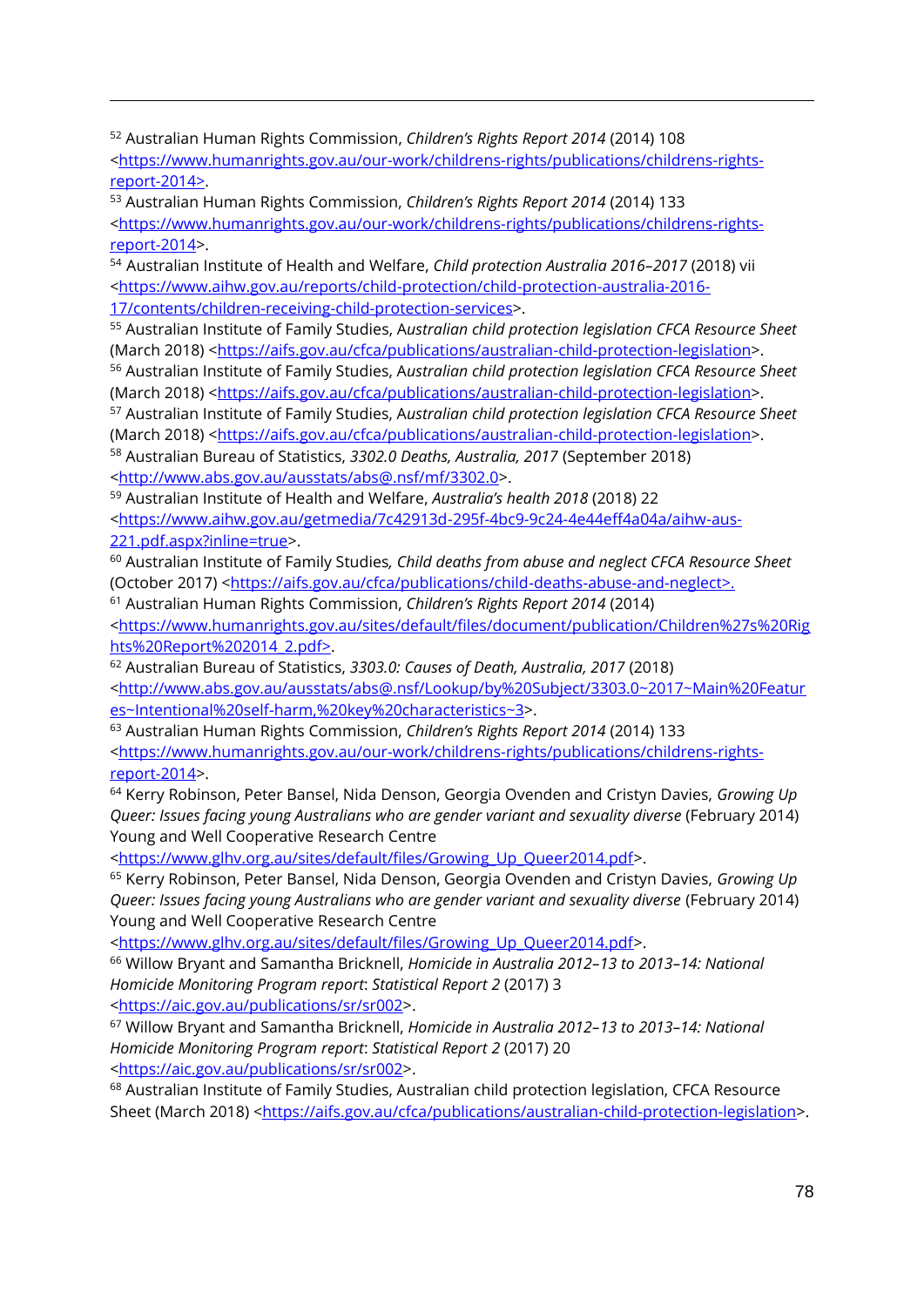<sup>69</sup> Australian Childhood Foundation, Submission No 31 to Australian Human Rights Commission*, Report under article 44, paragraph 1(b), on the Convention on the Rights of the Child*, 30 May 2018; Kinship Cares, Submission No 24 to Australian Human Rights Commission, *Report under article 44, paragraph 1(b), on the Convention on the Rights of the Child*, 30 May 2018; Child Protection Party, Submission No 34 to Australian Human Rights Commission, *Report under article 44, paragraph 1(b), on the Convention on the Rights of the Child*, 30 May 2018; Rainbow Families, Submission No 59 to Australian Human Rights Commission, *Report under article 44, paragraph 1(b), on the Convention on the Rights of the Child*, 30 May 2018; CREATE Foundation, Submission No 66 to Australian Human Rights Commission, *Report under article 44, paragraph 1(b), on the Convention on the Rights of the Child*, 30 May 2018; Starlight Children's Foundation, Submission No 79 to Australian Human Rights Commission, *Report under article 44, paragraph 1(b), on the Convention on the Rights of the Child*, 30 May 2018; Anglicare Victoria, Submission No 72 to Australian Human Rights Commission*, Report under article 44, paragraph 1(b), on the Convention on the Rights of the Child*, 30 May 2018; QLD Family and Child Commission, Submission No 82 to Australian Human Rights Commission*, Report under article 44, paragraph 1(b), on the Convention on the Rights of the Child*, 30 May 2018; Centre for Excellence in Child and Family Welfare, Submission No 88 to Australian Human Rights Commission*, Report under article 44, paragraph 1(b), on the Convention on the Rights of the Child*, 30 May 2018; ACT Human Rights Commission, Submission No 97 to Australian Human Rights Commission, *Report under article 44, paragraph 1(b), on the Convention on the Rights of the Child*, 30 May 2018; Family & Relationship Services Australia, Submission No 101 to Australian Human Rights Commission*, Report under article 44, paragraph 1(b), on the Convention on the Rights of the Child*, 30 May 2018; Secretariat of National Aboriginal and Islander Child Care, Submission No 104 to Australian Human Rights Commission, *Report under article 44, paragraph 1(b), on the Convention on the Rights of the Child*, 30 May 2018; Multicultural Youth Advocacy Network Australia, Submission No 119 to Australian Human Rights Commission, *Report under article 44, paragraph 1(b), on the Convention on the Rights of the Child*, 30 May 2018.  $70$  Rachel Carson, Edward Dunstan, Jessie Dunstan and Dinika Roopani, Children and young

 $\overline{a}$ 

people in separated families: Family law system experiences and needs, Final Report 2018 (2018) [<https://aifs.gov.au/publications/children-and-young-people-separated-families-family-law](https://aifs.gov.au/publications/children-and-young-people-separated-families-family-law-system-experiences)[system-experiences>](https://aifs.gov.au/publications/children-and-young-people-separated-families-family-law-system-experiences).

<sup>71</sup> Rae Kaspiew, Rachel Carson, Sharnee Moore, John De Majo, Julie Debaqulere and Briony Horsfall, *Independent Children's Lawyers Study: Final report second edition (*2014) Australian Institute of Family Studies vii, 58, 121–123, 132–139

[<https://www.ag.gov.au/Publications/Pages/IndependentChildrensLawyersStudy.aspx>](https://www.ag.gov.au/Publications/Pages/IndependentChildrensLawyersStudy.aspx).

<sup>72</sup> Queensland Ombudsman, *The Indigenous Birth Registration Report: An investigation into the under-registration of Indigenous births in Queensland* (June 2018) vii

[<https://www.ombudsman.qld.gov.au/improve-public-administration/reports-and-case](https://www.ombudsman.qld.gov.au/improve-public-administration/reports-and-case-studies/investigative-reports/the-indigenous-birth-registration-report)[studies/investigative-reports/the-indigenous-birth-registration-report>](https://www.ombudsman.qld.gov.au/improve-public-administration/reports-and-case-studies/investigative-reports/the-indigenous-birth-registration-report).

<sup>73</sup> Queensland Ombudsman, *The Indigenous Birth Registration Report: An investigation into the under-registration of Indigenous births in Queensland* (June 2018) vii

[<https://www.ombudsman.qld.gov.au/improve-public-administration/reports-and-case](https://www.ombudsman.qld.gov.au/improve-public-administration/reports-and-case-studies/investigative-reports/the-indigenous-birth-registration-report)[studies/investigative-reports/the-indigenous-birth-registration-report>](https://www.ombudsman.qld.gov.au/improve-public-administration/reports-and-case-studies/investigative-reports/the-indigenous-birth-registration-report).

<sup>74</sup> Australian Human Rights Commission, *Protecting the Human Rights of People Born with Variations in Sex Characteristics in the context of Medical Interventions Consultation Paper*, July 2018

[<https://www.humanrights.gov.au/sites/default/files/AHRC\\_Consultation%20paper\\_2018\\_2.pdf>](https://www.humanrights.gov.au/sites/default/files/AHRC_Consultation%20paper_2018_2.pdf).

<sup>75</sup> Australian Human Rights Commission, Submission to the House of Representatives Standing Committee on Social Policy and Legal Affairs, *Inquiry into the Regulatory and Legislative Aspects of Surrogacy Arrangements*, 17 February 2016, 11.

<sup>76</sup> Centre for Inclusive Design, Submission No 89 to Australian Human Rights Commission, *Report under article 44, paragraph 1(b), on the Convention on the Rights of the Child*, 30 May, 2018, 6.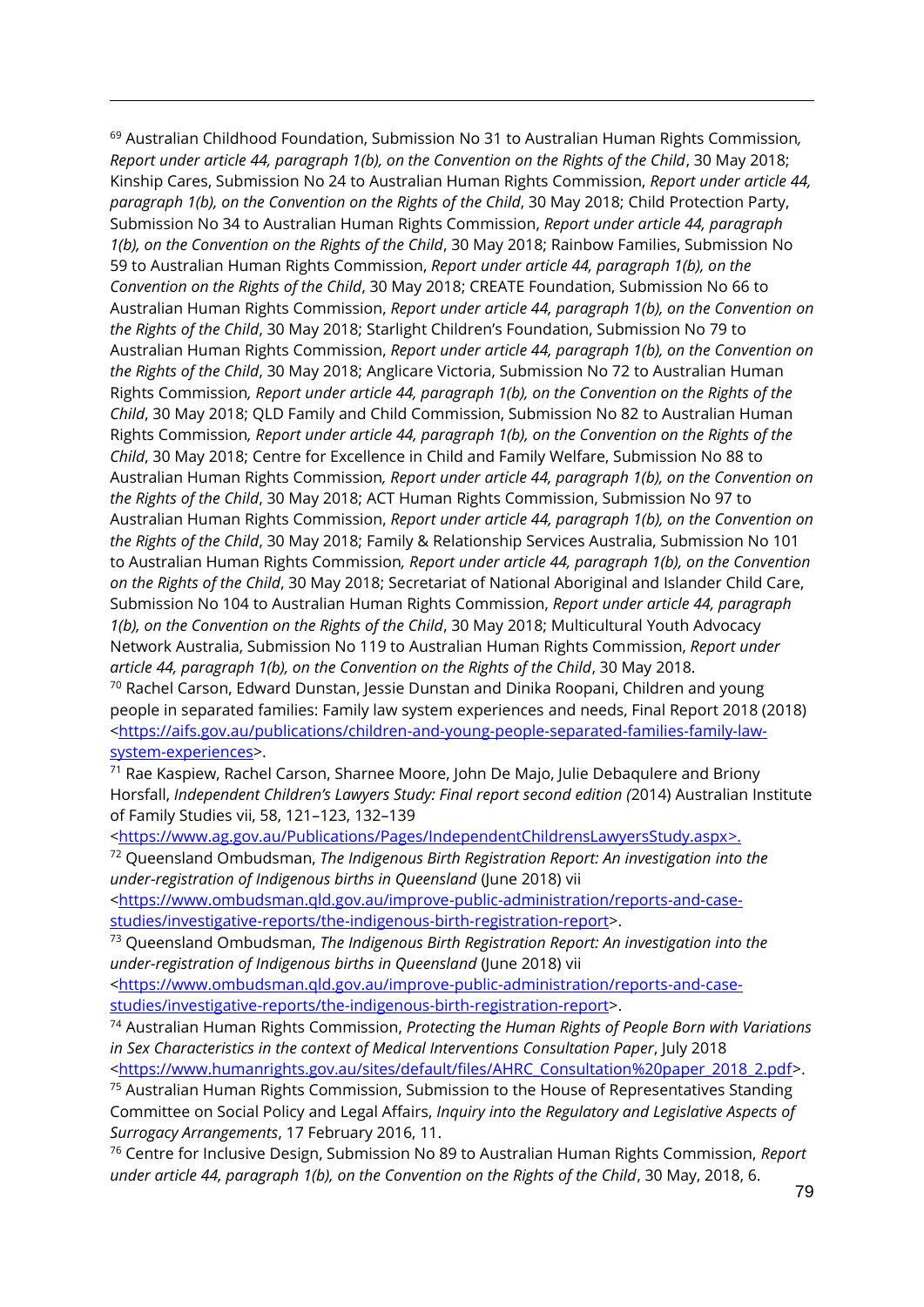<sup>77</sup> Centre for Inclusive Design, Submission No 89 to Australian Human Rights Commission, *Report under article 44, paragraph 1(b), on the Convention on the Rights of the Child*, 30 May, 2018, 6. <sup>78</sup> Centre for Inclusive Design, Submission No 89 to Australian Human Rights Commission, *Report* 

under article 44, paragraph 1(b), on the Convention on the Rights of the Child, 30 May, 2018, 7. <sup>79</sup> Australian Government, *Australia's Combined 5th/6th Periodic Report to the UN Committee on the Rights of the Child* (2018) Appendix, 48–49.

<sup>80</sup> Youth Advocacy Centre, Submission No 73 to Australian Human Rights Commission, *Report under article 44, paragraph 1 (b), on the Convention on the Rights of the Child*, 30 May 2018, 6.

<sup>81</sup> Australian Human Rights Commission, Submission to Department of Communications, *Enhancing Online Safety for Children*, 5 March 2014,

[<https://www.humanrights.gov.au/submissions/enhancing-online-safety-children>](https://www.humanrights.gov.au/submissions/enhancing-online-safety-children).

 $\overline{a}$ 

82 Kristen Smith, Richard Chenhall, Scott McQuire and Emma Kowal, 'Digital Futures in Indigenous Communities' (Melbourne Networked Society Institute Research Paper, No 3, University of Melbourne, 2016) 4

[<https://networkedsociety.unimelb.edu.au/\\_\\_data/assets/pdf\\_file/0010/2057482/Digital-Futures](https://networkedsociety.unimelb.edu.au/__data/assets/pdf_file/0010/2057482/Digital-Futures-in-Indigenous-Communities-MNSI-RP-3-2016.pdf)[in-Indigenous-Communities-MNSI-RP-3-2016.pdf>](https://networkedsociety.unimelb.edu.au/__data/assets/pdf_file/0010/2057482/Digital-Futures-in-Indigenous-Communities-MNSI-RP-3-2016.pdf).

83 Kristen Smith, Richard Chenhall, Scott McQuire and Emma Kowal, 'Digital Futures in Indigenous Communities' (Melbourne Networked Society Institute Research Paper, No 3, University of Melbourne, 2016) 26

[<https://networkedsociety.unimelb.edu.au/\\_\\_data/assets/pdf\\_file/0010/2057482/Digital-Futures](https://networkedsociety.unimelb.edu.au/__data/assets/pdf_file/0010/2057482/Digital-Futures-in-Indigenous-Communities-MNSI-RP-3-2016.pdf)[in-Indigenous-Communities-MNSI-RP-3-2016.pdf>](https://networkedsociety.unimelb.edu.au/__data/assets/pdf_file/0010/2057482/Digital-Futures-in-Indigenous-Communities-MNSI-RP-3-2016.pdf).

<sup>84</sup> Youth Advocacy Centre, Submission No 73 to Australian Human Rights Commission, *Report under article 44, paragraph 1(b), on the Convention on the Rights of the Child*, 30 May, 2018, 14. <sup>85</sup> Australian Institute of Health and Welfare, *Child protection Australia 2016–17* (2018) 28 [<https://www.aihw.gov.au/reports/child-protection/child-protection-australia-2016-17>](https://www.aihw.gov.au/reports/child-protection/child-protection-australia-2016-17).

<sup>86</sup> Australian Institute of Health and Welfare, *Child protection Australia 2016–17* (2018) 21 [<https://www.aihw.gov.au/reports/child-protection/child-protection-australia-2016-17>](https://www.aihw.gov.au/reports/child-protection/child-protection-australia-2016-17).

<sup>87</sup> Australian Bureau of Statistics, *4906.0 Personal Safety, Australia 2016* (2016) Table 31 [<http://www.abs.gov.au/ausstats/abs@.nsf/mf/4906.0>](http://www.abs.gov.au/ausstats/abs@.nsf/mf/4906.0).

<sup>88</sup> Australian Institute of Family Studies, *The prevalence of child abuse and neglect* (April 2017) [<https://aifs.gov.au/cfca/publications/prevalence-child-abuse-and-neglect>](https://aifs.gov.au/cfca/publications/prevalence-child-abuse-and-neglect).

<sup>89</sup> Australian Human Rights Commission, *Children's Rights Report 2015* (2015) 104 [<https://www.humanrights.gov.au/our-work/childrens-rights/publications/childrens-rights](https://www.humanrights.gov.au/our-work/childrens-rights/publications/childrens-rights-report-2015)[report-2015>](https://www.humanrights.gov.au/our-work/childrens-rights/publications/childrens-rights-report-2015).

<sup>90</sup> Australian Bureau of Statistics, *4906.0 Personal Safety, Australia, 2016* (2016) [<http://www.abs.gov.au/ausstats/abs@.nsf/mf/4906.0>](http://www.abs.gov.au/ausstats/abs@.nsf/mf/4906.0).

<sup>91</sup> Australian Institute of Health and Welfare, *Family, domestic and sexual violence in Australia 2018* (2018) 52 [<https://www.aihw.gov.au/reports/domestic-violence/family-domestic-sexual-violence](https://www.aihw.gov.au/reports/domestic-violence/family-domestic-sexual-violence-in-australia-2018/contents/table-of-contents)[in-australia-2018/contents/table-of-contents>](https://www.aihw.gov.au/reports/domestic-violence/family-domestic-sexual-violence-in-australia-2018/contents/table-of-contents).

<sup>92</sup> Australian Human Rights Commission, *Children's Rights Report 2015* (2015) 162

[<https://www.humanrights.gov.au/our-work/childrens-rights/projects/childrens-rights-reports>](https://www.humanrights.gov.au/our-work/childrens-rights/projects/childrens-rights-reports).

<sup>93</sup> Commonwealth, Royal Commission into Institutional Responses to Child Sexual Abuse*, Final Report* (2017) vol 2, 91 [<https://www.childabuseroyalcommission.gov.au/final-report>](https://www.childabuseroyalcommission.gov.au/final-report).

94 Gwynnyth Llewellyn, Sarah Wayland and Gabrielle Hindmarsh, 'Disability and child sexual abuse in institutional contexts' (Research Report, Royal Commission into Institutional Responses to Child Sexual Abuse and University of Sydney, November 2016) 65-70

[<https://www.childabuseroyalcommission.gov.au/media-releases/research-report-disability-and](https://www.childabuseroyalcommission.gov.au/media-releases/research-report-disability-and-child-sexual-abuse-institutional-contexts-released)[child-sexual-abuse-institutional-contexts-released>](https://www.childabuseroyalcommission.gov.au/media-releases/research-report-disability-and-child-sexual-abuse-institutional-contexts-released).

<sup>95</sup> Australian Human Rights Commission, *Children's Rights Report 2015* (2015) 104 [<https://www.humanrights.gov.au/our-work/childrens-rights/projects/childrens-rights-reports>](https://www.humanrights.gov.au/our-work/childrens-rights/projects/childrens-rights-reports).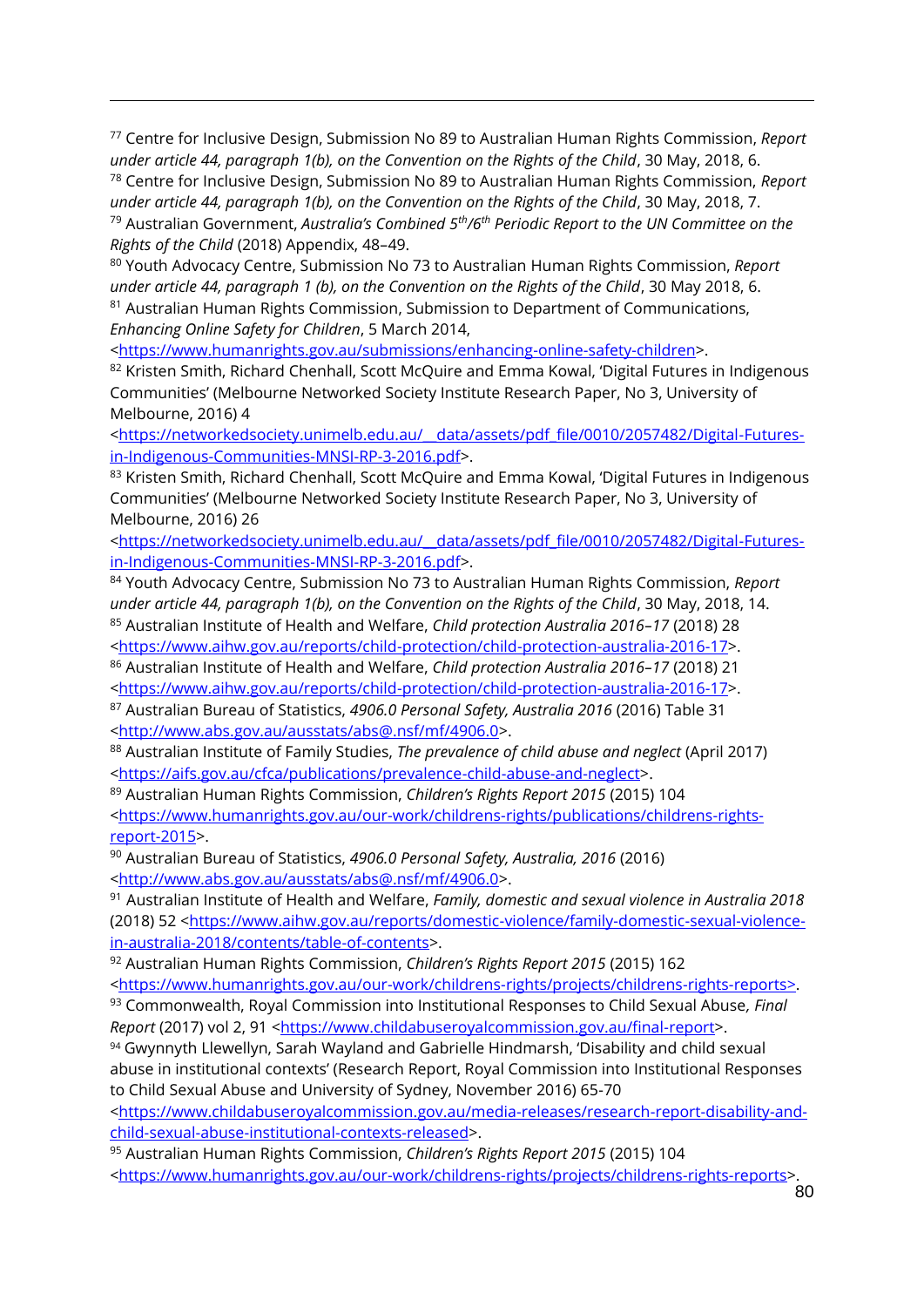<sup>96</sup> Australian Human Rights Commission, *Children's Rights Report 2015* (2015) 160 [https://www.humanrights.gov.au/our-work/childrens-rights/projects/childrens-rights-reports>](https://www.humanrights.gov.au/our-work/childrens-rights/projects/childrens-rights-reports).

 $\overline{a}$ 

<sup>97</sup> Australian Human Rights Commission, *Children's Rights Report 2015* (2015), Chapter 4 [<https://www.humanrights.gov.au/our-work/childrens-rights/projects/childrens-rights-reports>](https://www.humanrights.gov.au/our-work/childrens-rights/projects/childrens-rights-reports).

<sup>98</sup> Commonwealth, Royal Commission into Institutional Responses to Child Sexual Abuse*, Final Report* (2017) vol 2, 78 [<https://www.childabuseroyalcommission.gov.au/final-report>](https://www.childabuseroyalcommission.gov.au/final-report). The NCC, in her Children's Rights Report 2017, has also recommended a routine national child

maltreatment incidence and prevalence study. See: Australian Human Rights Commission, Children's Rights Report 2017 (2017) 186 <https://www.humanrights.gov.au/our-work/childrensrights/projects/childrens-rights-reports>.

<sup>99</sup> Australian Government, *Australian Government Response to the Royal Commission into Institutional Responses to Child Sexual Abuse* (13 June 2018)

[<https://www.ag.gov.au/RightsAndProtections/Australian-Government-Response-to-the-Royal-](https://www.ag.gov.au/RightsAndProtections/Australian-Government-Response-to-the-Royal-Commission-into-Institutional-Responses-to-Child-Sexual-Abuse/Pages/default.aspx)[Commission-into-Institutional-Responses-to-Child-Sexual-Abuse/Pages/default.aspx>](https://www.ag.gov.au/RightsAndProtections/Australian-Government-Response-to-the-Royal-Commission-into-Institutional-Responses-to-Child-Sexual-Abuse/Pages/default.aspx).

<sup>100</sup> Australian Human Rights Commission, *Children's Rights Report 2015* (2015) 99 [<https://www.humanrights.gov.au/our-work/childrens-rights/projects/childrens-rights-reports>](https://www.humanrights.gov.au/our-work/childrens-rights/projects/childrens-rights-reports).

<sup>101</sup> Australian Human Rights Commission, *Children's Rights Report 201*5 (2015) 124–126 [<https://www.humanrights.gov.au/our-work/childrens-rights/projects/childrens-rights-reports>](https://www.humanrights.gov.au/our-work/childrens-rights/projects/childrens-rights-reports).

<sup>102</sup> Victorian Royal Commission into Family Violence, *Summary and Recommendations* (March 2016) [<http://www.rcfv.com.au/Report-Recommendations>](http://www.rcfv.com.au/Report-Recommendations).

<sup>103</sup> Australian Bureau of Statistics, *4906.0 Personal Safety, Australia, 2016* (2016) [<http://www.abs.gov.au/ausstats/abs@.nsf/mf/4906.0>](http://www.abs.gov.au/ausstats/abs@.nsf/mf/4906.0).

<sup>104</sup> Australian Bureau of Statistics, *4906.0 Personal Safety, Australia, 2016* (2016) Table 30 [<http://www.abs.gov.au/ausstats/abs@.nsf/mf/4906.0>](http://www.abs.gov.au/ausstats/abs@.nsf/mf/4906.0).

<sup>105</sup> Australian Bureau of Statistics, *4906.0 Personal Safety, Australia, 2016* (2016) Table 30 [<http://www.abs.gov.au/ausstats/abs@.nsf/mf/4906.0>](http://www.abs.gov.au/ausstats/abs@.nsf/mf/4906.0).

<sup>106</sup> Australia's National Research Organisation for Women's Safety, *Domestic and family violence and parenting: Mixed method insights into impact and support needs: Final report* (June 2017) 14 [<https://www.anrows.org.au/domestic-and-family-violence-and-parenting-mixed-method](https://www.anrows.org.au/domestic-and-family-violence-and-parenting-mixed-method-insights-impact-and-support-needs)[insights-impact-and-support-needs>](https://www.anrows.org.au/domestic-and-family-violence-and-parenting-mixed-method-insights-impact-and-support-needs).

<sup>107</sup> Australian Institute of Health and Welfare, *Family, domestic and sexual violence in Australia, 2018* (2018) xii [<https://www.aihw.gov.au/reports/domestic-violence/family-domestic-sexual](https://www.aihw.gov.au/reports/domestic-violence/family-domestic-sexual-violence-in-australia-2018/contents/table-of-contents)[violence-in-australia-2018/contents/table-of-contents>](https://www.aihw.gov.au/reports/domestic-violence/family-domestic-sexual-violence-in-australia-2018/contents/table-of-contents).

<sup>108</sup> Secretariat of National Aboriginal and Islander Child Care, National Family Violence Prevention Legal Services and National Aboriginal and Torres Strait Islander Legal Services, *Strong Families, Safe Kids: Family violence response and prevention for Aboriginal and Torres Strait Islander children*  and families (September 2017) 9 [<https://www.snaicc.org.au/strong-families-safe-kids-family](https://www.snaicc.org.au/strong-families-safe-kids-family-violence-response-prevention-aboriginal-torres-strait-islander-children-families)[violence-response-prevention-aboriginal-torres-strait-islander-children-families>](https://www.snaicc.org.au/strong-families-safe-kids-family-violence-response-prevention-aboriginal-torres-strait-islander-children-families).

109For example: Secretariat of National Aboriginal and Islander Child Care, Submission No 104 Australian Human Rights Commission, *Report under article 44, paragraph 1(b) on the Convention on the Rights of the Child*, 30 May 2018, 12.

<sup>110</sup> Australian Law Reform Commission, *Review of the Family Law System* (31 May 2018) [<https://www.alrc.gov.au/inquiries/family-law-system>](https://www.alrc.gov.au/inquiries/family-law-system).

<sup>111</sup> Australian Human Rights Commission, Submission No 4 to Senate Legal and Constitutional Affairs Legislation Committee, *Inquiry into the Family Law Amendment (Family Violence and Other Measures) Bill 2017* (7 February 2018) [<https://www.humanrights.gov.au/submissions/family-law](https://www.humanrights.gov.au/submissions/family-law-amendment-family-violence-and-other-measures-bill-2017)[amendment-family-violence-and-other-measures-bill-2017>](https://www.humanrights.gov.au/submissions/family-law-amendment-family-violence-and-other-measures-bill-2017).

 $\overline{8}1$ <sup>112</sup> Australian Human Rights Commission, Submission No 4 to Senate Legal and Constitutional Affairs Legislation Committee, *Inquiry into the Family Law Amendment (Family Violence and Other Measures) Bill 2017* (7 February 2018) [<https://www.humanrights.gov.au/submissions/family-law](https://www.humanrights.gov.au/submissions/family-law-amendment-family-violence-and-other-measures-bill-2017)[amendment-family-violence-and-other-measures-bill-2017>](https://www.humanrights.gov.au/submissions/family-law-amendment-family-violence-and-other-measures-bill-2017).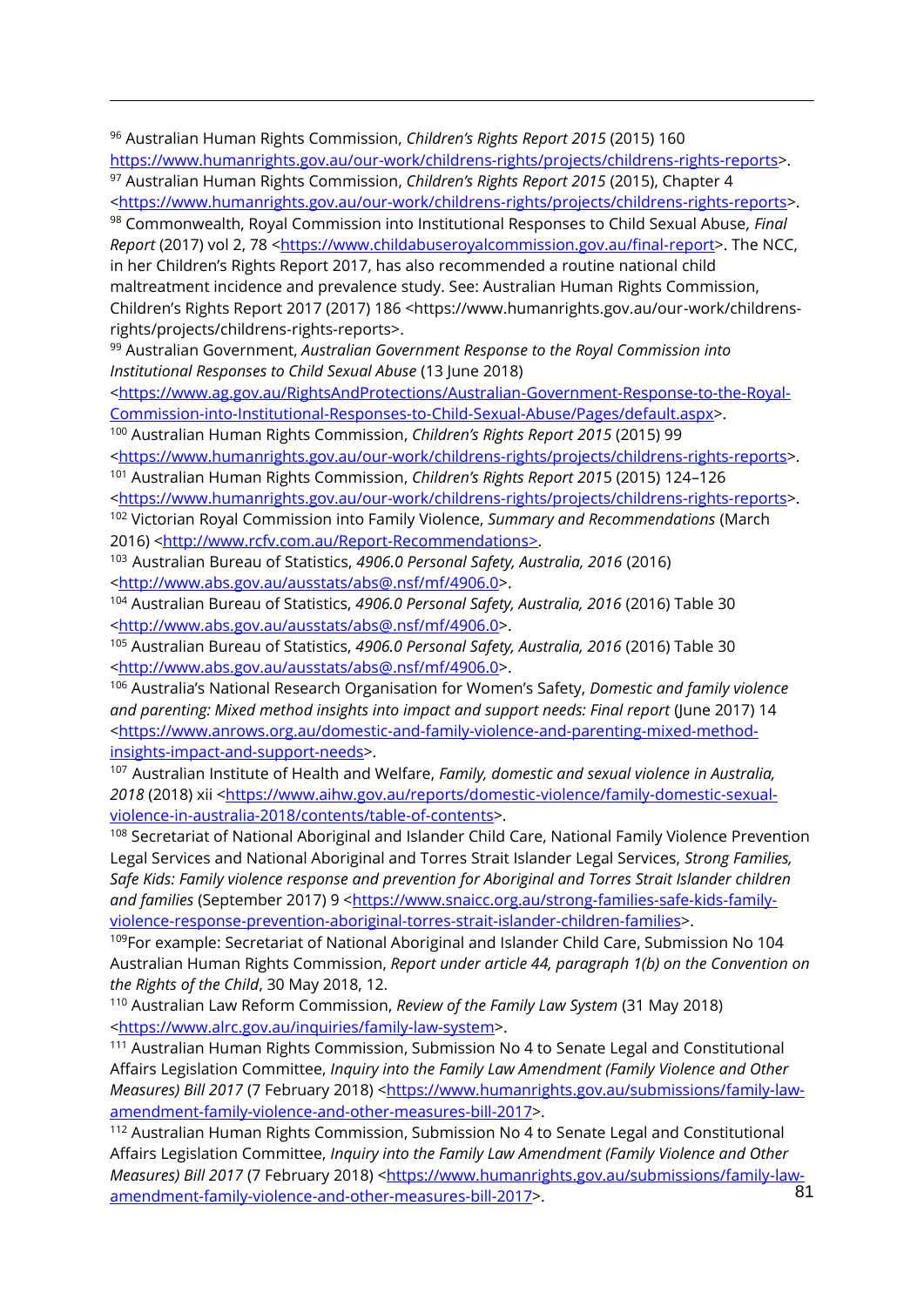<sup>113</sup> Australian Human Rights Commission, Submission No 41 to Senate Finance and Public Administration Reference Committee, *Inquiry into Domestic Violence and Gender Inequality* (4 April 2016) [<https://www.humanrights.gov.au/submissions/submission-inquiry-domestic-violence-and](https://www.humanrights.gov.au/submissions/submission-inquiry-domestic-violence-and-gender-inequality-2016)[gender-inequality-2016>](https://www.humanrights.gov.au/submissions/submission-inquiry-domestic-violence-and-gender-inequality-2016).

 $\overline{a}$ 

<sup>114</sup> Hall and Partners (Open Mind), *The Line Campaign: Summary of Research Outcomes* (May 2015) 4 [<https://www.ourwatch.org.au/MediaLibraries/OurWatch/our-publications/The-Line-campaign-](https://www.ourwatch.org.au/MediaLibraries/OurWatch/our-publications/The-Line-campaign-Research-summary-AA-28-May-2015_1.docx)[Research-summary-AA-28-May-2015\\_1.docx>](https://www.ourwatch.org.au/MediaLibraries/OurWatch/our-publications/The-Line-campaign-Research-summary-AA-28-May-2015_1.docx).

<sup>115</sup> Australian Government, *Third Action Plan 2016–2019 of the National Action Plan to Reduce Violence Against Women and their Children* (2016), National Priority Area 1: Prevention and early intervention.

<sup>116</sup> Australian Human Rights Commission, *Children's Rights Report 2015* (2015) 139–143 [<https://www.humanrights.gov.au/our-work/childrens-rights/projects/childrens-rights-reports>](https://www.humanrights.gov.au/our-work/childrens-rights/projects/childrens-rights-reports).

<sup>117</sup> Department of Social Services, *Respectful Relationships Evaluation: Summary of findings* (July 2014) [<https://www.dss.gov.au/women/publications-articles/respectful-relationships-evaluation](https://www.dss.gov.au/women/publications-articles/respectful-relationships-evaluation-summary-of-findings)[summary-of-findings>](https://www.dss.gov.au/women/publications-articles/respectful-relationships-evaluation-summary-of-findings).

<sup>118</sup> Australian Human Rights Commission, *Children's Rights Report* 2015 (2015) 138 [<https://www.humanrights.gov.au/our-work/childrens-rights/projects/childrens-rights-reports>](https://www.humanrights.gov.au/our-work/childrens-rights/projects/childrens-rights-reports).

<sup>119</sup> Victorian Government, Victorian Royal Commission into Family Violence, *Summary and Recommendations* (March 2016) 8 [<http://www.rcfv.com.au/Report-Recommendations>](http://www.rcfv.com.au/Report-Recommendations).

<sup>120</sup> Northern Territory Anti-Discrimination, Submission No 120 to the Australian Human Rights Commission, *Report under article 44, paragraph 1(b) on the Convention on the Rights of the Child*, 30 May 2018.

<sup>121</sup> Laura Vidal, 'Developing Innovative, 'Best Practice Solutions to Address Forced Marriage in Australia' (Report to The Winston Churchill Memorial Trust of Australia 2016) 6.

<sup>122</sup> Australian Government, *National Action Plan to Combat Human Trafficking and Slavery 2015–* 2019 (2014) 20 [<https://www.homeaffairs.gov.au/about/crime/human-trafficking/australias](https://www.homeaffairs.gov.au/about/crime/human-trafficking/australias-response)[response>](https://www.homeaffairs.gov.au/about/crime/human-trafficking/australias-response).

<sup>123</sup> Australian Government, *Australia's joint fifth and sixth report under the Convention on the Rights of the Child, second report on the Optional Protocol on the sale of children, child prostitution and child pornography and second report on the Optional Protocol on the involvement of children in armed conflict* (2018), Endnotes and Appendices, 209

[<https://tbinternet.ohchr.org/\\_layouts/treatybodyexternal/Download.aspx?symbolno=CRC/AUS/5](https://tbinternet.ohchr.org/_layouts/treatybodyexternal/Download.aspx?symbolno=CRC/AUS/5-6&Lang=en) [-6&Lang=en>](https://tbinternet.ohchr.org/_layouts/treatybodyexternal/Download.aspx?symbolno=CRC/AUS/5-6&Lang=en).

<sup>124</sup> Salvation Army, Supplemental Submission No 25 to Joint Committee on Law Enforcement, *Inquiry into Human Trafficking* (January 2017)

[<https://www.aph.gov.au/Parliamentary\\_Business/Committees/Joint/Law\\_Enforcement/Humantr](https://www.aph.gov.au/Parliamentary_Business/Committees/Joint/Law_Enforcement/Humantrafficking45) [afficking45>](https://www.aph.gov.au/Parliamentary_Business/Committees/Joint/Law_Enforcement/Humantrafficking45).

<sup>125</sup> Samantha Lyneham and Samantha Bricknell, '*When saying no is not an option: Forced marriage in Australia and New Zealand'* (Australian Institute of Criminology Research Report 11, 2018) 2.

<sup>126</sup> Australian Government, *Australia's joint fifth and sixth report under the Convention on the Rights of the Child, second report on the Optional Protocol on the sale of children, child prostitution and child pornography and second report on the Optional Protocol on the involvement of children in armed conflict* (2018) 41

[<https://tbinternet.ohchr.org/\\_layouts/treatybodyexternal/Download.aspx?symbolno=CRC/AUS/5](https://tbinternet.ohchr.org/_layouts/treatybodyexternal/Download.aspx?symbolno=CRC/AUS/5-6&Lang=en) [-6&Lang=en>](https://tbinternet.ohchr.org/_layouts/treatybodyexternal/Download.aspx?symbolno=CRC/AUS/5-6&Lang=en).

<sup>127</sup> Assistant Minister for Home Affairs, *Support for Victims of Modern Slavery*, 15 February 2018 [<https://minister.homeaffairs.gov.au/alexhawke/Pages/support-for-victims-of-modern](https://minister.homeaffairs.gov.au/alexhawke/Pages/support-for-victims-of-modern-slavery.aspx)[slavery.aspx>](https://minister.homeaffairs.gov.au/alexhawke/Pages/support-for-victims-of-modern-slavery.aspx).

82 <sup>128</sup> Good Shepherd Australia New Zealand, Submission No 116 to Australian Human Rights Commission, *Report under article 44, paragraph 1(b), on the Convention on the Rights of the Child*, 30 May 2018.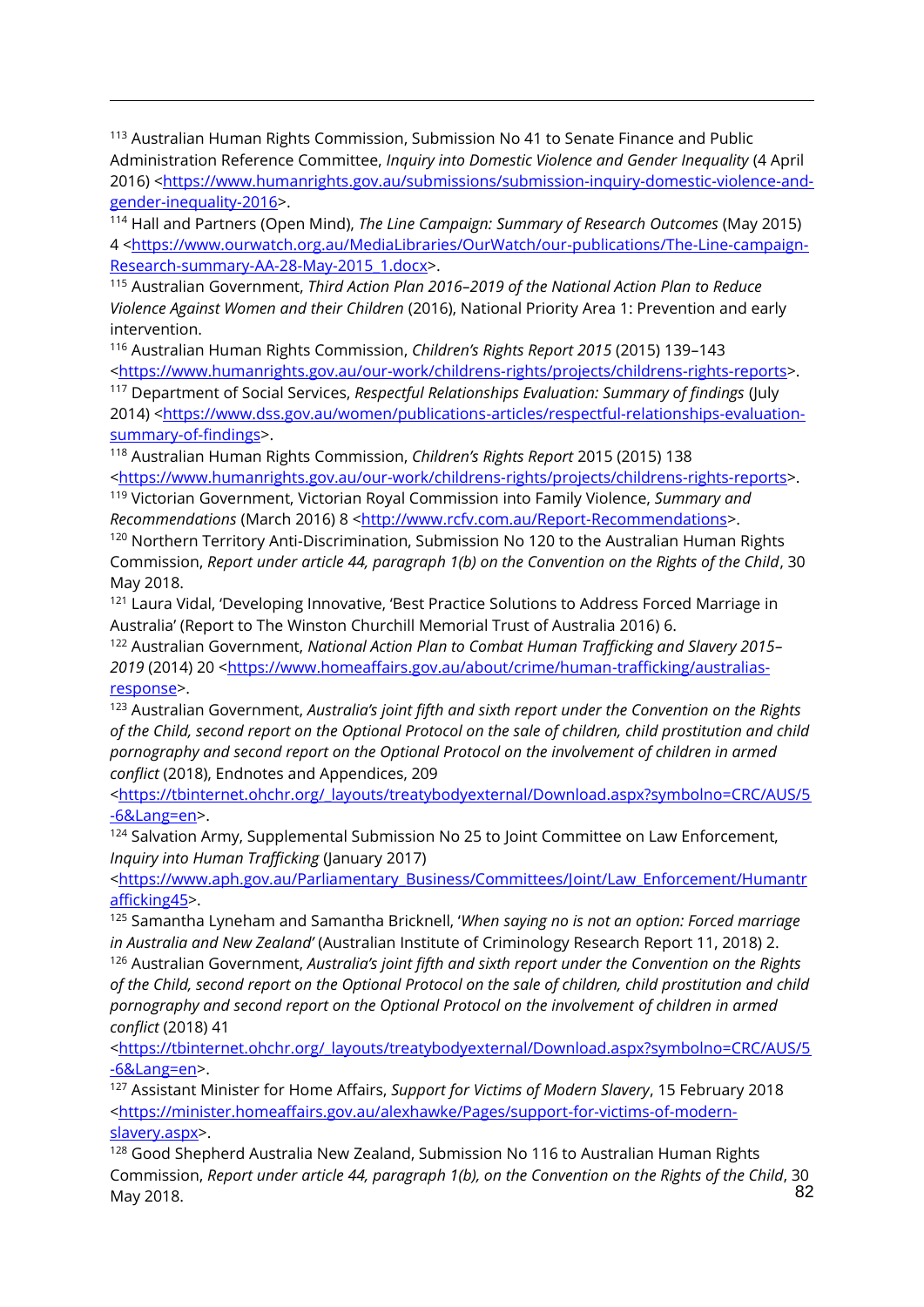<sup>129</sup> Australian Human Rights Commission, Submission No 23 to Parliamentary Joint Committee on Law Enforcement, *Inquiry into Human Trafficking*, 4 March 2016,

[<https://www.humanrights.gov.au/submissions/submission-inquiry-human-trafficking-2016>](https://www.humanrights.gov.au/submissions/submission-inquiry-human-trafficking-2016).

<sup>130</sup> Good Shepherd Australia New Zealand, Submission No 116 to Australian Human Rights Commission*, Report under article 44, paragraph 1(b), on the Convention on the Rights of the Child*, 30 May 2018.

<sup>131</sup>Family Planning Victoria, *[Improving the health care of women and girls affected by female genital](http://www.fpv.org.au/assets/resources/FGM-ServeCoOrdinationGuideNationalWeb.pdf)  [mutilation/cutting: a national approach to service coordination](http://www.fpv.org.au/assets/resources/FGM-ServeCoOrdinationGuideNationalWeb.pdf)* (January 2014) 5

[<https://www.fpv.org.au/professional-learning-support/resources/publications](https://www.fpv.org.au/professional-learning-support/resources/publications-research/publications)[research/publications>](https://www.fpv.org.au/professional-learning-support/resources/publications-research/publications).

 $\overline{a}$ 

<sup>132</sup> Australian Government Attorney's General Department, *Review of Australia's Female Genital Mutilation legal framework Final Report* (March 2013) 15

<https://www.ag.gov.au/Publications/Pages/ReviewofAustraliasFemaleGenitalMutilationlegalfram ework-FinalReportPublicationandforms.aspx>.

<sup>133</sup> Australian Lawyers for Human Rights, Submission No 100 to Australian Human Rights Commission, *Report under article 44, paragraph 1(b), on the Convention on the Rights of the Child*, 30 May 2018, 19. See also: P Sureshkumar, Y Zurynski, S Moloney, S Raman, N Varol and EJ Elliott, 'Female genital mutilation: Survey of paediatricians' knowledge, attitudes and practice' (2016) *Child Abuse & Neglect* 5 and Australian Medical Association, *Female Genital Mutilation 2017* (23 March 2017) [<https://ama.com.au/position-statement/female-genital-mutilation-2017>](https://ama.com.au/position-statement/female-genital-mutilation-2017).

<sup>134</sup> Commonwealth, Royal Commission into Institutional Responses to Child Sexual Abuse*, Final Report* (2017) [<https://www.childabuseroyalcommission.gov.au/final-report>](https://www.childabuseroyalcommission.gov.au/final-report).

<sup>135</sup> Commonwealth, Royal Commission into Institutional Responses to Child Sexual Abuse*, Final Report* (2017) vol 2, 69-71 [<https://www.childabuseroyalcommission.gov.au/final-report>](https://www.childabuseroyalcommission.gov.au/final-report).

<sup>136</sup> Commonwealth, Royal Commission into Institutional Responses to Child Sexual Abuse*, Final Report* (2017) vol 2, 65 [<https://www.childabuseroyalcommission.gov.au/final-report>](https://www.childabuseroyalcommission.gov.au/final-report).

<sup>137</sup> Commonwealth, Royal Commission into Institutional Responses to Child Sexual Abuse*, Final Report* (2017) vol 2, 3 [<https://www.childabuseroyalcommission.gov.au/final-report>](https://www.childabuseroyalcommission.gov.au/final-report).

<sup>138</sup> Commonwealth, Royal Commission into Institutional Responses to Child Sexual Abuse*, Final Report* (2017) vol 2, 5 [<https://www.childabuseroyalcommission.gov.au/final-report>](https://www.childabuseroyalcommission.gov.au/final-report).

<sup>139</sup> Commonwealth, Royal Commission into Institutional Responses to Child Sexual Abuse, *Redress*  and Civil Litigation Report (2015) [<https://www.childabuseroyalcommission.gov.au/about-us/our](https://www.childabuseroyalcommission.gov.au/about-us/our-reports/interim-report-html)[reports/interim-report-html>](https://www.childabuseroyalcommission.gov.au/about-us/our-reports/interim-report-html).

<sup>140</sup> National Redress Scheme for Institutional Child Sexual Abuse Act 2018 (Cth) s 16(1).

<sup>141</sup> Australian Human Rights Commission, Submission No 23 to Senate Standing Committee on Community Affairs*, Inquiry into National Redress Scheme for Institutional Child Sexual Abuse Bill 2018 and Related Bill* (2018)

[<https://www.aph.gov.au/Parliamentary\\_Business/Committees/Senate/Community\\_Affairs/Natio](https://www.aph.gov.au/Parliamentary_Business/Committees/Senate/Community_Affairs/NationalRedressScheme/Submissions) [nalRedressScheme/Submissions>](https://www.aph.gov.au/Parliamentary_Business/Committees/Senate/Community_Affairs/NationalRedressScheme/Submissions).

<sup>142</sup> Australian Human Rights Commission, Submission No 23 to Senate Standing Committee on Community Affairs*, Inquiry into National Redress Scheme for Institutional Child Sexual Abuse Bill 2018 and Related Bill* (2018)

[<https://www.aph.gov.au/Parliamentary\\_Business/Committees/Senate/Community\\_Affairs/Natio](https://www.aph.gov.au/Parliamentary_Business/Committees/Senate/Community_Affairs/NationalRedressScheme/Submissions) [nalRedressScheme/Submissions>](https://www.aph.gov.au/Parliamentary_Business/Committees/Senate/Community_Affairs/NationalRedressScheme/Submissions).

<sup>143</sup> National Redress Scheme for Institutional Child Sexual Abuse Act 2018 (Cth) s 13(1)(e).

<sup>144</sup> National Redress Scheme for Institutional Child Sexual Abuse Act 2018 (Cth) s 63(1).

<sup>145</sup> National Redress Scheme for Institutional Child Sexual Abuse Act 2018 (Cth) s 20(1)(c).

<sup>146</sup> ACT Human Rights Commission, Submission No 97 to Australian Human Rights Commission, *Report under article 44, paragraph 1(b), on the Convention on the Rights of the Child*, 30 May 2018, 5. <sup>147</sup> Australian Institute of Family Studies, *Corporal punishment: Key Issues* (March 2017)

[<https://aifs.gov.au/cfca/publications/corporal-punishment-key-issues>](https://aifs.gov.au/cfca/publications/corporal-punishment-key-issues).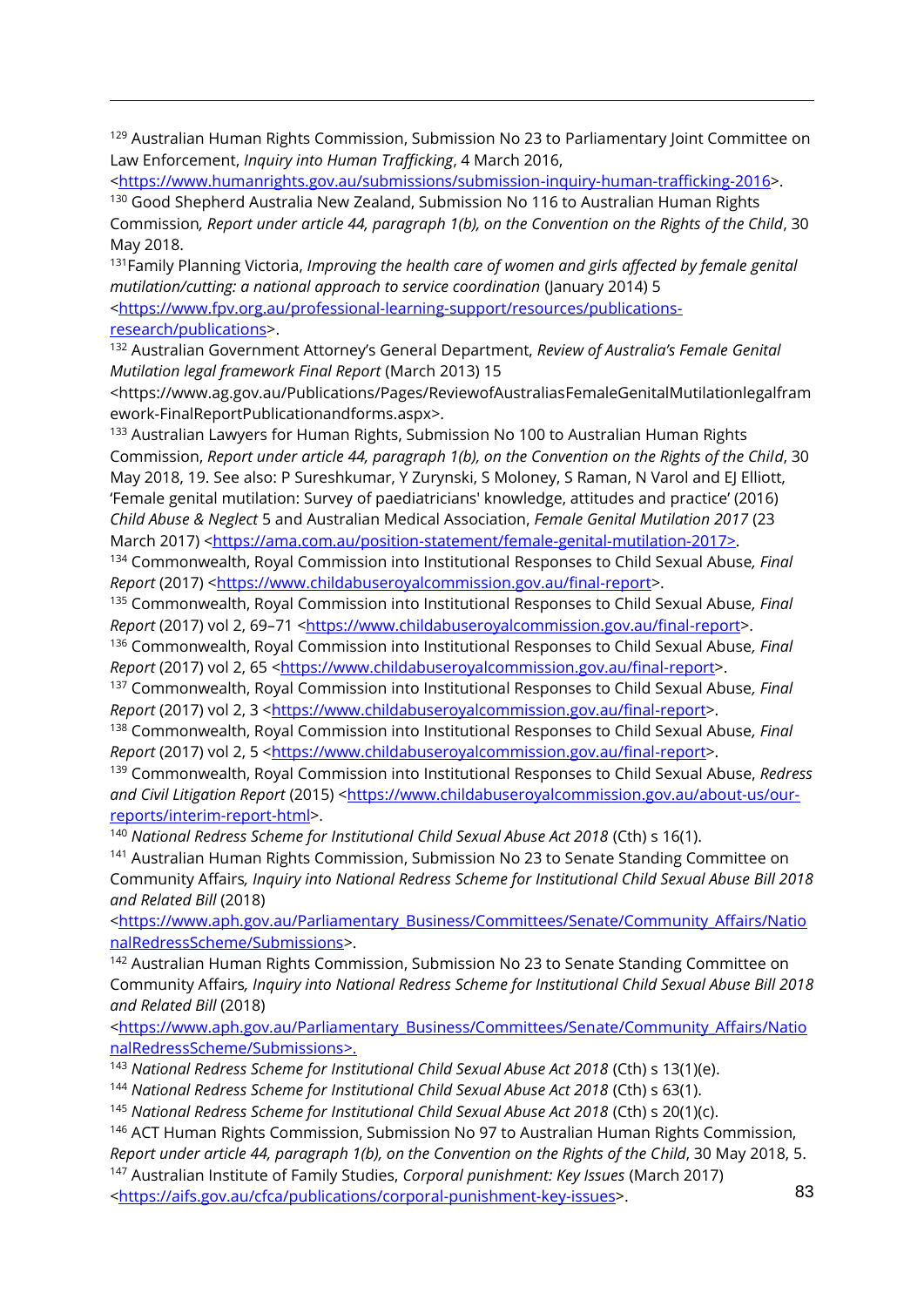<sup>148</sup> Australian Institute of Family Studies, *Corporal punishment: Key Issues* (March 2017) [<https://aifs.gov.au/cfca/publications/corporal-punishment-key-issues>](https://aifs.gov.au/cfca/publications/corporal-punishment-key-issues).

<sup>149</sup> Australian Institute of Family Studies, *Corporal punishment: Key Issues* (March 2017) [<https://aifs.gov.au/cfca/publications/corporal-punishment-key-issues>](https://aifs.gov.au/cfca/publications/corporal-punishment-key-issues).

<sup>150</sup> Australian Human Rights Commission, *Children's Rights Report 2014* (2014) 138

 $\overline{a}$ 

[<https://www.humanrights.gov.au/our-work/childrens-rights/projects/childrens-rights-reports>](https://www.humanrights.gov.au/our-work/childrens-rights/projects/childrens-rights-reports).

<sup>151</sup> Australian Human Rights Commission, *Children's Rights Report 2014* (2014) 138

[<https://www.humanrights.gov.au/our-work/childrens-rights/projects/childrens-rights-reports>](https://www.humanrights.gov.au/our-work/childrens-rights/projects/childrens-rights-reports). <sup>152</sup> Australian Human Rights Commission, *Children's Rights Report 2014* (2014) 153

[<https://www.humanrights.gov.au/our-work/childrens-rights/projects/childrens-rights-reports>](https://www.humanrights.gov.au/our-work/childrens-rights/projects/childrens-rights-reports). <sup>153</sup> Royal Australasian College of Physicians, Submission 60 to Australian Human Rights

Commission, *Report under article 44, paragraph 1(b), on the Convention on the Rights*, 30 May 2018, 5; Good Shepherd Australia New Zealand, Submission 116 to Australian Human Rights Commission, *Report under article 44, paragraph 1(b), on the Convention on the Rights*, 30 May 2018, 17; Australian Council of Social Services, Submission 75 to Australian Human Rights Commission*, Report under article 44, paragraph 1(b), on the Convention on the Rights*, 30 May 2018, 5; Family Care, Submission 94 to the Australian Human Rights Commission, *Report under article 44, paragraph 1(b), on the Convention on the Rights*, 30 May 2018, 2; Early Childhood Australia, Submission 115 to Australian Human Rights Commission, *Report under article 44, paragraph 1(b), on the Convention on the Rights*, 30 May 2018, 9.

<sup>154</sup> Early Childcare Australia, Submission 115 to Australian Human Rights Commission, *Report under article 44, paragraph 1(b), on the Convention on the Rights*, 30 May 2018, 9. <sup>155</sup> Australian Human Rights Commission, *Children's Rights Report 2017* (2017) 63 [<https://www.humanrights.gov.au/our-work/childrens-rights/publications/childrens-rights](https://www.humanrights.gov.au/our-work/childrens-rights/publications/childrens-rights-report-2017)[report-2017>](https://www.humanrights.gov.au/our-work/childrens-rights/publications/childrens-rights-report-2017).

<sup>156</sup> Australian Government, Department of Human Services, *Parental Leave Pay* (2018) [<https://www.humanservices.gov.au/individuals/services/centrelink/parental-leave-pay>](https://www.humanservices.gov.au/individuals/services/centrelink/parental-leave-pay); Department of Human Services, Australian Government, *Dad and Partner Pay* (2018) [<https://www.humanservices.gov.au/individuals/services/centrelink/dad-and-partner-pay>](https://www.humanservices.gov.au/individuals/services/centrelink/dad-and-partner-pay). <sup>157</sup> Productivity Commission, Paid Parental Leave: support for parents with newborn children, *Inquiry Report 2009* (2009) 159.

<sup>158</sup> Royal Australasian College of Physicians, Submission No 60 to Australian Human Rights Commission*, Report under article 44, paragraph 1(b), on the Convention on the Rights of the Child*, 30 May 2018, 5.

<sup>159</sup> Australian Institute of Health and Welfare, *Child Protection Australia: Appendixes C to E 2016– 2017* (2017) 30; Commonwealth, Royal Commission and Board of Inquiry into the Protection and Detention of Children in the Northern Territory, *Final Report* (2017) vol 3a, 191.

<sup>160</sup> Commonwealth, Royal Commission into Institutional responses to Child Sexual Abuse, *Final Report: Contemporary out of home care* (2017) vol 12, 57.

<sup>161</sup> Australian Institute of Health and Welfare, *Child protection Australia 2016–17* (2018) 16 [<https://www.aihw.gov.au/reports/child-protection/child-protection-australia-2016-17>](https://www.aihw.gov.au/reports/child-protection/child-protection-australia-2016-17).

<sup>162</sup> Australian Institute of Health and Welfare, *Child protection Australia 2016–2017* (2018) [<https://www.aihw.gov.au/reports/child-protection/child-protection-australia-2016-17>](https://www.aihw.gov.au/reports/child-protection/child-protection-australia-2016-17); Australian Institute of Health and Welfare, *Child protection Australia 2012–2013* (2014) 10 [<https://www.aihw.gov.au/reports/child-protection/child-protection-australia-2012-](https://www.aihw.gov.au/reports/child-protection/child-protection-australia-2012-13/contents/table-of-contents) [13/contents/table-of-contents>](https://www.aihw.gov.au/reports/child-protection/child-protection-australia-2012-13/contents/table-of-contents).

<sup>163</sup> Australian Institute of Family Studies. *Children in Care: CFCA Resource Sheet* (September 2018) [<https://aifs.gov.au/cfca/publications/children-care>](https://aifs.gov.au/cfca/publications/children-care).

<sup>164</sup> Australian Institute of Health and Welfare, *Child protection Australia 2016–2017* (2018) 39 [<https://www.aihw.gov.au/reports/child-protection/child-protection-australia-2016-](https://www.aihw.gov.au/reports/child-protection/child-protection-australia-2016-17/contents/children-receiving-child-protection-services) [17/contents/children-receiving-child-protection-services>](https://www.aihw.gov.au/reports/child-protection/child-protection-australia-2016-17/contents/children-receiving-child-protection-services).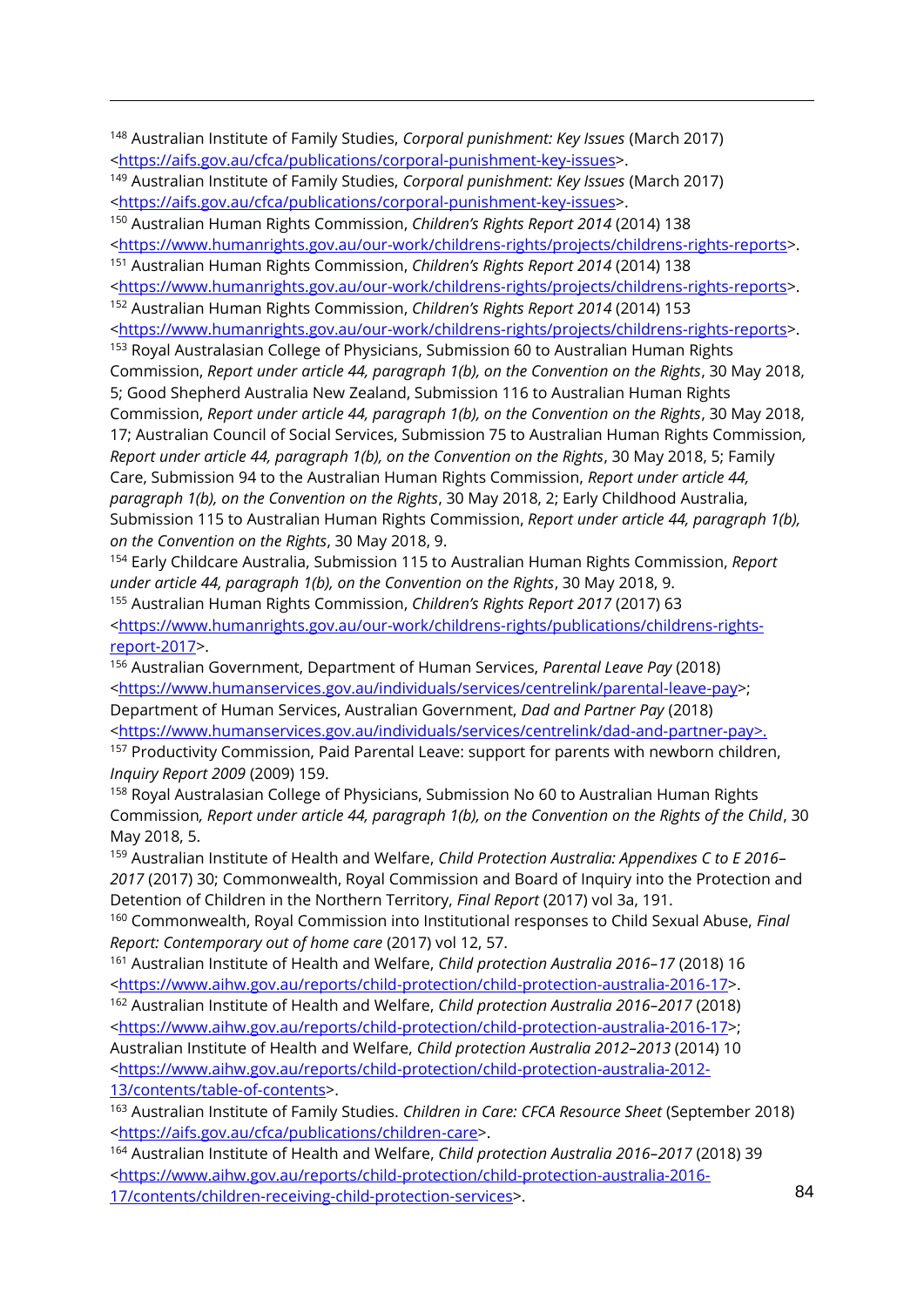<sup>165</sup> Australian Institute of Family Studies. *Children in Care: CFCA Resource Sheet* (September 2018) [<https://aifs.gov.au/cfca/publications/children-care>](https://aifs.gov.au/cfca/publications/children-care).

<sup>166</sup> Australian Institute of Health and Welfare, *Child protection Australia 2016–2017* (2018) 44 [<https://www.aihw.gov.au/reports/child-protection/child-protection-australia-2016-](https://www.aihw.gov.au/reports/child-protection/child-protection-australia-2016-17/contents/children-receiving-child-protection-services) [17/contents/children-receiving-child-protection-services>](https://www.aihw.gov.au/reports/child-protection/child-protection-australia-2016-17/contents/children-receiving-child-protection-services).

<sup>167</sup> Commonwealth, Royal Commission and Board of Inquiry into the Protection and Detention of Children in the Northern Territory, *Final Report Findings and Recommendations* (2017) 22; Commonwealth, Royal Commission into Institutional Responses to Child Sexual Abuse, *Final Report Recommendations* (2017) 35–41; Senate Standing Committees on Community Affairs, Parliament of Australia, *Inquiry into out of home care list of recommendations* (2015)

[<https://www.aph.gov.au/Parliamentary\\_Business/Committees/Senate/Community\\_Affairs/Out\\_o](https://www.aph.gov.au/Parliamentary_Business/Committees/Senate/Community_Affairs/Out_of_home_care/Report/b01) [f\\_home\\_care/Report/b01>](https://www.aph.gov.au/Parliamentary_Business/Committees/Senate/Community_Affairs/Out_of_home_care/Report/b01); New South Wales Ombudsman, *Review of the NSW Child Protection System: Are things improving? A special report to Parliaments under s.31 of the Ombusdman Act 1974* (2014) 32; General Purpose Standing Committee No. 2, Parliament of New South Wales, *Child Protection* (2017) xi; David Tune, Public Service Associate, *Independent Review of Out of Home Care in New South Wales Final Report* (2015) 7 [<https://psa.asn.au/wp-content/uploads/2018/06/TUNE-](https://psa.asn.au/wp-content/uploads/2018/06/TUNE-REPORT-indep-review-out-of-home-care-in-nsw-ilovepdf-compressed1.pdf)[REPORT-indep-review-out-of-home-care-in-nsw-ilovepdf-compressed1.pdf>](https://psa.asn.au/wp-content/uploads/2018/06/TUNE-REPORT-indep-review-out-of-home-care-in-nsw-ilovepdf-compressed1.pdf); Philip Cummins, Dorothy Scott and Bill Scales, Victorian Government*, Report of the Protecting Victoria's Vulnerable Children Inquiry* (2012) vol 1, xlix [<http://childprotectioninquiry.vic.gov.au/report-pvvc-](http://childprotectioninquiry.vic.gov.au/report-pvvc-inquiry.html)

[inquiry.html>](http://childprotectioninquiry.vic.gov.au/report-pvvc-inquiry.html); Victorian Commission for Children and Young People, *In the child's best interests: Inquiry into compliance with the intent of the Aboriginal Child Placements Principle in Victoria* (2016) 27 [<https://ccyp.vic.gov.au/assets/Publications-inquiries/In-the-childs-best-interests-inquiry-](https://ccyp.vic.gov.au/assets/Publications-inquiries/In-the-childs-best-interests-inquiry-report.pdf)

[report.pdf>](https://ccyp.vic.gov.au/assets/Publications-inquiries/In-the-childs-best-interests-inquiry-report.pdf); Commission for Children and Young People, *Always was, always will be Koori children: Systemic inquiry into services provided to Aboriginal children and young people in out-of-home care in Victoria* (2016) 14 [<https://ccyp.vic.gov.au/assets/Publications-inquiries/always-was-always-will](https://ccyp.vic.gov.au/assets/Publications-inquiries/always-was-always-will-be-koori-children-inquiry-report-oct16.pdf)[be-koori-children-inquiry-report-oct16.pdf>](https://ccyp.vic.gov.au/assets/Publications-inquiries/always-was-always-will-be-koori-children-inquiry-report-oct16.pdf); Tim Carmody, Queensland Child Protection Commission of Inquiry, *Taking Responsibility: A roadmap for Queensland child protection final report*

(2013) xxvii

 $\overline{a}$ 

[<http://www.childprotectioninquiry.qld.gov.au/\\_\\_data/assets/pdf\\_file/0017/202625/qcpci-final](http://www.childprotectioninquiry.qld.gov.au/__data/assets/pdf_file/0017/202625/qcpci-final-report-web-version.pdf)[report-web-version.pdf>](http://www.childprotectioninquiry.qld.gov.au/__data/assets/pdf_file/0017/202625/qcpci-final-report-web-version.pdf); Mark Johns, State Coroner South Australia, *Inquest into the death of Chloe Lee Valentine* (2015) 152

[<http://www.courts.sa.gov.au/CoronersFindings/Lists/Coroners%20Findings/Attachments/613/VA](http://www.courts.sa.gov.au/CoronersFindings/Lists/Coroners%20Findings/Attachments/613/VALENTINE%20Chloe%20Lee.pdf) [LENTINE%20Chloe%20Lee.pdf>](http://www.courts.sa.gov.au/CoronersFindings/Lists/Coroners%20Findings/Attachments/613/VALENTINE%20Chloe%20Lee.pdf); Government of South Australia, Child Protection Systems Royal Commission, *The life they deserve* (2016) vol 1, xxxi [<https://www.agd.sa.gov.au/projects-and](https://www.agd.sa.gov.au/projects-and-consultations/projects-archive/child-protection-systems-royal-commission)[consultations/projects-archive/child-protection-systems-royal-commission>](https://www.agd.sa.gov.au/projects-and-consultations/projects-archive/child-protection-systems-royal-commission); Legislative Council Standing Orders, Parliament of South Australia, Statutory Child Protection and Care in South Australia*, Final Report* (2017) 6–10

[<https://www.parliament.sa.gov.au/Committees/Pages/Committees.aspx?CTId=3&CId=307>](https://www.parliament.sa.gov.au/Committees/Pages/Committees.aspx?CTId=3&CId=307); Department of Health and Human Services, Tasmanian Government, *Redesign of child protection services Tasmania: Strong families, safe kids* (2016) 8

<https://www.dhhs.tas.gov.au/\_data/assets/pdf\_file/0003/214356/Redesign\_of\_Child\_Protection\_ [Services.pdf>](https://www.dhhs.tas.gov.au/__data/assets/pdf_file/0003/214356/Redesign_of_Child_Protection_Services.pdf).

<sup>168</sup> David Tune, Public Service Associate, *Independent Review of Out of Home Care in New South Wales Final Report* (2015) 24 < [https://psa.asn.au/wp-content/uploads/2018/06/TUNE-REPORT](https://psa.asn.au/wp-content/uploads/2018/06/TUNE-REPORT-indep-review-out-of-home-care-in-nsw-ilovepdf-compressed1.pdf)[indep-review-out-of-home-care-in-nsw-ilovepdf-compressed1.pdf>](https://psa.asn.au/wp-content/uploads/2018/06/TUNE-REPORT-indep-review-out-of-home-care-in-nsw-ilovepdf-compressed1.pdf).

<sup>169</sup> Commonwealth, Royal Commission and Board of Inquiry into the Protection and Detention of Children in the Northern Territory, *Final Report* (2017) vol 3a, 197.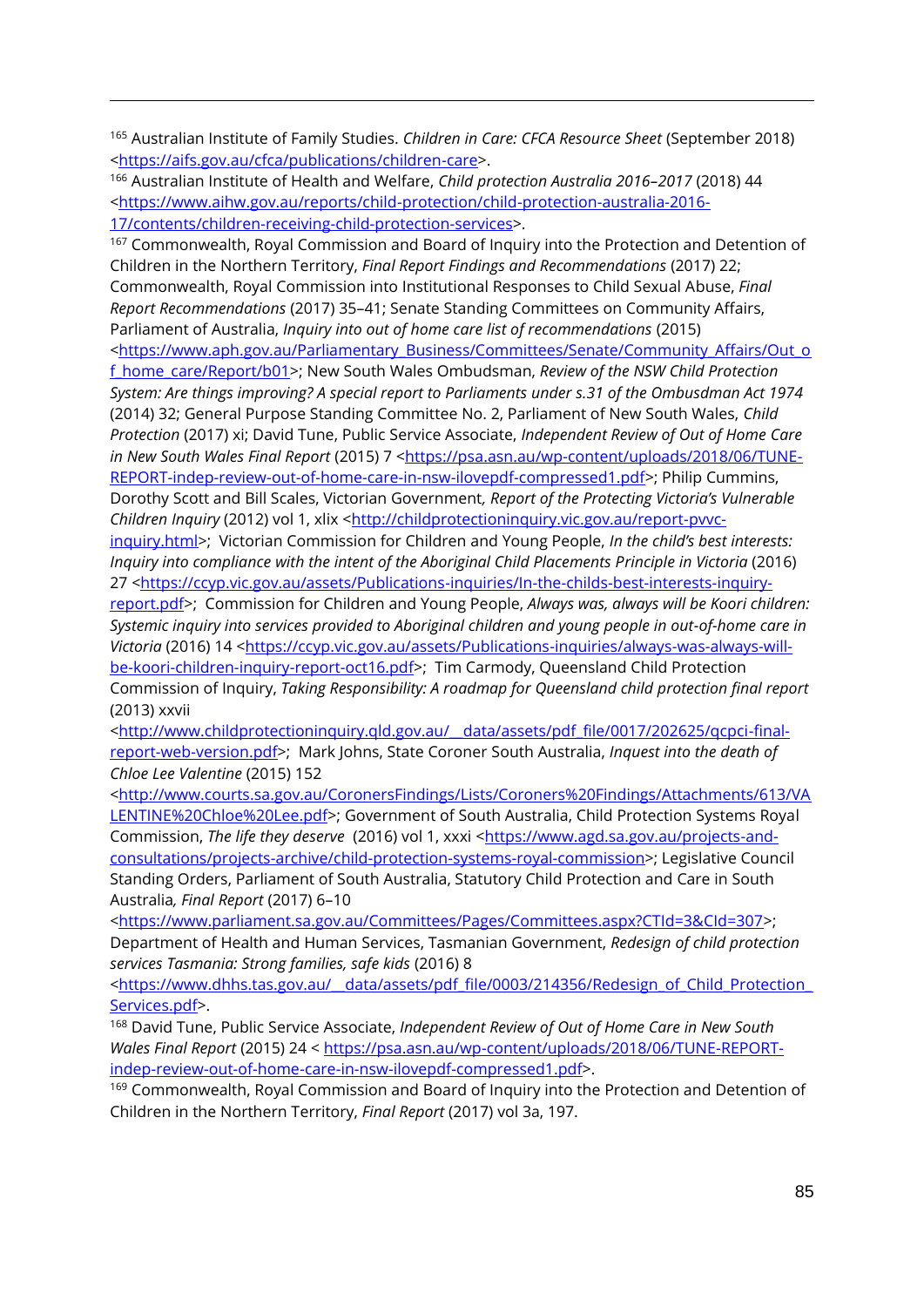<sup>170</sup> Secretariat of National Aboriginal and Islander Child Care,, Submission 104 to Australian Human Rights Commission*, Report under article 44, paragraph 1(b), on the Convention on the Rights*, 30 May 2018, 4; The Benevolent Society, Submission 92 to Australian Human Rights Commission, *Report under article 44, paragraph 1(b), on the Convention on the Rights*, 30 May 2018, 6; Commissioner for Children and Young People Tasmania, Submission 96.2 to Australian Human Rights Commission, *Report under article 44, paragraph 1(b), on the Convention on the Rights*, 30 May 2018, 10; Commission for Children and Young People SA, Submission 98 to Australian Human Rights Commission, *Report under article 44, paragraph 1(b), on the Convention on the Rights*, 30 May 2018, 3; Families Australia, Submission 109 to Australian Human Rights Commission*, Report under article 44, paragraph 1(b), on the Convention on the Rights*, 30 May 2018, 2; Commission for Children and Young People Victoria, Submission 110 to Australian Human Rights Commission*, Report under article 44, paragraph 1(b), on the Convention on the Rights*, 30 May 2018, 3. <sup>171</sup> Productivity Commission, Report on Government Services, *Community Services: Child protection Services 2018* (2018) vol f, 16.

 $\overline{a}$ 

<sup>172</sup> Australian Institute of Health and Welfare, *Adoptions Australia 2016–2017* (2017) 13 [<https://www.aihw.gov.au/reports/adoptions/adoptions-australia-2016-17/contents/table-of](https://www.aihw.gov.au/reports/adoptions/adoptions-australia-2016-17/contents/table-of-content)[content>](https://www.aihw.gov.au/reports/adoptions/adoptions-australia-2016-17/contents/table-of-content).

<sup>173</sup> Australian Institute of Health and Welfare, *Adoptions Australia 2016–2017* (2017) 13 [<https://www.aihw.gov.au/reports/adoptions/adoptions-australia-2016-17/contents/table-of](https://www.aihw.gov.au/reports/adoptions/adoptions-australia-2016-17/contents/table-of-content)[content>](https://www.aihw.gov.au/reports/adoptions/adoptions-australia-2016-17/contents/table-of-content).

<sup>174</sup> In March 2018, the Senate Committee on Social Policy and Legal Affairs commenced an Inquiry into local adoption in Australia with the purpose of considering approaches to a nationally consistent framework and principles: Senate Standing Committee on Social Policy and Legal Affairs, Parliament of Australia, *Inquiry into local adoption* (2018)

[<https://www.aph.gov.au/Parliamentary\\_Business/Committees/House/Social\\_Policy\\_and\\_Legal\\_Af](https://www.aph.gov.au/Parliamentary_Business/Committees/House/Social_Policy_and_Legal_Affairs/Localadoption/Terms_of_Reference) [fairs/Localadoption/Terms\\_of\\_Reference>](https://www.aph.gov.au/Parliamentary_Business/Committees/House/Social_Policy_and_Legal_Affairs/Localadoption/Terms_of_Reference).

<sup>175</sup> Australian Human Rights Commission, Submission 103 to Standing Committee on Social Policy and Legal Affairs, *Inquiry into local adoption*, June 2018, 13

[<https://www.aph.gov.au/Parliamentary\\_Business/Committees/House/Social\\_Policy\\_and\\_Legal\\_Af](https://www.aph.gov.au/Parliamentary_Business/Committees/House/Social_Policy_and_Legal_Affairs/Localadoption/Submissions) [fairs/Localadoption/Submissions>](https://www.aph.gov.au/Parliamentary_Business/Committees/House/Social_Policy_and_Legal_Affairs/Localadoption/Submissions).

<sup>176</sup> Barnados Australia, Submission 105 to Australian Human Rights Commission, *Report under article 44, paragraph 1(b), on the Convention on the Rights*, 30 May 2018, 5; The Benevolent Society, Submission 92 to Australian Human Rights Commission*, Report under article 44, paragraph 1(b), on the Convention on the Rights*, 30 May 2018, 11; Centre for Excellence in Child and Family Welfare, Submission 88 to Australian Human Rights Commission, *Report under article 44, paragraph 1(b), on the Convention on the Rights*, 30 May 2018, 8; Secretariat of National Aboriginal and Islander Child Care, Submission 104 to Australian Human Rights Commission, *Report under article 44, paragraph 1(b), on the Convention on the Rights*, 30 May 2018, 9.

<sup>177</sup> The Benevolent Society, Submission No 92 to Australian Human Rights Commission, *Report under article 44, paragraph 1(b), on the Convention on the Rights of the Child*, 30 May 2018, 13; Royal Australasian College of Physicians, Submission No 60 to Australian Human Rights Commission*, Report under article 44, paragraph 1(b), on the Convention on the Rights of the Child*, 30 May 2018. <sup>178</sup> Australian Human Rights Commission, *A future without violence 2018* (2018)

[<https://www.humanrights.gov.au/our-work/disability-rights/publications/future-without](https://www.humanrights.gov.au/our-work/disability-rights/publications/future-without-violence-2018)[violence-2018>](https://www.humanrights.gov.au/our-work/disability-rights/publications/future-without-violence-2018).

179 Australian Lawyers for Human Rights, Submission No 100 to Australian Human Rights Commission, *Report under article 44, paragraph 1(b), on the Convention on the Rights of the Child*, 30 May 2018, 22.

<sup>180</sup> Australian Institute of Health and Welfare, *Trends in Indigenous Mortality and Life Expectancy* 2001–2015 (2017) vii.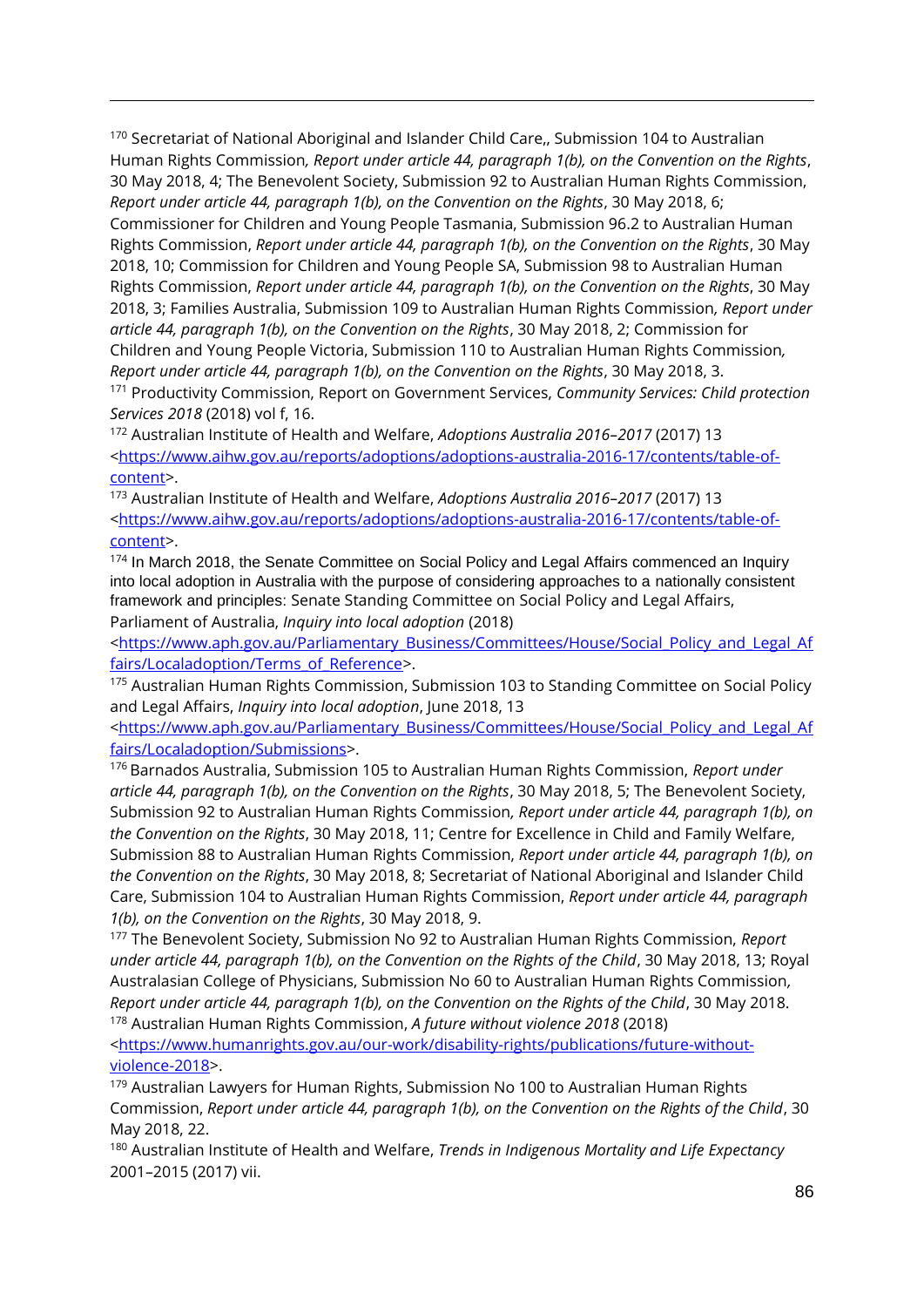<sup>181</sup> Australian Institute of Health and Welfare, *Australia's Health 2018* (2018) 321

 $\overline{a}$ 

[<https://www.aihw.gov.au/reports/australias-health/australias-health-2018/contents/table-of](https://www.aihw.gov.au/reports/australias-health/australias-health-2018/contents/table-of-contents)[contents>](https://www.aihw.gov.au/reports/australias-health/australias-health-2018/contents/table-of-contents).

<sup>182</sup> Royal Australian College of General Practitioners, 'Managing Skin Infections in Aboriginal and Torres Strait Islander Children' (2014) 43.1 *Australian Family Physician* 16–19

[<www.racgp.org.au/afp/2014/januaryfebruary/managing-skin-infections/>](http://www.racgp.org.au/afp/2014/januaryfebruary/managing-skin-infections/).

<sup>183</sup> Australian Bureau of Statistics, *Australian Social Trends 4102.0 September 2009: Children Who are Overweight or Obese* (2009) vi

[<http://www.ausstats.abs.gov.au/ausstats/subscriber.nsf/LookupAttach/4102.0Publication24.09.0](http://www.ausstats.abs.gov.au/ausstats/subscriber.nsf/LookupAttach/4102.0Publication24.09.093/$File/41020_Childhoodobesity.pdf) [93/\\$File/41020\\_Childhoodobesity.pdf>](http://www.ausstats.abs.gov.au/ausstats/subscriber.nsf/LookupAttach/4102.0Publication24.09.093/$File/41020_Childhoodobesity.pdf).

<sup>184</sup> Australian Bureau of Statistics, *Australian Social Trends 4102.0 September 2009: Children Who are Overweight or Obese* (2009) 1

[<http://www.ausstats.abs.gov.au/ausstats/subscriber.nsf/LookupAttach/4102.0Publication24.09.0](http://www.ausstats.abs.gov.au/ausstats/subscriber.nsf/LookupAttach/4102.0Publication24.09.093/$File/41020_Childhoodobesity.pdf) [93/\\$File/41020\\_Childhoodobesity.pdf>](http://www.ausstats.abs.gov.au/ausstats/subscriber.nsf/LookupAttach/4102.0Publication24.09.093/$File/41020_Childhoodobesity.pdf).

<sup>185</sup> Australian Institute of Health and Welfare, *A Picture of Overweight and Obesity in Australia 2017* (2017) 14 [<https://www.aihw.gov.au/getmedia/172fba28-785e-4a08-ab37-2da3bbae40b8/aihw](https://www.aihw.gov.au/getmedia/172fba28-785e-4a08-ab37-2da3bbae40b8/aihw-phe-216.pdf.aspx?inline=true)[phe-216.pdf.aspx?inline=true>](https://www.aihw.gov.au/getmedia/172fba28-785e-4a08-ab37-2da3bbae40b8/aihw-phe-216.pdf.aspx?inline=true).

<sup>186</sup> Royal Australasian College of Physicians, Submission No 60 to Australian Human Rights Commission, *Report under article 44, paragraph 1(b), on the Convention on the Rights of the Child*, 30 May 2018, 9.

<sup>187</sup> Australian Research Alliance for Children & Youth (ARACY), *Report Card 2018: The Wellbeing of Young Australians* (2018) 24 [<https://www.aracy.org.au/publications-](https://www.aracy.org.au/publications-resources/command/download_file/id/361/filename/ARACY_Report_Card_2018.pdf)

[resources/command/download\\_file/id/361/filename/ARACY\\_Report\\_Card\\_2018.pdf>](https://www.aracy.org.au/publications-resources/command/download_file/id/361/filename/ARACY_Report_Card_2018.pdf).

<sup>188</sup> Australian Research Alliance for Children & Youth (ARACY), *Report Card 2018: The Wellbeing of Young Australians* (2018) 24 [<https://www.aracy.org.au/publications-](https://www.aracy.org.au/publications-resources/command/download_file/id/361/filename/ARACY_Report_Card_2018.pdf)

[resources/command/download\\_file/id/361/filename/ARACY\\_Report\\_Card\\_2018.pdf>](https://www.aracy.org.au/publications-resources/command/download_file/id/361/filename/ARACY_Report_Card_2018.pdf).

<sup>189</sup> National Centre for Immunisation Research and Surveillance, *Child Deaths from Vaccine Preventable Infectious Diseases*, *NSW 2005–2014* (2016) 31

<http:/[/www.ombo.nsw.gov.au/\\_\\_data/assets/pdf\\_file/0019/39412/NCIRS-child-deaths-from](http://www.ombo.nsw.gov.au/__data/assets/pdf_file/0019/39412/NCIRS-child-deaths-from-infectious-diseases-report-2016-NSW-Ombudsman-final-1.pdf)[infectious-diseases-report-2016-NSW-Ombudsman-final-1.pdf>](http://www.ombo.nsw.gov.au/__data/assets/pdf_file/0019/39412/NCIRS-child-deaths-from-infectious-diseases-report-2016-NSW-Ombudsman-final-1.pdf).

<sup>190</sup> National Centre for Immunisation Research and Surveillance, *Child Deaths from Vaccine Preventable Infectious Diseases*, *NSW 2005–2014* (2016) 35.

<sup>191</sup> Australian Government Department of Health, *Breastfeeding,* (July 2018) [<http://www.health.gov.au/breastfeeding>](http://www.health.gov.au/breastfeeding).

<sup>192</sup> Natalie Holowko, Mark Jones, Ilona Koupil and Leigh Tooth, 'High Education and Increased Parity are Associated with Breast-feeding Initiation and Duration Among Australian Women' (2016) 19 *Public Health Nutrition*, 14, 2551–2561.

<sup>193</sup> Royal Australasian College of Physicians, Submission No 60 to Australian Human Rights Commission, *Report under article 44, paragraph 1(b), on the Convention on the Rights of the Child*, 30 May 2018, 5.

194 Intersex Human Rights Australia, Shadow Report Submission to the Committee on the Rights of Persons with Disabilities on the Situation of Intersex People in Australia, 8 June 2017 [<https://ihra.org.au/wp-content/uploads/2017/06/OIIAU-CRPD-2017.pdf>](https://ihra.org.au/wp-content/uploads/2017/06/OIIAU-CRPD-2017.pdf); Intersex Human Rights Australia (Organisation Intersex International Australia), Submission No 23 to Senate Standing Committee on Community Affairs*, Involuntary or Coerced Sterilisation of People with Disabilities In*  Australia, 15 February 2013 [<http://www.aph.gov.au/DocumentStore.ashx?id=14032f4c-c21b-](http://www.aph.gov.au/DocumentStore.ashx?id=14032f4c-c21b-465c-bf2b-85fee8adb3e3&subId=16126)[465c-bf2b-85fee8adb3e3&subId=16126>](http://www.aph.gov.au/DocumentStore.ashx?id=14032f4c-c21b-465c-bf2b-85fee8adb3e3&subId=16126); Juan E Méndez, *Report of the Special Rapporteur on torture and other cruel, inhuman or degrading treatment or punishment*, UN Doc A/HRC/22/53 (1 February 2013) [<http://daccess-ods.un.org/access.nsf/Get?Open&DS=A/HRC/22/53&Lang=E>](http://daccess-ods.un.org/access.nsf/Get?Open&DS=A/HRC/22/53&Lang=E).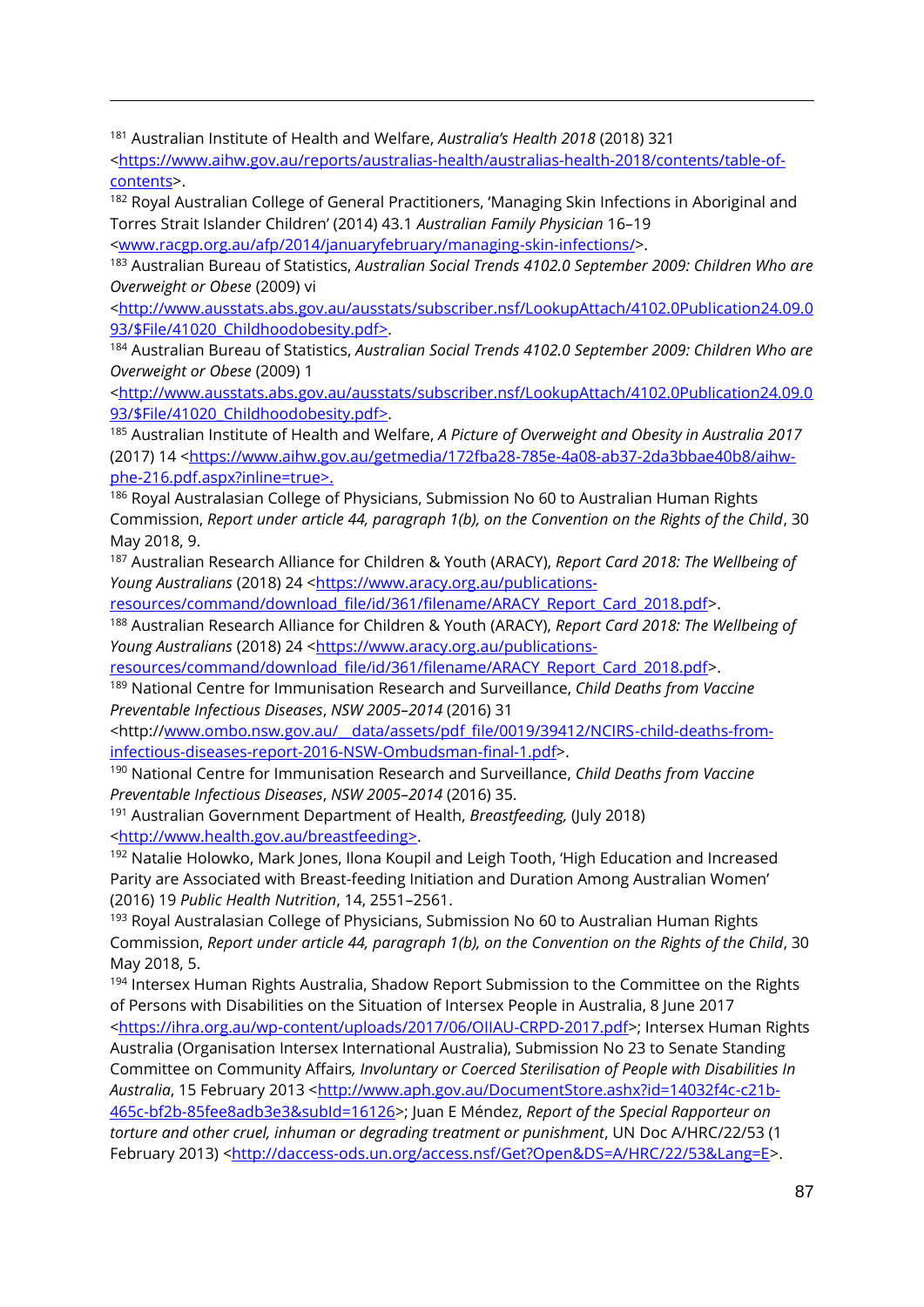<sup>195</sup> Commonwealth, *Australian Government Response to Community Affairs References Committee Report into involuntary or coerced sterilisation of people with disabilities in Australia* (June 2015) 17– 22

[<http://parlinfo.aph.gov.au/parlInfo/search/display/display.w3p;query=Id%3A%22chamber%2Fha](http://parlinfo.aph.gov.au/parlInfo/search/display/display.w3p;query=Id%3A%22chamber%2Fhansards%2Fb72114df-d068-4aeb-8fd0-833d5a01f955%2F0164%22;src1=sm1) [nsards%2Fb72114df-d068-4aeb-8fd0-833d5a01f955%2F0164%22;src1=sm1>](http://parlinfo.aph.gov.au/parlInfo/search/display/display.w3p;query=Id%3A%22chamber%2Fhansards%2Fb72114df-d068-4aeb-8fd0-833d5a01f955%2F0164%22;src1=sm1).

<sup>196</sup> *Re Kelvin* (2017) FamCAFC 258.

 $\overline{a}$ 

<sup>197</sup> Human Rights Committee, Concluding Observations on the Sixth Periodic Report of Australia, Adopted by the Committee at its 121st Session (16 October–10 November 2017)

CCPR/C/AUS/CO/6 (1 December 2017) 5 [28].

<sup>198</sup> *Re Kelvin* (2017) FamCAFC 258. <sup>199</sup> *Re Kelvin* (2017) FamCAFC 258.

<sup>200</sup> David Lawrence, Sarah Johnson, Jennifer Hafekost, Katrina Boterhoven de Haan, Michael Sawyer, John Ainley and Stephen Zubrick, Australian Government Department of Health, *The Mental Health of Children and Adolescents: Report on the Secondary Australian Child and Adolescent Survey of Mental Health and Wellbeing* (2015)

[<https://www.health.gov.au/internet/main/publishing.nsf/Content/9DA8CA21306FE6EDCA257E27](https://www.health.gov.au/internet/main/publishing.nsf/Content/9DA8CA21306FE6EDCA257E2700016945/%24File/child2.pdf) [00016945/%24File/child2.pdf>](https://www.health.gov.au/internet/main/publishing.nsf/Content/9DA8CA21306FE6EDCA257E2700016945/%24File/child2.pdf).

<sup>201</sup> David Lawrence, Sarah Johnson, Jennifer Hafekost, Katrina Boterhoven de Haan, Michael Sawyer, John Ainley and Stephen Zubrick, Australian Government Department of Health, *The Mental Health of Children and Adolescents: Report on the Secondary Australian Child and Adolescent Survey of Mental Health and Wellbeing* (2015)

[<https://www.health.gov.au/internet/main/publishing.nsf/Content/9DA8CA21306FE6EDCA257E27](https://www.health.gov.au/internet/main/publishing.nsf/Content/9DA8CA21306FE6EDCA257E2700016945/%24File/child2.pdf) [00016945/%24File/child2.pdf>](https://www.health.gov.au/internet/main/publishing.nsf/Content/9DA8CA21306FE6EDCA257E2700016945/%24File/child2.pdf).

<sup>202</sup> David Lawrence, Sarah Johnson, Jennifer Hafekost, Katrina Boterhoven de Haan, Michael Sawyer, John Ainley and Stephen Zubrick, Australian Government Department of Health, *The Mental Health of Children and Adolescents: Report on the Secondary Australian Child and Adolescent Survey of Mental Health and Wellbeing* (2015)

[<https://www.health.gov.au/internet/main/publishing.nsf/Content/9DA8CA21306FE6EDCA257E27](https://www.health.gov.au/internet/main/publishing.nsf/Content/9DA8CA21306FE6EDCA257E2700016945/%24File/child2.pdf) [00016945/%24File/child2.pdf>](https://www.health.gov.au/internet/main/publishing.nsf/Content/9DA8CA21306FE6EDCA257E2700016945/%24File/child2.pdf).

<sup>203</sup> Mission Australia, *Youth Survey Report 2017* (2017) 4

[<https://www.missionaustralia.com.au/publications/research/young-people>](https://www.missionaustralia.com.au/publications/research/young-people).

<sup>204</sup> Mission Australia, *Youth Survey Report 2017* (2017) 4

[<https://www.missionaustralia.com.au/publications/research/young-people>](https://www.missionaustralia.com.au/publications/research/young-people).

<sup>205</sup> Headspace, *Who we are* (2018) [<https://headspace.org.au/about-us/who-we-are/>](https://headspace.org.au/about-us/who-we-are/).

<sup>206</sup> National Mental Health Commission, Submission No 54 to Australian Human Rights Commission, *Report under article 44, paragraph 1(b), on the Convention on the Rights of the Child*, 30 May 2018, 4.

<sup>207</sup> National Mental Health Commission, Submission No 54 to Australian Human Rights Commission, *Report under article 44, paragraph 1(b), on the Convention on the Rights of the Child*, 30 May 2018, 4.

 $208$  The Commission welcomes the Australian Government's announcement that it will establish a Productivity Commission Inquiry into the role of mental health in the Australian economy and the best ways to support and improve national mental wellbeing: Treasurer and Minister for Health, 'New Productivity Commission Inquiry to shine a light on mental health' (Joint Media Release, 8 October 2018) [<http://www.health.gov.au/internet/ministers/publishing.nsf/Content/health](http://www.health.gov.au/internet/ministers/publishing.nsf/Content/health-mediarel-yr2018-hunt135.htm)[mediarel-yr2018-hunt135.htm>](http://www.health.gov.au/internet/ministers/publishing.nsf/Content/health-mediarel-yr2018-hunt135.htm).

<sup>209</sup> Australian Council of Social Service, Submission No 75 to Australian Human Rights Commission, *Report under article 44, paragraph 1(b), on the Convention on the Rights of the Child*, 30 May 2018, 1.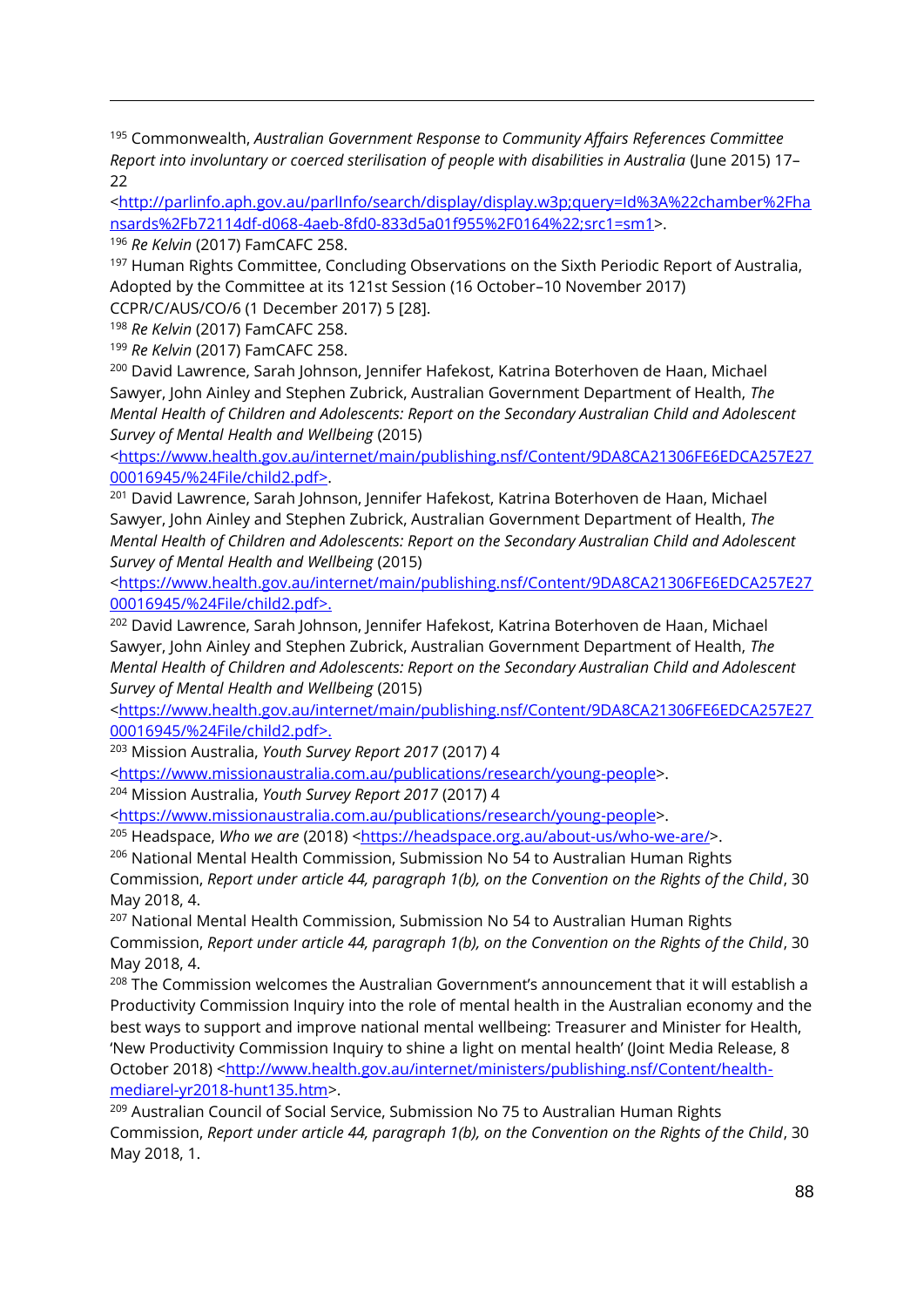<sup>210</sup> Australia Council of Social Service and the University of New South Wales, *Poverty in Australia 2018* (2018) < https://www.acoss.org.au/wp-content/uploads/2018/10/ACOSS\_Poverty-in-Australia-Report\_Web-Final.pdf>.

 $\overline{a}$ 

<sup>211</sup> Australian Council of Social Service, Submission No 75 to Australian Human Rights Commission, *Report under article 44, paragraph 1(b), on the Convention on the Rights of the Child*, 30 May 2018, 1.

<sup>212</sup> The Salvation Army, *The Hard Road: National Economic and Social Impact Survey 2017* (2017) [<https://www.salvationarmy.org.au/en/News-and-Media/news-and-media1/Economic-and-Social-](https://www.salvationarmy.org.au/en/News-and-Media/news-and-media1/Economic-and-Social-Impact-Survey-2017/)[Impact-Survey-2017/>](https://www.salvationarmy.org.au/en/News-and-Media/news-and-media1/Economic-and-Social-Impact-Survey-2017/).

<sup>213</sup> Australian Council of Social Service, Submission No 75 to Australian Human Rights Commission, *Report under article 44, paragraph 1(b), on the Convention on the Rights of the Child*, 30 May 2018, 2.

<sup>214</sup> Australian Bureau of Statistics, *2049.0 Census of population and housing: Estimating homelessness 2016* (2018) [<http://www.abs.gov.au/ausstats/abs@.nsf/mf/2049.0>](http://www.abs.gov.au/ausstats/abs@.nsf/mf/2049.0).

<sup>215</sup> Australian Bureau of Statistics, *2049.0 Census of population and housing: Estimating*  homelessness 2016 (2018) Table 1.8 [<http://www.abs.gov.au/ausstats/abs@.nsf/mf/2049.0>](http://www.abs.gov.au/ausstats/abs@.nsf/mf/2049.0).

<sup>216</sup> Australian Bureau of Statistics, *2049.0 Census of population and housing: Estimating homelessness 2016* (2018) [<http://www.abs.gov.au/ausstats/abs@.nsf/mf/2049.0>](http://www.abs.gov.au/ausstats/abs@.nsf/mf/2049.0).

<sup>217</sup> Australian Bureau of Statistics*, 2049.0 Census of population and housing: Estimating homelessness 2016* (2018) [<http://www.abs.gov.au/ausstats/abs@.nsf/mf/2049.0>](http://www.abs.gov.au/ausstats/abs@.nsf/mf/2049.0).

<sup>218</sup> Mission Australia, *Young people's experiences of homelessness 2018: Findings from the youth*  survey (2018) 6 [<https://www.missionaustralia.com.au/publications/research/young-people/780](https://www.missionaustralia.com.au/publications/research/young-people/780-young-people-s-experience-of-homelessness-findings-from-the-youth-survey-2017/file) [young-people-s-experience-of-homelessness-findings-from-the-youth-survey-2017/file>](https://www.missionaustralia.com.au/publications/research/young-people/780-young-people-s-experience-of-homelessness-findings-from-the-youth-survey-2017/file).

<sup>219</sup> Senate Community Affairs References Committee, Parliament of Australia, *Inquiry report: Out of Home Care 2015* (19 August 2015) 104

[<https://www.aph.gov.au/%20Parliamentary\\_Business/Committees/Senate/Community\\_Affairs/O](https://www.aph.gov.au/%20Parliamentary_Business/Committees/Senate/Community_Affairs/Out_of_home_care/Report) ut of home care/Report>.

<sup>220</sup> Mission Australia, *Young people's experiences of homelessness 2018: Findings from the youth*  survey (2018) 6 [<https://www.missionaustralia.com.au/publications/research/young-people/780](https://www.missionaustralia.com.au/publications/research/young-people/780-young-people-s-experience-of-homelessness-findings-from-the-youth-survey-2017/file) [young-people-s-experience-of-homelessness-findings-from-the-youth-survey-2017/file>](https://www.missionaustralia.com.au/publications/research/young-people/780-young-people-s-experience-of-homelessness-findings-from-the-youth-survey-2017/file).

<sup>221</sup> Commonwealth, Royal Commission and Board of Inquiry into the Protection and Detention of Children in the Northern Territory, *Final Report Findings and Recommendations* (2017) 22; Commonwealth, *Royal Commission into Institutional Responses to Child Sexual Abuse Final Report Recommendations* (2017) 35–41; Tim Carmody, Queensland Child Protection Commission of Inquiry, *Taking Responsibility: A roadmap for Queensland child protection final report* (2013) xxvii [<http://www.childprotectioninquiry.qld.gov.au/\\_\\_data/assets/pdf\\_file/0017/202625/qcpci-final](http://www.childprotectioninquiry.qld.gov.au/__data/assets/pdf_file/0017/202625/qcpci-final-report-web-version.pdf)[report-web-version.pdf>](http://www.childprotectioninquiry.qld.gov.au/__data/assets/pdf_file/0017/202625/qcpci-final-report-web-version.pdf); Government of South Australia, Child Protection Systems Royal

Commission, The life they deserve report (2016) vol 1, xxxi [<https://www.agd.sa.gov.au/projects](https://www.agd.sa.gov.au/projects-and-consultations/projects-archive/child-protection-systems-royal-commission)[and-consultations/projects-archive/child-protection-systems-royal-commission>](https://www.agd.sa.gov.au/projects-and-consultations/projects-archive/child-protection-systems-royal-commission).

<sup>222</sup> Jennifer Marino, Lucy Lewis, Deborah Bateson, Martha Hickey and Rachel Skinner, 'Teenage Mothers' (2016) 45(10) *Australian Family Physician* 712; Australian Bureau of Statistics, 'Births, Australia 2015' ABS Catalogue No 3301.0 (7 February 2017)

[<http://www.abs.gov.au/ausstats/abs@.nsf/mf/3301.0>](http://www.abs.gov.au/ausstats/abs@.nsf/mf/3301.0).

<sup>223</sup> Australian Human Rights Commission, *Children's Rights Report 2017* (2017) 101 [<https://www.humanrights.gov.au/our-work/childrens-rights/publications/childrens-rights](https://www.humanrights.gov.au/our-work/childrens-rights/publications/childrens-rights-report-2017)[report-2017>](https://www.humanrights.gov.au/our-work/childrens-rights/publications/childrens-rights-report-2017).

<sup>224</sup> Australian Human Rights Commission, *Children's Rights Report 2017* (2017) 110 [<https://www.humanrights.gov.au/our-work/childrens-rights/publications/childrens-rights](https://www.humanrights.gov.au/our-work/childrens-rights/publications/childrens-rights-report-2017)[report-2017>](https://www.humanrights.gov.au/our-work/childrens-rights/publications/childrens-rights-report-2017).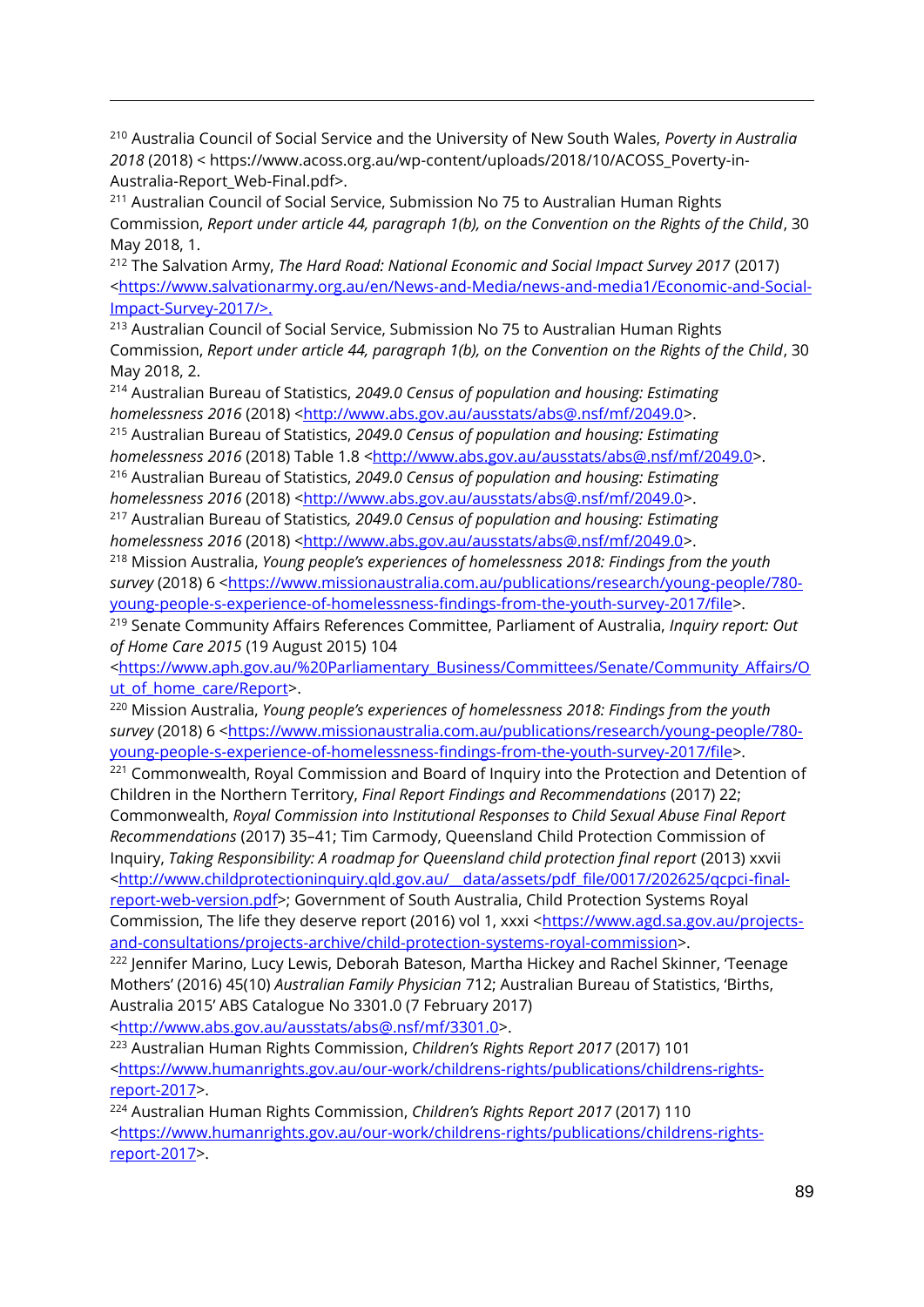<sup>225</sup> Australian Human Rights Commission, *Children's Rights Report 2017* (2017) 105

 $\overline{a}$ 

[<https://www.humanrights.gov.au/our-work/childrens-rights/publications/childrens-rights](https://www.humanrights.gov.au/our-work/childrens-rights/publications/childrens-rights-report-2017)[report-2017>](https://www.humanrights.gov.au/our-work/childrens-rights/publications/childrens-rights-report-2017).

<sup>226</sup> Australian Institute of Health and Welfare, *Children's Headline Indicators: Teenage Births* (2018) [<https://www.aihw.gov.au/reports/children-youth/childrens-headline](https://www.aihw.gov.au/reports/children-youth/childrens-headline-indicators/contents/indicator-14)[indicators/contents/indicator-14>](https://www.aihw.gov.au/reports/children-youth/childrens-headline-indicators/contents/indicator-14).

 $227$  Commonwealth, Royal Commission and Board of Inquiry into the Protection and Detention of Children in the Northern Territory, *Final Report* (2017) vol 3b, 82

[<https://childdetentionnt.royalcommission.gov.au/Documents/Royal-Commission-NT-Final-](https://childdetentionnt.royalcommission.gov.au/Documents/Royal-Commission-NT-Final-Report-Volume-3B.pdf)[Report-Volume-3B.pdf>](https://childdetentionnt.royalcommission.gov.au/Documents/Royal-Commission-NT-Final-Report-Volume-3B.pdf).

<sup>228</sup> Commonwealth, Royal Commission and Board of Inquiry into the Protection and Detention of Children in the Northern Territory, *Final Report* (2017) vol 3b, 82

[<https://childdetentionnt.royalcommission.gov.au/Documents/Royal-Commission-NT-Final-](https://childdetentionnt.royalcommission.gov.au/Documents/Royal-Commission-NT-Final-Report-Volume-3B.pdf)[Report-Volume-3B.pdf>](https://childdetentionnt.royalcommission.gov.au/Documents/Royal-Commission-NT-Final-Report-Volume-3B.pdf).

<sup>229</sup> The Kirby Institute, *Sexual Health and Relationships in Young Aboriginal and Torres Strait Islander People: Results from the first national study assessing knowledge, risk practices and health service use in relation to sexually transmitted infections and blood borne viruses* (2014) 54.

<sup>230</sup> Australian Drug Foundation, *Preventing Alcohol and Drug Problems in Your Community: A Practical Guide to Planning Programs and Campaigns* (June 2014) [<https://adf.org.au/wp](https://adf.org.au/wp-content/uploads/2016/10/Preventing-AOD-problems.pdf)[content/uploads/2016/10/Preventing-AOD-problems.pdf>](https://adf.org.au/wp-content/uploads/2016/10/Preventing-AOD-problems.pdf).

<sup>231</sup> For example, 'young people' are defined in the following data collections as:

- 0–24 years (Australian Burden of Disease data)
- 12–17 years (Australian Secondary Students' Alcohol and Drug survey)
- 10–29 years (Alcohol and Other Drug Treatment Services National Minimum Dataset).Australian Institute of Health and Welfare, *Alcohol, Tobacco and Other Drugs in Australia* (2018) [<https://www.aihw.gov.au/reports/alcohol/alcohol-tobacco-other](https://www.aihw.gov.au/reports/alcohol/alcohol-tobacco-other-drugs-australia/contents/priority-populations/young-people)[drugs-australia/contents/priority-populations/young-people>](https://www.aihw.gov.au/reports/alcohol/alcohol-tobacco-other-drugs-australia/contents/priority-populations/young-people).

<sup>232</sup> Australian Institute of Health and Welfare, *Alcohol, Tobacco and Other Drugs in Australia* (2018) [<https://www.aihw.gov.au/reports/alcohol/alcohol-tobacco-other-drugs](https://www.aihw.gov.au/reports/alcohol/alcohol-tobacco-other-drugs-australia/contents/introduction)[australia/contents/introduction>](https://www.aihw.gov.au/reports/alcohol/alcohol-tobacco-other-drugs-australia/contents/introduction).

<sup>233</sup> Australian Institute of Health and Welfare, *Alcohol, Tobacco and Other Drugs in Australia* (2018) [<https://www.aihw.gov.au/reports/alcohol/alcohol-tobacco-other-drugs](https://www.aihw.gov.au/reports/alcohol/alcohol-tobacco-other-drugs-australia/contents/priority-populations/young-people)[australia/contents/priority-populations/young-people>](https://www.aihw.gov.au/reports/alcohol/alcohol-tobacco-other-drugs-australia/contents/priority-populations/young-people).

<sup>234</sup> Australian Institute of Health and Welfare, *Alcohol, Tobacco and Other Drugs in Australia* (2018) [<https://www.aihw.gov.au/reports/alcohol/alcohol-tobacco-other-drugs-](https://www.aihw.gov.au/reports/alcohol/alcohol-tobacco-other-drugs-australia/contents/priority-populations/young-people)

[australia/contents/priority-populations/young-people>](https://www.aihw.gov.au/reports/alcohol/alcohol-tobacco-other-drugs-australia/contents/priority-populations/young-people).

<sup>235</sup> Australian Government, National Drug Strategy, Australian secondary school students' use of tobacco, alcohol, and over-the-counter and illicit substances in 2014 (13 October 2016) 83 [<http://www.nationaldrugstrategy.gov.au/internet/drugstrategy/Publishing.nsf/content/australia](http://www.nationaldrugstrategy.gov.au/internet/drugstrategy/Publishing.nsf/content/australian-secondary-students-alcohol-drug-survey) [n-secondary-students-alcohol-drug-survey>](http://www.nationaldrugstrategy.gov.au/internet/drugstrategy/Publishing.nsf/content/australian-secondary-students-alcohol-drug-survey).

<sup>236</sup> David Lawrence, Sarah Johnson, Jennifer Hafekost, Katrina Boterhoven de Haan, Michael Sawyer, John Ainley and Stephen Zubrick, Australian Government Department of Health, *The Mental Health of Children and Adolescents: Report on the secondary Australian child and adolescent survey of mental health and wellbeing* (2015)

[<https://www.health.gov.au/internet/main/publishing.nsf/Content/9DA8CA21306FE6EDCA257E27](https://www.health.gov.au/internet/main/publishing.nsf/Content/9DA8CA21306FE6EDCA257E2700016945/%24File/child2.pdf) [00016945/%24File/child2.pdf>](https://www.health.gov.au/internet/main/publishing.nsf/Content/9DA8CA21306FE6EDCA257E2700016945/%24File/child2.pdf).

<sup>237</sup> Commonwealth, *Australian Early Development Census National Report 2015* (2016) 5 [<https://www.aedc.gov.au/resources/detail/2015-aedc-national-report>](https://www.aedc.gov.au/resources/detail/2015-aedc-national-report).

<sup>238</sup> Commonwealth, *Australian Early Development Census National Report 2015* (2016) 31-32 [<https://www.aedc.gov.au/resources/detail/2015-aedc-national-report>](https://www.aedc.gov.au/resources/detail/2015-aedc-national-report).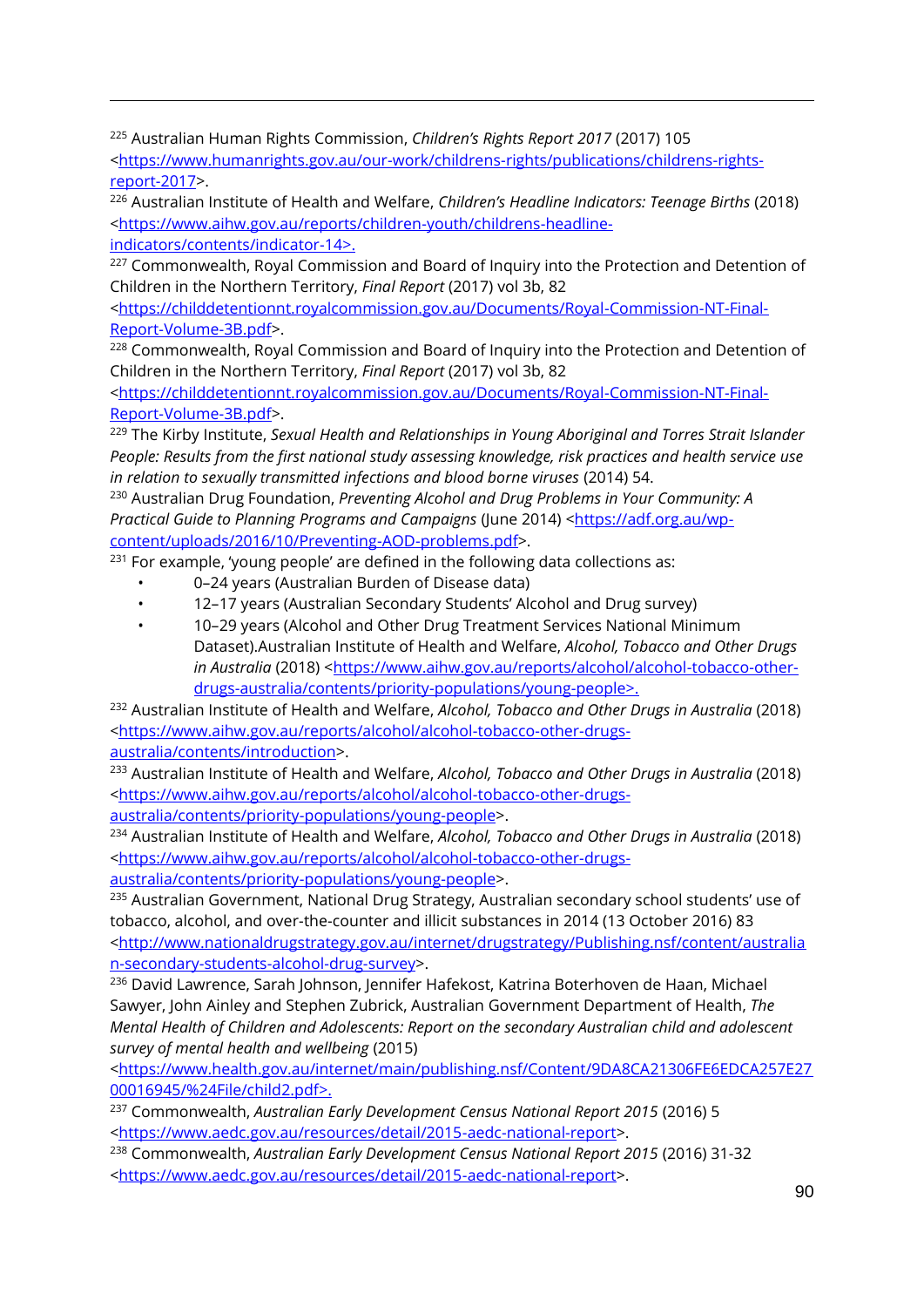<sup>239</sup> Australian Government Department of Education and Training, *The Early Years Learning Framework for Australia* (2009) 5 [<https://docs.education.gov.au/node/2632>](https://docs.education.gov.au/node/2632).

 $\overline{a}$ 

<sup>240</sup> Australian Government Department of Education and Training, *National Quality Framework for Early Childhood Education and Care* (8 May 2018) <[https://www.education.gov.au/national-quality](https://www.education.gov.au/national-quality-framework-early-childhood-education-and-care-1)[framework-early-childhood-education-and-care-1>](https://www.education.gov.au/national-quality-framework-early-childhood-education-and-care-1).

<sup>241</sup> Australian Children's Education and Care Quality Authority, *NQF Snapshot Q2 2018* (30 June 2018) [<http://snapshots.acecqa.gov.au/Snapshot/LIVE/build\\_A.html>](http://snapshots.acecqa.gov.au/Snapshot/LIVE/build_A.html).

<sup>242</sup> Parliament of Australia, School education and early learning, *Budget 2018–2019 Index* (May 2018)

[<https://www.aph.gov.au/About\\_Parliament/Parliamentary\\_Departments/Parliamentary\\_Library/](https://www.aph.gov.au/About_Parliament/Parliamentary_Departments/Parliamentary_Library/pubs/rp/BudgetReview201819/School) [pubs/rp/BudgetReview201819/School>](https://www.aph.gov.au/About_Parliament/Parliamentary_Departments/Parliamentary_Library/pubs/rp/BudgetReview201819/School).

<sup>243</sup> Early Childhood Australia, Submission No 115 to Australian Human Rights Commission, *Report under article 44, paragraph 1(b), on the Convention on the Rights of the Child*, 30 May 2018.

<sup>244</sup> Northside Community Service, Submission No 58 to Australian Human Rights Commission, *Report under article 44, paragraph 1(b), on the Convention on the Rights of the Child*, 30 May 2018;Early Childhood Australia, Submission No 115 to Australian Human Rights Commission*, Report under article 44, paragraph 1(b), on the Convention on the Rights of the Child*, 30 May 2018; Goodstart Early Learning, Submission No 117 to Australian Human Rights Commission, *Report under article 44, paragraph 1(b), on the Convention on the Rights of the Child*, 30 May 2018. <sup>245</sup> Australian Institute of Health and Welfare, 'Literature review of the impact of early childhood education and care on learning and development' (Working Paper No 53, 2015) 25.

<sup>246</sup> Susan Pascoe and Deborah Brennan, *Lifting Our Game: Report of the Review to Achieve Educational Excellence in Australian Schools through Early Childhood Interventions* (Victorian Government, 2017) 75.

<sup>247</sup> Australian Government, *Australia's joint fifth and sixth report under the Convention on the Rights of the Child, second report on the Optional Protocol on the sale of children, child prostitution and child pornography and second report on the Optional Protocol on the involvement of children in armed conflict* Office of the High Commissioner for Human Rights, 29

[<https://tbinternet.ohchr.org/\\_layouts/treatybodyexternal/Download.aspx?symbolno=CRC/AUS/5](https://tbinternet.ohchr.org/_layouts/treatybodyexternal/Download.aspx?symbolno=CRC/AUS/5-6&Lang=en) [-6&Lang=en>](https://tbinternet.ohchr.org/_layouts/treatybodyexternal/Download.aspx?symbolno=CRC/AUS/5-6&Lang=en).

<sup>248</sup> Australian Curriculum Assessment and Reporting Authority, *Student Attendance* (2017) *<*[http://www.acara.edu.au/reporting/national-report-on-schooling-in-australia-data](http://www.acara.edu.au/reporting/national-report-on-schooling-in-australia-data-portal/student-attendance)[portal/student-attendance>](http://www.acara.edu.au/reporting/national-report-on-schooling-in-australia-data-portal/student-attendance).

<sup>249</sup> Australian Bureau of Statistics, *4221.0 Schools Australia* 2017 (2 February 2018) [<http://www.abs.gov.au/AUSSTATS/abs@.nsf/mf/4221.0>](http://www.abs.gov.au/AUSSTATS/abs@.nsf/mf/4221.0).

<sup>250</sup> Australian Curriculum, Assessment and Reporting Authority, *National Assessment Program Results* (2017) [<http://reports.acara.edu.au/Home/Results>](http://reports.acara.edu.au/Home/Results).

<sup>251</sup> Australian Curriculum, Assessment and Reporting Authority, *National Assessment Program— Literacy and Numeracy: Achievement in Reading, Writing, Language Conventions and Numeracy: National Report for 2017* (2017) 263–266, 284–287.

<sup>252</sup> Australian Human Rights Commission, *Resilient Individuals: Sexual Orientation, Gender Identity & Intersex Rights* (2015*)* 41.

<sup>253</sup> Australian Human Rights Commission, *Resilient Individuals: Sexual Orientation, Gender Identity & Intersex Rights* (2015) 44.

<sup>254</sup> Education Services Australia, *Reports and Publications* (2018)

[<http://www.educationcouncil.edu.au/EC-Reports-and-Publications.aspx>](http://www.educationcouncil.edu.au/EC-Reports-and-Publications.aspx).

<sup>255</sup> Education Services Australia, *2017 data on students in Australian schools receiving adjustments for disability* (2017) 2

[<http://www.educationcouncil.edu.au/site/DefaultSite/filesystem/documents/Reports%20and%2](http://www.educationcouncil.edu.au/site/DefaultSite/filesystem/documents/Reports%20and%20publications/Publications/Glossy%202017%20NCCD%20Public%20Report%20FINAL.pdf) [0publications/Publications/Glossy%202017%20NCCD%20Public%20Report%20FINAL.pdf>](http://www.educationcouncil.edu.au/site/DefaultSite/filesystem/documents/Reports%20and%20publications/Publications/Glossy%202017%20NCCD%20Public%20Report%20FINAL.pdf).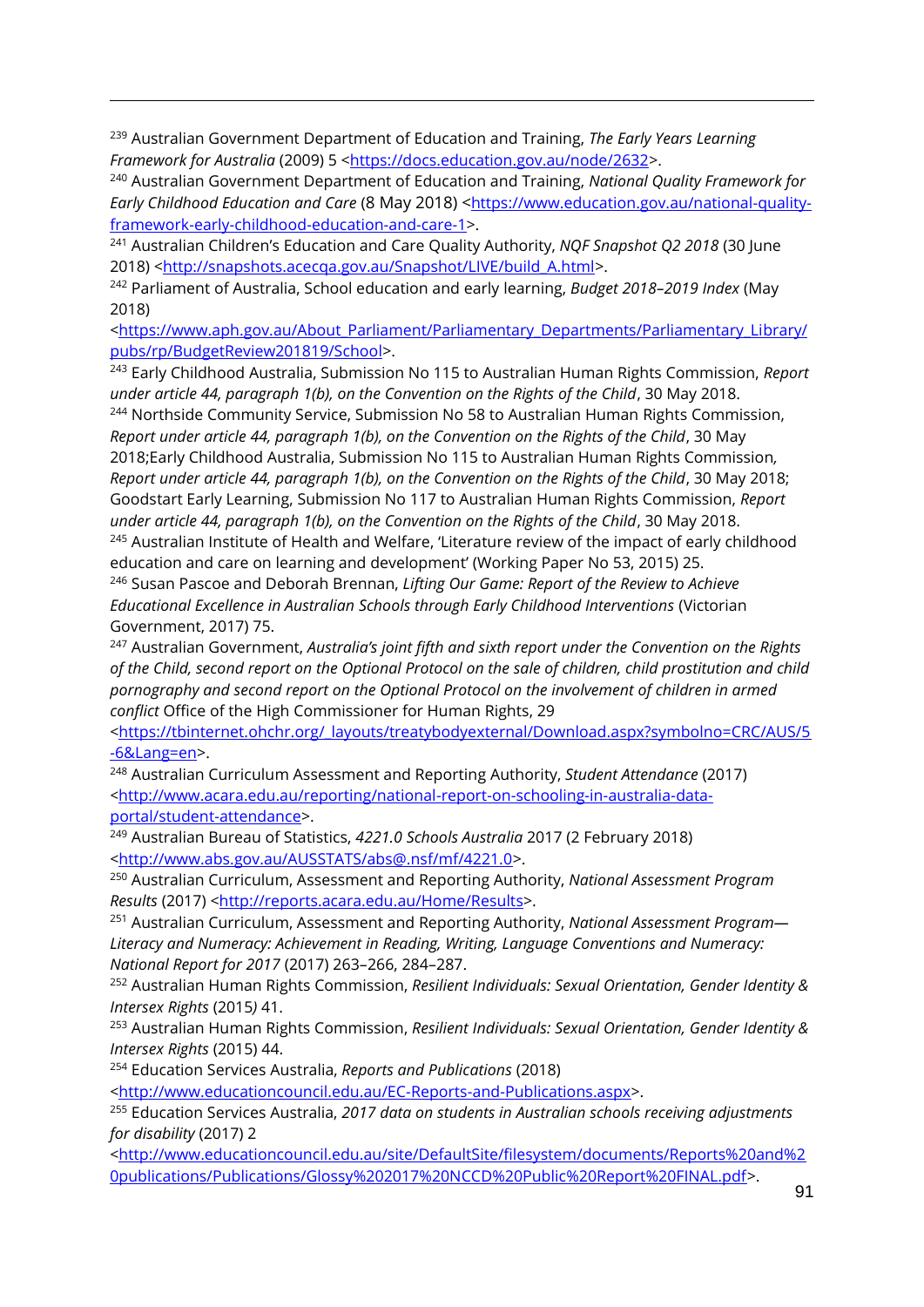<sup>256</sup> Education Services Australia, *2017 Data on students in Australian schools receiving adjustments for disability* (2017) 3

 $\overline{a}$ 

[<http://www.educationcouncil.edu.au/site/DefaultSite/filesystem/documents/Reports%20and%2](http://www.educationcouncil.edu.au/site/DefaultSite/filesystem/documents/Reports%20and%20publications/Publications/Glossy%202017%20NCCD%20Public%20Report%20FINAL.pdf) [0publications/Publications/Glossy%202017%20NCCD%20Public%20Report%20FINAL.pdf>](http://www.educationcouncil.edu.au/site/DefaultSite/filesystem/documents/Reports%20and%20publications/Publications/Glossy%202017%20NCCD%20Public%20Report%20FINAL.pdf).

<sup>257</sup> Eleanor Jenkin, Claire Spivakovsky, Sarah Joseph and Marius Smith, The Monash University Castan Centre for Human Rights, *Improving Education Outcomes for Children with Disability in Victoria',* (2018).

<sup>258</sup> Children and Young People with Disability Australia, *CYDA Education Survey 2017* (2017) *<*[https://www.cyda.org.au/education-survey-results-2017>](https://www.cyda.org.au/education-survey-results-2017).

<sup>259</sup> Australian Human Rights Commission, *Shaping our Future: discussions on disability rights* (6 April 2017) [<https://www.humanrights.gov.au/our-work/disability-rights/projects/shaping-our-future](https://www.humanrights.gov.au/our-work/disability-rights/projects/shaping-our-future-discussions-disability-rights)[discussions-disability-rights>](https://www.humanrights.gov.au/our-work/disability-rights/projects/shaping-our-future-discussions-disability-rights).

<sup>260</sup> New South Wales Government, *NSW Ombudsman inquiry into behaviour management in schools: A Special Report to Parliament under s 31 of the Ombudsman Act 1974* (2017) 38

[<https://www.ombo.nsw.gov.au/news-and-publications/publications/reports/community-and](https://www.ombo.nsw.gov.au/news-and-publications/publications/reports/community-and-disability-services/nsw-ombudsman-inquiry-into-behaviour-management-in-schools-august-2017)[disability-services/nsw-ombudsman-inquiry-into-behaviour-management-in-schools-august-](https://www.ombo.nsw.gov.au/news-and-publications/publications/reports/community-and-disability-services/nsw-ombudsman-inquiry-into-behaviour-management-in-schools-august-2017)[2017>](https://www.ombo.nsw.gov.au/news-and-publications/publications/reports/community-and-disability-services/nsw-ombudsman-inquiry-into-behaviour-management-in-schools-august-2017).

<sup>261</sup> New South Wales Government, *NSW Ombudsman inquiry into behaviour management in schools: A Special Report to Parliament under s 31 of the Ombudsman Act 1974* (2017) 46

[<https://www.ombo.nsw.gov.au/news-and-publications/publications/reports/community-and](https://www.ombo.nsw.gov.au/news-and-publications/publications/reports/community-and-disability-services/nsw-ombudsman-inquiry-into-behaviour-management-in-schools-august-2017)[disability-services/nsw-ombudsman-inquiry-into-behaviour-management-in-schools-august-](https://www.ombo.nsw.gov.au/news-and-publications/publications/reports/community-and-disability-services/nsw-ombudsman-inquiry-into-behaviour-management-in-schools-august-2017)[2017>](https://www.ombo.nsw.gov.au/news-and-publications/publications/reports/community-and-disability-services/nsw-ombudsman-inquiry-into-behaviour-management-in-schools-august-2017).

<sup>262</sup> New South Wales Department of Education, *2016 Suspension and expulsion* (30 January 2018) [<https://data.cese.nsw.gov.au/data/dataset/c0a90a6f-2509-45c5-ba77-](https://data.cese.nsw.gov.au/data/dataset/c0a90a6f-2509-45c5-ba77-cf5b00350043/resource/ea9e87ba-25d2-4239-a724-3982a9aa9b33/download/2016-suspensions-and-expulsions-aa.pdf)

[cf5b00350043/resource/ea9e87ba-25d2-4239-a724-3982a9aa9b33/download/2016-suspensions](https://data.cese.nsw.gov.au/data/dataset/c0a90a6f-2509-45c5-ba77-cf5b00350043/resource/ea9e87ba-25d2-4239-a724-3982a9aa9b33/download/2016-suspensions-and-expulsions-aa.pdf)[and-expulsions-aa.pdf>](https://data.cese.nsw.gov.au/data/dataset/c0a90a6f-2509-45c5-ba77-cf5b00350043/resource/ea9e87ba-25d2-4239-a724-3982a9aa9b33/download/2016-suspensions-and-expulsions-aa.pdf).

<sup>263</sup> New South Wales Department of Education, *Suspensions and expulsions in NSW government schools (2005-2016)* (30 January 2018) [<https://data.cese.nsw.gov.au/data/dataset/suspensions](https://data.cese.nsw.gov.au/data/dataset/suspensions-and-expulsions-in-nsw-government-schools)[and-expulsions-in-nsw-government-schools>](https://data.cese.nsw.gov.au/data/dataset/suspensions-and-expulsions-in-nsw-government-schools).

<sup>264</sup> Commissioner for Children and Young People 2018, Speaking Out About School and Learning, The views of WA children and young people on factors that support their engagement in school and learning, Commissioner for Children and Young People WA, Perth.

<sup>265</sup> NSW Government Centre for Education Statistics and Evaluation, *Anti-bullying interventions in*  schools - what works? (2017) 14 [<https://antibullying.nsw.gov.au/media/documents/Anti-Bullying](https://antibullying.nsw.gov.au/media/documents/Anti-Bullying-in-Schools_What-Works.pdf)[in-Schools\\_What-Works.pdf>](https://antibullying.nsw.gov.au/media/documents/Anti-Bullying-in-Schools_What-Works.pdf).

<sup>266</sup>Education Services Australia, Student Wellbeing Hub*, National Safe Schools Framework* (2013) *<*[https://www.studentwellbeinghub.edu.au/docs/default-source/nationalsafeschoolsframework](https://www.studentwellbeinghub.edu.au/docs/default-source/nationalsafeschoolsframework-pdf04f89198490247138b4165091b463271.pdf?sfvrsn=0)[pdf04f89198490247138b4165091b463271.pdf?sfvrsn=0>](https://www.studentwellbeinghub.edu.au/docs/default-source/nationalsafeschoolsframework-pdf04f89198490247138b4165091b463271.pdf?sfvrsn=0)*.*

<sup>267</sup> Ken Rigby and Kaye Johnson, *The Prevalence and Effectiveness of Anti-Bullying Strategies employed in Australian Schools*, (University of South Australia, 2016) 67

[<http://www.unisa.edu.au/Global/EASS/EDS/Book%20Report%202016.pdf>](http://www.unisa.edu.au/Global/EASS/EDS/Book%20Report%202016.pdf).

<sup>268</sup> Australian Bureau of Statistics, *2071.0 Census of population and housing: Reflecting Australia stories from the census 2016* (12 July 2018)

[<http://www.abs.gov.au/AUSSTATS/abs@.nsf/Lookup/2071.0Main+Features1132016?OpenDocu](http://www.abs.gov.au/AUSSTATS/abs@.nsf/Lookup/2071.0Main+Features1132016?OpenDocument) [ment>](http://www.abs.gov.au/AUSSTATS/abs@.nsf/Lookup/2071.0Main+Features1132016?OpenDocument).

<sup>269</sup> Australian Lawyers for Human Rights Submission No 100 to Australian Human Rights Commission, *Report under article 44, paragraph 1(b), on the Convention on the Rights of the Child*, 30 May 2018; NSW Aboriginal Education Consultative Group Submission No 102 to Australian Human Rights Commission, *Report under article 44, paragraph 1(b), on the Convention on the Rights of the Child*, 30 May 2018.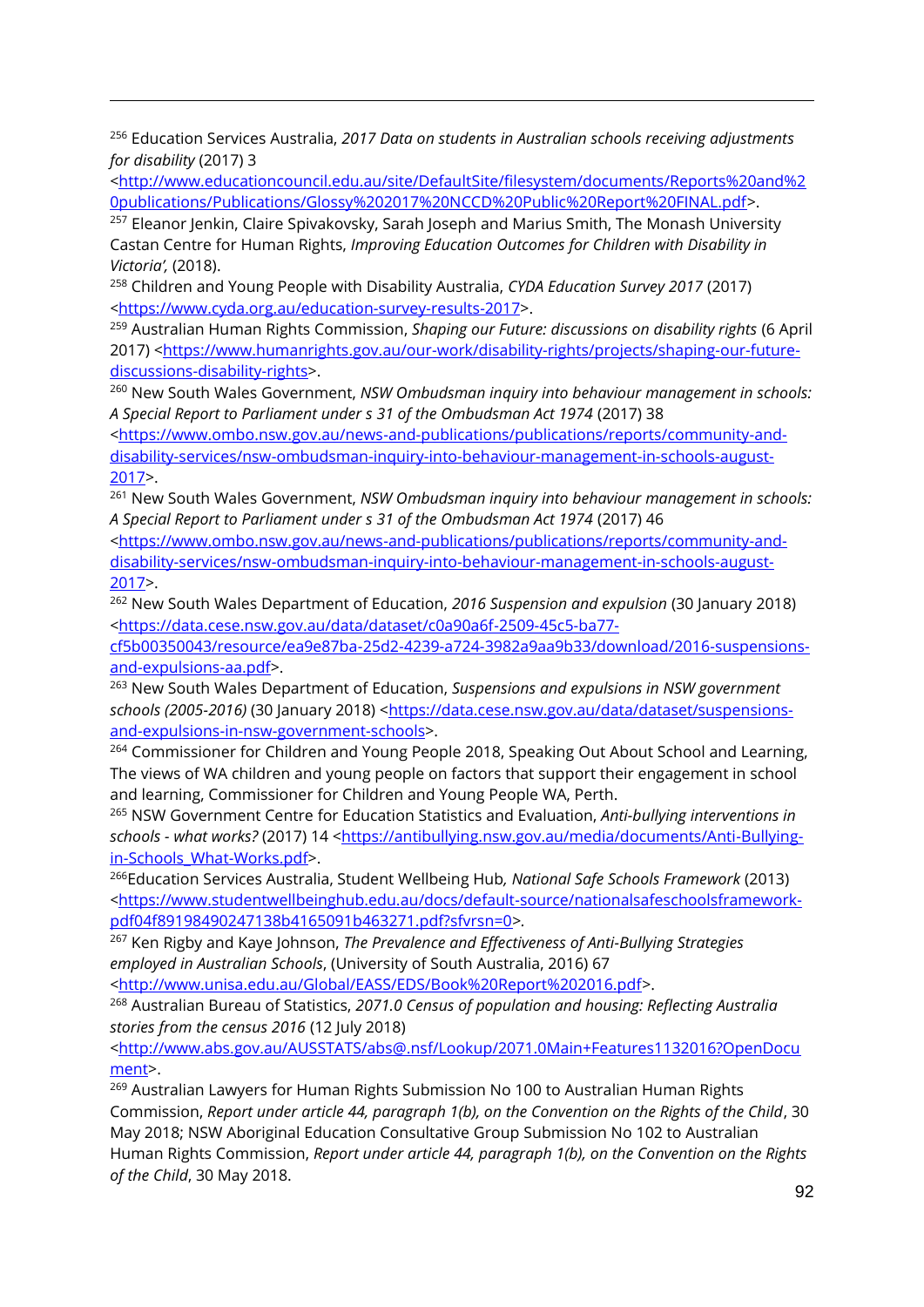<sup>270</sup> Senate Standing Committee on Indigenous Affairs, *The Power of Education: From surviving to thriving Educational Opportunities for Aboriginal and Torres Strait Islander Students* (2017) 46. <sup>271</sup> Department of Home Affairs, *Immigration Detention and Community Statistics Summary* (30 June 2018)

[<https://www.homeaffairs.gov.au/ReportsandPublications/Documents/statistics/immigration](https://www.homeaffairs.gov.au/ReportsandPublications/Documents/statistics/immigration-detention-statistics-june-18.pdf)[detention-statistics-june-18.pdf>](https://www.homeaffairs.gov.au/ReportsandPublications/Documents/statistics/immigration-detention-statistics-june-18.pdf).

<sup>272</sup> Australian Human Rights Commission, *The Forgotten Children: National Inquiry into Children in Immigration Detention (2014) 74 [<https://www.humanrights.gov.au/our-work/asylum-seekers-and](https://www.humanrights.gov.au/our-work/asylum-seekers-and-refugees/publications/forgotten-children-national-inquiry-children)*[refugees/publications/forgotten-children-national-inquiry-children>](https://www.humanrights.gov.au/our-work/asylum-seekers-and-refugees/publications/forgotten-children-national-inquiry-children).

<sup>273</sup> Australian Human Rights Commission, *The Forgotten Children: National Inquiry into Children in Immigration Detention (2014) 75-76 [<https://www.humanrights.gov.au/our-work/asylum-seekers](https://www.humanrights.gov.au/our-work/asylum-seekers-and-refugees/publications/forgotten-children-national-inquiry-children)*[and-refugees/publications/forgotten-children-national-inquiry-children>](https://www.humanrights.gov.au/our-work/asylum-seekers-and-refugees/publications/forgotten-children-national-inquiry-children).

<sup>274</sup> *Migration Act 1958* (Cth) s 4AA.

 $\overline{a}$ 

<sup>275</sup> *Migration Act 1958* (Cth) ss 189, 196.

<sup>276</sup> Committee on the Protection of the Rights of All Migrant Workers and Members of Their Families and Committee on the Rights of the Child, Joint general comment on state obligations regarding the human rights of children in the context of international migration in countries of origin, transit, destination and return, UN Doc CMW/C/GC/4-CRC/C/GC/23 (16 November 2017) [10].

<sup>277</sup> Committee on the Protection of the Rights of All Migrant Workers and Members of Their Families and Committee on the Rights of the Child, *Joint general comment on state obligations regarding the human rights of children in the context of international migration in countries of origin, transit, destination and return*, UN Doc CMW/C/GC/4-CRC/C/GC/23 (16 November 2017) [5]. At [http://tbinternet.ohchr.org/\\_layouts/treatybodyexternal/TBSearch.aspx?Lang=en&TreatyID=7&Do](http://tbinternet.ohchr.org/_layouts/treatybodyexternal/TBSearch.aspx?Lang=en&TreatyID=7&DocTypeID=11) [cTypeID=11](http://tbinternet.ohchr.org/_layouts/treatybodyexternal/TBSearch.aspx?Lang=en&TreatyID=7&DocTypeID=11) (viewed 26 March 2018).

<sup>278</sup> Australian Human Rights Commission, *The Forgotten Children: National Inquiry into Children in Immigration Detention (2014) 62-63, 76 [<https://www.humanrights.gov.au/our-work/asylum](https://www.humanrights.gov.au/our-work/asylum-seekers-and-refugees/publications/forgotten-children-national-inquiry-children)*[seekers-and-refugees/publications/forgotten-children-national-inquiry-children>](https://www.humanrights.gov.au/our-work/asylum-seekers-and-refugees/publications/forgotten-children-national-inquiry-children).

<sup>279</sup> Commonwealth, Royal Commission into Institutional Responses to Child Sexual Abuse, *Final Report* (2017) vol 15, 162–244.

<sup>280</sup> Department of Immigration and Border Protection, *Child Safeguarding Framework* (2016) [<https://www.border.gov.au/ReportsandPublications/Documents/child-safeguarding](https://www.border.gov.au/ReportsandPublications/Documents/child-safeguarding-framework.pdf)[framework.pdf>](https://www.border.gov.au/ReportsandPublications/Documents/child-safeguarding-framework.pdf).

<sup>281</sup> Evidence to Senate Standing Legal and Constitutional Affairs, Budget Estimates, Answer to Question taken On Notice BE18/243, Canberra, 12 June 2018 (provided 5 July 2018) [<https://www.aph.gov.au/Parliamentary\\_Business/Senate\\_Estimates/legcon>](https://www.aph.gov.au/Parliamentary_Business/Senate_Estimates/legcon).

<sup>282</sup> Evidence to Senate Standing Legal and Constitutional Affairs, Supplementary Budget Estimates, Canberra, 22 October 2018, 99 (Mandy Newton, Deputy Commissioner, Operations, Australian Border Force)

[<https://www.aph.gov.au/Parliamentary\\_Business/Hansard/Estimates\\_Transcript\\_Schedule>](https://www.aph.gov.au/Parliamentary_Business/Hansard/Estimates_Transcript_Schedule).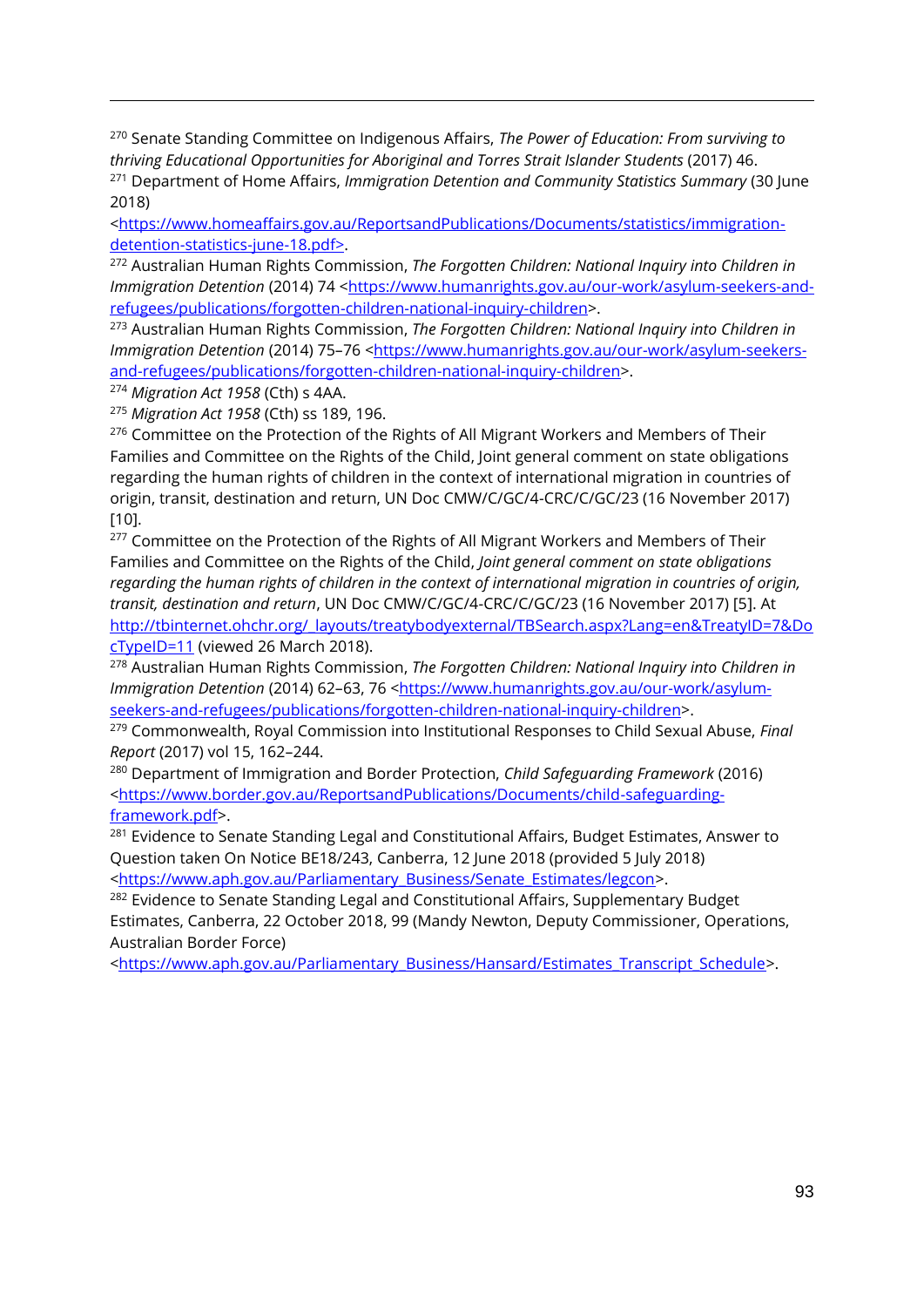<sup>283</sup> United Nations High Commissioner for Refugees, *UNHCR Mission to the Republic of Nauru, 3–5 December 2012* (2012) [<www.refworld.org/pdfid/50cb24912.pdf>](http://www.refworld.org/pdfid/50cb24912.pdf); Parliamentary Joint Committee on Human Rights, Parliament of Australia, *Examination of the Migration (Regional Processing) package of legislation* (19 June 2013)

 $\overline{a}$ 

[<http://www.aph.gov.au/Parliamentary\\_Business/Committees/Joint/Human\\_Rights/Committee\\_In](http://www.aph.gov.au/Parliamentary_Business/Committees/Joint/Human_Rights/Committee_Inquiries/migration/index) [quiries/migration/index>](http://www.aph.gov.au/Parliamentary_Business/Committees/Joint/Human_Rights/Committee_Inquiries/migration/index); United Nations High Commissioner for Refugees, *UNHCR monitoring visit to the Republic of Nauru, 7–9 October 2013* (2013) [<http://www.unhcr.org/en-](http://www.unhcr.org/en-au/publications/legal/58117b931/unhcr-monitoring-visit-to-the-republic-of-nauru-7-to-9-october-2013.html)

[au/publications/legal/58117b931/unhcr-monitoring-visit-to-the-republic-of-nauru-7-to-9-october-](http://www.unhcr.org/en-au/publications/legal/58117b931/unhcr-monitoring-visit-to-the-republic-of-nauru-7-to-9-october-2013.html)[2013.html>](http://www.unhcr.org/en-au/publications/legal/58117b931/unhcr-monitoring-visit-to-the-republic-of-nauru-7-to-9-october-2013.html); Australian Human Rights Commission, *The Forgotten Children: National Inquiry into Children in Immigration Detention* (2014) 181-195 [<https://www.humanrights.gov.au/our-](https://www.humanrights.gov.au/our-work/asylum-seekers-and-refugees/publications/forgotten-children-national-inquiry-children)

[work/asylum-seekers-and-refugees/publications/forgotten-children-national-inquiry-children>](https://www.humanrights.gov.au/our-work/asylum-seekers-and-refugees/publications/forgotten-children-national-inquiry-children); United Nations Committee against Torture, *Concluding observations on the combined fourth and fifth periodic reports of Australia*, UN Doc CAT/C/AUS/CO/4-5 (23 December 2014)

[<http://tbinternet.ohchr.org/\\_layouts/treatybodyexternal/Download.aspx?symbolno=CAT/C/AUS/](http://tbinternet.ohchr.org/_layouts/treatybodyexternal/Download.aspx?symbolno=CAT/C/AUS/CO/4-5&Lang=En) [CO/4-5&Lang=En>](http://tbinternet.ohchr.org/_layouts/treatybodyexternal/Download.aspx?symbolno=CAT/C/AUS/CO/4-5&Lang=En); Philip Moss, *Review into recent allegations relating to conditions and circumstances at the Regional Processing Centre in Nauru* (Department of Immigration and Border Protection, 6 February 2015)

[<https://www.border.gov.au/ReportsandPublications/Documents/reviews-and-inquiries/review](https://www.border.gov.au/ReportsandPublications/Documents/reviews-and-inquiries/review-conditions-circumstances-nauru.pdf)[conditions-circumstances-nauru.pdf>](https://www.border.gov.au/ReportsandPublications/Documents/reviews-and-inquiries/review-conditions-circumstances-nauru.pdf); Select Committee on the recent allegations relating to conditions and circumstances at the Regional Processing Centre in Nauru, Parliament of Australia, *Taking responsibility: Conditions and circumstances at Australia's Regional Processing Centre in Nauru* (August 2015) 59–86

[<http://www.aph.gov.au/Parliamentary\\_Business/Committees/Senate/Regional\\_processing\\_Naur](http://www.aph.gov.au/Parliamentary_Business/Committees/Senate/Regional_processing_Nauru/Regional_processing_Nauru/~/media/Committees/nauru_ctte/Final_Report/report.pdf) [u/Regional\\_processing\\_Nauru/~/media/Committees/nauru\\_ctte/Final\\_Report/report.pdf>](http://www.aph.gov.au/Parliamentary_Business/Committees/Senate/Regional_processing_Nauru/Regional_processing_Nauru/~/media/Committees/nauru_ctte/Final_Report/report.pdf);

Elizabeth Elliott and Hasantha Gunasekera, *The health and well-being of children in immigration detention: Report to the Australian Human Rights Commission – Monitoring Visit to Wickham Point Detention Centre, Darwin, NT* (Australian Human Rights Commission, 2016)

[<https://www.humanrights.gov.au/our-work/asylum-seekers-and-refugees/publications/health](https://www.humanrights.gov.au/our-work/asylum-seekers-and-refugees/publications/health-and-well-being-children-immigration)[and-well-being-children-immigration>](https://www.humanrights.gov.au/our-work/asylum-seekers-and-refugees/publications/health-and-well-being-children-immigration); Senate Standing Committee on Legal and Constitutional Affairs, *Serious allegations of abuse, self-harm and neglect of asylum seekers in relation to the Nauru Regional Processing Centre, and any like allegations in relation to the Manus Regional Processing Centre* (2017)

[<http://www.aph.gov.au/Parliamentary\\_Business/Committees/Senate/Legal\\_and\\_Constitutional\\_](http://www.aph.gov.au/Parliamentary_Business/Committees/Senate/Legal_and_Constitutional_Affairs/NauruandManusRPCs/Report) [Affairs/NauruandManusRPCs/Report>](http://www.aph.gov.au/Parliamentary_Business/Committees/Senate/Legal_and_Constitutional_Affairs/NauruandManusRPCs/Report); François Crépeau, *Report of the Special Rapporteur on the human rights of migrants on his mission to Australia and the regional processing centres in Nauru*, Human Rights Council, 35th sess, Agenda Item 3, UN Doc A/HRC/35/25/Add.3 (24 April 2017) [72– 84]; United Nations Committee on Economic, Social and Cultural Rights, *Concluding Observations on the fifth periodic report of Australia*, UN Doc E/C.12/AUS/CO/5 (11 July 2017) [17–18, 43–46]; United Nations Human Rights Committee, *Concluding observations on the sixth periodic report of Australia,* UN Doc CCPR/C/AUS/CO/6 (1 December 2017) [35–36]; Australian Human Rights Commission, *The Forgotten Children: National Inquiry into Children in Immigration Detention* (2014) 195 [<https://www.humanrights.gov.au/our-work/asylum-seekers-and-](https://www.humanrights.gov.au/our-work/asylum-seekers-and-refugees/publications/forgotten-children-national-inquiry-children)

[refugees/publications/forgotten-children-national-inquiry-children>](https://www.humanrights.gov.au/our-work/asylum-seekers-and-refugees/publications/forgotten-children-national-inquiry-children); Elizabeth Elliott and Hasantha Gunasekera, *The health and well-being of children in immigration detention: Report to the Australian Human Rights Commission – Monitoring Visit to Wickham Point Detention Centre, Darwin, NT* (Australian Human Rights Commission, 2016) [<https://www.humanrights.gov.au/our](https://www.humanrights.gov.au/our-work/asylum-seekers-and-refugees/publications/health-and-well-being-children-immigration)[work/asylum-seekers-and-refugees/publications/health-and-well-being-children-immigration>](https://www.humanrights.gov.au/our-work/asylum-seekers-and-refugees/publications/health-and-well-being-children-immigration); Senate Standing Committee on Legal and Constitutional Affairs, *Serious allegations of abuse, selfharm and neglect of asylum seekers in relation to the Nauru Regional Processing Centre, and any like* 

*allegations in relation to the Manus Regional Processing Centre* (2017) 165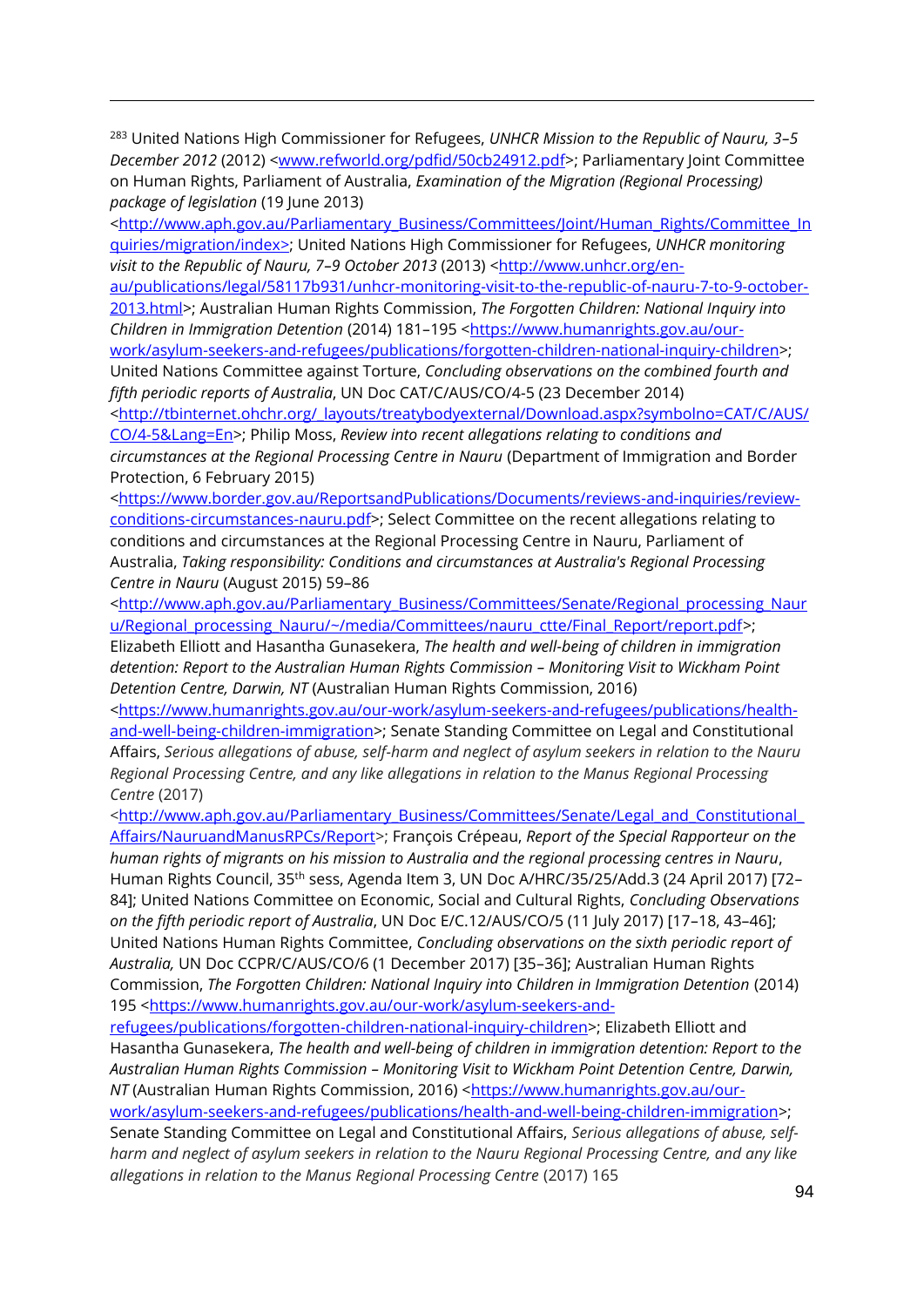[<http://www.aph.gov.au/Parliamentary\\_Business/Committees/Senate/Legal\\_and\\_Constitutional\\_](http://www.aph.gov.au/Parliamentary_Business/Committees/Senate/Legal_and_Constitutional_Affairs/NauruandManusRPCs/Report) [Affairs/NauruandManusRPCs/Report>](http://www.aph.gov.au/Parliamentary_Business/Committees/Senate/Legal_and_Constitutional_Affairs/NauruandManusRPCs/Report).

<sup>284</sup> Australian Human Rights Commission, *The Forgotten Children: National Inquiry into Children in Immigration Detention* (2014) 36 [<https://www.humanrights.gov.au/our-work/asylum-seekers-and](https://www.humanrights.gov.au/our-work/asylum-seekers-and-refugees/publications/forgotten-children-national-inquiry-children)[refugees/publications/forgotten-children-national-inquiry-children>](https://www.humanrights.gov.au/our-work/asylum-seekers-and-refugees/publications/forgotten-children-national-inquiry-children).

<sup>285</sup> Australian Human Rights Commission, *The Forgotten Children: National Inquiry into Children in Immigration Detention* (2014) 37–38, Recommendations 1, 4

[<https://www.humanrights.gov.au/our-work/asylum-seekers-and-](https://www.humanrights.gov.au/our-work/asylum-seekers-and-refugees/publications/forgotten-children-national-inquiry-children)

[refugees/publications/forgotten-children-national-inquiry-children>](https://www.humanrights.gov.au/our-work/asylum-seekers-and-refugees/publications/forgotten-children-national-inquiry-children).

<sup>286</sup> FRX17 as litigation representative for *FRM17 v Minister for Immigration and Border Protection*  (2018) FCA 63; *AYX18 v Minister for Home Affairs* (2018) FCA 283; BAF18 as litigation representative for *BAG18 v Minister for Home Affairs* (2018) FCA 1060; DJA18 as litigation representative for *DIZ18 v Minister for Home Affairs* (2018) FCA 1050; DWE18 as litigation representative for *DWD18 v Minister for Home Affairs* (2018) FCA 1121.

<sup>287</sup> Australian Human Rights Commission, 'Commission calls for seriously ill Nauru children to be transferred' (Media Release, 5 September 2018)

[<https://www.humanrights.gov.au/news/stories/commission-calls-seriously-ill-nauru-children-be](https://www.humanrights.gov.au/news/stories/commission-calls-seriously-ill-nauru-children-be-transferred)[transferred>](https://www.humanrights.gov.au/news/stories/commission-calls-seriously-ill-nauru-children-be-transferred).

<sup>288</sup> *Immigration (Guardianship of Children) Act 1946* (Cth).

<sup>289</sup> *Immigration (Guardianship of Children) Act 1946* (Cth) s 5.

<sup>290</sup> *Migration and Maritime Powers Legislation Amendment (Resolving the Asylum Legacy Caseload) Act 2014* (Cth), Schedule 2.

<sup>291</sup> Human Rights and Equal Opportunity Commission, *A last resort? National Inquiry into Children in Immigration Detention* (2004) 820, 841 [<http://www.humanrights.gov.au/last-resort-report](http://www.humanrights.gov.au/last-resort-report-national-inquiry-children-immigration-detention-2004)[national-inquiry-children-immigration-detention-2004>](http://www.humanrights.gov.au/last-resort-report-national-inquiry-children-immigration-detention-2004).

<sup>292</sup> Department of Home Affairs, *Status Resolution Support Services update: FAQs for service providers* (April 2018) 1.

<sup>293</sup> Department of Home Affairs, *Status Resolution Support Services update: FAQs for service providers* (April 2018) 2.

<sup>294</sup> *Migration Act 1958* (Cth) s 501.

 $\overline{a}$ 

<sup>295</sup> Department of Home Affairs, Key visa cancellation statistics (no date)

[<https://www.homeaffairs.gov.au/about/reports-publications/research-statistics/statistics/key](https://www.homeaffairs.gov.au/about/reports-publications/research-statistics/statistics/key-cancellation-statistics)[cancellation-statistics>](https://www.homeaffairs.gov.au/about/reports-publications/research-statistics/statistics/key-cancellation-statistics).

<sup>296</sup> Australian Human Rights Commission, Submission No 38 to Joint Standing Committee on Migration, *Inquiry into Migrant Settlement Outcomes*, 31 January 2017

[<https://www.humanrights.gov.au/submissions/inquiry-migrant-settlement-outcomes-2017>](https://www.humanrights.gov.au/submissions/inquiry-migrant-settlement-outcomes-2017).

<sup>297</sup> Australian Government, *Australia's joint fifth and sixth report under the Convention on the Rights of the Child, second report on the Optional Protocol on the sale of children, child prostitution and child pornography and second report on the Optional Protocol on the involvement of children in armed conflict* (2018) 38

[<https://tbinternet.ohchr.org/\\_layouts/treatybodyexternal/Download.aspx?symbolno=CRC/AUS/5](https://tbinternet.ohchr.org/_layouts/treatybodyexternal/Download.aspx?symbolno=CRC/AUS/5-6&Lang=en) [-6&Lang=en>](https://tbinternet.ohchr.org/_layouts/treatybodyexternal/Download.aspx?symbolno=CRC/AUS/5-6&Lang=en).

<sup>298</sup> Modern Slavery Bill 2018 (Cth)

[<https://www.aph.gov.au/Parliamentary\\_Business/Bills\\_LEGislation/Bills\\_Search\\_Results/Result?bI](https://www.aph.gov.au/Parliamentary_Business/Bills_LEGislation/Bills_Search_Results/Result?bId=r6148) [d=r6148>](https://www.aph.gov.au/Parliamentary_Business/Bills_LEGislation/Bills_Search_Results/Result?bId=r6148).

<sup>299</sup> Australian Government, *Australia's joint fifth and sixth report under the Convention on the Rights of the Child, second report on the Optional Protocol on the sale of children, child prostitution and child pornography and second report on the Optional Protocol on the involvement of children in armed conflict* (2018) 40

95 [<https://tbinternet.ohchr.org/\\_layouts/treatybodyexternal/Download.aspx?symbolno=CRC/AUS/5](https://tbinternet.ohchr.org/_layouts/treatybodyexternal/Download.aspx?symbolno=CRC/AUS/5-6&Lang=en) [-6&Lang=en>](https://tbinternet.ohchr.org/_layouts/treatybodyexternal/Download.aspx?symbolno=CRC/AUS/5-6&Lang=en).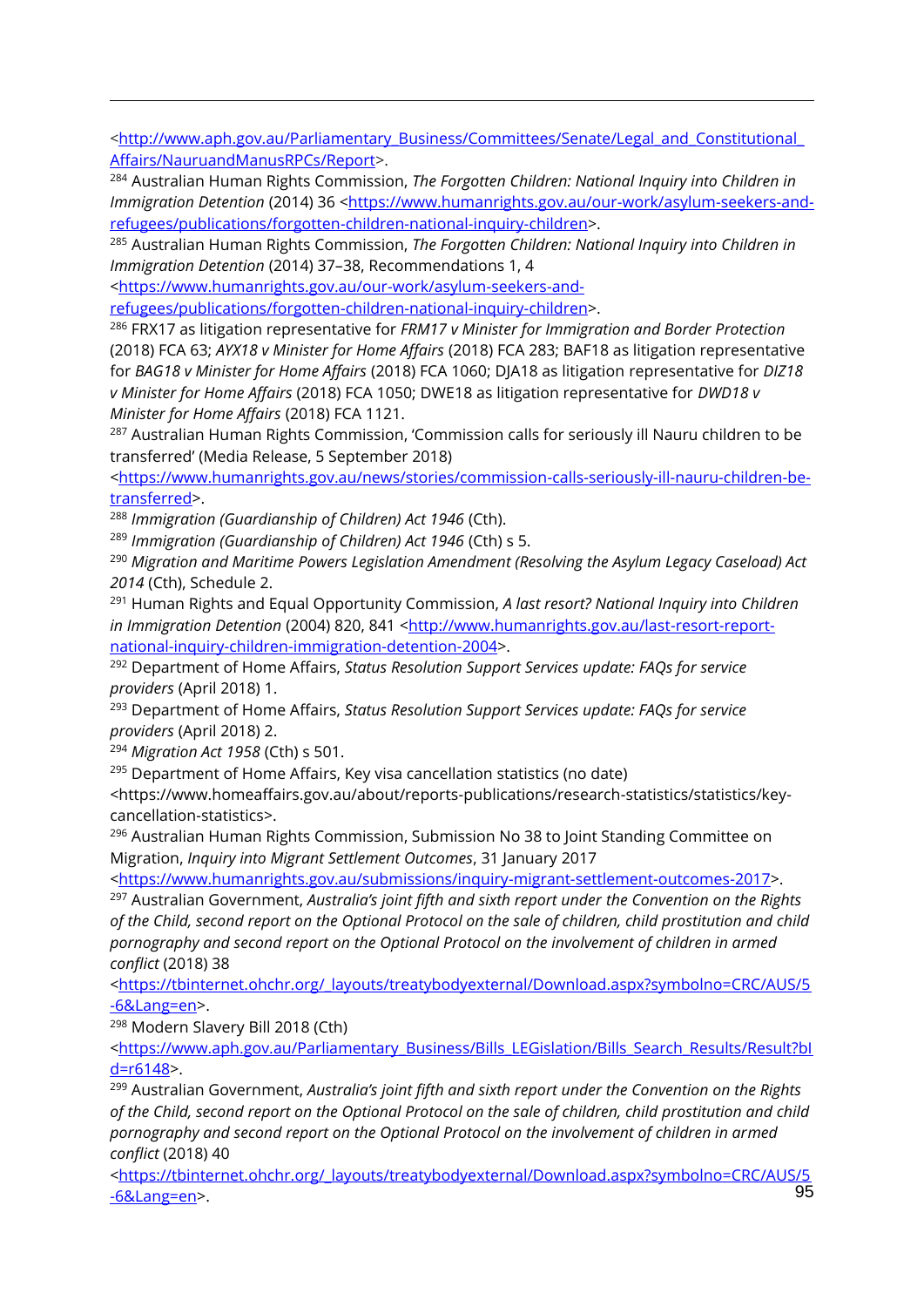<sup>300</sup> Australian Government, *Australia's joint fifth and sixth report under the Convention on the Rights of the Child, second report on the Optional Protocol on the sale of children, child prostitution and child pornography and second report on the Optional Protocol on the involvement of children in armed conflict* (2018) 40

 $\overline{a}$ 

[<https://tbinternet.ohchr.org/\\_layouts/treatybodyexternal/Download.aspx?symbolno=CRC/AUS/5](https://tbinternet.ohchr.org/_layouts/treatybodyexternal/Download.aspx?symbolno=CRC/AUS/5-6&Lang=en) [-6&Lang=en>](https://tbinternet.ohchr.org/_layouts/treatybodyexternal/Download.aspx?symbolno=CRC/AUS/5-6&Lang=en).

<sup>301</sup> Australian Human Rights Commission, Submission No 23 to Parliamentary Joint Committee on Law Enforcement*, Inquiry into Human Trafficking*, 4 March 2016

[<https://www.humanrights.gov.au/submissions/submission-inquiry-human-trafficking-2016>](https://www.humanrights.gov.au/submissions/submission-inquiry-human-trafficking-2016).

<sup>302</sup> Anti-Slavery Australia and Law Council of Australia, *Report on establishing a compensation*  scheme for victims of Commonwealth crime (2016) 7 [<https://www.lawcouncil.asn.au/media/media](https://www.lawcouncil.asn.au/media/media-releases/new-report-calls-for-national-compensation-scheme-for-survivors-of-slavery-and-human-trafficking)[releases/new-report-calls-for-national-compensation-scheme-for-survivors-of-slavery-and](https://www.lawcouncil.asn.au/media/media-releases/new-report-calls-for-national-compensation-scheme-for-survivors-of-slavery-and-human-trafficking)[human-trafficking>](https://www.lawcouncil.asn.au/media/media-releases/new-report-calls-for-national-compensation-scheme-for-survivors-of-slavery-and-human-trafficking).

<sup>303</sup> Australian Human Rights Commission, Submission No 70 to Senate Legal and Constitutional Affairs Legislation Committee*, Inquiry into the Modern Slavery Bill 2018*, 20 July 2018 [<https://www.aph.gov.au/Parliamentary\\_Business/Committees/Senate/Legal\\_and\\_Constitutional\\_](https://www.aph.gov.au/Parliamentary_Business/Committees/Senate/Legal_and_Constitutional_Affairs/ModernSlavery/Submissions) [Affairs/ModernSlavery/Submissions>](https://www.aph.gov.au/Parliamentary_Business/Committees/Senate/Legal_and_Constitutional_Affairs/ModernSlavery/Submissions).

<sup>304</sup> *Surrogacy Act 2010* (Qld), *Surrogacy Act 2010* (NSW), *Assisted Reproductive Treatment Act 2008* (Vic), *Parentage Act 2004* (ACT), *Surrogacy Act 2008* (WA), *Family Relationships Act 1975* (SA), *Surrogacy Act 2012* (Tas).

<sup>305</sup> *Surrogacy Act 2010* (NSW) ss 8-11, *Surrogacy Act 2010* (Qld) ss 54-58, *Parentage Act 2004* (ACT) ss 40–45.

<sup>306</sup> Australian Human Rights Commission, Submission No 67 to House of Representatives Standing Committee on Social Policy and Legal Affairs, *Inquiry into the Regulatory and Legislative Aspects of Surrogacy Arrangements*, 17 February 2016, 4

[<https://www.aph.gov.au/Parliamentary\\_Business/Committees/House/Social\\_Policy\\_and\\_Legal\\_Af](https://www.aph.gov.au/Parliamentary_Business/Committees/House/Social_Policy_and_Legal_Affairs/Inquiry_into_surrogacy/Submissions) [fairs/Inquiry\\_into\\_surrogacy/Submissions>](https://www.aph.gov.au/Parliamentary_Business/Committees/House/Social_Policy_and_Legal_Affairs/Inquiry_into_surrogacy/Submissions).

<sup>307</sup> Australian Human Rights Commission, Submission No 67 to House of Representatives Standing Committee on Social Policy and Legal Affairs, *Inquiry into the Regulatory and Legislative Aspects of Surrogacy Arrangements*, 17 February 2016, 4

[<https://www.aph.gov.au/Parliamentary\\_Business/Committees/House/Social\\_Policy\\_and\\_Legal\\_Af](https://www.aph.gov.au/Parliamentary_Business/Committees/House/Social_Policy_and_Legal_Affairs/Inquiry_into_surrogacy/Submissions) [fairs/Inquiry\\_into\\_surrogacy/Submissions>](https://www.aph.gov.au/Parliamentary_Business/Committees/House/Social_Policy_and_Legal_Affairs/Inquiry_into_surrogacy/Submissions).

308 Australian Human Rights Commission, Submission No 67 to House of Representatives Standing Committee on Social Policy and Legal Affairs*, Inquiry into the Regulatory and Legislative Aspects of Surrogacy Arrangements*, 17 February 2016, 4

[<https://www.aph.gov.au/Parliamentary\\_Business/Committees/House/Social\\_Policy\\_and\\_Legal\\_Af](https://www.aph.gov.au/Parliamentary_Business/Committees/House/Social_Policy_and_Legal_Affairs/Inquiry_into_surrogacy/Submissions) [fairs/Inquiry\\_into\\_surrogacy/Submissions>](https://www.aph.gov.au/Parliamentary_Business/Committees/House/Social_Policy_and_Legal_Affairs/Inquiry_into_surrogacy/Submissions).

<sup>309</sup> Australian Human Rights Commission, Submission No 67 to House of Representatives Standing Committee on Social Policy and Legal Affairs, *Inquiry into the Regulatory and Legislative Aspects of Surrogacy Arrangements*, 17 February 2016, 4

[<https://www.aph.gov.au/Parliamentary\\_Business/Committees/House/Social\\_Policy\\_and\\_Legal\\_Af](https://www.aph.gov.au/Parliamentary_Business/Committees/House/Social_Policy_and_Legal_Affairs/Inquiry_into_surrogacy/Submissions) [fairs/Inquiry\\_into\\_surrogacy/Submissions>](https://www.aph.gov.au/Parliamentary_Business/Committees/House/Social_Policy_and_Legal_Affairs/Inquiry_into_surrogacy/Submissions).

<sup>310</sup> Australian Human Rights Commission, Submission No 67 to House of Representatives Standing Committee on Social Policy and Legal Affairs, *Inquiry into the Regulatory and Legislative Aspects of Surrogacy Arrangements*, 17 February 2016, 30

[<https://www.aph.gov.au/Parliamentary\\_Business/Committees/House/Social\\_Policy\\_and\\_Legal\\_Af](https://www.aph.gov.au/Parliamentary_Business/Committees/House/Social_Policy_and_Legal_Affairs/Inquiry_into_surrogacy/Submissions) [fairs/Inquiry\\_into\\_surrogacy/Submissions>](https://www.aph.gov.au/Parliamentary_Business/Committees/House/Social_Policy_and_Legal_Affairs/Inquiry_into_surrogacy/Submissions).

<sup>311</sup> Australian Human Rights Commission, *Children's Rights Report 2016* (2016) [<https://www.humanrights.gov.au/our-work/childrens-rights/projects/childrens-rights-reports>](https://www.humanrights.gov.au/our-work/childrens-rights/projects/childrens-rights-reports).

<sup>312</sup> Australian Human Rights Commission, *Children's Rights Report 2016* (2016) 160–176

96 [<https://www.humanrights.gov.au/our-work/childrens-rights/projects/childrens-rights-reports>](https://www.humanrights.gov.au/our-work/childrens-rights/projects/childrens-rights-reports).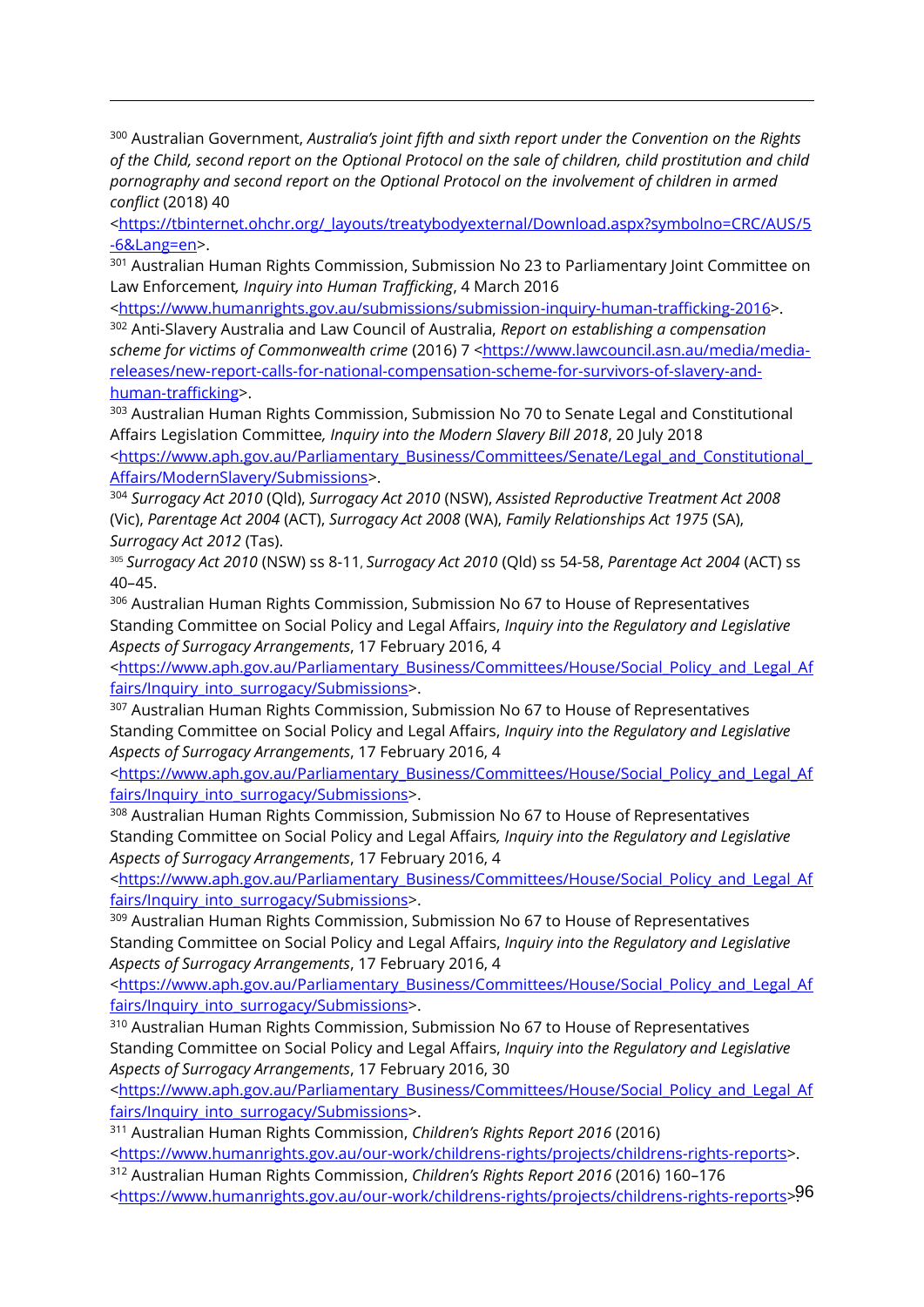<sup>313</sup> Commonwealth, Royal Commission and Board of Inquiry into the Protection and Detention of Children in the Northern Territory, *Final Report* (2017) vol 2B, 88

[<https://childdetentionnt.royalcommission.gov.au/Documents/Royal-Commission-NT-Final-](https://childdetentionnt.royalcommission.gov.au/Documents/Royal-Commission-NT-Final-Report-Volume-2B.pdf)[Report-Volume-2B.pdf>](https://childdetentionnt.royalcommission.gov.au/Documents/Royal-Commission-NT-Final-Report-Volume-2B.pdf).

314 Commonwealth, Royal Commission and Board of Inquiry into the Protection and Detention of Children in the Northern Territory, *Final Report* (2017) vol 4, 29

[<https://childdetentionnt.royalcommission.gov.au/Documents/Royal-Commission-NT-Final-](https://childdetentionnt.royalcommission.gov.au/Documents/Royal-Commission-NT-Final-Report-Volume-2B.pdf)[Report-Volume-2B.pdf>](https://childdetentionnt.royalcommission.gov.au/Documents/Royal-Commission-NT-Final-Report-Volume-2B.pdf).

<sup>315</sup> Australian Human Rights Commission, *OPCAT in Australia Consultation Paper: Stage 2*, June 2018 [<https://www.humanrights.gov.au/sites/default/files/document/publication/20180618\\_OPCAT\\_St](https://www.humanrights.gov.au/sites/default/files/document/publication/20180618_OPCAT_Stage2_ConsultationPaper_Interim_report.pdf) age2 ConsultationPaper Interim report.pdf>.

<sup>316</sup> Commonwealth, Royal Commission and Board of Inquiry into the Protection and Detention of Children in the Northern Territory, *Final Report* (2017) vol 4, 29

[<https://childdetentionnt.royalcommission.gov.au/Documents/Royal-Commission-NT-Final-](https://childdetentionnt.royalcommission.gov.au/Documents/Royal-Commission-NT-Final-Report-Volume-2B.pdf)[Report-Volume-2B.pdf>](https://childdetentionnt.royalcommission.gov.au/Documents/Royal-Commission-NT-Final-Report-Volume-2B.pdf); Western Australian Office of the Inspector of Custodial Services,

*Behaviour management practices at Banksia Hill Detention Centre* (June 2017)

<https://www.oics.wa.gov.au/reports/behaviour-management-practices-at-banksia-hill-detentioncentre/>; Victorian Commission for Children and Young People, *The same four walls: inquiry into the use of isolation, separation and lockdowns in the Victorian youth justice system* (2017)

<https://ccyp.vic.gov.au/upholding-childrens-rights/systemic-inquiries/the-same-four-walls/>. <sup>317</sup> Commonwealth, Royal Commission and Board of Inquiry into the Protection and Detention of Children in the Northern Territory, *Findings and Recommendations* (2017) 3–8

[<https://childdetentionnt.royalcommission.gov.au/Documents/Royal-Commission-NT-Findings](https://childdetentionnt.royalcommission.gov.au/Documents/Royal-Commission-NT-Findings-and-Recomendations.pdf)[and-Recomendations.pdf>](https://childdetentionnt.royalcommission.gov.au/Documents/Royal-Commission-NT-Findings-and-Recomendations.pdf).

<sup>318</sup> Australian Human Rights Commission, Submission to NSW Inspector of Custodial Services, 31 May 2017 [<https://www.humanrights.gov.au/submissions/nsw-juvenile-justice-human-rights](https://www.humanrights.gov.au/submissions/nsw-juvenile-justice-human-rights-and-use-force-2017)[and-use-force-2017>](https://www.humanrights.gov.au/submissions/nsw-juvenile-justice-human-rights-and-use-force-2017).

<sup>319</sup> *Children (Detention Centres) Act 1987* (NSW) s 19.

<sup>320</sup> Australian Human Rights Commission, Submission to NSW Inspector of Custodial Services, 31 May 2017 [<https://www.humanrights.gov.au/submissions/nsw-juvenile-justice-human-rights](https://www.humanrights.gov.au/submissions/nsw-juvenile-justice-human-rights-and-use-force-2017)[and-use-force-2017>](https://www.humanrights.gov.au/submissions/nsw-juvenile-justice-human-rights-and-use-force-2017).

<sup>321</sup> Jesuit Social Service, Submission No 84 to Australian Human Rights Commission, *Report under article 44, paragraph 1(b), on the Convention on the Rights of the Child*, 30 May 2018. <sup>322</sup> Australian Institute of Health and Welfare, *Youth Justice in Australia 2016–17* (2018) 4

[<https://www.aihw.gov.au/reports/youth-justice/youth-justice-in-australia-2016-](https://www.aihw.gov.au/reports/youth-justice/youth-justice-in-australia-2016-17/contents/table-of-contents)

[17/contents/table-of-contents>](https://www.aihw.gov.au/reports/youth-justice/youth-justice-in-australia-2016-17/contents/table-of-contents).

 $\overline{a}$ 

<sup>323</sup> Australian Institute of Health and Welfare, *Youth detention population in Australia 2017* (December 2017) 2 [<https://www.aihw.gov.au/reports/youth-justice/youth-detention-population](https://www.aihw.gov.au/reports/youth-justice/youth-detention-population-in-australia-2017/contents/table-of-contents)[in-australia-2017/contents/table-of-contents>](https://www.aihw.gov.au/reports/youth-justice/youth-detention-population-in-australia-2017/contents/table-of-contents).

<sup>324</sup> Human Rights and Equal Opportunity Commission, *Social Justice Report* (2001) 188 [<https://www.humanrights.gov.au/our-work/aboriginal-and-torres-strait-islander-social](https://www.humanrights.gov.au/our-work/aboriginal-and-torres-strait-islander-social-justice/publications/social-justice-report-5)[justice/publications/social-justice-report-5>](https://www.humanrights.gov.au/our-work/aboriginal-and-torres-strait-islander-social-justice/publications/social-justice-report-5).

<sup>325</sup> Commonwealth, Royal Commission and Board of Inquiry into the Protection and Detention of Children in the Northern Territory, *Final Report* (2017) vol 2B, 249–277

[<https://childdetentionnt.royalcommission.gov.au/Documents/Royal-Commission-NT-Final-](https://childdetentionnt.royalcommission.gov.au/Documents/Royal-Commission-NT-Final-Report-Volume-2B.pdf)[Report-Volume-2B.pdf>](https://childdetentionnt.royalcommission.gov.au/Documents/Royal-Commission-NT-Final-Report-Volume-2B.pdf).

326 Commonwealth, Royal Commission and Board of Inquiry into the Protection and Detention of Children in the Northern Territory, *Final Report* (2017) vol 2B, 259

[<https://childdetentionnt.royalcommission.gov.au/Documents/Royal-Commission-NT-Final-](https://childdetentionnt.royalcommission.gov.au/Documents/Royal-Commission-NT-Final-Report-Volume-2B.pdf)[Report-Volume-2B.pdf>](https://childdetentionnt.royalcommission.gov.au/Documents/Royal-Commission-NT-Final-Report-Volume-2B.pdf).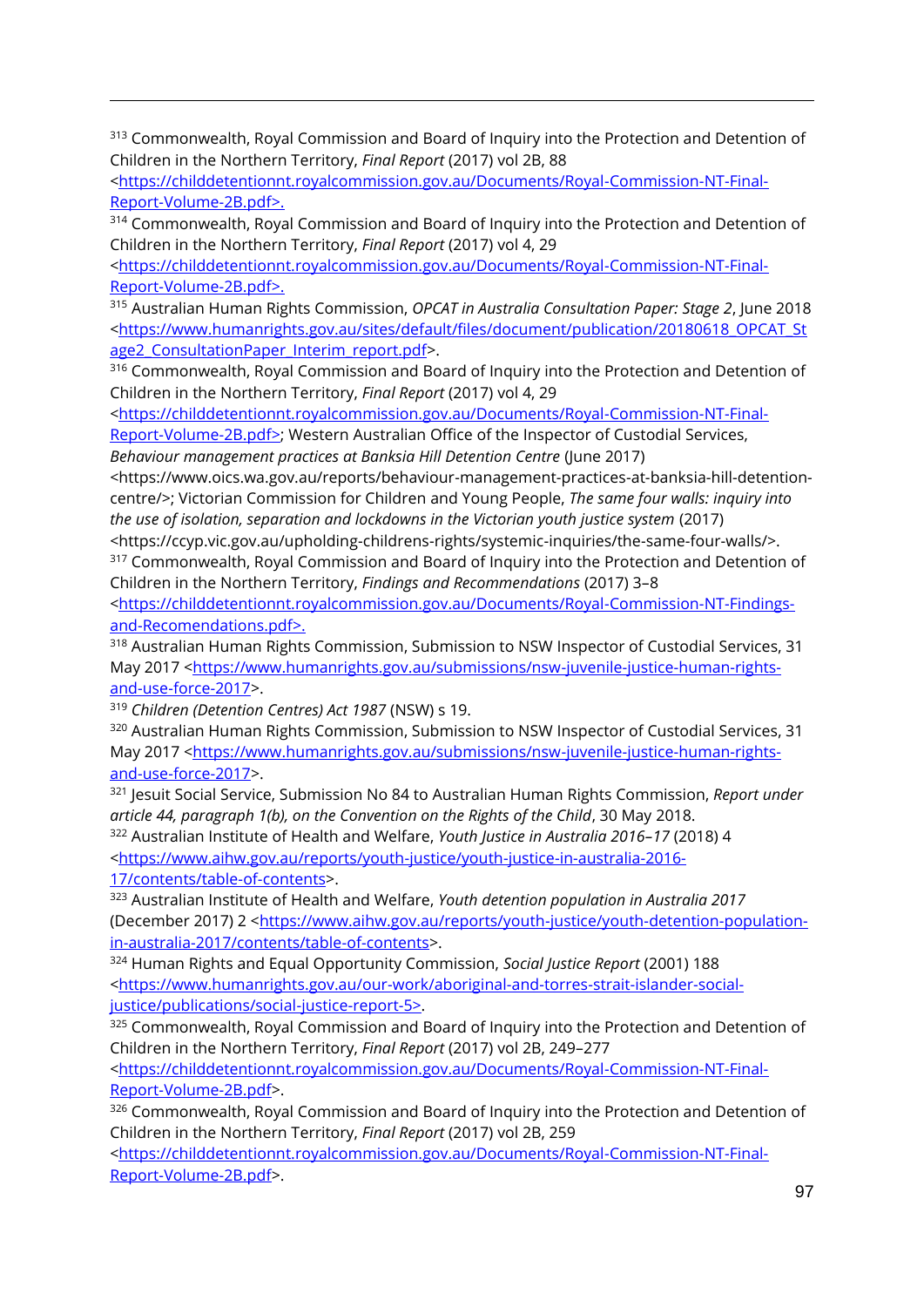<sup>327</sup> Commonwealth, Royal Commission and Board of Inquiry into the Protection and Detention of Children in the Northern Territory, *Final Report* (2017) vol 2B, 278

[<https://childdetentionnt.royalcommission.gov.au/Documents/Royal-Commission-NT-Final-](https://childdetentionnt.royalcommission.gov.au/Documents/Royal-Commission-NT-Final-Report-Volume-2B.pdf)[Report-Volume-2B.pdf>](https://childdetentionnt.royalcommission.gov.au/Documents/Royal-Commission-NT-Final-Report-Volume-2B.pdf).

<sup>328</sup> Law Council of Australia, Submission No 114 to Australian Human Rights Commission, *Report under article 44, paragraph 1(b), on the Convention on the Rights of the Child,* 30 May 2018. <sup>329</sup> Law Council of Australia, Submission No 114 to Australian Human Rights Commission, *Report* 

*under article 44, paragraph 1(b), on the Convention on the Rights of the Child*, 30 May 2018.

<sup>330</sup> Law Council of Australia, Submission No 114 to Australian Human Rights Commission *Report under article 44, paragraph 1(b), on the Convention on the Rights of the Child*, 30 May 2018.

<sup>331</sup> Commonwealth, Royal Commission and Board of Inquiry into the Protection and Detention of Children in the Northern Territory, *Final Report* (2017) vol 2B, 259

[<https://childdetentionnt.royalcommission.gov.au/Documents/Royal-Commission-NT-Final-](https://childdetentionnt.royalcommission.gov.au/Documents/Royal-Commission-NT-Final-Report-Volume-2B.pdf)[Report-Volume-2B.pdf>](https://childdetentionnt.royalcommission.gov.au/Documents/Royal-Commission-NT-Final-Report-Volume-2B.pdf).

<sup>332</sup> *Sentencing Act* (NT) s 78DH; *Criminal Code 1913* (WA) ss 297, 318, 401 (4).

<sup>333</sup> Commonwealth, Royal Commission into Aboriginal Deaths in Custody, *Reports of the Royal Commission into Aboriginal Deaths in Custody* (1991)

[<http://www.austlii.edu.au/au/other/IndigLRes/rciadic/>](http://www.austlii.edu.au/au/other/IndigLRes/rciadic/).

<sup>334</sup> Australian Human Rights Commission, *Children's Rights Report 2016* (2016) 189

[<https://www.humanrights.gov.au/our-work/childrens-rights/projects/childrens-rights-reports>](https://www.humanrights.gov.au/our-work/childrens-rights/projects/childrens-rights-reports). <sup>335</sup> Australian Human Rights Commission, *Children's Rights Report 2016* (2016) 191

[<https://www.humanrights.gov.au/our-work/childrens-rights/projects/childrens-rights-reports>](https://www.humanrights.gov.au/our-work/childrens-rights/projects/childrens-rights-reports).

<sup>336</sup> Australian Human Rights Commission, *Children's Rights Report 2016* (2016) 189

[<https://www.humanrights.gov.au/our-work/childrens-rights/projects/childrens-rights-reports>](https://www.humanrights.gov.au/our-work/childrens-rights/projects/childrens-rights-reports). <sup>337</sup> Australian Human Rights Commission, *Children's Rights Report 2016* (2016) 189

[<https://www.humanrights.gov.au/our-work/childrens-rights/projects/childrens-rights-reports>](https://www.humanrights.gov.au/our-work/childrens-rights/projects/childrens-rights-reports).

<sup>338</sup> Submissions to Australian Human Rights Commission, *Report under article 44, paragraph 1(b), on the Convention on the Rights of the Child*, 30 May 2018, including Child Protection Party,

Submission No 34; RACP, Submission No 60; Youth Advocacy Centre, Submission No 73;

Queensland Family and Child Commission, Submission No 82; Jesuit Social Services, Submission No 84; Centre for Excellence in Child and Family Welfare, Submission No 88; ACT Human Rights Commission, Submission No 97; Australian Lawyers for Human Rights, Submission No 100; Law Council of Australia, Submission No 114.

<sup>339</sup> Australian Human Rights Commission, *Children's Rights Report 2016* (2016) 189

[<https://www.humanrights.gov.au/our-work/childrens-rights/projects/childrens-rights-reports>](https://www.humanrights.gov.au/our-work/childrens-rights/projects/childrens-rights-reports).

<sup>340</sup> Australian Institute of Health and Welfare, *Youth Justice in Australia 2016–2017* (2018) v [<https://www.aihw.gov.au/reports/youth-justice/youth-justice-in-australia-2016-](https://www.aihw.gov.au/reports/youth-justice/youth-justice-in-australia-2016-17/contents/table-of-contents)

[17/contents/table-of-contents>](https://www.aihw.gov.au/reports/youth-justice/youth-justice-in-australia-2016-17/contents/table-of-contents).

 $\overline{a}$ 

<sup>341</sup> Australian Institute of Health and Welfare, *Youth Justice in Australia 2016–2017* (2018) 8 [<https://www.aihw.gov.au/reports/youth-justice/youth-justice-in-australia-2016-](https://www.aihw.gov.au/reports/youth-justice/youth-justice-in-australia-2016-17/contents/table-of-contents) [17/contents/table-of-contents>](https://www.aihw.gov.au/reports/youth-justice/youth-justice-in-australia-2016-17/contents/table-of-contents).

<sup>342</sup> Evidence to Northern Territory Estimates Committee 2018, Northern Territory Legislative Assembly, Darwin, 20 June 2018, 62 (Ms Kerr, Territory Families)

[<https://parliament.nt.gov.au/committees/previous/estimates/estimates-committee-2018>](https://parliament.nt.gov.au/committees/previous/estimates/estimates-committee-2018).

<sup>343</sup> Australian Human Rights Commission, *Information concerning Australia's compliance with the International Convention on the Elimination of All Forms of Racial Discrimination* (30 October 2017) 19 [<https://www.humanrights.gov.au/submissions/submission-cerd-2017>](https://www.humanrights.gov.au/submissions/submission-cerd-2017).

<sup>344</sup> Aboriginal and Torres Strait Islander Social Justice Commissioner, *Social Justice Report 2009* (2009) 45 [<https://www.humanrights.gov.au/our-work/aboriginal-and-torres-strait-islander](https://www.humanrights.gov.au/our-work/aboriginal-and-torres-strait-islander-social-justice/publications/social-justice-report-0)[social-justice/publications/social-justice-report-0>](https://www.humanrights.gov.au/our-work/aboriginal-and-torres-strait-islander-social-justice/publications/social-justice-report-0).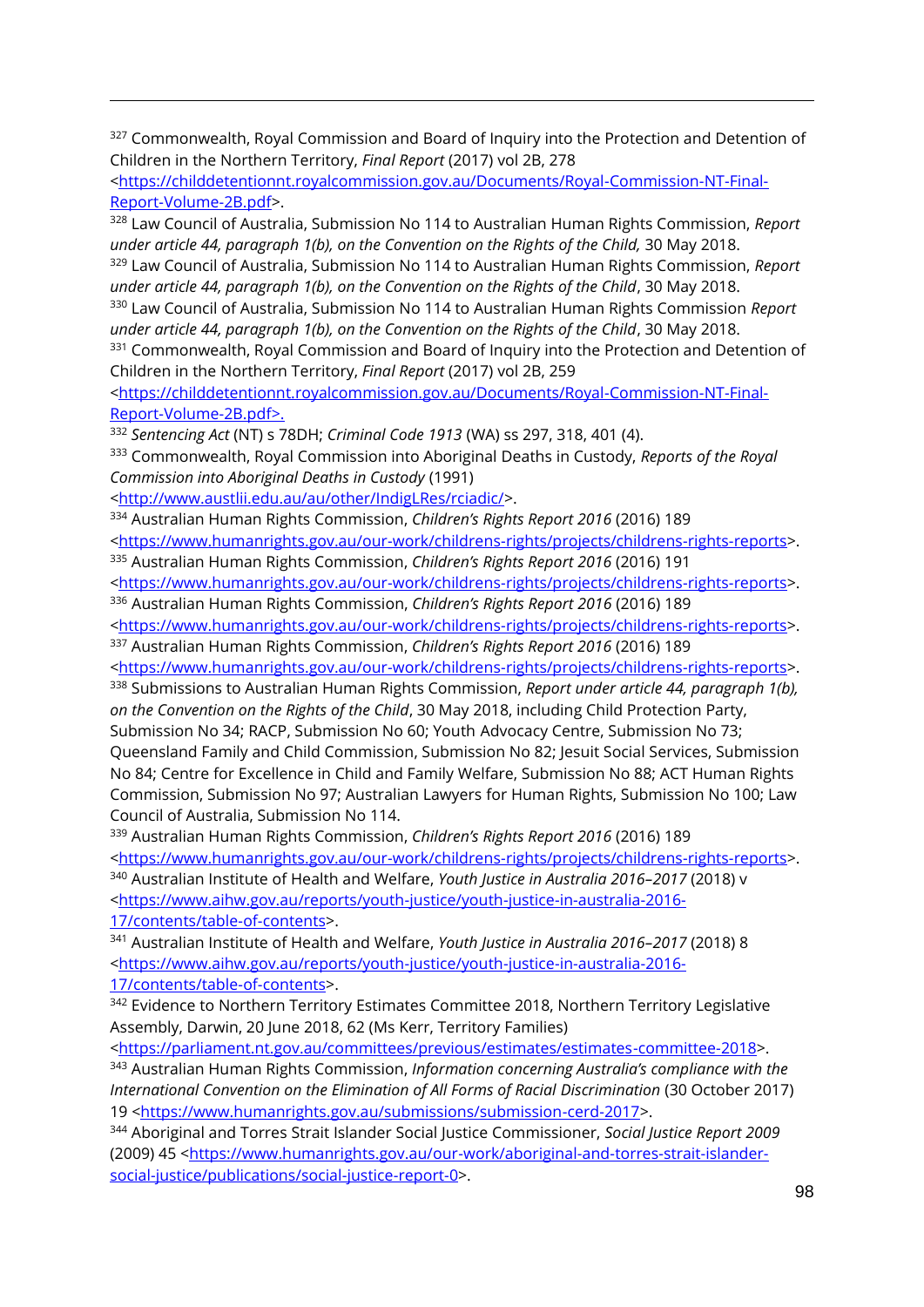<sup>345</sup> Australian Law Reform Commission, *Pathways to Justice: Inquiry into the Incarceration Rate of Aboriginal and Torres Strait Islander Peoples* (ALRC Report 133, 2018) 486–489

[<https://www.alrc.gov.au/publications/indigenous-incarceration-report133>](https://www.alrc.gov.au/publications/indigenous-incarceration-report133).

 $\overline{a}$ 

<sup>346</sup> Australian Law Reform Commission, *Pathways to Justice: Inquiry into the Incarceration Rate of Aboriginal and Torres Strait Islander Peoples* (ALRC Report 133, 2018) 487

[<https://www.alrc.gov.au/publications/indigenous-incarceration-report133>](https://www.alrc.gov.au/publications/indigenous-incarceration-report133).

<sup>347</sup> Australian Law Reform Commission, *Pathways to Justice: Inquiry into the Incarceration Rate of Aboriginal and Torres Strait Islander Peoples* (ALRC Report 133, 2018) 487

[<https://www.alrc.gov.au/publications/indigenous-incarceration-report133>](https://www.alrc.gov.au/publications/indigenous-incarceration-report133).

<sup>348</sup> Commonwealth, Royal Commission and Board of Inquiry into the Protection and Detention of Children in the Northern Territory, *Final Report* (2017) vol 2b

[<https://childdetentionnt.royalcommission.gov.au/Documents/Royal-Commission-NT-Final-](https://childdetentionnt.royalcommission.gov.au/Documents/Royal-Commission-NT-Final-Report-Volume-2B.pdf)[Report-Volume-2B.pdf>](https://childdetentionnt.royalcommission.gov.au/Documents/Royal-Commission-NT-Final-Report-Volume-2B.pdf).

<sup>349</sup> Australian Human Rights Commission, *Social Justice and Native Title Report 2014* (2014) 117–123 [<https://www.humanrights.gov.au/publications/social-justice-and-native-title-report-2014>](https://www.humanrights.gov.au/publications/social-justice-and-native-title-report-2014).

<sup>350</sup> Senate Legal and Constitutional Affairs Committee, *Value of a justice reinvestment approach to criminal justice in Australia* (2013) 124

[<http://www.aph.gov.au/Parliamentary\\_Business/Committees/Senate/Legal\\_and\\_Constitutional\\_](http://www.aph.gov.au/Parliamentary_Business/Committees/Senate/Legal_and_Constitutional_Affairs/Completed_inquiries/2010-13/justicereinvestment/report/index) [Affairs/Completed\\_inquiries/2010-13/justicereinvestment/report/index>](http://www.aph.gov.au/Parliamentary_Business/Committees/Senate/Legal_and_Constitutional_Affairs/Completed_inquiries/2010-13/justicereinvestment/report/index); Australian Human Rights Commission, *Social Justice and Native Title Report 2014* (2014) 12

[<https://www.humanrights.gov.au/our-work/aboriginal-and-torres-strait-islander-social](https://www.humanrights.gov.au/our-work/aboriginal-and-torres-strait-islander-social-justice/publications/social-justice-and-nati-0)[justice/publications/social-justice-and-nati-0>](https://www.humanrights.gov.au/our-work/aboriginal-and-torres-strait-islander-social-justice/publications/social-justice-and-nati-0).

<sup>351</sup> Australian Law Reform Commission, *Pathways to Justice: Inquiry into the Incarceration Rate of Aboriginal and Torres Strait Islander Peoples* (ALRC Report 133, 2018) 135–136

[<https://www.alrc.gov.au/publications/indigenous-incarceration-report133>](https://www.alrc.gov.au/publications/indigenous-incarceration-report133).

<sup>352</sup> Justice Health and Forensic Mental Health Network and Juvenile Justice NSW, *Young people in custody health survey* (2015) *<*[http://www.justicehealth.nsw.gov.au/publications>](http://www.justicehealth.nsw.gov.au/publications).

<sup>353</sup> Senate Standing Committee on Community Affairs, *Protecting vulnerable children: A national challenge* (2005) chapter 5

<[https://www.aph.gov.au/Parliamentary\\_Business/Committees/Senate/Community\\_Affairs/Completed\\_inqui](https://www.aph.gov.au/Parliamentary_Business/Committees/Senate/Community_Affairs/Completed_inquiries/2004-07/inst_care/report2/c06) [ries/2004-07/inst\\_care/report2/c06>](https://www.aph.gov.au/Parliamentary_Business/Committees/Senate/Community_Affairs/Completed_inquiries/2004-07/inst_care/report2/c06).

<sup>354</sup> Australian Law Reform Commission, *Incarceration Rates of Aboriginal and Torres Strait Islander Peoples* (Discussion Paper 84, 2017) 11.60 [<https://www.alrc.gov.au/publications/indefinite](https://www.alrc.gov.au/publications/indefinite-detention-when-unfit-stand-trial#_ftn86)[detention-when-unfit-stand-trial#\\_ftn86>](https://www.alrc.gov.au/publications/indefinite-detention-when-unfit-stand-trial#_ftn86).

<sup>355</sup> Australian Institute of Criminology, *Trends and issues in crime and criminal justice: Diversionary pathways for Aboriginal youth with fetal alcohol spectrum disorder* (2018) 5.

<sup>356</sup> Australian Institute of Criminology, *Trends and issues in crime and criminal justice: Diversionary pathways for Aboriginal youth with fetal alcohol spectrum disorder* (2018) 5.

<sup>357</sup> Australian Human Rights Commission, Submission to Senate Community Affairs References Committee, *Inquiry on the Indefinite detention of people with cognitive and psychiatric impairment in Australia* (10 May 2016) [<https://www.humanrights.gov.au/submissions/indefinite-detention](https://www.humanrights.gov.au/submissions/indefinite-detention-people-cognitive-and-psychiatric-impairment-australia#fnB147)[people-cognitive-and-psychiatric-impairment-australia#fnB147>](https://www.humanrights.gov.au/submissions/indefinite-detention-people-cognitive-and-psychiatric-impairment-australia#fnB147).

<sup>358</sup> House of Representatives Standing Committee on Indigenous Affairs, *Alcohol, hurting people and harming communities: Inquiry into the harmful use of alcohol in Aboriginal and Torres Strait Islander communities* (2015).

<sup>359</sup> Carol Bower, Rochelle Watkins and Raewyn Mutch, 'Fetal Alcohol Spectrum Disorder and Youth Justice: A Prevalence Study Among Young People Sentenced to Detention in Western Australia' (2018) 8 <[https://bmjopen.bmj.com/content/8/2/e019605>](https://bmjopen.bmj.com/content/8/2/e019605).

<sup>360</sup> *Counter-Terrorism Legislation Amendment Act (No. 1) 2016* (Cth).

<sup>361</sup> *Criminal Code* (Cth) s 104.4(2)(b) and (2A).

<sup>362</sup> *Criminal Code* (Cth) s 104.4(2)(a) and 104.1.